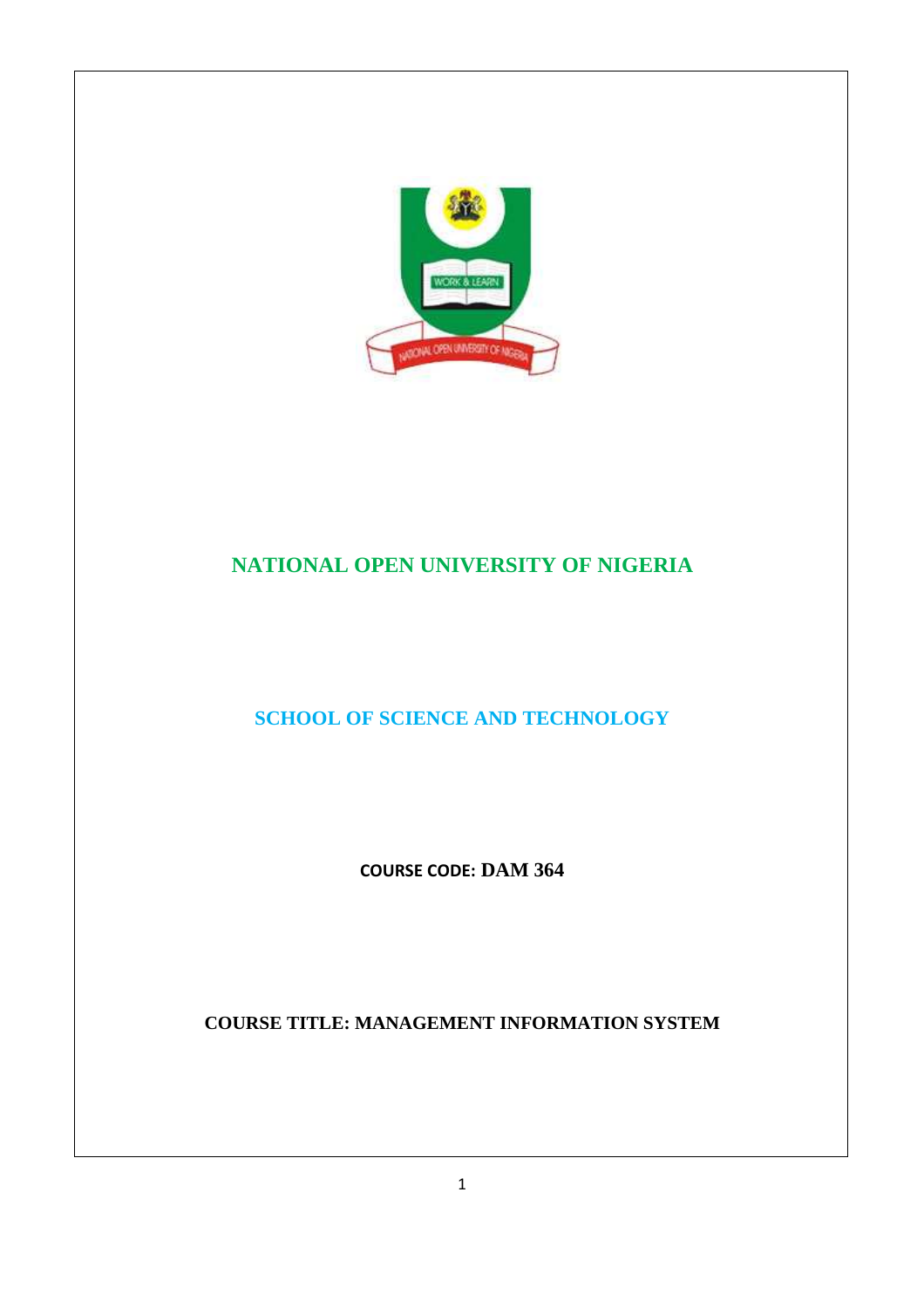# **COURSE GUIDE**

## **DAM 364 MANAGEMENT INFORMATION SYSTEM**

Course Developer/Writer Dr B.C.E Mbam

 Ebonyi State University Abakaliki

Programme Leader **-----------------------------**

Course Coordinator **--------------------------------**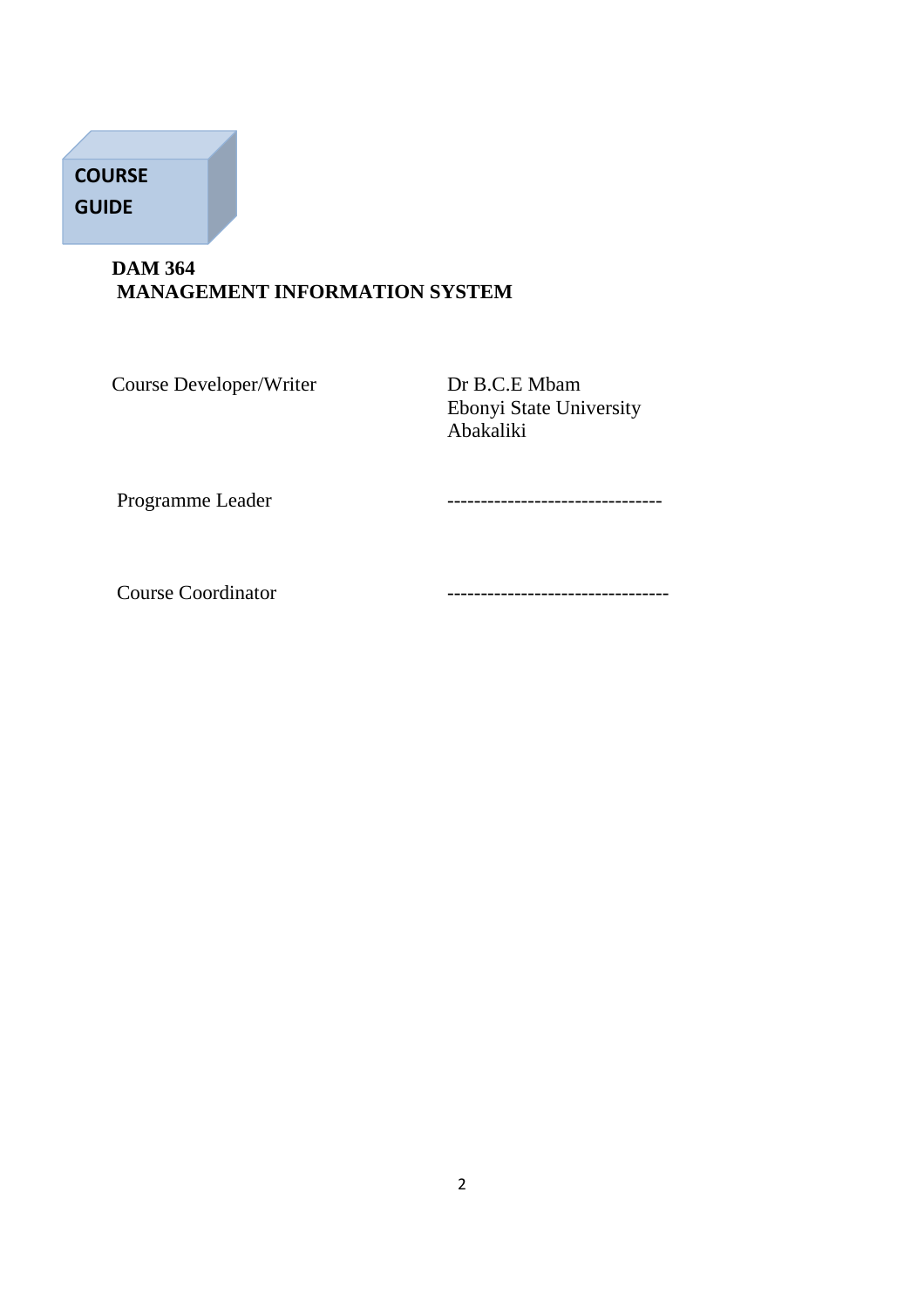

National Open University of Nigeria Headquarters 14/16 Ahmadu Bello Way Victoria Island Lagos

 Abuja Annex 245 Samu el Adesujo Ademulegun Street Central Business District Opposite Arewa Suites Abuja

e-mail: @nou.edu.ng URL: .nou.edu.ng

National Open University of Nigeria 2010

First Printed -------- -

ISBN:

All Rights Reserved

Printed by ……………..

For National Open University of Nigeria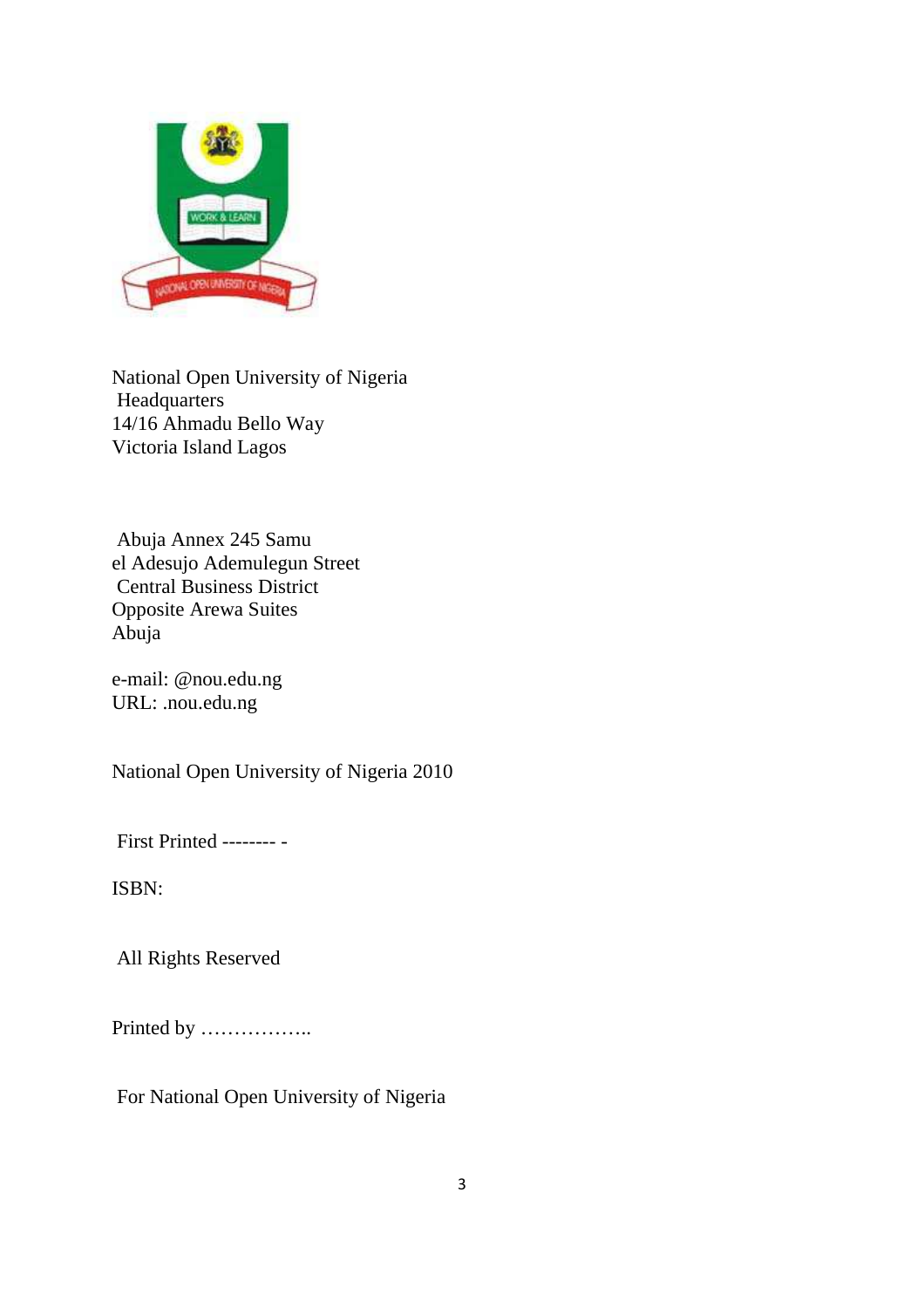## **TABLE OF CONTENTS PAGE**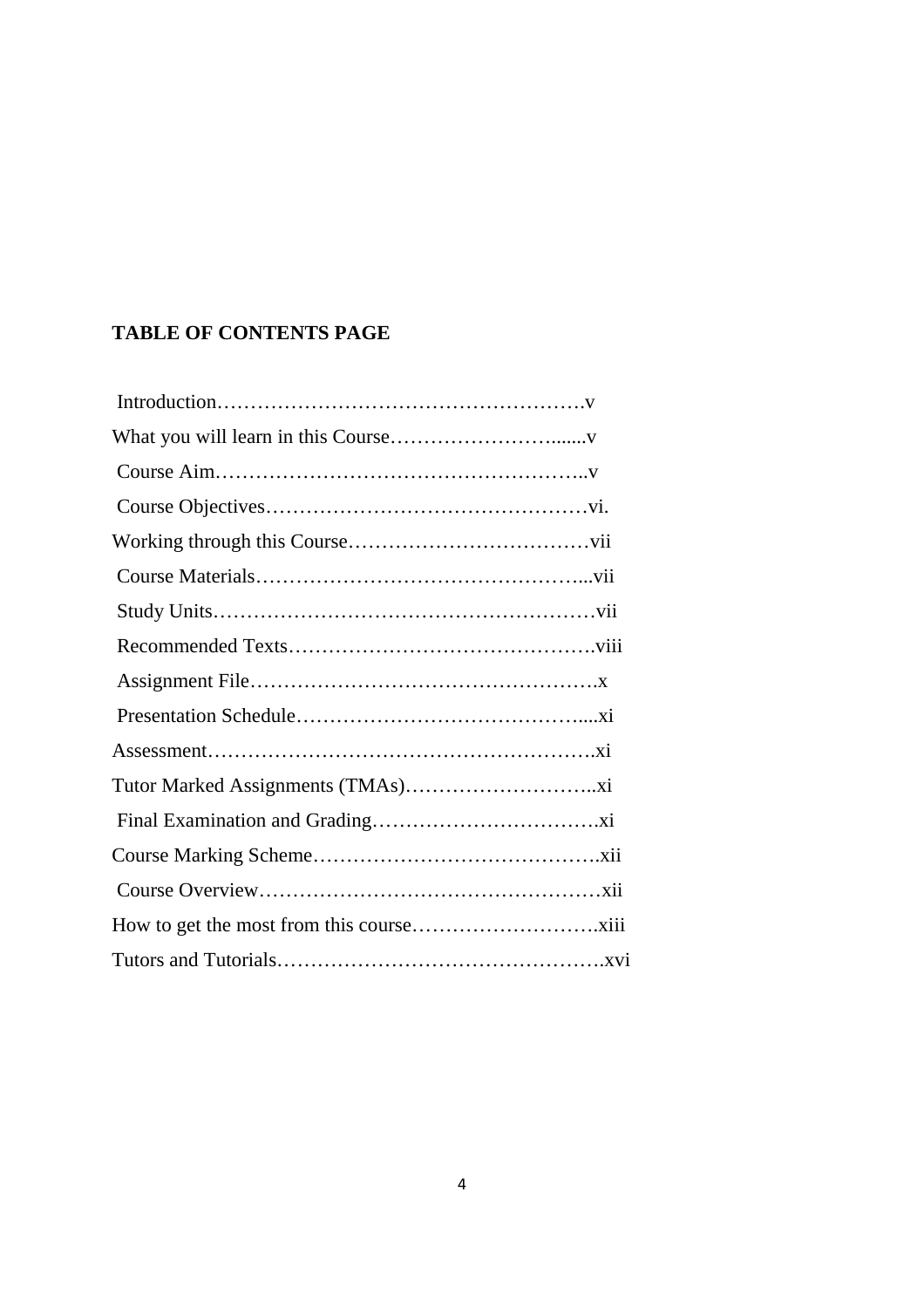#### **INTRODUCTION**

**DAM 364: Management Information System** is a 2 credit unit course for students studying towards acquiring a Bachelor of Science in Computer Science and other related disciplines.

The course is divided into 3 modules and 10 study units. It will first take a brief review of the funCITental concepts of management information system. This course will then go ahead to deal with the different stages involved developing good, and functional information technology. The course went further to deal with different ways of information representations. This course also covers information storage media.

The course guide therefore gives you an overview of what the course; CIT 364 is all about, the textbooks and other materials to be referenced, what you expect to know in each unit, and how to work through the course material.

#### **What you will learn in this Course**

The overall aim of this course, CIT 364 introduce you to basic concepts of management information system in order to enable you understand the basic elements of management involves in every organization. This course highlights and enumerates modern technologies that transform the society into the global village as far as information dissemination is concern. In this course of your studies, you will be put through the definitions of common terms in relation to management information system, the characteristics of information, internet and its usage, the different management levels, and lastly numerous ways of information representation and storage media.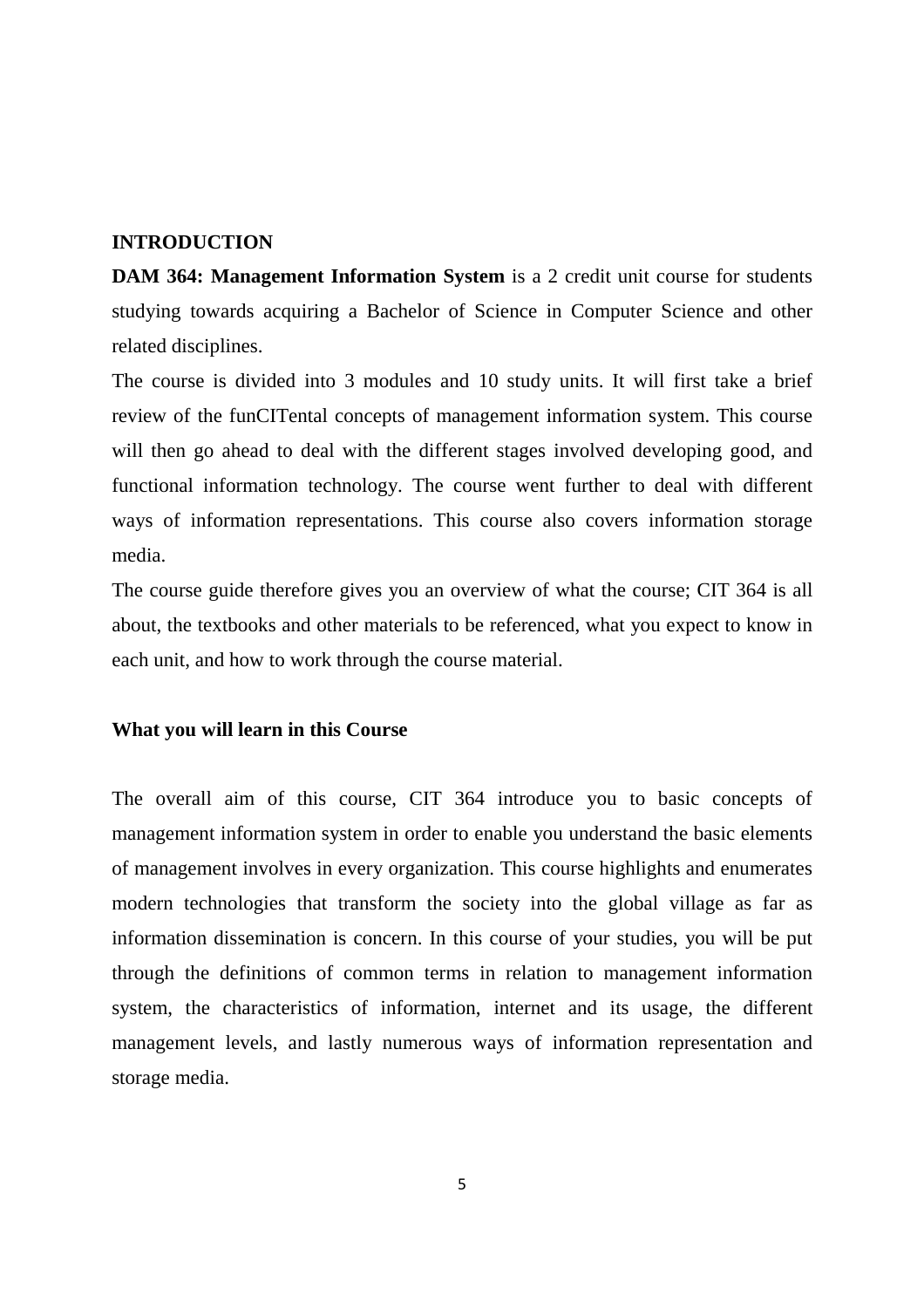## **Course Aim**

This course aims to introduce students to the basic concepts and features of management information system. It is believed the knowledge will boast individual management capability of students that will enable them to effectively engage themselves into the labour market.

## **Course Objectives**

It is important to note that each unit has specific objectives. Students should study them carefully before proceeding to subsequent units. Therefore, it may be useful to refer to these objectives in the course of your study of the unit to assess your progress. You should always look at the unit objectives after completing a unit. In this way, you can be sure that you have done what is required of you by the end of the unit. However, below are overall objectives of this course. On completing this course, you should be able to

- Define what Management Information System is all about
- Define the meaning of management
- Define the meaning of information
- List characteristics of information
- List the advantages of MIS
- State the values of information
- State the goals of MIS
- Pinpoint problems of MIS
- Discuss the levels of management
- Discuss types of MIS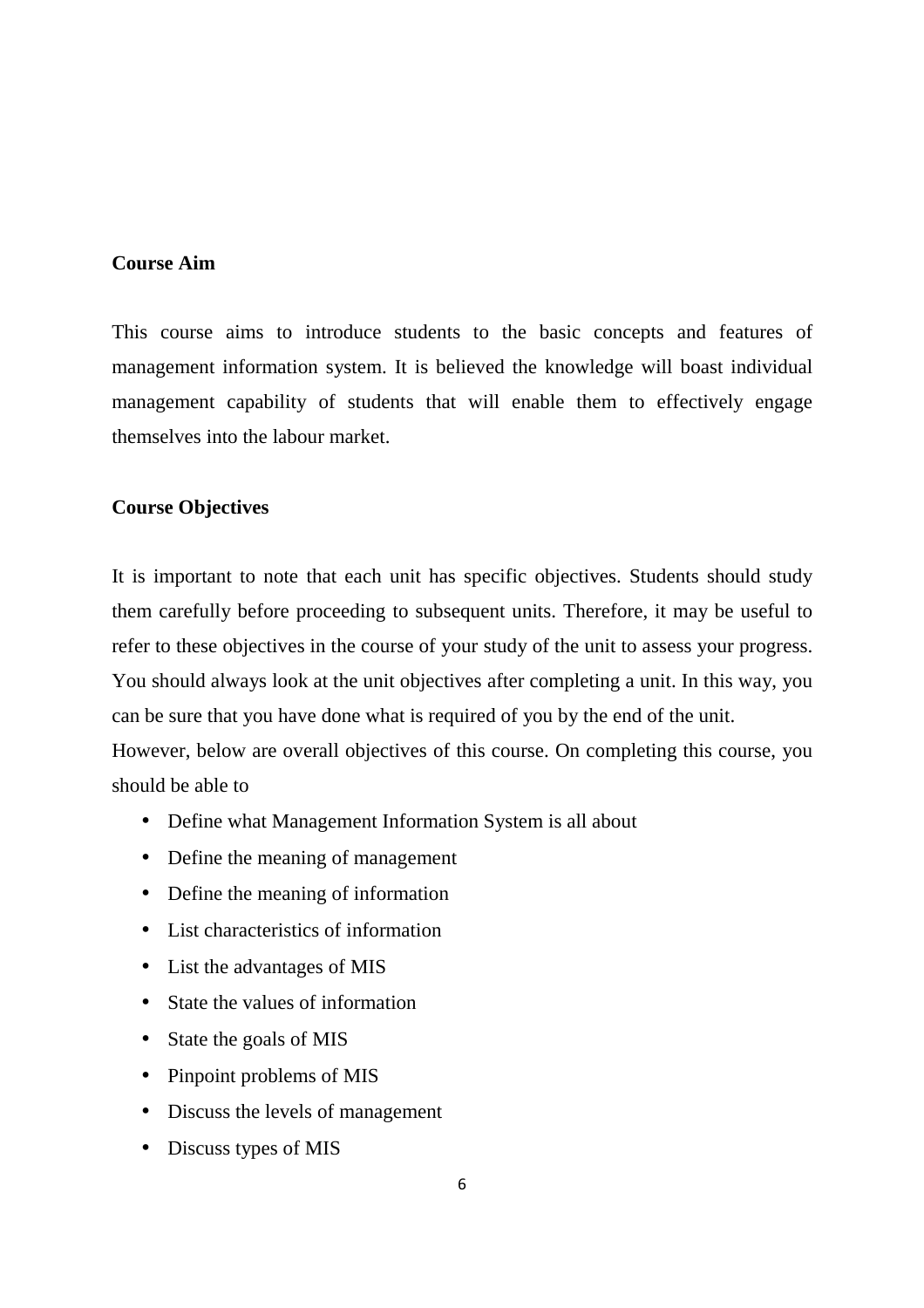- Explain the overview of Information Technology
- State reasons for Information Technology
- State the technologies for Information System
- State the ethics of Information Technology
- State the application of Information Technology
- Discuss the origin of Internet
- List the requirement for internet connectivity
- Explain the information format on the internet
- List the limitation of the internet
- State different ways of information representation in computer system
- Discuss Storage media in computer

#### **Working through this Course**

To complete this course, you are required to study all the units, the recommended text books, and other relevant materials. Each unit contains some self assessment exercises and tutor marked assignments, and at some point in this course, you are required to submit the tutor marked assignments. There is also a final examination at the end of this course. Stated below are the components of this course and what you have to do.

## **Course Materials**

The major components of the course are:

- 1. Course Guide
- 2. Study Units
- 3. Text Books
- 4. Assignment File
- 5. Presentation Schedule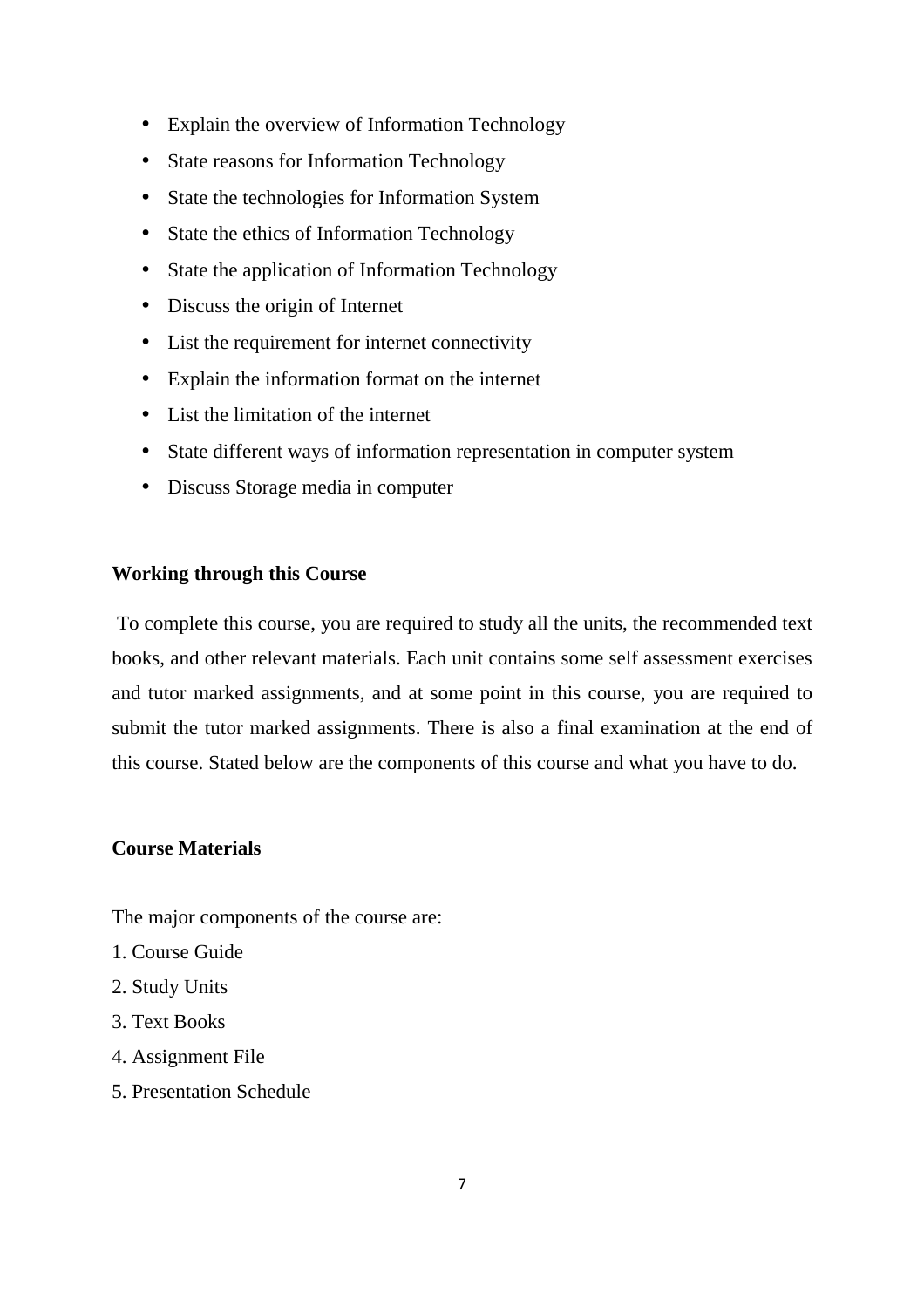## **Study Units**

There are 10 study units and 3 modules in this course. They are:

## **MODULE 1: MANAGEMENT INFORMATION FUNCITENTALS**

- Unit 1: Introduction to MIS---------------------------------------
- Unit 2: Types of MIS----------------------------------------------
- Unit 3: Levels of Management-----------------------------------

## **MODULE 2: INFORMATION TECHNOLOGY**

- Unit 1: Overview of Information Technology-----------------
- Unit 2: Technologies for Information System-----------------
- Unit 3: Internet----------------------------------------------------
- Unit 4: Modes of Information Communication---------------

## **MODULE 3: INFORMATION REPRESENTATION, STORAGE AND SECURITY**

- Unit 1: Information Representation----------------------------
- Unit 2: Information Storage Media ---------------------------
- Unit 3: Information Security-----------------------------------

## **Recommended Texts**

These texts will be of enormous benefit to you in learning this course:

- 1. Agbasi K.C. (1993): Computer Appreciation; An Individual Computer to Systems, ACENA Publishers, Enugu.
- 2. Ahituv, N., Neumann, S., & Riley, H. N. (1994). Principles of information systems for management (4th ed.). Dubuque, IA: Wm. C. Brown Communications.
- 3. Alo, U.R., Ugah J.O., & Igwe J.S. (2009): Computer Application & Information Technology; WilyRose and Appleseed Publishing Coy, Abakaliki, Ebonyi State, Nigeria, 42p, 135p -137p.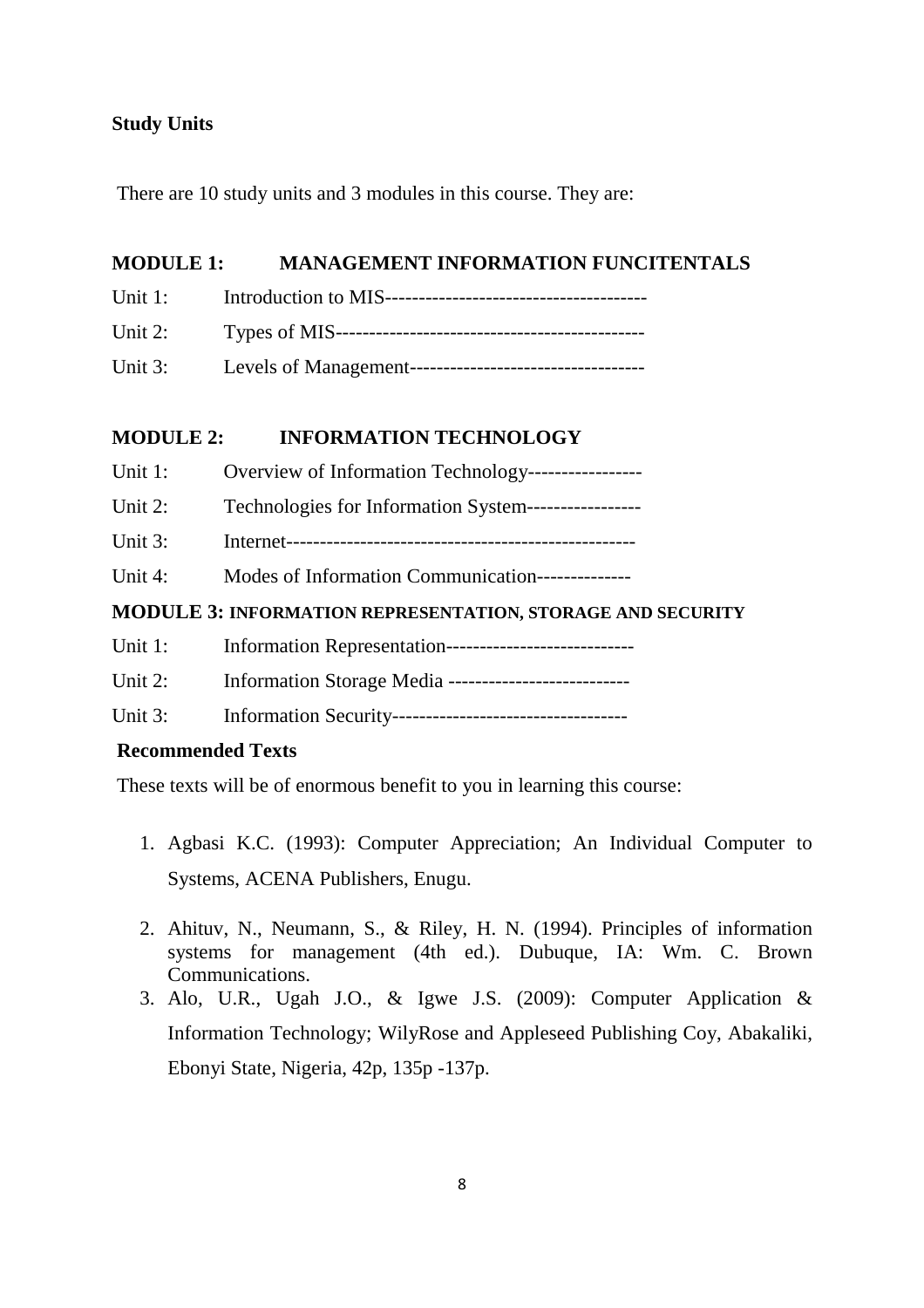- 4. Ashwin D. (2008): Characteristics of Management Information Services; Online  $\omega$  http://www.blog.maia\_intelligence.com, visited on  $24<sup>th</sup>$  September, 2010.
- 5. Awad, E. M., & Gotterer, M. H. (1992). *Database management.* Danvers, MA: Boyd & Fraser.
- 6. Banerjee, U. K., & Sachdeva, R. K. (1995). *Management information system: A new frame work.* New Delhi: Vikas Publishing House.
- 7. Christensen, Clayton M. (1997). *The Innovator's Dilema*. New York, New York: Harper Business. p. 19. ISBN 0-06-662069-4.
- 8. Chandler, Doug (September 26, 1988). "Startup Ships 2.5-Inch Hard Disk Aimed for Portables, Laptops". *PC Week*: 6.
- 9. Davis, G.B., & Olson, M. H. (1985). *Management information systems: Conceptual foundations, structure, and development.* New York: McGraw-Hill.
- 10.Imboden, N. (1980). *Managing information for rural development projects.* Paris: Organization for Economic Co-operation and Development.
- 11.Inyiama H.C. (2000): Understanding Computers; The Dynamic Informer, 15A Bank Avenue, Aguowa, Trans-Ekulu, Enugu, Nigeria.
- 12.Inyiama H.C. (2000): Computer Applications and Information Technology, Dynamic Informer, Enugu.
- 13. Kotler, Philip; Keller, Kevin Lane (2006). *Marketing Management* (12 ed.). Pearson Education.
- 14.Keen, P. G. W., & Morton, M. S. S. (1978). *Decision support systems.* Reading, MA: Addison-Wesley.
- 15.Lee, Allen S. (2001). "Editor's Comments". *MIS Quarterly* **25** (1): iii-vii.
- 16.Livinus C. N.(2003): *Internet Literacy;* Horizon Publications, Obiagu Road, Ogui New layout Enugu, Nigeria.
- 17.Lucas, H. C., Jr. (1990). *Information systems concepts for management.* New York: McGraw-Hill.
- 18.Martin, J. (1990). *Telecommunications and the computer* (3rd ed.). Englewood Cliffs, NJ: Prentice-Hall.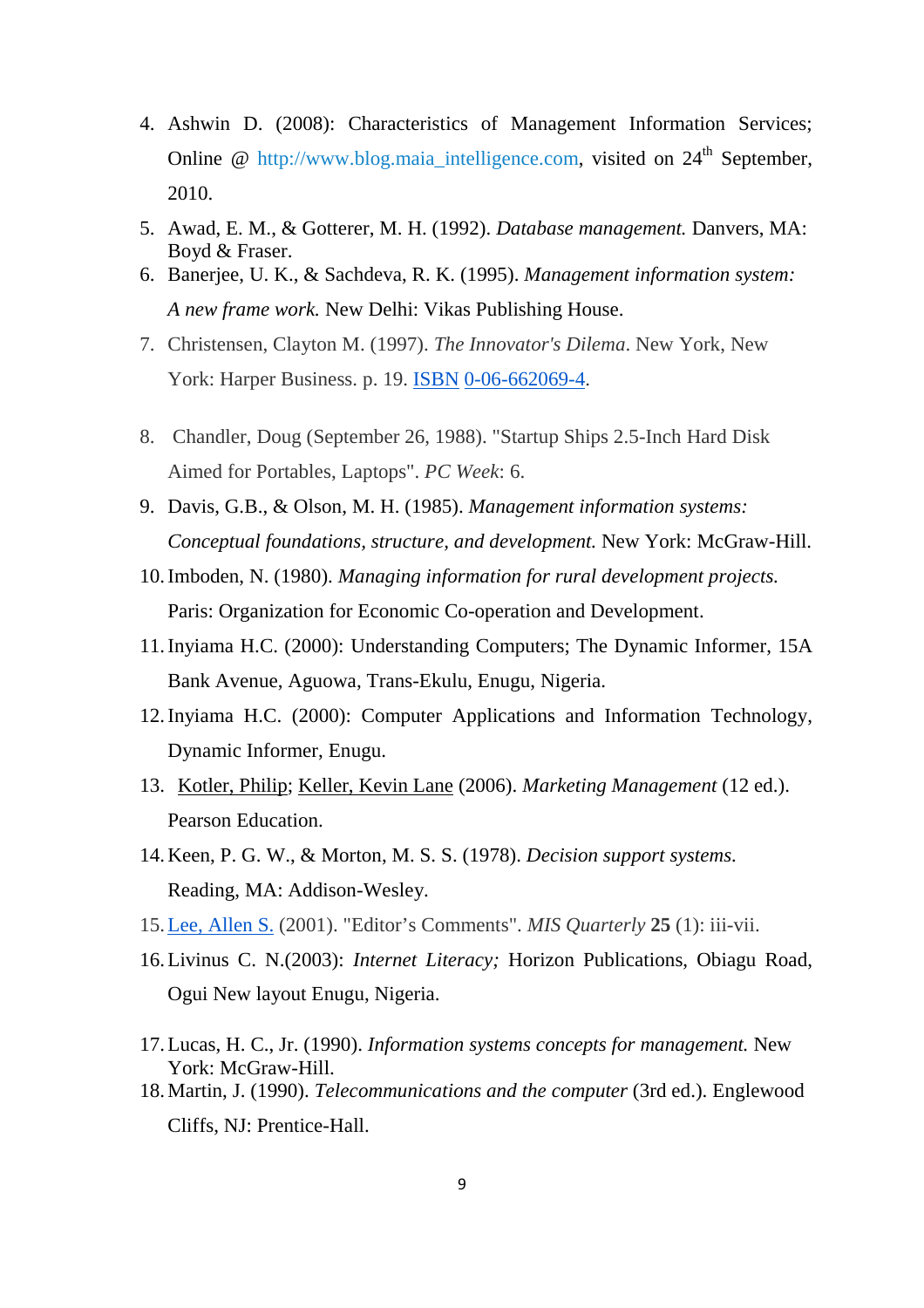- 19.Mason, R. D., & Swanson, B. E. (1981). *Measurements for management decision.* Reading, MA: Addison-Wesley.
- 20.Mbam B.C.E. (2002): Information Technology and Management Information System; Our Saviour Press Ltd, Enugu, Nigeria.
- 21.Mbam B.C.E. (2003): *Computer Applications;* Green Light Computers, Abakaliki, Nigeria.
- 22. McLeod, R., Jr. (1995). *Management information systems: A study of computer-based information systems* (6th ed.). New Delhi: Prentice Hall of India.
- 23.Nwafor C.E.(2005): Computer and Internet Literacy, Joans Publishers, Enugu.
- 24.Nwafor C.E.(2006): Computer and Information Technology Literacy, Dynamic Informer.
- 25.O'Brien, J (1999). *Management Information Systems Managing Information Technology in the Internetworked Enterprise*. Boston: Irwin McGraw-Hill. ISBN 0071123733.
- 26.Osmond V. (2009): Characteristics of a good Management Information System; Online @ http://www.ehow.com, visited on  $22<sup>nd</sup>$  September, 2010.
- 27.Ramesh A., Singh, Y., & Sachdeva R. (2008): Establishing a management information system; Online @ http://www.fao.org, visited on  $22<sup>nd</sup>$  September, 2010.
- 28.Richard W. and Teffrey M. (1986): using Computer in an Information Age, Delmar Publisher.
- 29.schmid, Patrick and Achim Roos (2010-05-08). "3.5" Vs. 2.5" SAS HDDs: In Storage, Size Matters". Tomshardware.com. http://www.tomshardware.co.uk/enterprise-storage-sas-hdd,review-31891.html. Retrieved 2010-06-25.
- 30.Terry L.(1997): *Management Information Systems*; Ashford Colour Press, Gosport, Hampshire, USA.
- 31.Williams K. B.(1999): Using Information Technology, Irwin/McGraw-Hill, united States.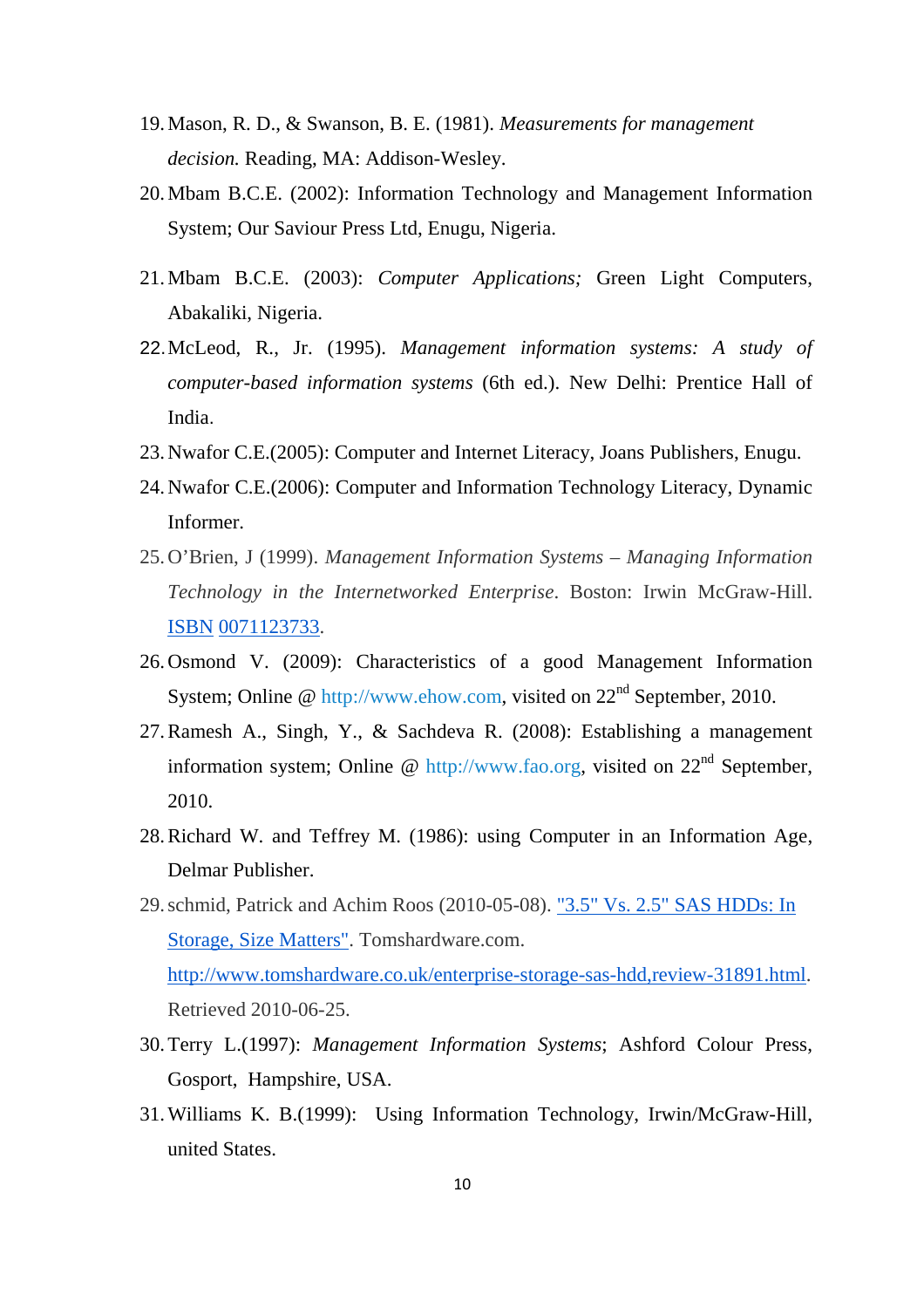#### **Assignment File**

The assignment file will be given to you in due course. In this file, you will find all the details of the work you must submit to your tutor for marking. The marks you obtain for these assignments will count towards the final mark for the course. Altogether, there are 15 tutor marked assignments for this course.

#### **Presentation Schedule**

The presentation schedule included in this course guide provides you with important dates for completion of each tutor marked assignment. You should therefore endeavour to meet the deadlines.

#### **Assessment**

There are two aspects to the assessment of this course. First, there are tutor marked assignments; and second, the written examination. Therefore, you are expected to take note of the facts, information and problem solving gathered during the course. The tutor marked assignments must be submitted to your tutor for formal assessment, in accordance to the deadline given. The work submitted will count for 40% of your total course mark. At the end of the course, you will need to sit for a final written examination. This examination will account for 60% of your total score.

#### **Tutor Marked Assignments (TMAs)**

There are 10 TMAs in this course. You need to submit all the TMAs. The best 4 will therefore be counted. When you have completed each assignment, send them to your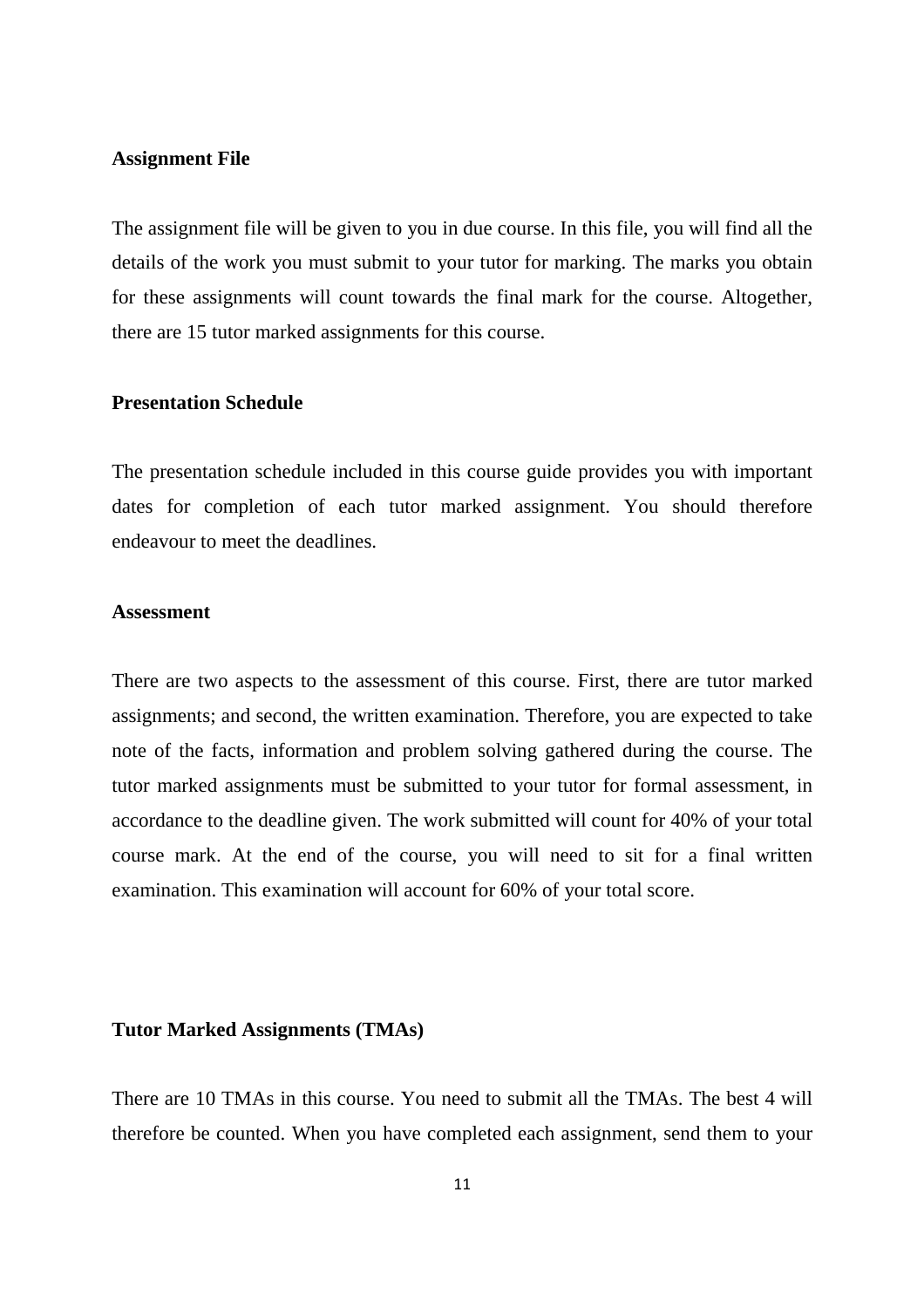tutor as soon as possible and make certain that it gets to your tutor on or before the stipulated deadline. If for any reason you cannot complete your assignment on time, contact your tutor before the assignment is due to discuss the possibility of extension. Extension will not be granted after the deadline, unless on extraordinary cases.

## **Final Examination and Grading**

The final examination for DAM 364 will be of last for a period of 2 hours and have a value of 60% of the total course grade. The examination will consist of questions which reflect the self assessment exercise and tutor marked assignments that you have previously encountered. Furthermore, all areas of the course will be examined. It would be better to use the time between finishing the last unit and sitting for the examination, to revise the entire course. You might find it useful to review your TMAs and comment on them before the examination. The final examination covers information from all parts of the course.

#### **Course marking Scheme**

The following table includes the course marking scheme

#### **Table 1 Course Marking Scheme**

| <b>Assessment</b>        | <b>Marks</b>                       |
|--------------------------|------------------------------------|
| Assignments 1-12         | 12 assignments, 40% for the best 4 |
|                          | Total = $10\%$ X 4 = $40\%$        |
| <b>Final Examination</b> | 60% of overall course marks        |
| Total                    | 100% of Course Marks               |

## **Course Overview**

This table indicates the units, the number of weeks required to complete them and the assignments.

#### **Table 2: Course Organizer**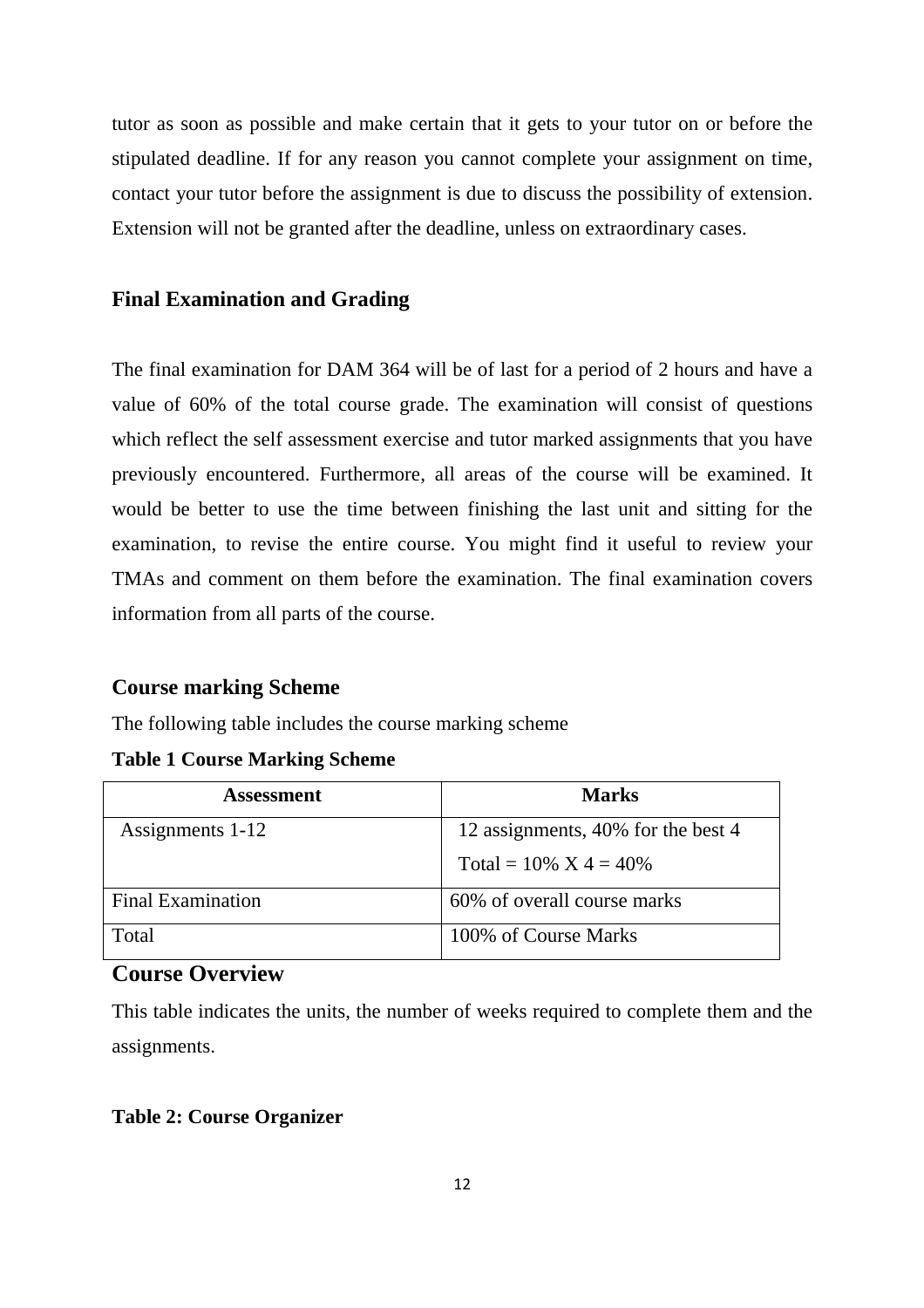| Unit            | Title of the work                                 | <b>Weeks</b>    | <b>Assessment</b> |
|-----------------|---------------------------------------------------|-----------------|-------------------|
|                 |                                                   | <b>Activity</b> | (End of Unit)     |
|                 | <b>Course Guide</b>                               |                 |                   |
| <b>Module 1</b> | <b>MANAGEMENT INFORMATION SYSTEM FUNCITENTALS</b> |                 |                   |
| Unit 1          | Introduction                                      | Week 1          | Assessment 1      |
| Unit 2          | Types of MIS                                      | Week 2          | Assessment 2      |
| Unit 3          | Levels of Management                              | Week3           | Assessment 3      |
| <b>Module 2</b> | <b>INFORMATION TECHNOLOGY</b>                     |                 |                   |
| Unit 1          | Overview of Information Technology                | Week 4          | Assessment 4      |
| Unit 2          | Technologies for Information System               | Week 5          | Assessment 5      |
| Unit 3          | Internet                                          | Week 6          | Assessment 6      |
| Unit 4          | <b>Modes Information Communication</b>            | Week 7          | Assessment 7      |
| <b>Module 3</b> | INFORMATION REPRESENTATION, STORAGE AND SECURITY  |                 |                   |
| Unit 1          | <b>Information Representation</b>                 | Week 8          | Assessment 8      |
| Unit 2          | <b>Information Storage</b>                        | Week 9          | Assessment 9      |
| Unit 3          | <b>Information Security</b>                       | Week 10         | Assessment 10     |

#### **How to get the most out of this course**

In distance learning, the study units replace the university lecturer. This is one of the huge advantages of distance learning mode; you can read and work through specially designed study materials at your own pace and at a time and place that is most convenient. Think of it as reading from the teacher, the study guide indicates what you ought to study, how to study it and the relevant texts to consult. You are provided with exercises at appropriate points, just as a lecturer might give you an in-class exercise.

Each of the study units follows a common format. The first item is an introduction to the subject matter of the unit and how a particular unit is integrated with the other units and the course as a whole. Next to this is a set of learning objectives. These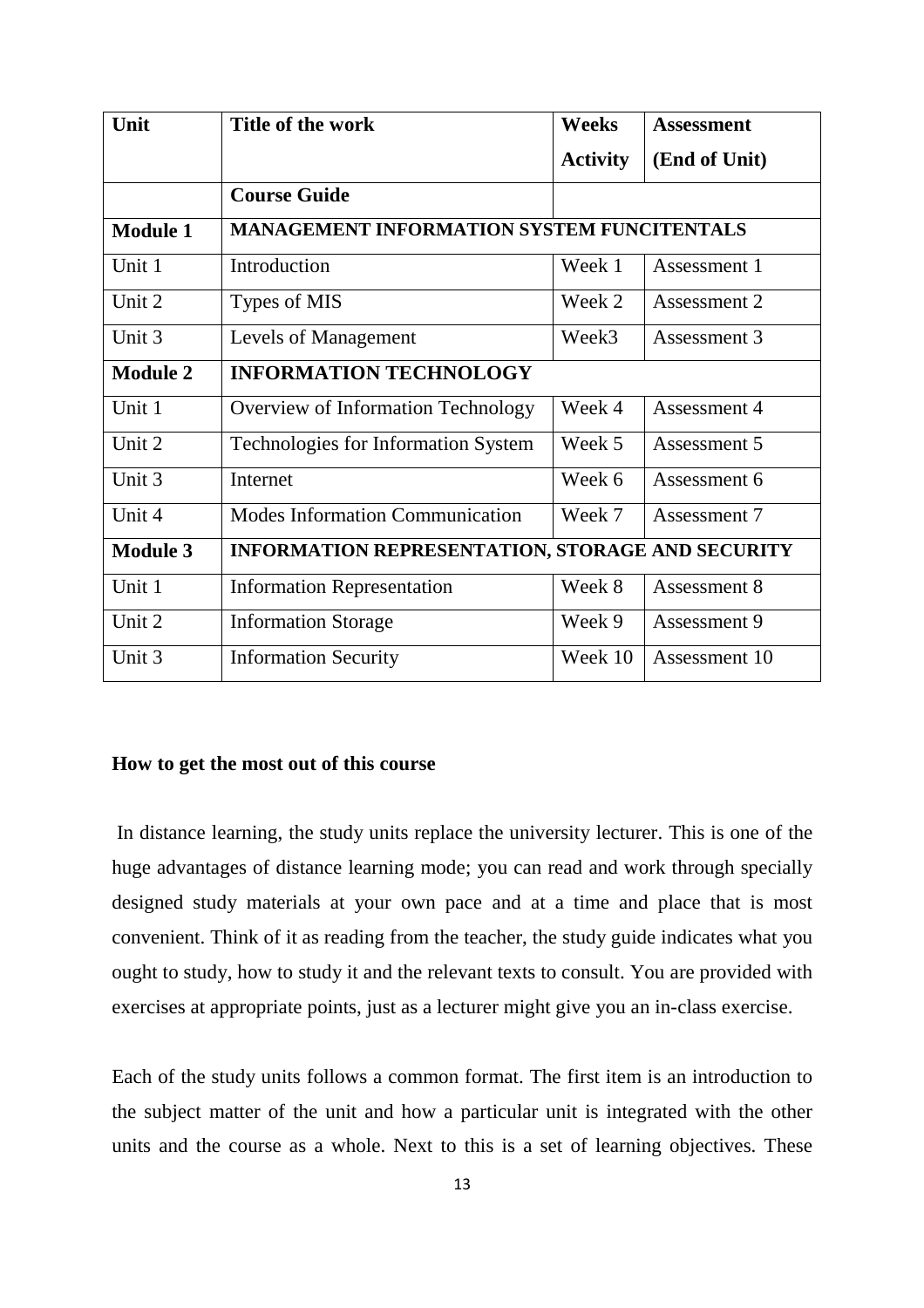learning objectives are meant to guide your studies. The moment a unit is finished, you must go back and check whether you have achieved the objectives. If this is made a habit, then you will increase your chances of passing the course. The main body of the units also guides you through the required readings from other sources. This will usually be either from a set book or from other sources. Self assessment exercises are provided throughout the unit, to aid personal studies and answers are provided at the end of the unit. Working through these self tests will help you to achieve the objectives of the unit and also prepare you for tutor marked assignments and examinations. You should attempt each self test as you encounter them in the units.

#### **The following are practical strategies for working through this course**

- 1. Read the course guide thoroughly
- 2. Organize a study schedule. Refer to the course overview for more details. Note the time you are expected to spend on each unit and how the assignment relates to the units. Important details, e.g. details of your tutorials and the date of the first day of the semester are available. You need to gather together all these information in one place such as a diary, a wall chart calendar or an organizer. Whatever method you choose, you should decide on and write in your own dates for working on each unit.
- 3. Once you have created your own study schedule, do everything you can to stick to it. The major reason that students fail is that they get behind with their course works. If you get into difficulties with your schedule, please let your tutor know before it is too late for help.
- 4. Turn to Unit 1 and read the introduction and the objectives for the unit.
- 5. Assemble the study materials. Information about what you need for a unit is given in the table of content at the beginning of each unit. You will almost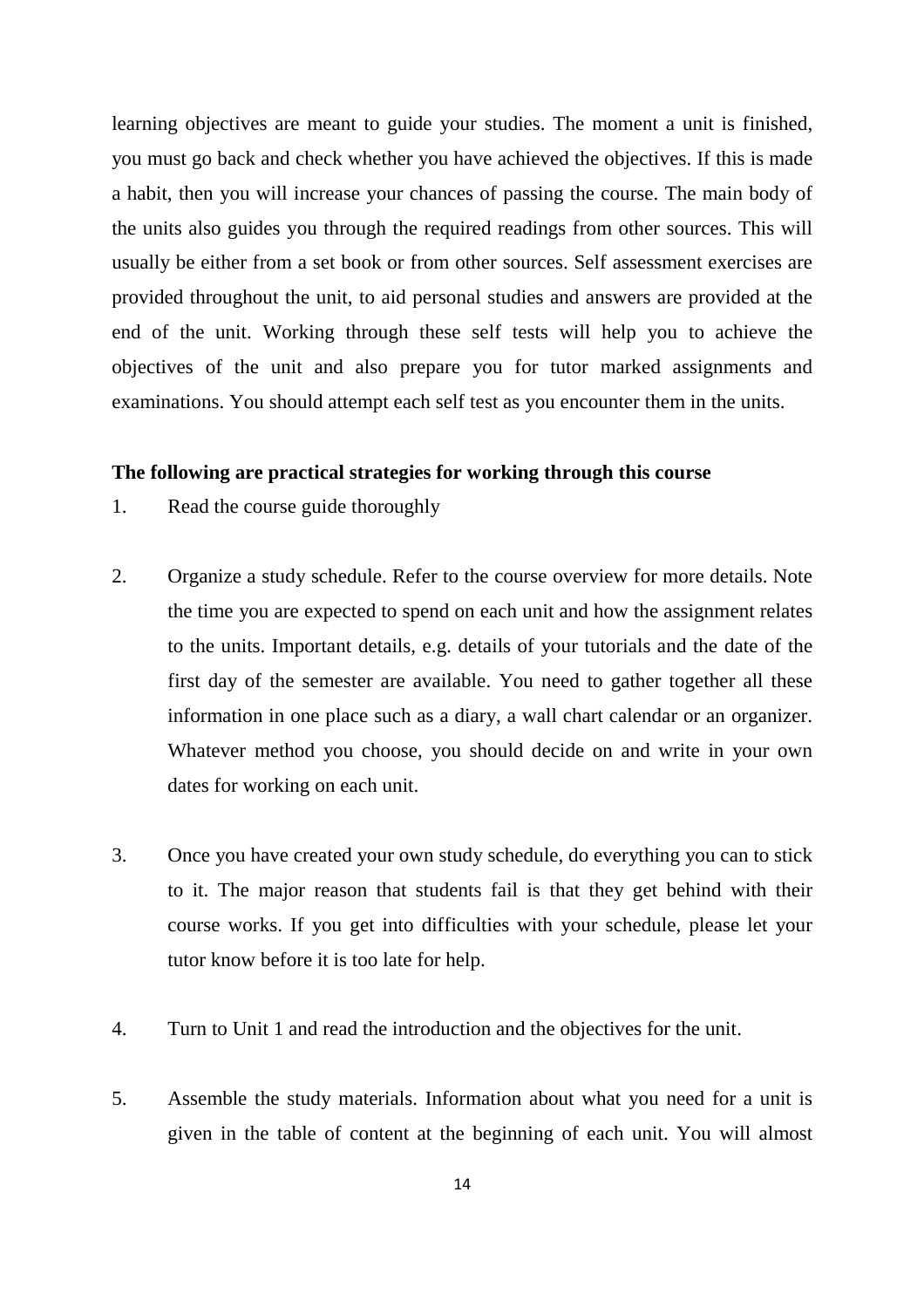always need both the study unit you are working on and one of the materials recommended for further readings, on your desk at the same time.

- 6. Work through the unit, the content of the unit itself has been arranged to provide a sequence for you to follow. As you work through the unit, you will be encouraged to read from your set books.
- 7. Keep in mind that you will learn a lot by doing all your assignments carefully. They have been designed to help you meet the objectives of the course and will help you pass the examination.
- 8. Review the objectives of each study unit to confirm that you have achieved them. If you are not certain about any of the objectives, review the study material and consult your tutor.
- 9. When you are confident that you have achieved a unit's objectives, you can start on the next unit. Proceed unit by unit through the course and try to pace your study so that you can keep yourself on schedule.
- 10. When you have submitted an assignment to your tutor for marking, do not wait for its return before starting on the next unit. Keep to your schedule. When the assignment is returned, pay particular attention to your tutor's comments, both on the tutor marked assignment form and also written on the assignment. Consult you tutor as soon as possible if you have any questions or problems.
- 11. After completing the last unit, review the course and prepare yourself for the final examination. Check that you have achieved the unit objectives (listed at the beginning of each unit) and the course objectives (listed in this course guide).

## **Tutors and Tutorials**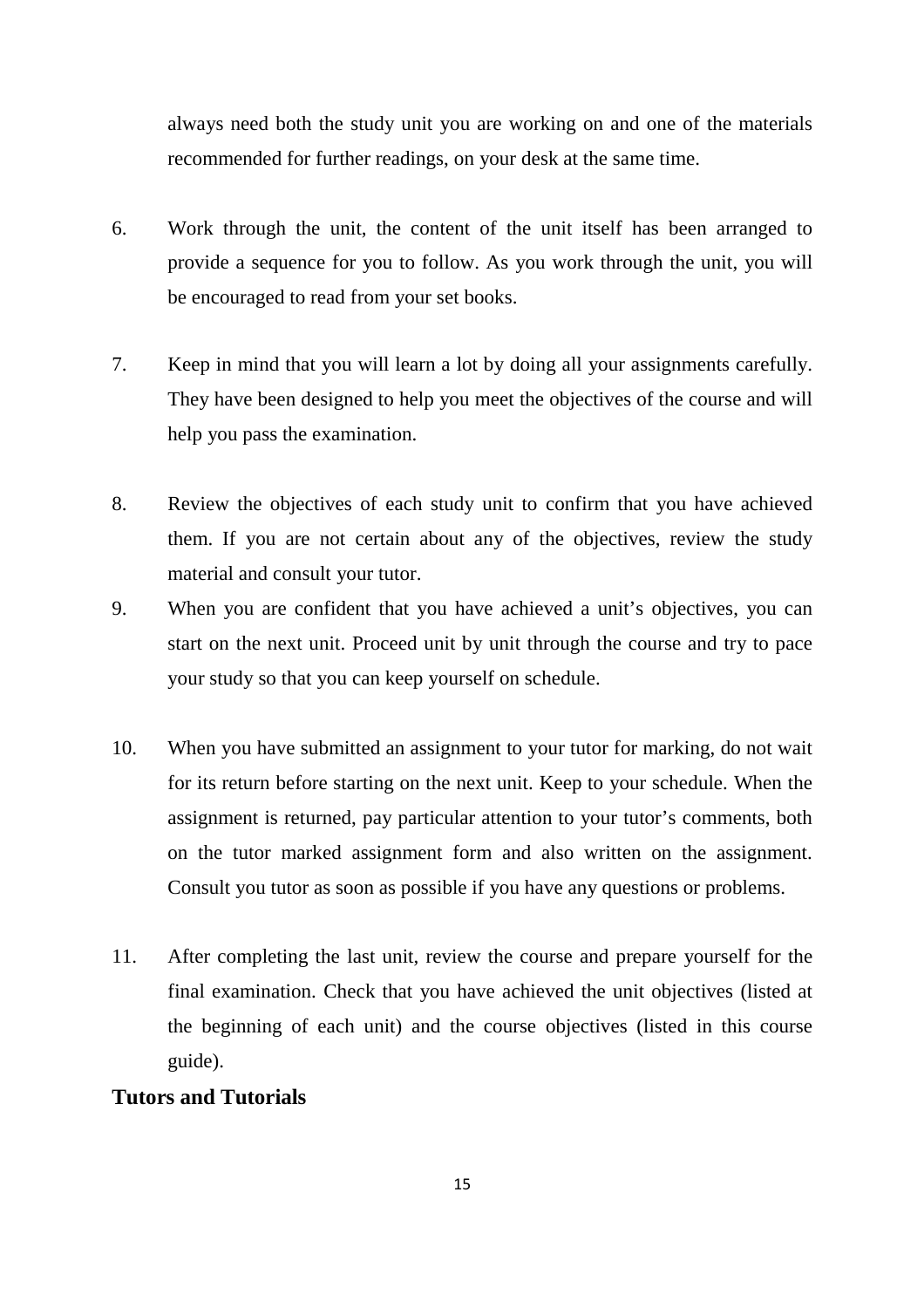There are 8 hours of tutorial provided in support of this course. You will be notified of the dates, time and location together with the name and phone number of your tutor as soon as you are allocated a tutorial group. Your tutor will mark and comment on your assignments, keep a close watch on your progress and on any difficulties you might encounter and provide assistance to you during the course. You must mail your tutor marked assignment to your tutor well before the due date. At least two working days are required for this purpose. They will be marked by your tutor and returned to you as soon as possible. Do not hesitate to contact your tutor by telephone, e-mail or discussion board if you need help. The following might be circumstances in which you would find help necessary: contact your tutor if:

- You do not understand any part of the study units or the assigned readings.
- You have difficulty with the self test or exercise.
- You have questions or problems with an assignment, with your tutor's comments on an assignment or with the grading of an assignment.

You should endeavour to attend the tutorials. This is the only opportunity to have face-to-face contact with your tutor and ask questions which are answered instantly. You can raise any problem encountered in the course of your study. To gain the maximum benefit from the course tutorials, have some questions handy before attending them. You will learn a lot from participating actively in discussions. GOODLUCK!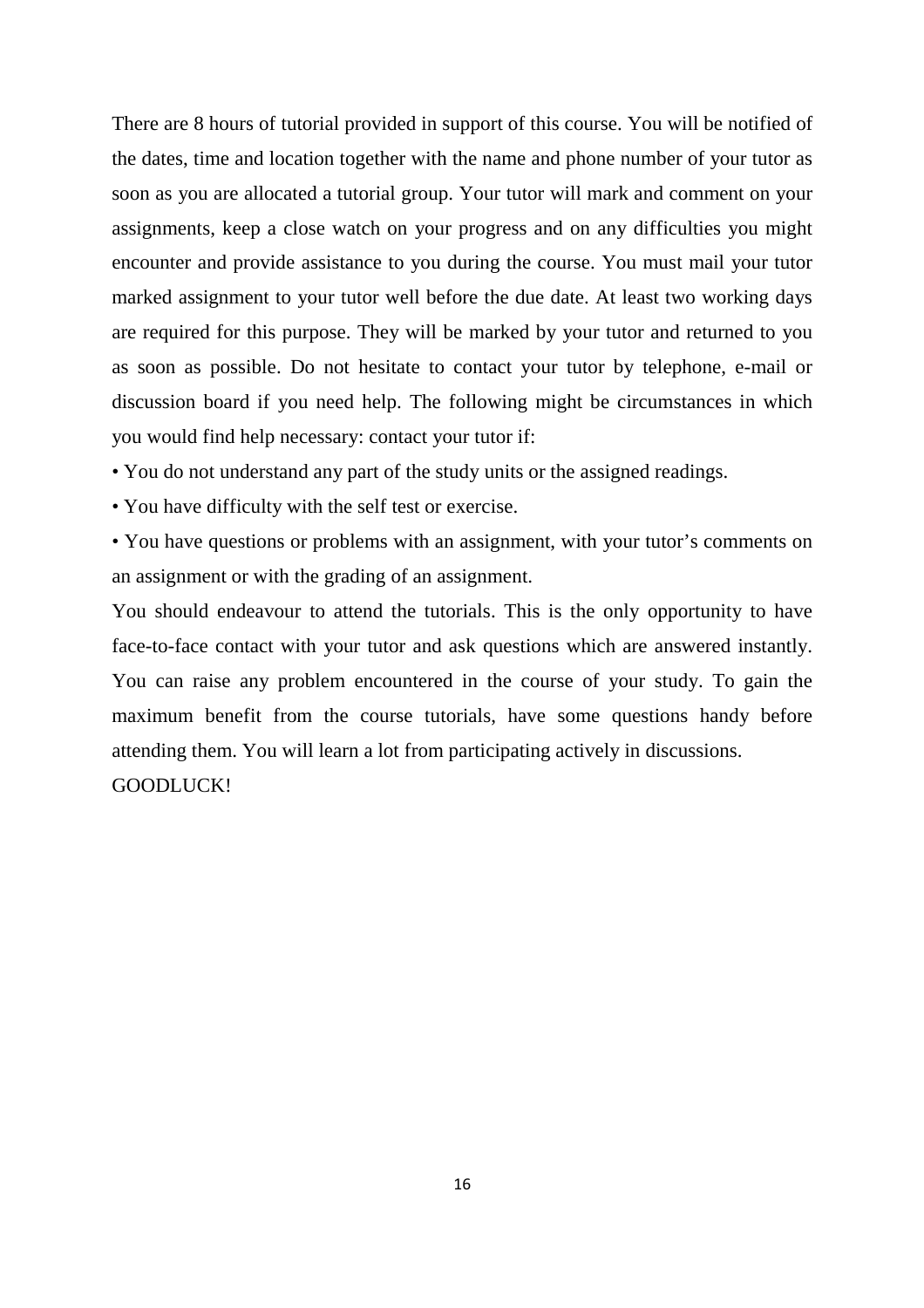

**NATIONAL OPEN UNIVERSITY OF NIGERIA**

 **COURSE CODE: DAM 364** 

## **COURSE TITLE: MANAGEMENT INFORMATION SYSTEM**

**DAM 364 MANAGEMENT INFORMATION SYSTEM**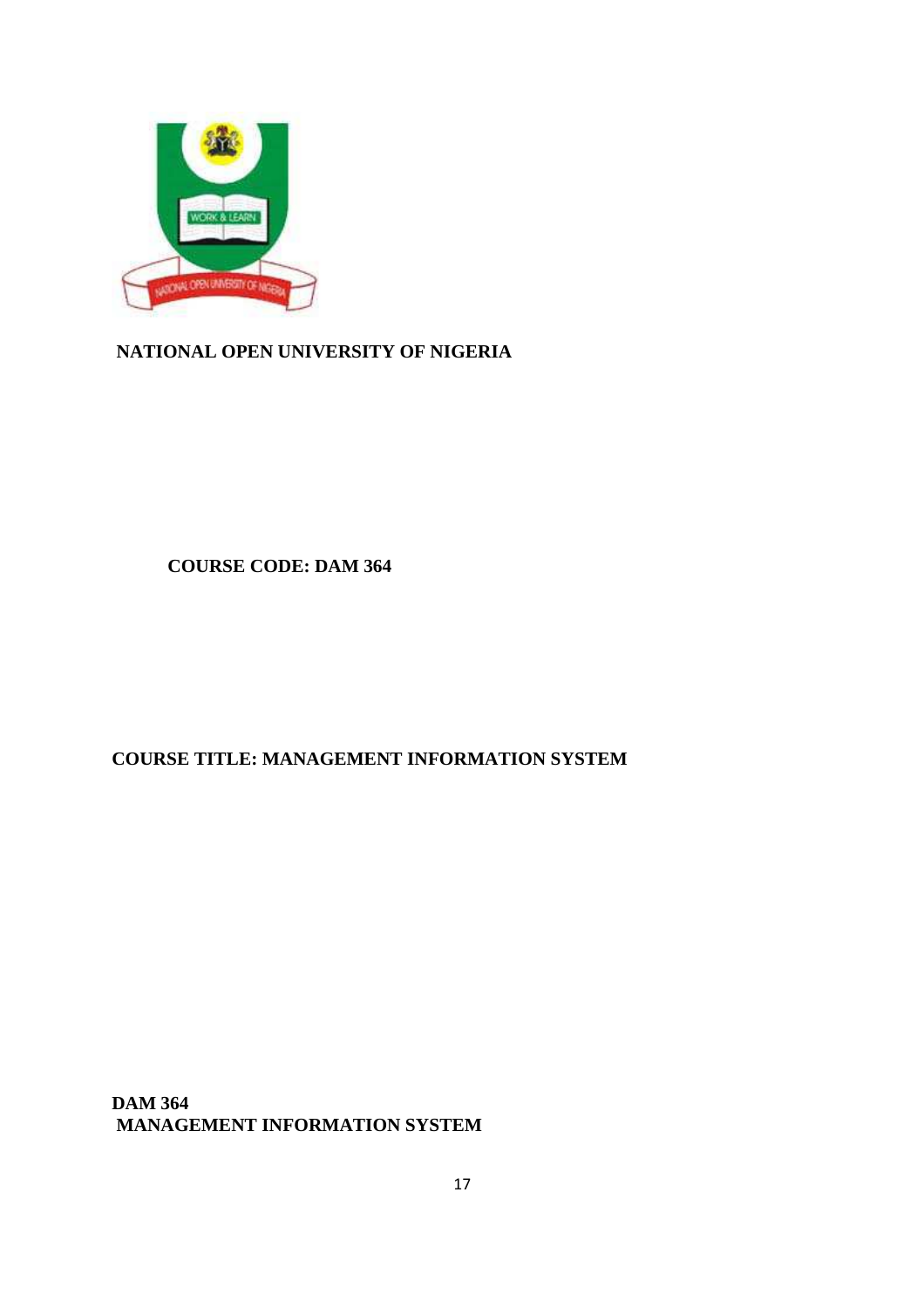Course Developer/Writer Dr B.C.E Mbam

 Ebonyi State University Abakaliki

Programme Leader  $\qquad \qquad \ldots$ 

Course Coordinator **--------------------------------**



# NATIONAL OPEN UNIVERSITY OF NIGERIA

National Open University of Nigeria **Headquarters** 14/16 Ahmadu Bello Way Victoria Island Lagos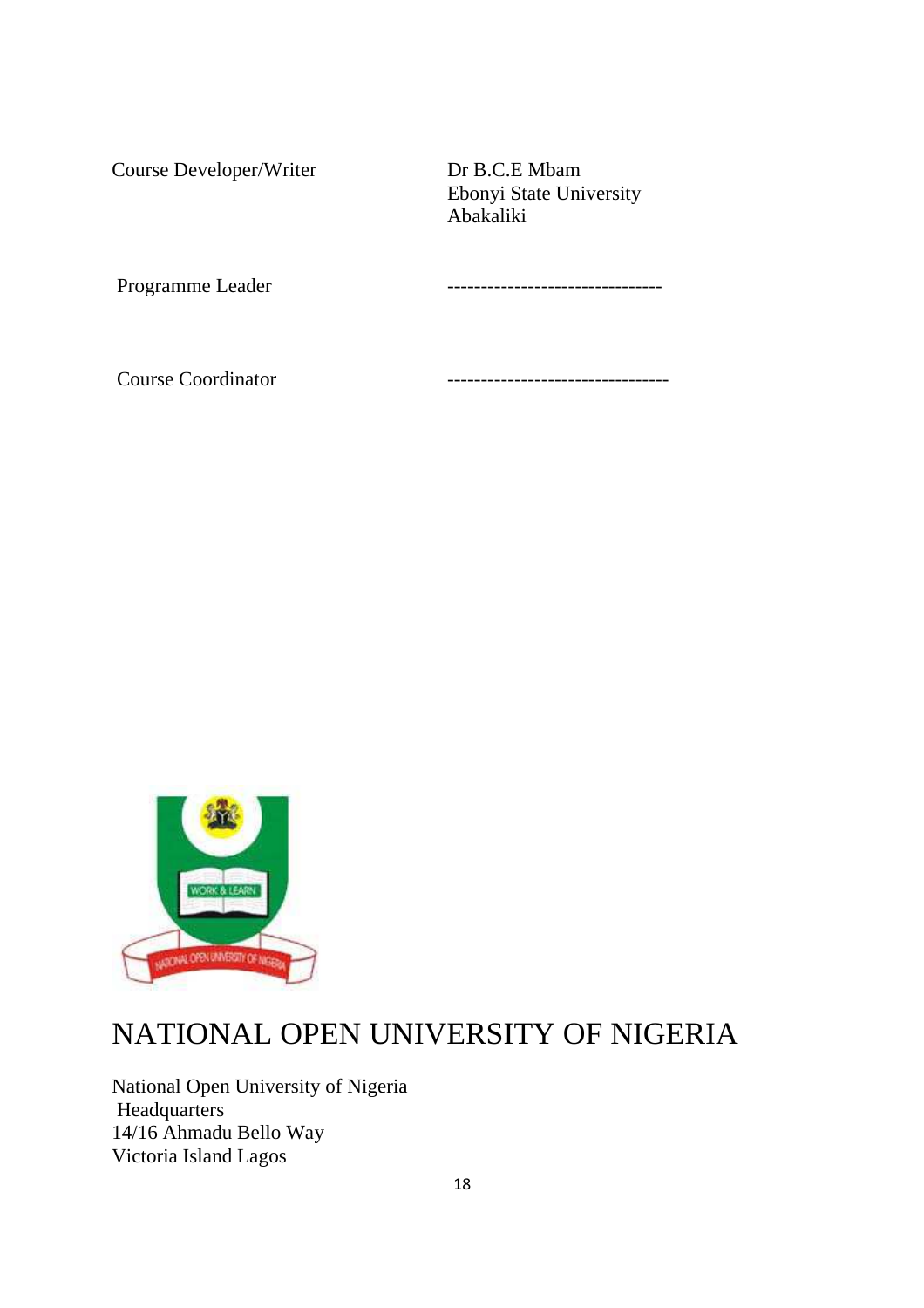Abuja Annex 245 Samu el Adesujo Ademulegun Street Central Business District Opposite Arewa Suites Abuja

e-mail: @nou.edu.ng URL: .nou.edu.ng

National Open University of Nigeria 2010

First Printed -------- -

ISBN:

All Rights Reserved

Printed by ……………..

For National Open University of Nigeria

# **MODULE 1 MANAGEMENT INFORMATION SYSTEM FUNCITENTALS--------------------------------------------1-22**  UNIT 1 Introduction to MIS---------------------------- 1- 11 UNIT 2 Types of MIS-----------------------------------12-16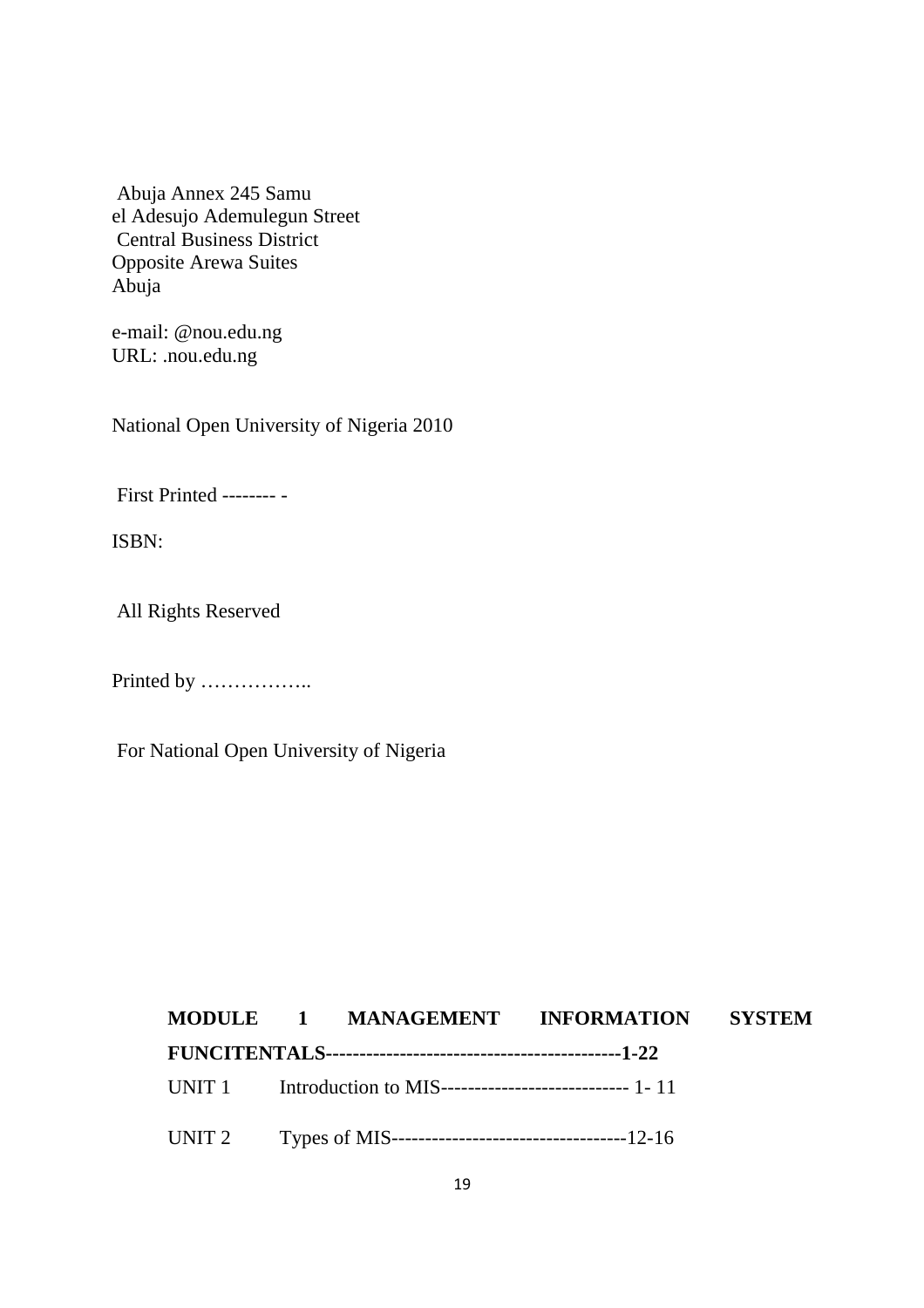| UNIT <sub>3</sub> | Levels of Management----------------------------17-22 |  |
|-------------------|-------------------------------------------------------|--|
|-------------------|-------------------------------------------------------|--|

#### **UNIT 1 Introduction to MIS**

#### **CONTENTS**

- 1.0 Introduction
- 2.0 Objectives
- 3.0 Main Content
	- 3.1 Definition of MIS
	- 3.2 Goals of MIS
	- 3.3 Characteristics
	- 3.4 Advantages of MIS
	- 3.5 Problems of MIS
	- 3.6 Components of MIS
		- 3.6.1 Data
		- 3.6.2 Information
		- 3.6.3 Instruction
		- 3.6.4 Relationship between Data, Information and Instruction
		- 3.6.5 Database
		- 3.6.6 Decision Support Systems
		- 3.6.7 Hardware/Software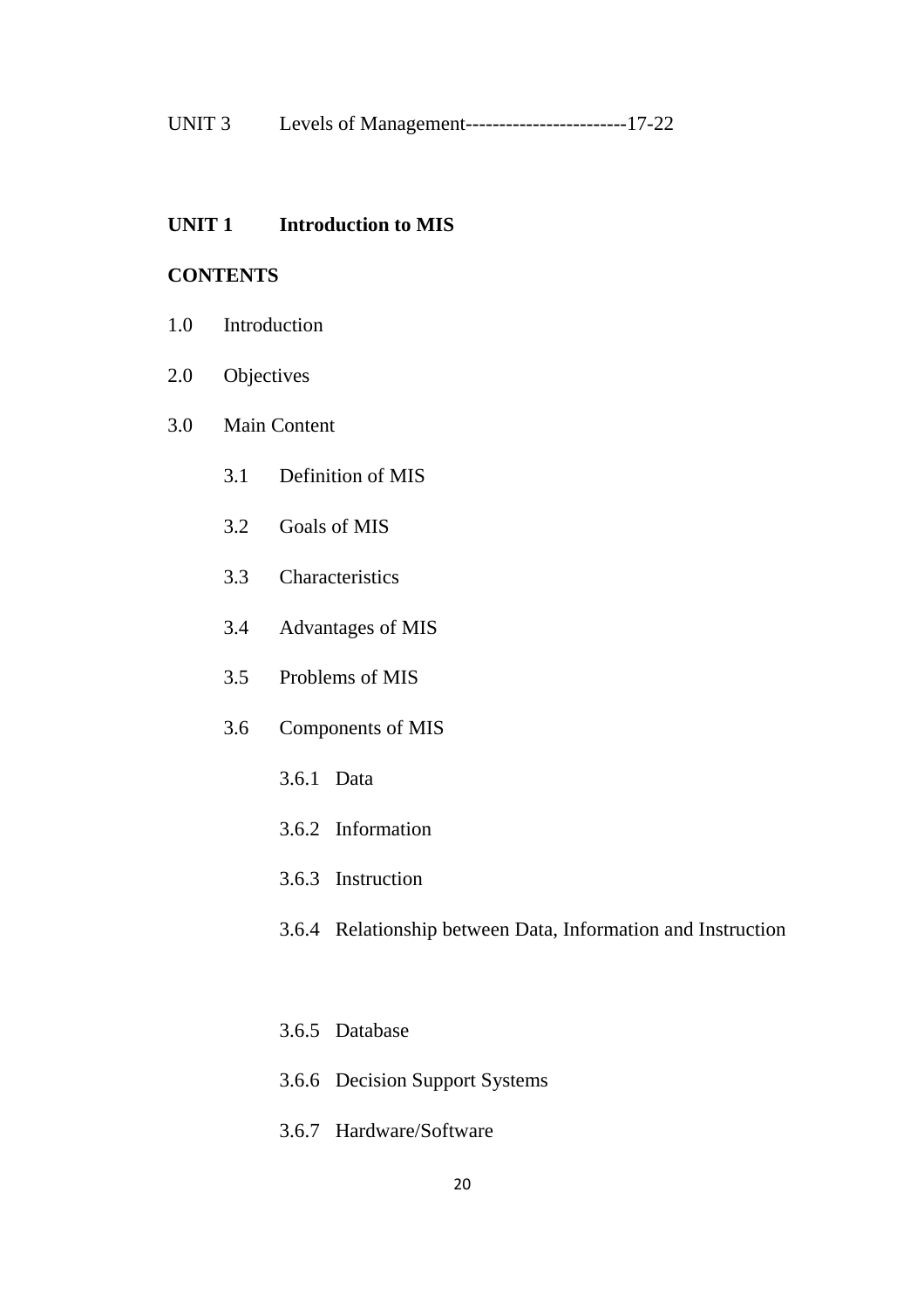3.6.8 Application

- 3.7 Value of MIS
- 4.0 Conclusion
- 5.0 Summary
- 6.0 Tutor Marked Assignment
- 7.0 References/Further Readings

#### **1.0 INTRODUCTION**

 As level of information needed for day to day activities increases, more data are being stored and linked; man began to analyze this information bringing further detail, creating entire management reports from the raw, stored data.

This unit present the meaning of MIS, its goal, characteristics, advantages and general concepts one need to know about MIS. Because the constituents of MIS are common terms used on daily bases in industries, offices, understanding of every concept is as easy as the terms themselves.

#### **2.0 OBJECTIVES**

At the end of this unit, you should be able to:

- Explain the meaning of MIS
- State the goal of MIS
- Enumerates the characteristics of MIS
- State the advantages of MIS
- Pinpoint the problems of MIS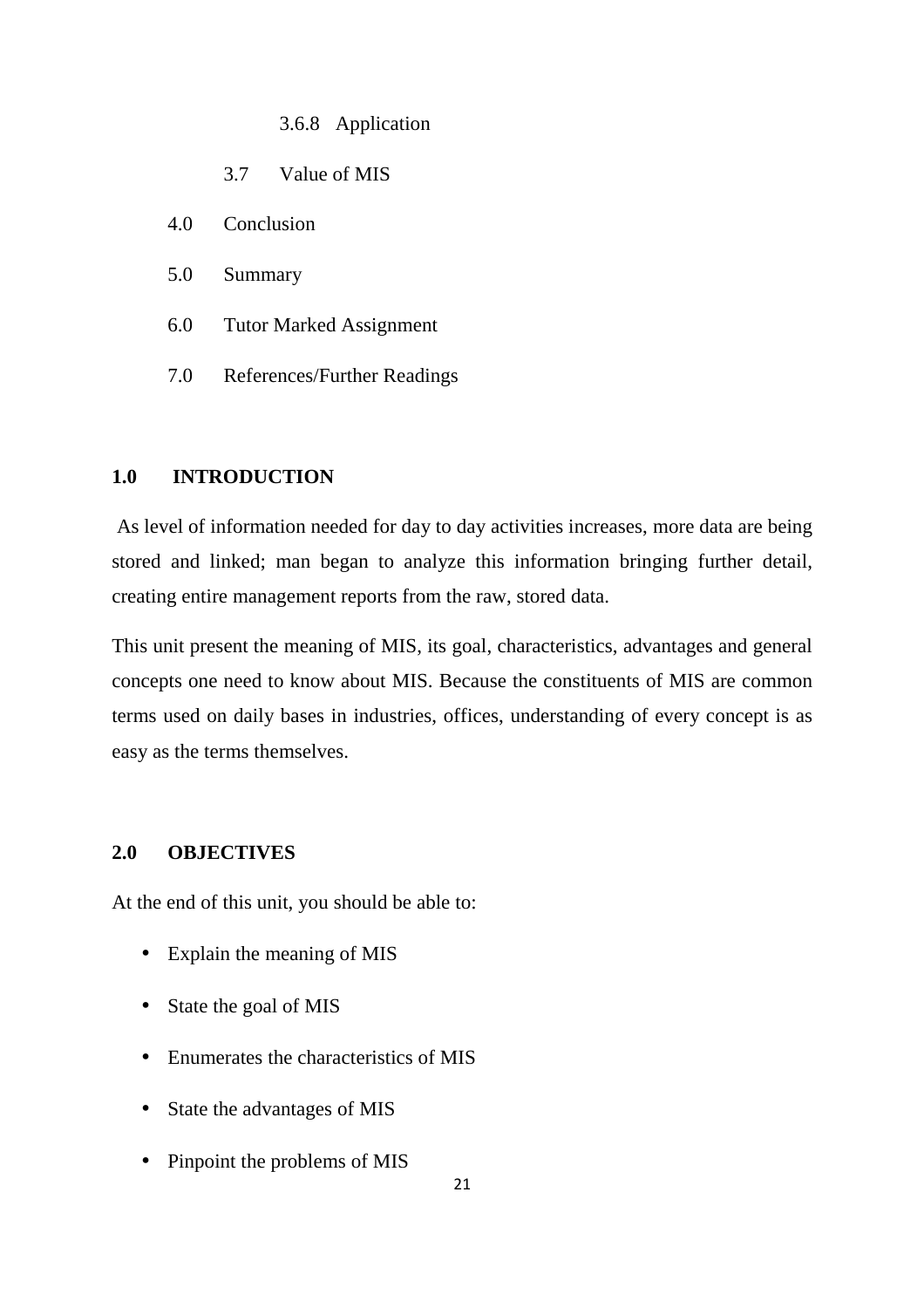• Define the meaning of some parameters associated with MIS

#### **3.0 MAIN CONTENT**

#### **3.1 What is MIS?**

MIS is acronym for management information systems, and pronounced as separate letters, MIS refers broadly to a computer-based system that provides managers with the tools for organizing, evaluating and efficiently running their departments.

MIS is an analytical tool that enables the integration of data from different business applications, Internet, different modules and business functions. It converts data from internal and external sources into information. This information is communicated in an appropriate form to managers at different levels in a business to enable them to make effective decisions.

A management information system (MIS) is a process that provides information needed to manage organizations effectively. It is regarded to be a subset of the overall internal procedures in a business, which cover the application of people, documents, technologies, and procedures used by management personnel to solve business problems such as costing a product, service or a business-wide strategy.

Management information systems are distinct from regular information systems in that they are used to analyze other information systems applied in operational activities in the organization.

#### **3.2 Goal of MIS**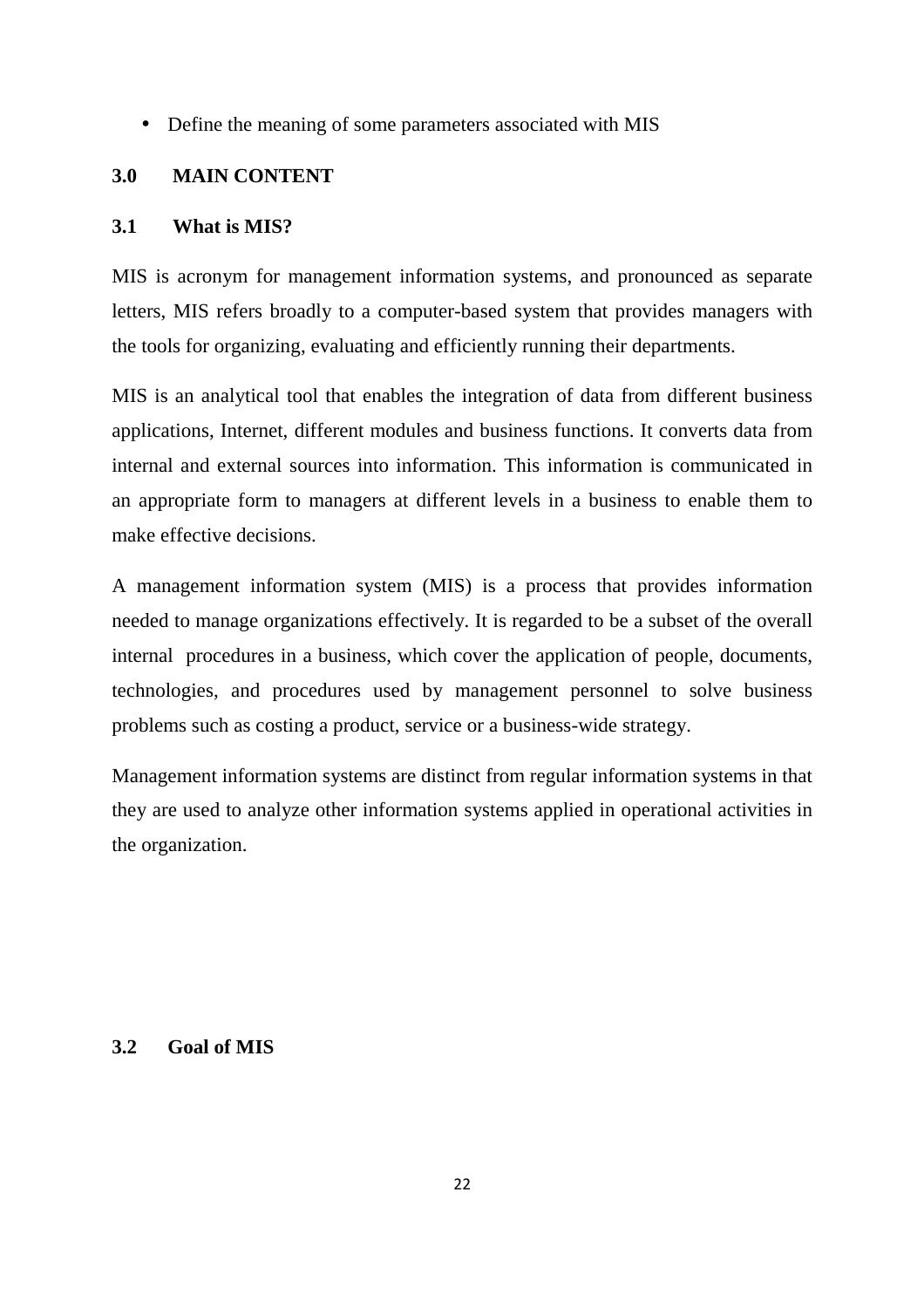The overall goal of Management Information System is to help in decision making process, which can be applied in areas like planning, directing, forecasting, coordinating, controlling.

## **3.3 Characteristics of MIS**

MIS should have the following features:

- Multidimensional view of data
- Advanced calculation options
- Current position statement of a company
- Business reviews of specific sectors
- Working with time series and trend modelling
- Option of integrating data from different data sources
- Ability to process and analyze huge amount of data
- Plan input and review of data also through the excel interface.

#### **3.4 Advantages of MIS**

An MIS provides the following advantages.

1. It Facilitates planning: MIS improves the quality of plants by providing relevant information for sound decision - making. Due to increase in the size and complexity of organizations, managers have lost personal contact with the scene of operations.

2. In Minimizes information overload: MIS change the larger amount of data in to summarize form and there by avoids the confusion which may arise when managers are flooded with detailed facts.

3. MIS Encourages Decentralization: Decentralization of authority is possibly when there is a system for monitoring operations at lower levels. MIS is successfully used for measuring performance and making necessary change in the organizational plans and procedures.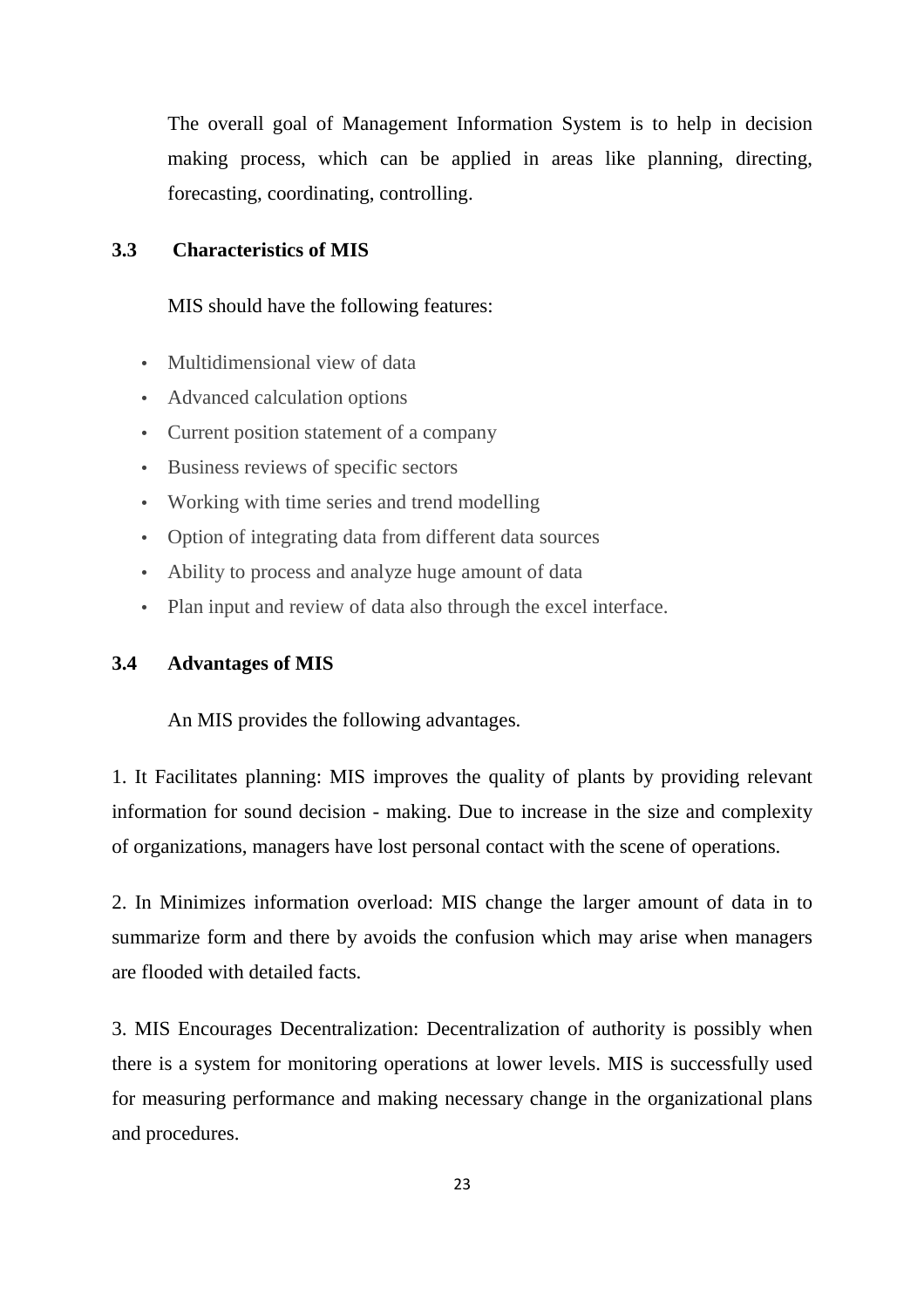4. It brings Co ordination: MIS facilities integration of specialized activities by keeping each department aware of the problem and requirements of other departments. It connects all decision centers in the organization.

5. It makes control easier: MIS serves as a link between managerial planning and control. It improves the ability of management to evaluate and improve performance. The used computers has increased the data processing and storage capabilities and reduced the cost.

6. MIS assembles, process, stores, Retrieves, evaluates and disseminates the information.

## **3.5 Problems of MIS**

The bottlenecks associated with MIS include that:

- 1. It is highly sensitive, thus requires constant monitoring.
- 2. Budgeting of MIS is extremely difficult.
- 3. Quality of outputs is governed by the quality of inputs.
- 4. It lacks flexibility to update itself.
- 5. Effectiveness usually decreases due to frequent changes in top management
- 6. It takes into account only qualitative factors and ignores non-qualitative factors like morale of worker, attitude of worker etc...

#### **3.6 Basic Concepts of MIS**

Here we want to look at those components or terms associated with management information systems. These include data, information, instruction, database, decision support systems (DSS), and application.

#### **3.6.1 Data**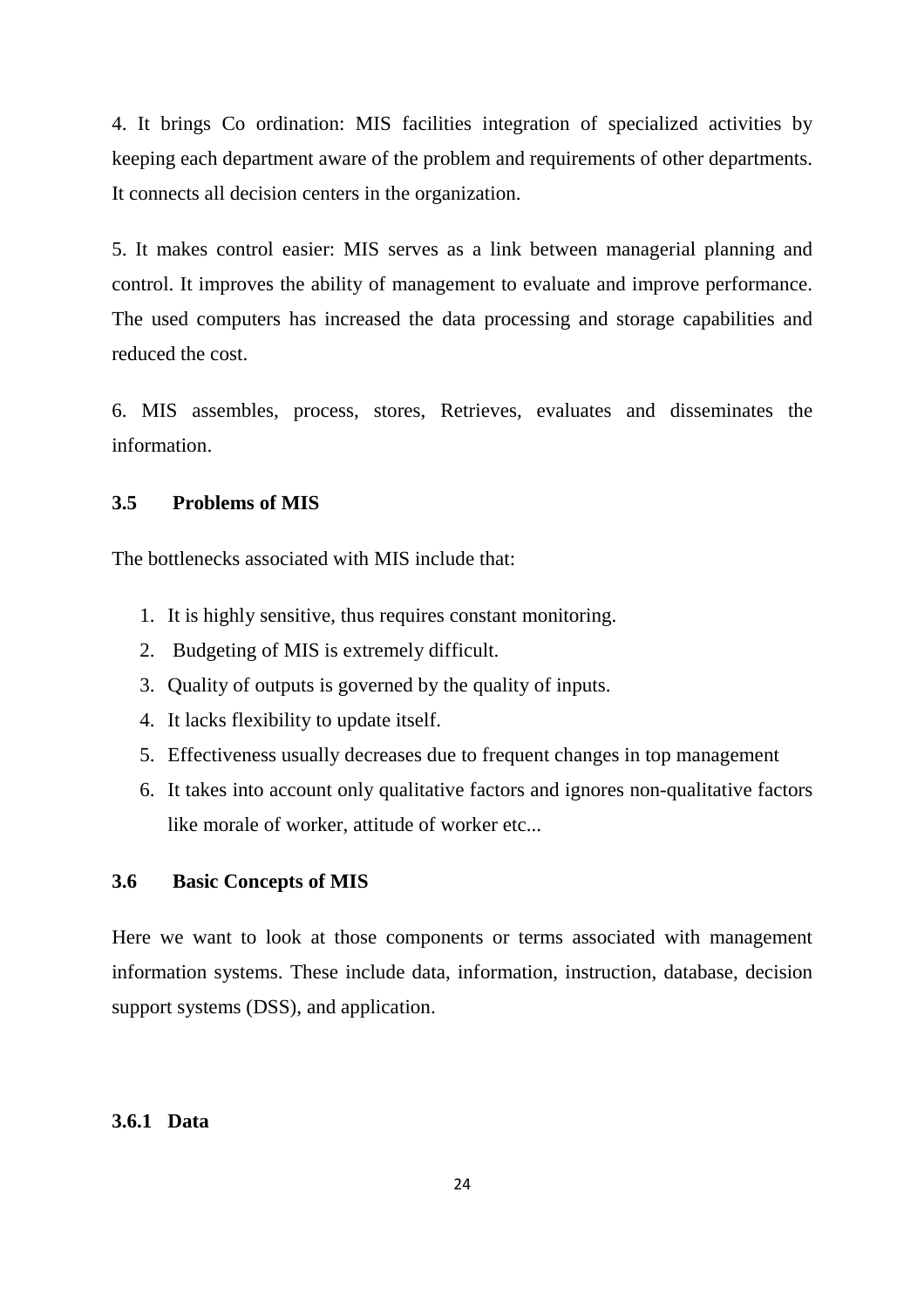Raw facts often in the form of figures, numbers, texts, images, and sounds obtained from observations, surveys or experiments that are suitable for storage in computer used as a basis for making calculations or drawing conclusions. Data represent quantified actions, events or objects.

#### **3.6.2 Information**

The meaningful material derived from the computer data by organizing and interpreting it in a specific way. Information is actually a data that has been put into a meaningful context and communicated to the receiver who will use it to make appropriate decisions.

#### **3.6.3 Instruction**

This is a code that tells the computer to perform a particular operation. A set of instructions ordered to produce a particular action when acted on data is known as a program.

#### **3.6.4 Relationship between Data, Information and Instruction**

From the above definitions, it is a clear fact that data constitutes the raw materials for producing information. Conversely, information is a meaningful term gotten after processing data. But one thing we will not forget is that processing has to be in specified manner. That is to say, there must be a third-party for data to be converted into information, hence, the importance of instruction. It is the instruction that indicates how the data will be converted into the meaningful information. Therefore, it is the instruction that specify the operation to be carried out.

#### **3.6.5 Database**

Database is a systematically arranged collection of computer data structured so that it can be automatically retrieved or manipulated. In all management information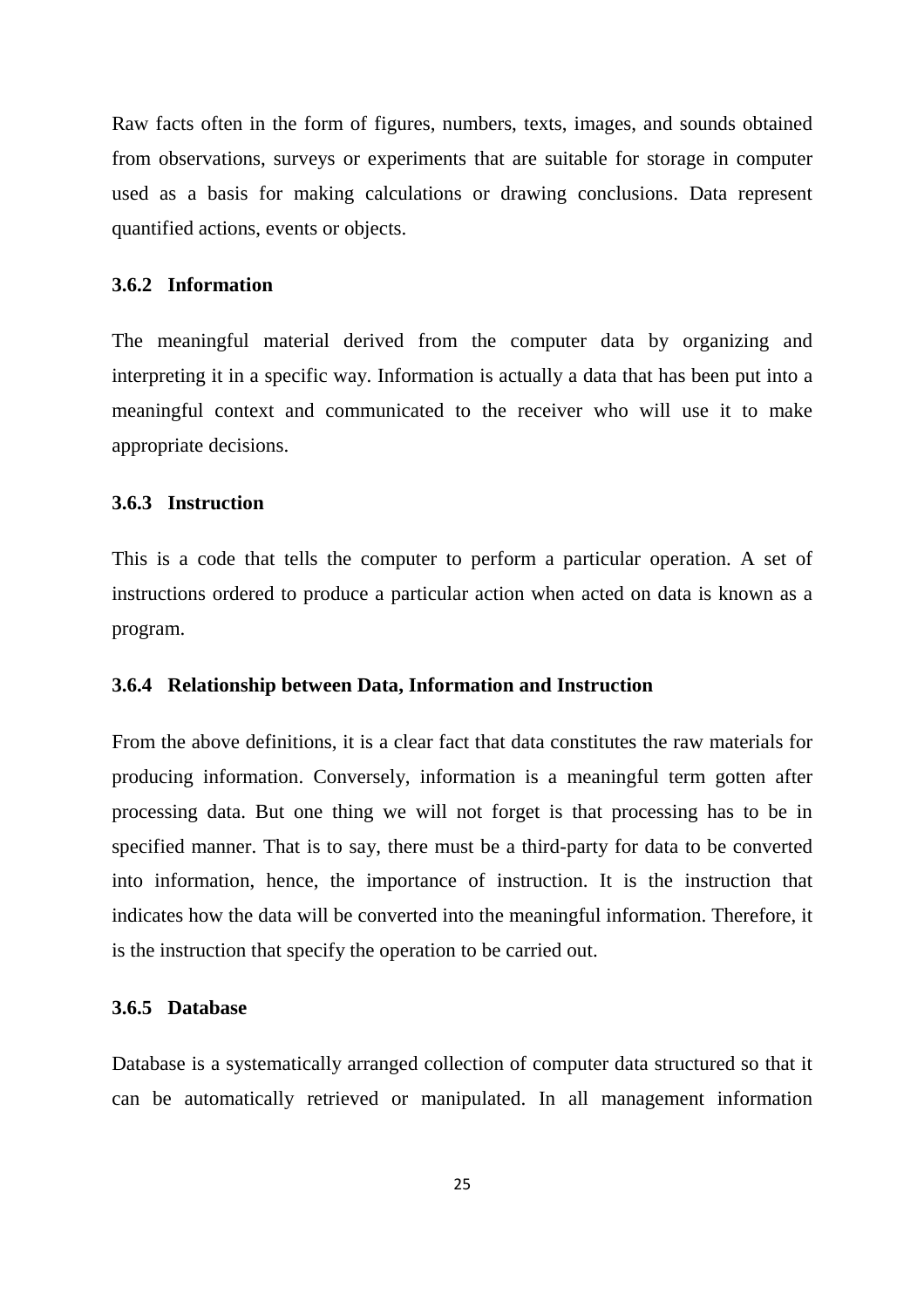systems, it is the database that stored the information accessible in order to facilitate organization's decision making or planning.

Database is a collection of information organized in such a way that a computer program can quickly select desired pieces of data. You can think of a database as an electronic filing system.

Traditional databases are organized by fields, records, and files. A field is a single piece of information; a record is one complete set of fields; and a file is a collection of records. For example, a telephone book is analogous to a file. It contains a list of records, each of which consists of three fields: name, address, and telephone number.

An alternative concept in database design is known as Hypertext. In a Hypertext database, any object, whether it is a piece of text, a picture, or a film, can be linked to any other object. Hypertext databases are particularly useful for organizing large amounts of disparate information, but they are not designed for numerical analysis. To access information from a database, you need a database management system (DBMS). This is a collection of programs that enables you to enter, organize, and select data in a database.

#### **3.6.6 Decision Support Systems (DSS)**

The term decision support system refers to an interactive computerized system that gathers and presents data from a wide range of sources, typically for business purposes. DSS applications are systems and subsystems that help people make decisions based on data that is culled from a wide range of sources.

For example: a national on-line book seller wants to begin selling its products internationally but first needs to determine if that will be a wise business decision. The vendor can use a DSS to gather information from its own resources to determine if the company has the ability or potential ability to expand its business and also from external resources, such as industry data, to determine if there is indeed a demand to meet. The DSS will collect and analyze the data and then present it in a way that can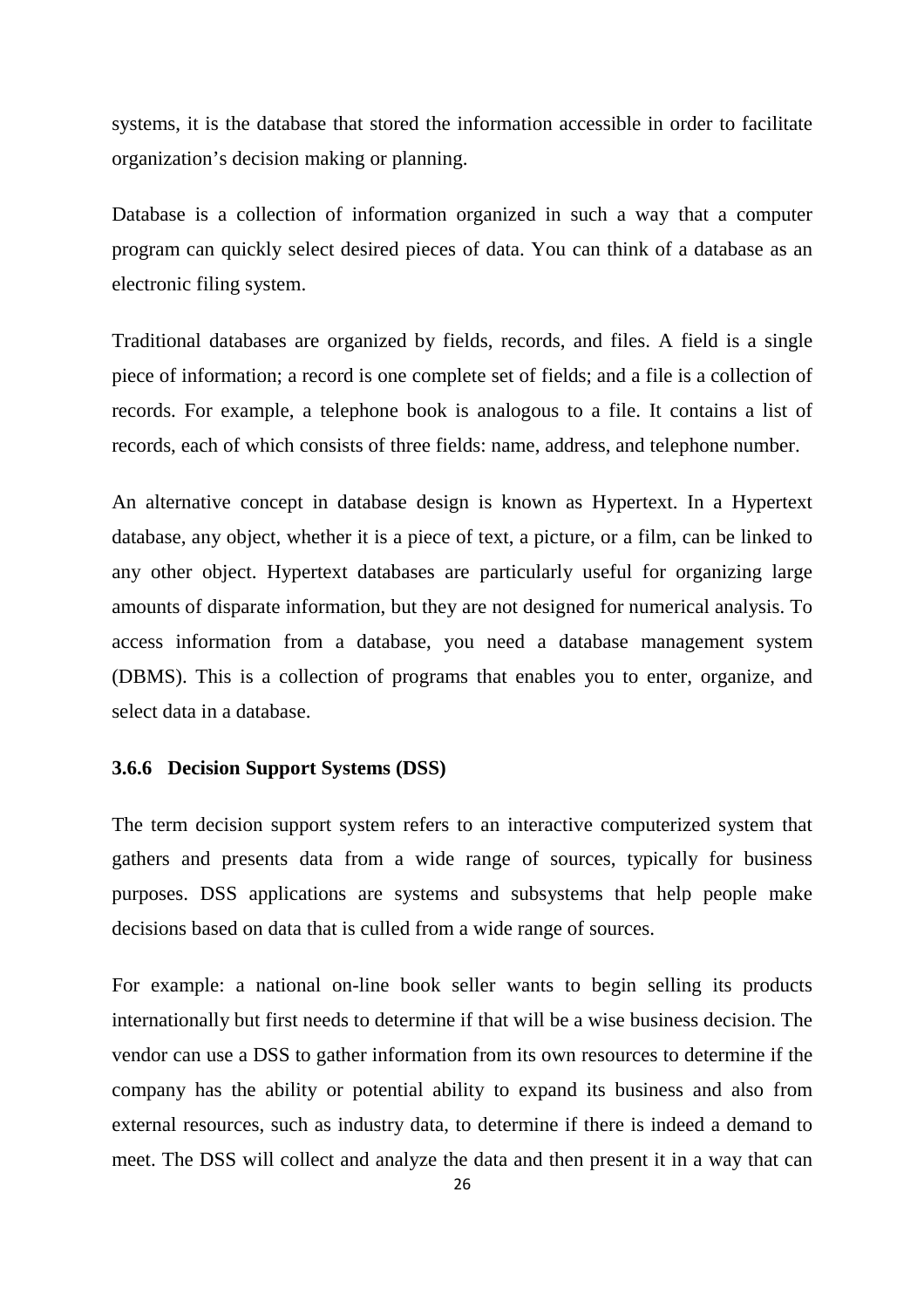be interpreted by humans. Some decision support systems come very close to acting as artificial intelligence agents.

DSS applications are not single information resources, such as a database or a program that graphically represents sales figures, but the combination of integrated resources working together.

#### **3.6.7 Hardware/Software**

Hardware refers to objects that you can actually touch, like disks, disk drives, monitors, keyboards, printers, circuit boards, and chips. Software exists as ideas, concepts, and symbols, but it has no substance. Textbooks provide a useful analogy. The pages and the ink are the hardware, while the words, sentences, paragraphs, and the overall meaning are the software. A computer without software is like a book full of blank pages -- you need software to make the computer useful just as you need words to make a book meaningful.

The distinction between software and hardware is sometimes confusing because they are so integrally linked. Clearly, when you purchase a program, you are buying software. But to buy the software, you need to buy the disk (hardware) on which the software is recorded.

#### **3.6.8 Applications**

Software is often divided into two categories: Systems software: Includes the operating system and all the utilities that enable the computer to function.

Applications software: Includes programs that do real work for users. Applications software (also called end-user programs) includes database programs, word processors, and spreadsheets. Figuratively speaking, applications software sits on top of systems software because Computer is unable to run without the operating system and system utilities.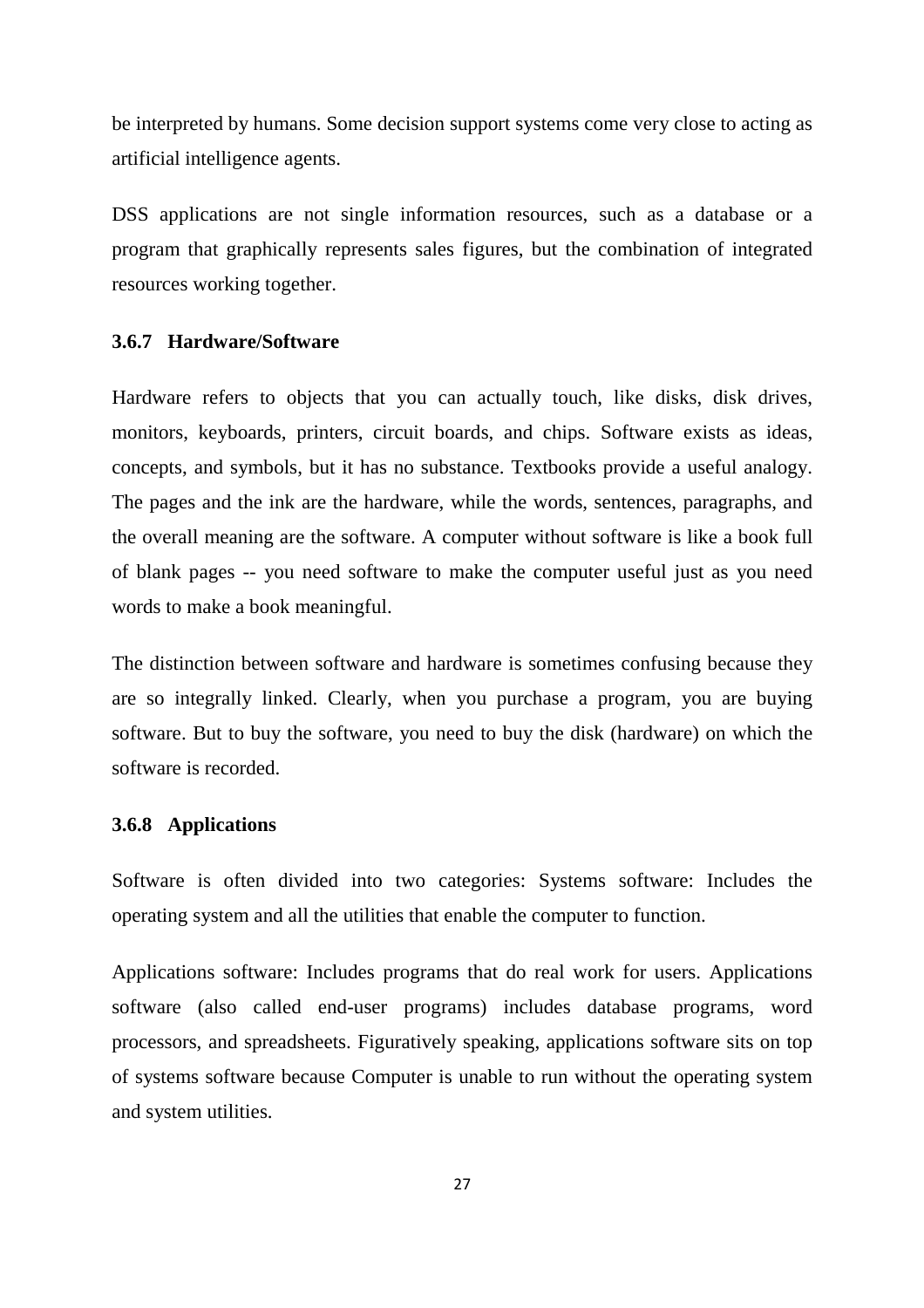#### **3.7 Value of MIS**

The value of MIS depends greatly on the user of the information not even on the producer of such information. Information has a great impact on decision making, and hence its value is closely tied to the decisions that result from its use. Information does not have an absolute universal value. Its value is related to those who use it, when it is used, and in what situation it is used. In this sense, information is similar to other commodities. For example, the value of a glass of water is different for someone who has lost his way in Arctic glaciers than it is to a wanderer in the Sahara Desert.

Information supports decisions, decisions trigger actions, and actions affect the achievements or performance of the organization. If we can measure the differences in performance, we can trace the impact of information, provided that the measurements are carefully performed, the relationships among variables are well defined, and possible effects of irrelevant factors are isolated. The measured difference in performance due to informational factors is called the realistic value or revealed value of information.

#### **4.0 CONCLUSION**

We notice that Management Information System is any process that can enhance or contribute on how information flows that can be used by the management in overall decision making and planning for its business.

We observed factors to be considered when talking of a good MIS such as: reliable, consistent, appropriate to the level of management, accurate, timely, precise, provided at a suitable level of detail, clearly understandable, and regular.

We also look at the constituents of every MIS which data, information, instruction, DSS, database, and so on. Instruction was hinted as an agent that describes the kind of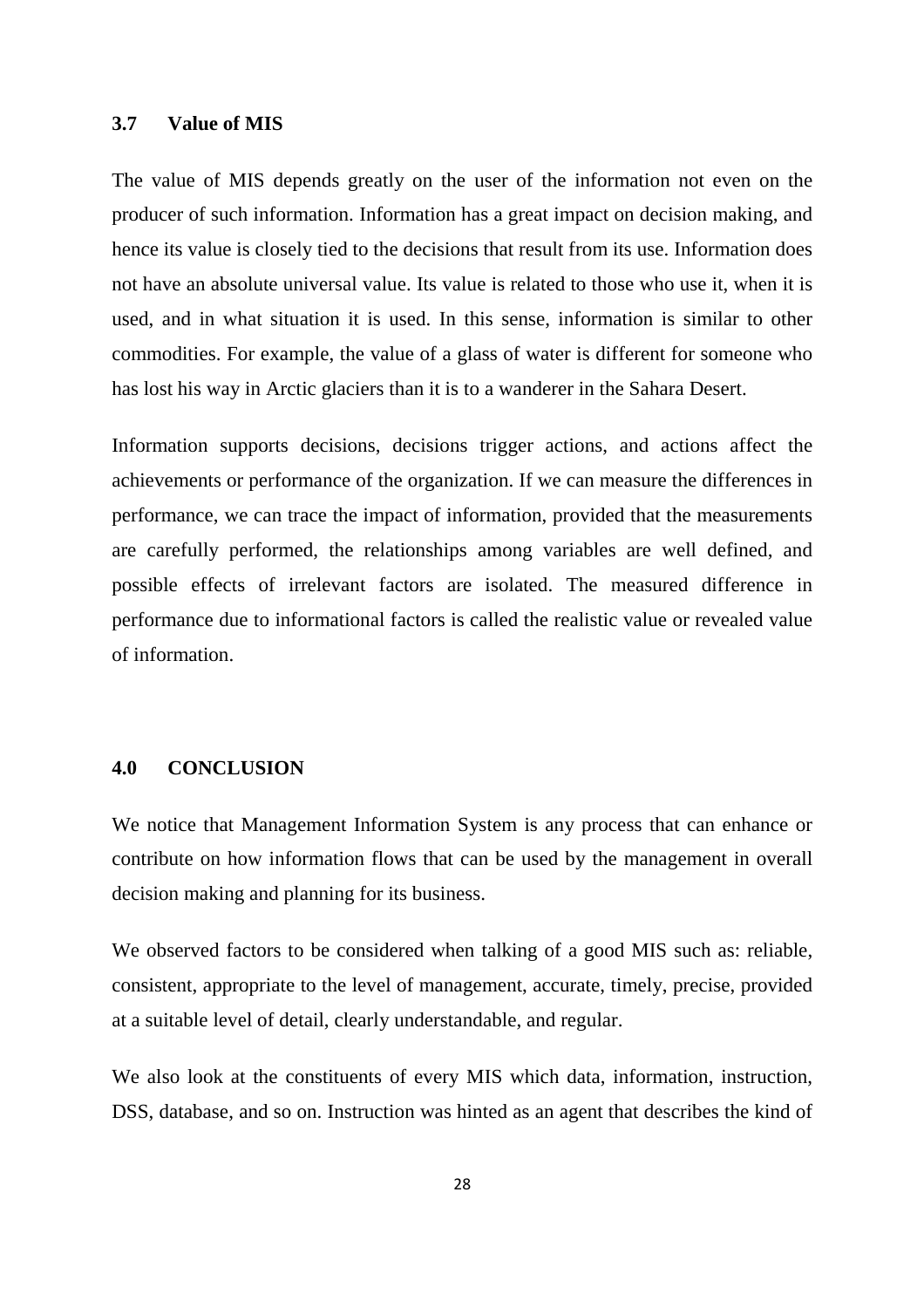operation to be performed on data to bring out the meaningful information needed by the computer.

## **5.0 SUMMARY**

In this unit, we learn about the definition of MIS, features and values of MIS and the meaning of terms associated with MIS.

#### **6.0 TUTOR MARKED ASSIGNMENT**

- Analyse the relationship among these three terms: data, information and instruction.
- Enumerates the bottlenecks associated with MIS.
- What is the difference between database and decision support systems as components of MIS?
- State the overall aim of MIS.

#### **7.0 REFERENCES/FURTHER READING**

- 1. Alo, U.R., Ugah J.O., & Igwe J.S. (2009): Computer Application & Information Technology; WilyRose and Appleseed Publishing Coy, Abakaliki, Ebonyi State, Nigeria, 42p, 135p -137p.
- 2. Ashwin D. (2008): Characteristics of Management Information Services; Online @ http://www.blog.maia\_intelligence.com, visited on 24<sup>th</sup> September, 2010.
- 3. Mbam B.C.E. (2002): Information Technology and Management Information System; Green Light Computers, Abakaliki, Nigeria, 3p, 132p.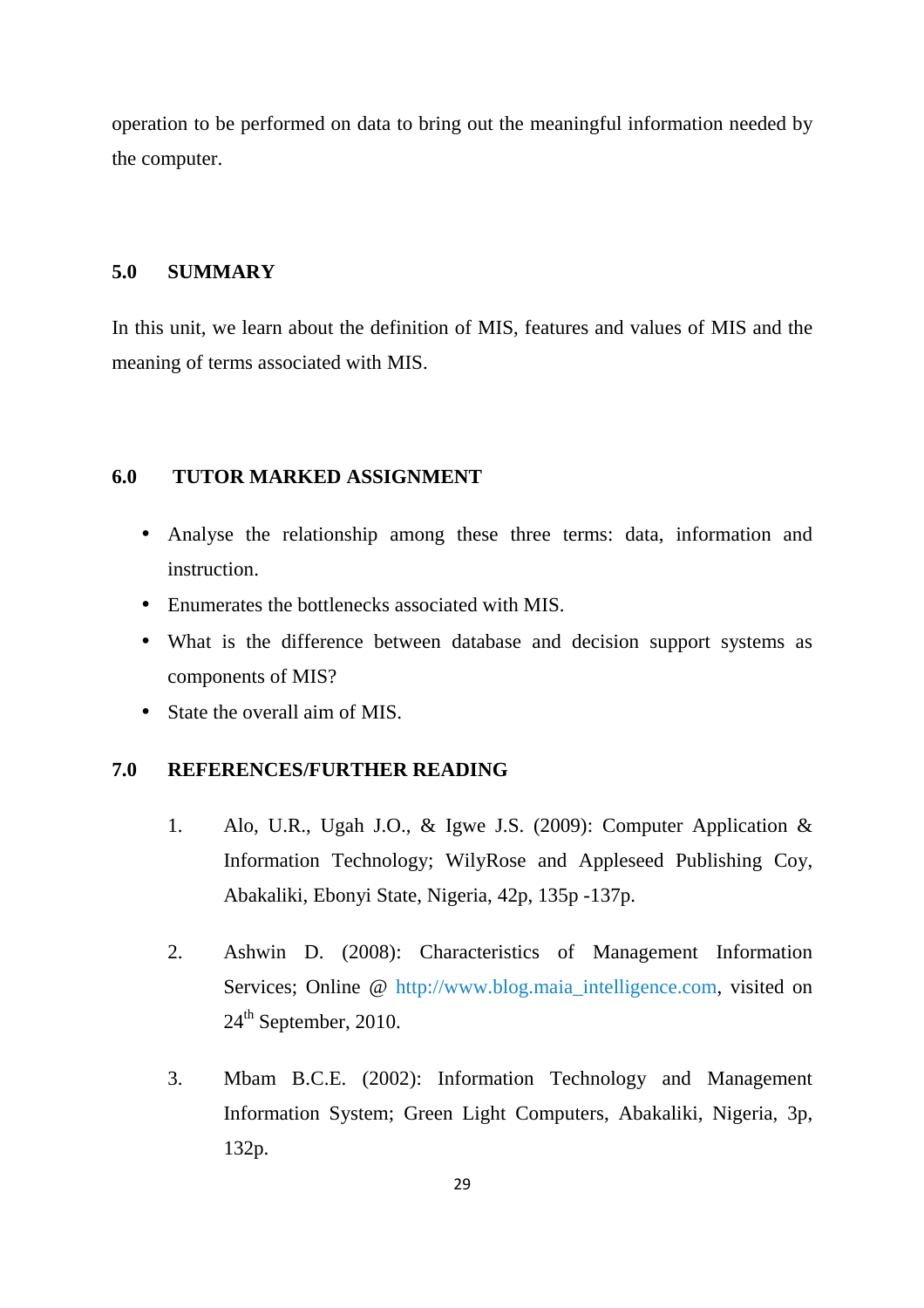- 4. Osmond V. (2009): Characteristics of a good Management Information System; Online @ http://www.ehow.com, visited on 22<sup>nd</sup> September, 2010.
- 5. Ramesh A., Singh, Y., & Sachdeva R. (2008): Establishing a management information system; Online @ http://www.fao.org, visited on 22<sup>nd</sup> September, 2010.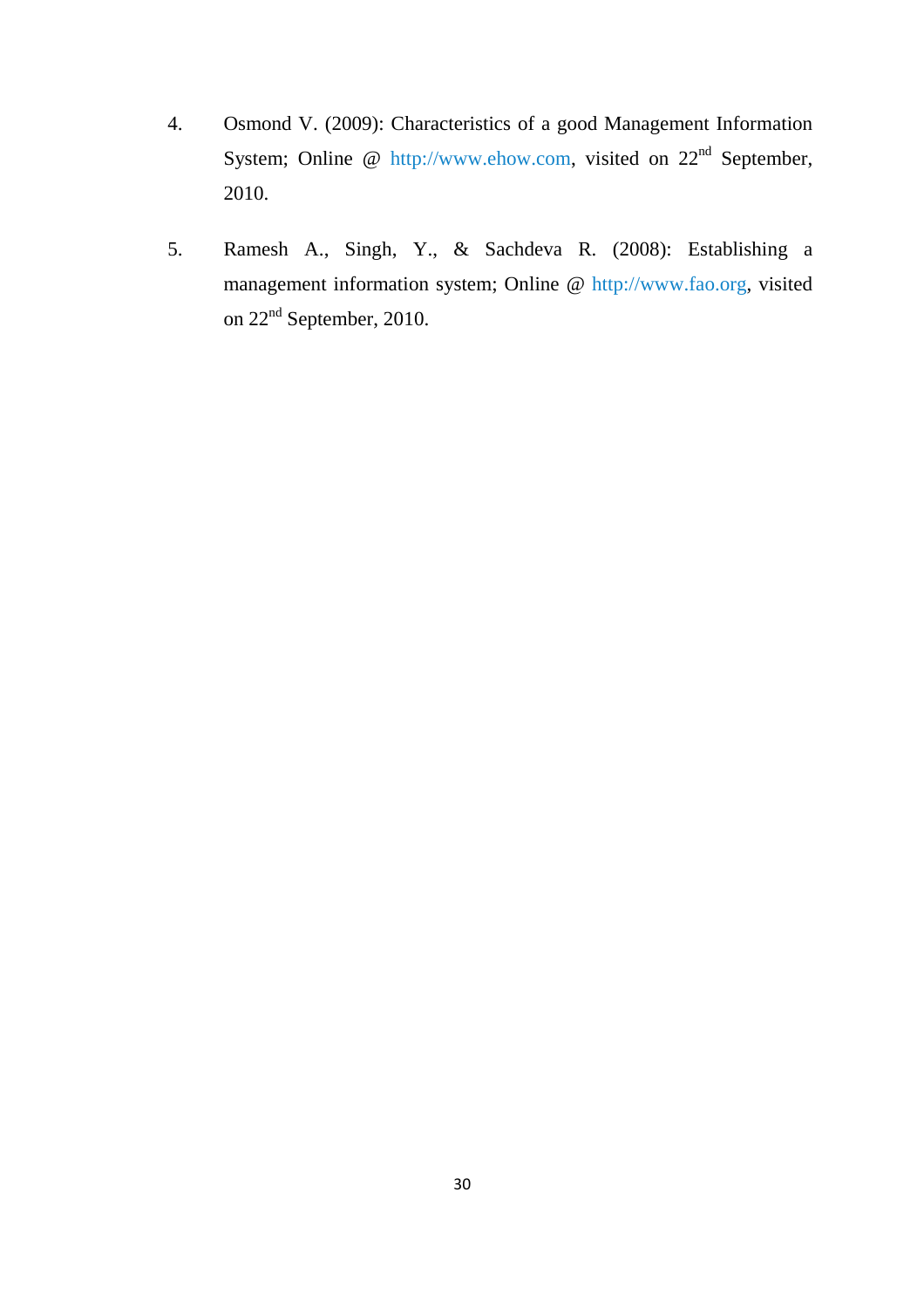#### **UNIT 2 Types of MIS**

#### **CONTENTS**

- 1.0 Introduction
- 2.0 Objectives
- 3.0 Main Content
	- 3.1 Databank MIS
	- 3.2 Predictive MIS
	- 3.3 Decision Taking MIS
	- 3.4 Decision Making MIS
- 4.0 Conclusion
- 5.0 Summary
- 6.0 Tutor Marked Assignment
- 7.0 References/Further Readings

#### **1.0 INTRODUCTION**

In this unit, we will be considering the different categories that MIS can exist. The classification is based on the level of support that the information system provides in the process of decision making.

## **2.0 OBJECTIVES**

At the end of this unit, you will be able to identify and describe the different types of MIS.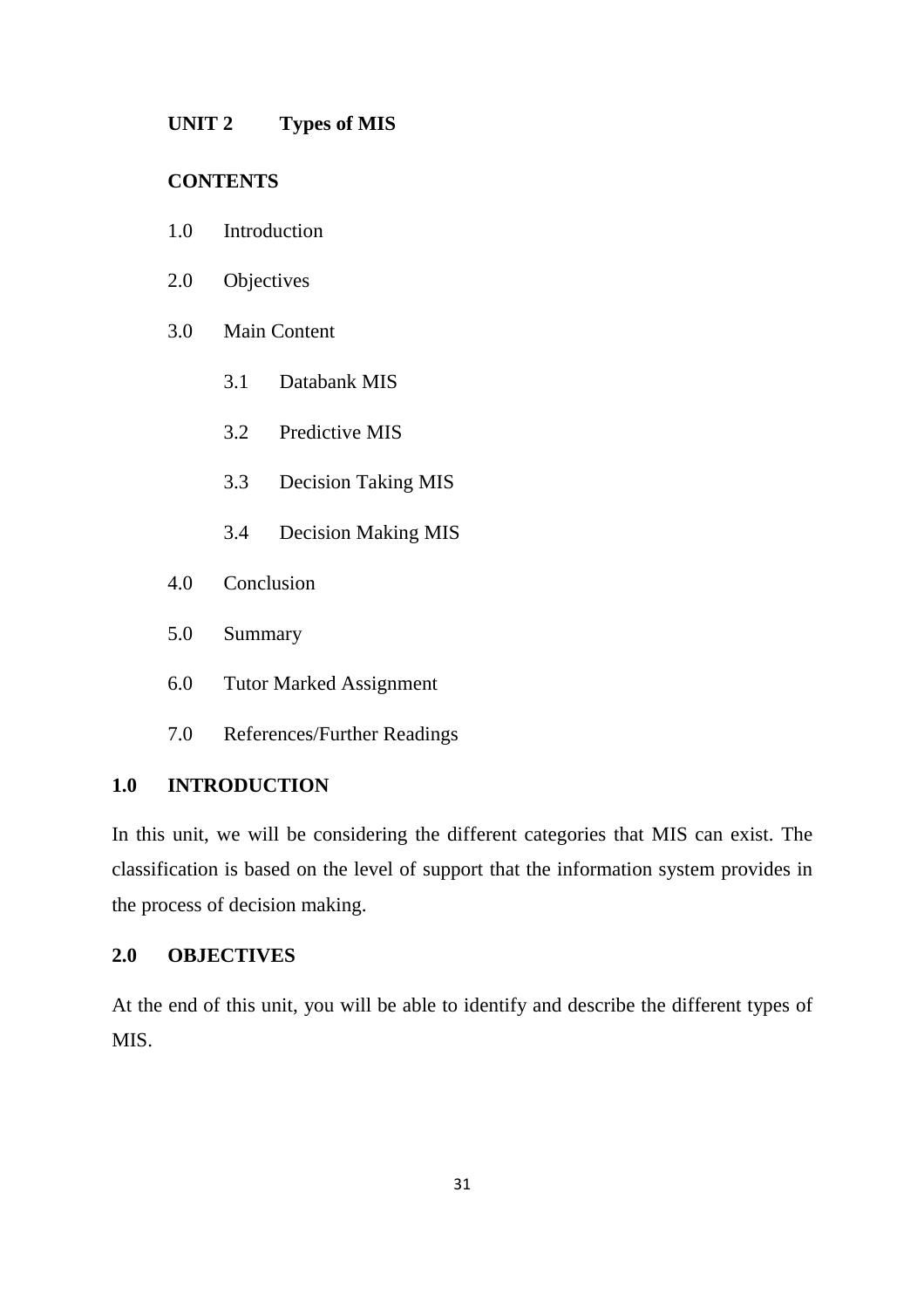#### **3.0 MAIN CONTENT**

Management Information System can be classified according to goal or methodology invoke in particular organisation.

#### **3.1 Databank Management Information System**

This kind of information system is used to store any item of data which might be useful to the decision maker. A databank is a collection of files used by an organization stored such that one file may have record/fields duplicated in other files. Examples of the kind of data that might be recorded in such a database for a given state with respect to secondary school as follows:

- · Number of schools in the state.
- · Total number of secondary school tutors in the state.
- · Average number of tutors per school.
- · Total number of students in the state.
- . Average number of students per school.

Figure 1. Role of information in the decision process.

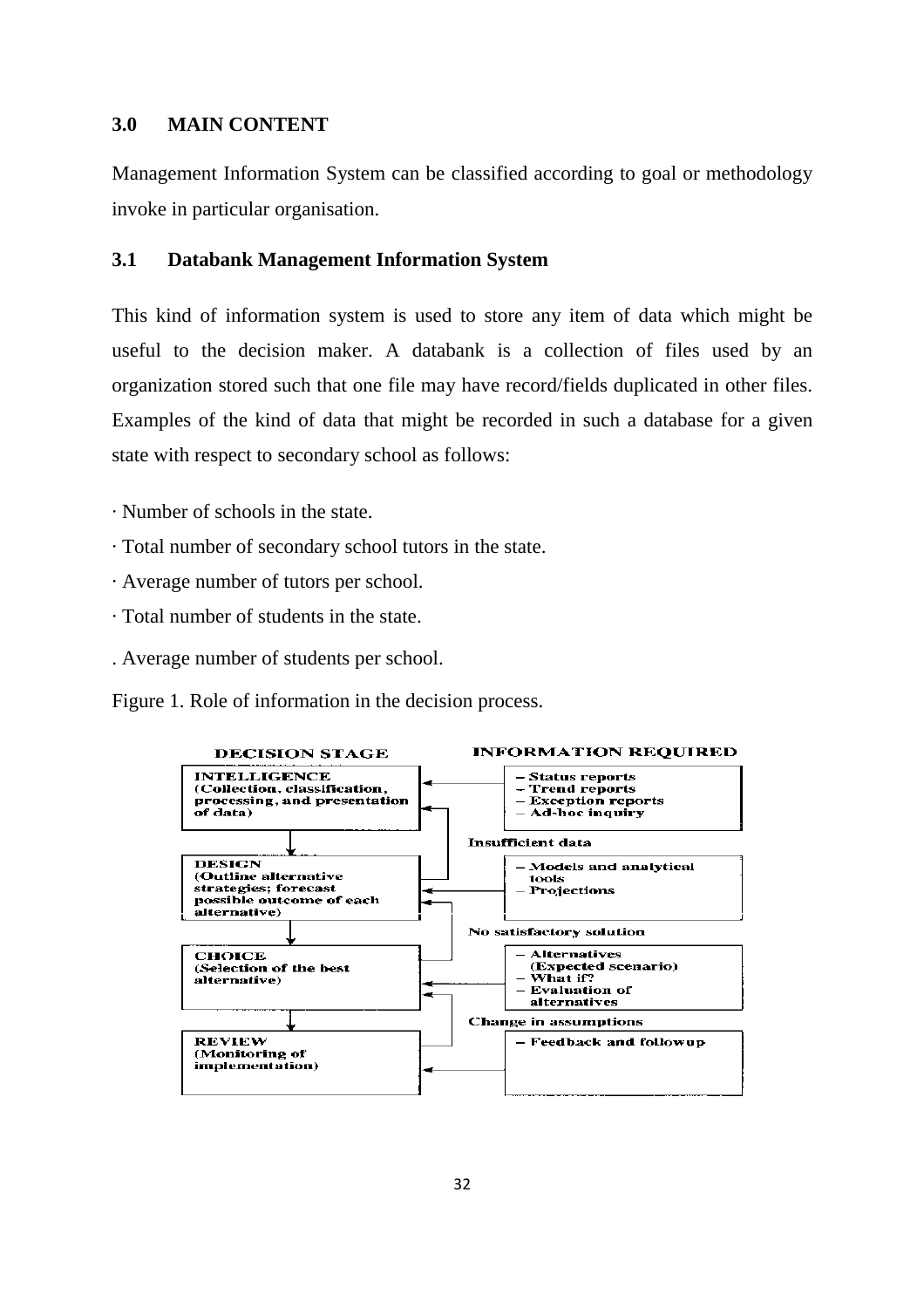Each of these databases can be summarized and converted to single tabular presentations of information of interest to management. When information from two or more time periods is compared, trends can be observed.

#### **3.2 Predictive Management Information System**

Predictive information systems help in drawing of inferences and predictions that are relevant to decision making. It is possible to obtain information useful for making predictions or for drawing inferences based on the facts gathered like in the case of section 3.1. Information obtained from these kinds of analyses is normally summarized in a two-way tabular format. And likewise, the information often is compared over time. Managers can then use such information to make predictions, for example to forecast costs of particular undertakings for budgeting purposes or as a basis for predicting results if a given change is made, such as change in the number of demonstrations with a given change in staffing.

#### **3.3 Decision Taking Management Information System**

This is a decision system in which the information system and the decision maker are one and the same. Management is so confident in the assumptions incorporated in the system that it basically relegates its power to initiate action to the system itself. Airplanes carry automatic pilot systems, which are an example of a decision-taking system. Once activated, the system itself keeps the plane on course and at the proper speed and altitude (according to parameters determined by the pilot). Another example of decision-taking information systems is found in modem factory production. In automobile production, continuous inventories of parts are maintained by computer as cars move down an assembly line. Orders are placed automatically by the computer when additional parts are needed. This is done without the intervention of a manager.

#### **3.4 Decision Making Management Information System**

This system incorporates the value system of the organization or its criteria for choosing among alternatives. An organization's values are many and varied.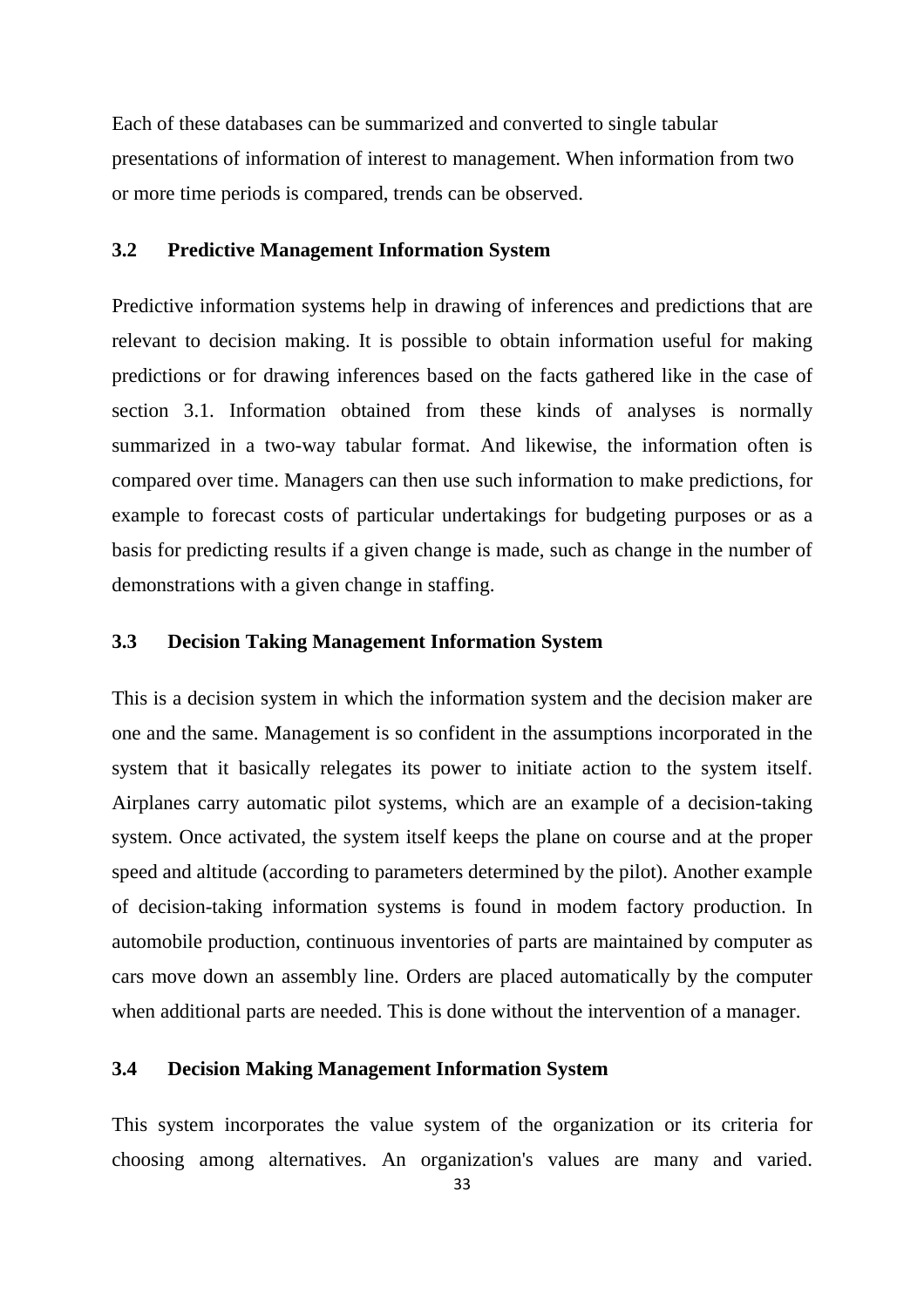Considering the case of agricultural sector, there is numerous point of discourse where meaningful decisions have to be taking for the uplift of the sector. They include concerns for resolving farmer problems, increasing and providing for stability of farmer incomes, and improving the quality of farm life. But they also include an intent to provide well for staff members (training, adequate salaries, etc.) and to aid in the process of bringing about rural economic development.

#### **4.0 CONCLUSION**

The choice of an appropriate management information system (MIS) category primarily depends on the nature of the decisions it supports.

#### **5.0 SUMMARY**

In this unit, we only look at the four classes of Management Information System.

#### **6.0 TUTOR MARKED ASSIGNMENT**

Highlight on the types of MIS you know.

#### **7.0 REFERENCES/FURTHER READING**

- 1. Ahituv, N., Neumann, S., & Riley, H. N. (1994). Principles of information systems for management (4th ed.). Dubuque, IA: Wm. C. Brown Communications.
- 2. Awad, E. M., & Gotterer, M. H. (1992). *Database management.* Danvers, MA: Boyd & Fraser.
- 3. Banerjee, U. K., & Sachdeva, R. K. (1995). *Management information system: A new frame work.* New Delhi: Vikas Publishing House.
- 4. Davis, G.B., & Olson, M. H. (1985). *Management information systems: Conceptual foundations, structure, and development.* New York: McGraw-Hill.
- 5. Imboden, N. (1980). *Managing information for rural development projects.* Paris: Organization for Economic Co-operation and Development.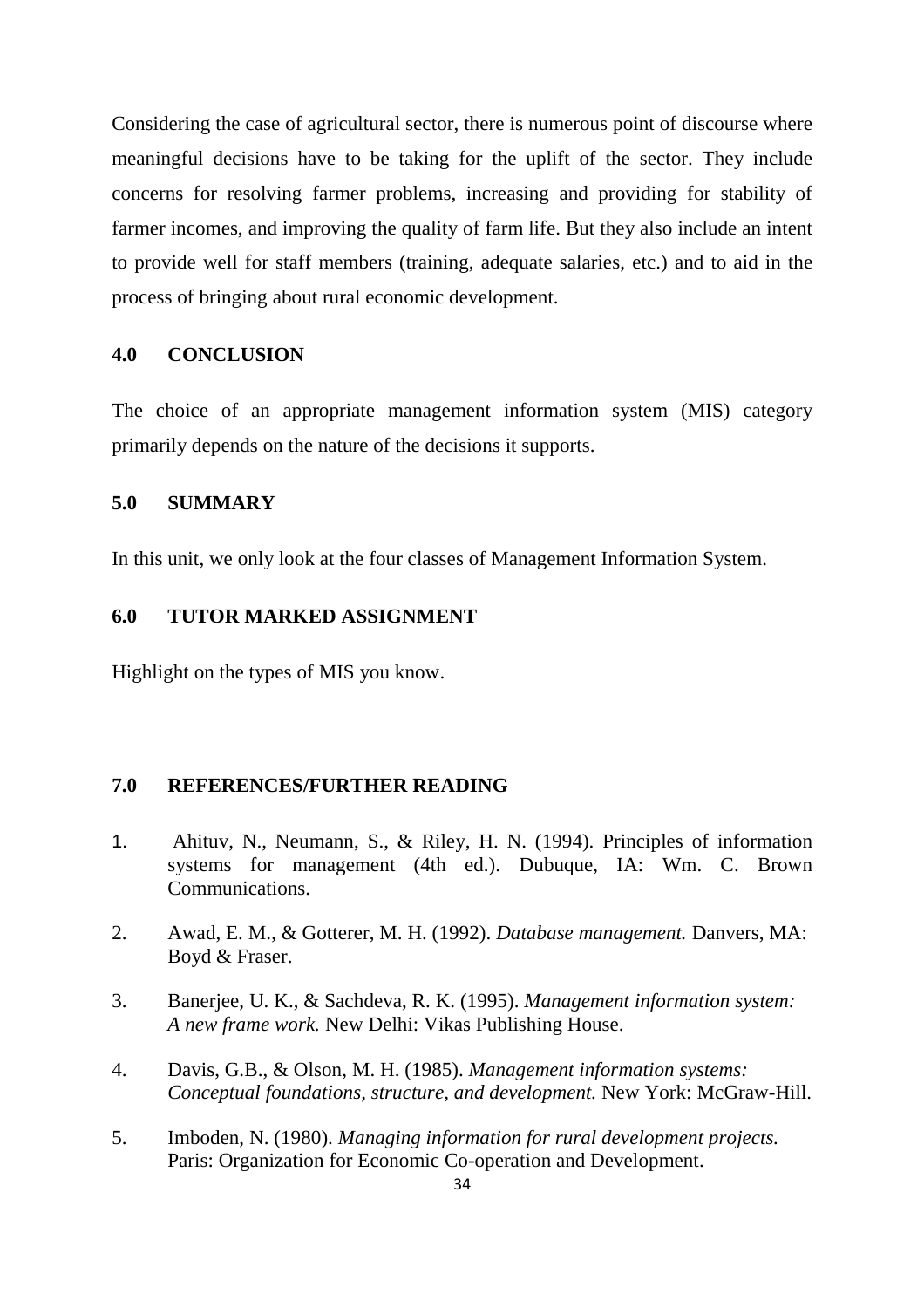- 6. Keen, P. G. W., & Morton, M. S. S. (1978). *Decision support systems.* Reading, MA: Addison-Wesley.
- 7. Lucas, H. C., Jr. (1990). *Information systems concepts for management.* New York: McGraw-Hill.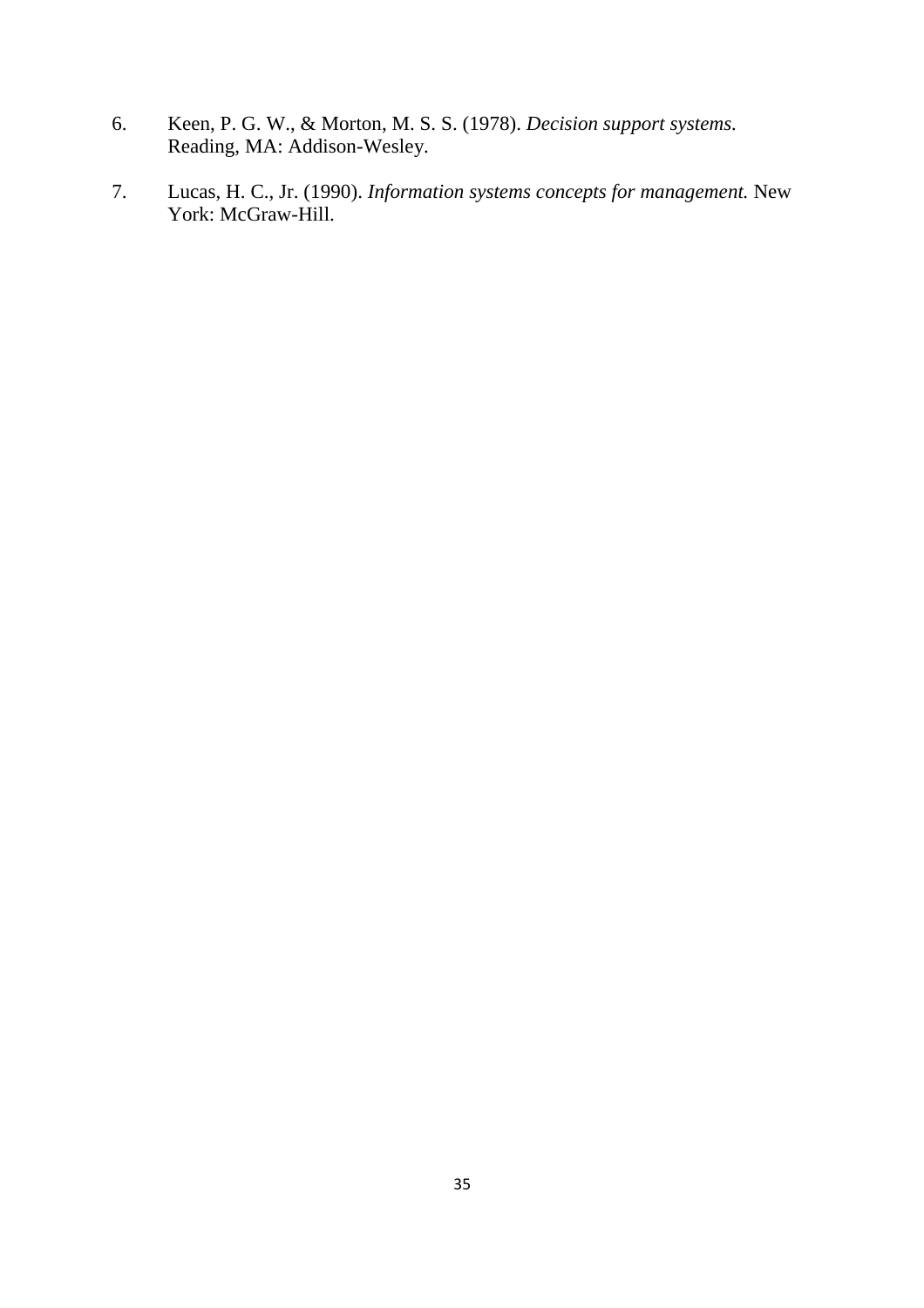#### **UNIT 3 Levels of Management**

#### **CONTENTS**

- 1.0 Introduction
- 2.0 Objectives
- 3.0 Main Content
	- 3.1 Levels of Management
		- 3.1.1 Top Management Level
		- 3.1.2 Middle Management Level
		- 3.1.3 Operational Management Level
	- 3.2 Communication among Levels of Management
	- 3.3 Management Structure and MIS
	- 3.4 Development of Management Information System
- 4.0 Conclusion
- 5.0 Summary
- 6.0 Tutor Marked Assignment
- 7.0 References/Further Readings

#### **1.0 INTRODUCTION**

We are going to discuss the various levels management system that exit. Also necessary is the communication channels existing among the established levels of management.

#### **2.0 OBJECTIVES**

After going through this unit, the reader should be able to: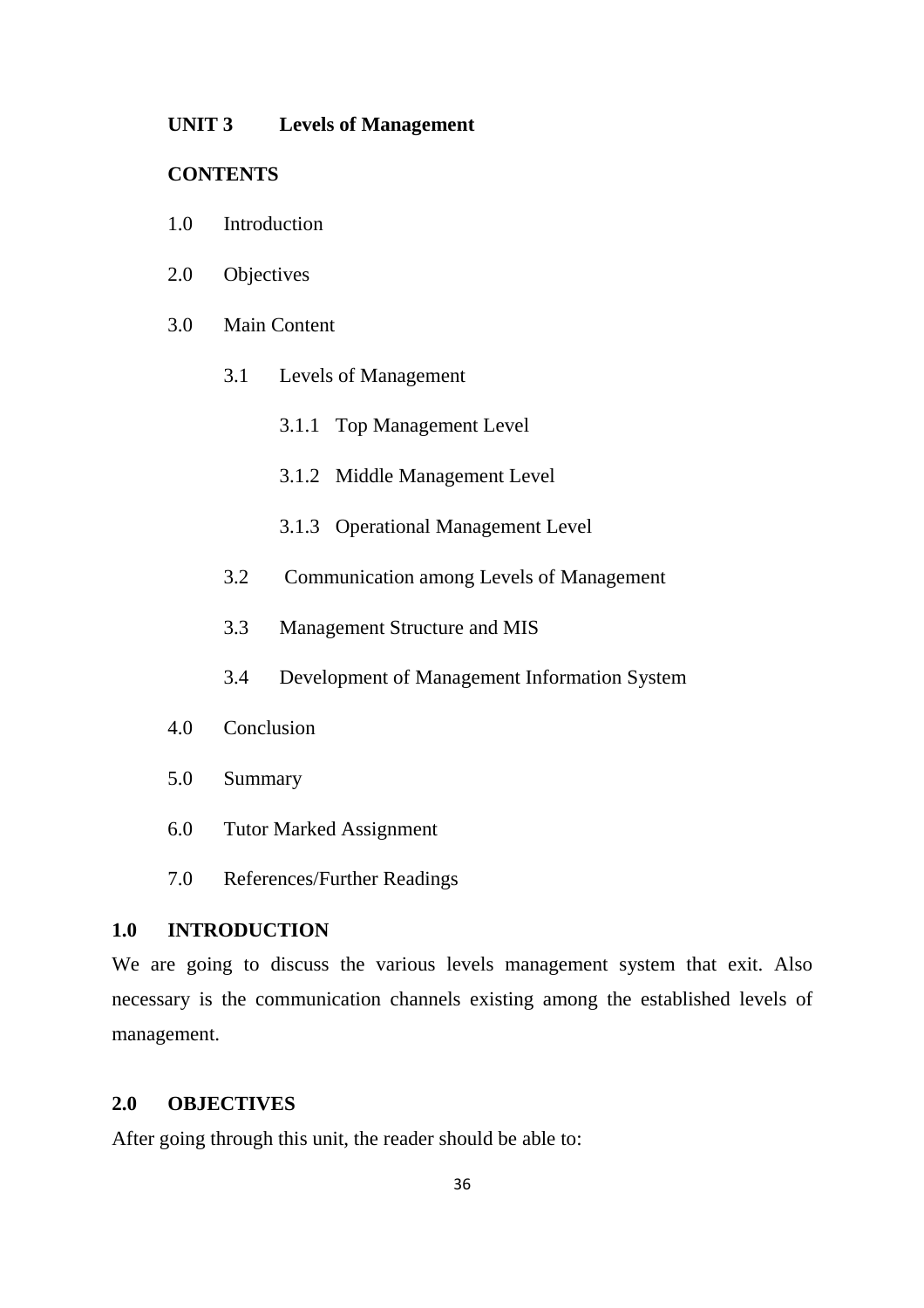- Discuss different levels of management.
- Analyse how the various levels of management interact.
- State how management information system developed.

## **3.0 MAIN CONTENT**

# **3.1 Levels of Management**

There are three levels of management that could be identified in most organizations. They are: top management cadre (strategic level), middle management cadre (tactical level), and operational group cadre (operational level).

# **3.1.1 Top Strategic /Management Level**

This level of management coordinates the activities of the whole organization and has a strategic view of the organization. This level is concerned with establishing (estimating) the overall objectives of the organization and in devising appropriate policies so that the objectives may be achieved.

Typical of the functions of top management are:

- (i) Long term planning
- (ii) Capital investment decisions
- (iii) Organizational restructuring
- (iv) Middle management appointment
- (v) Acquisitions and mergers

The top management level is the overall policy making section of the management and as such will be actively involved in corporate planning process of an organization.

## **3.1.2 Middle Management Level**

This may be termed the tactical level of management whose overall function is to implement top management policy. This level of management does set objectives but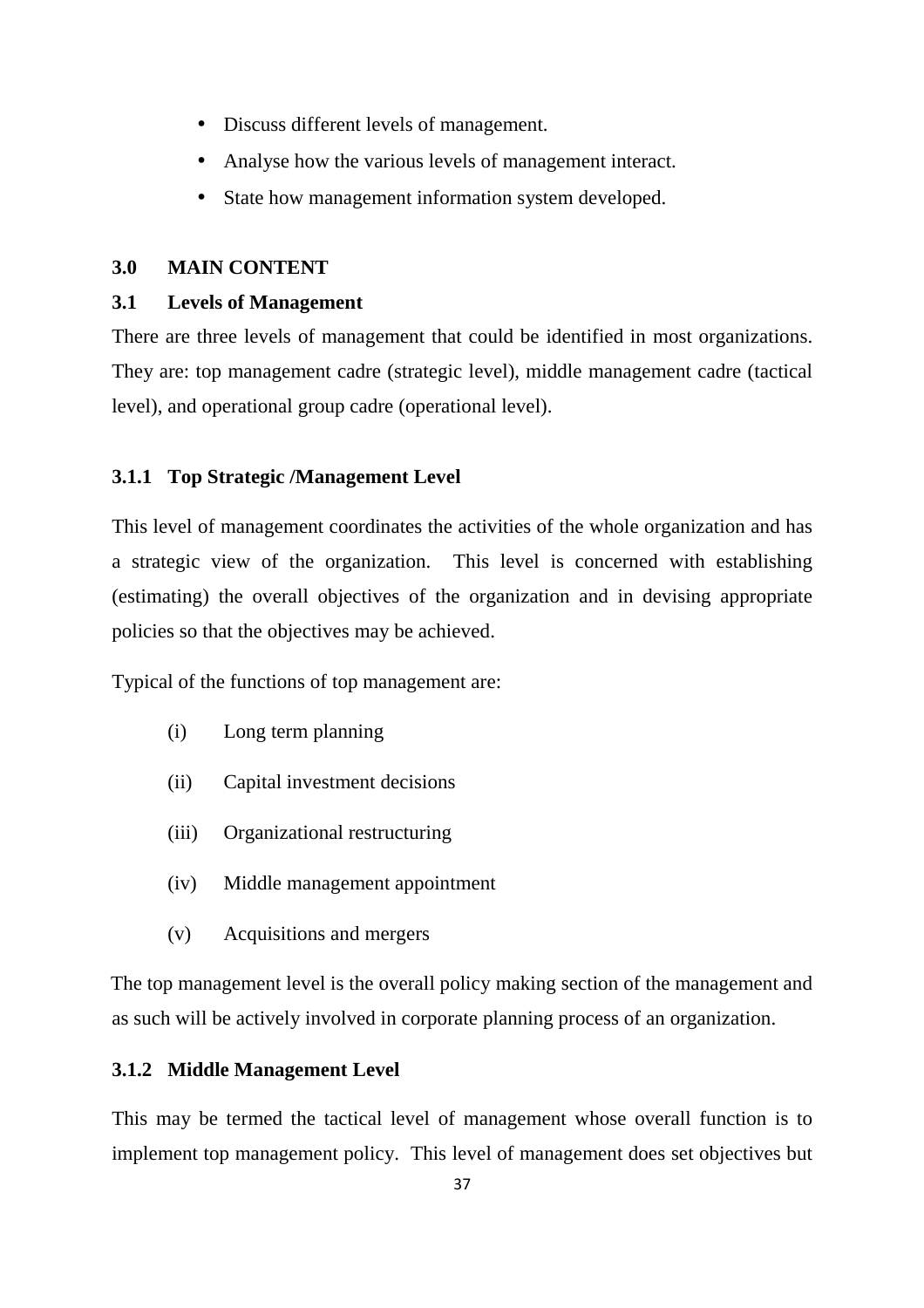these objectives are more limited in scope and are subordinate to the objectives set by the top management level.

Examples of the functions of the middle management are:

- (i) Purchasing
- (ii) Product planning
- (iii) Sales promotion
- (iv) Discount and credit policy
- (v) Staff appointment

(vi) Implementation of marketing and advertising policies of the organization.

## **3.1.3 Operational Level of Management**

This level of management is concerned with the day-to-day process of supervision i.e. direction associated with the normal activities of the organization.

Functions of the operational level are:

- (i) Production
- (ii) Dispatching
- (iii) Sale
- (iv) Accounting.

Often this level of management may not be called managers but they have titles, such as charges, heads, supervisors, chief clerical foremen, etc. Even though the work this group does involves management, it is of different categories.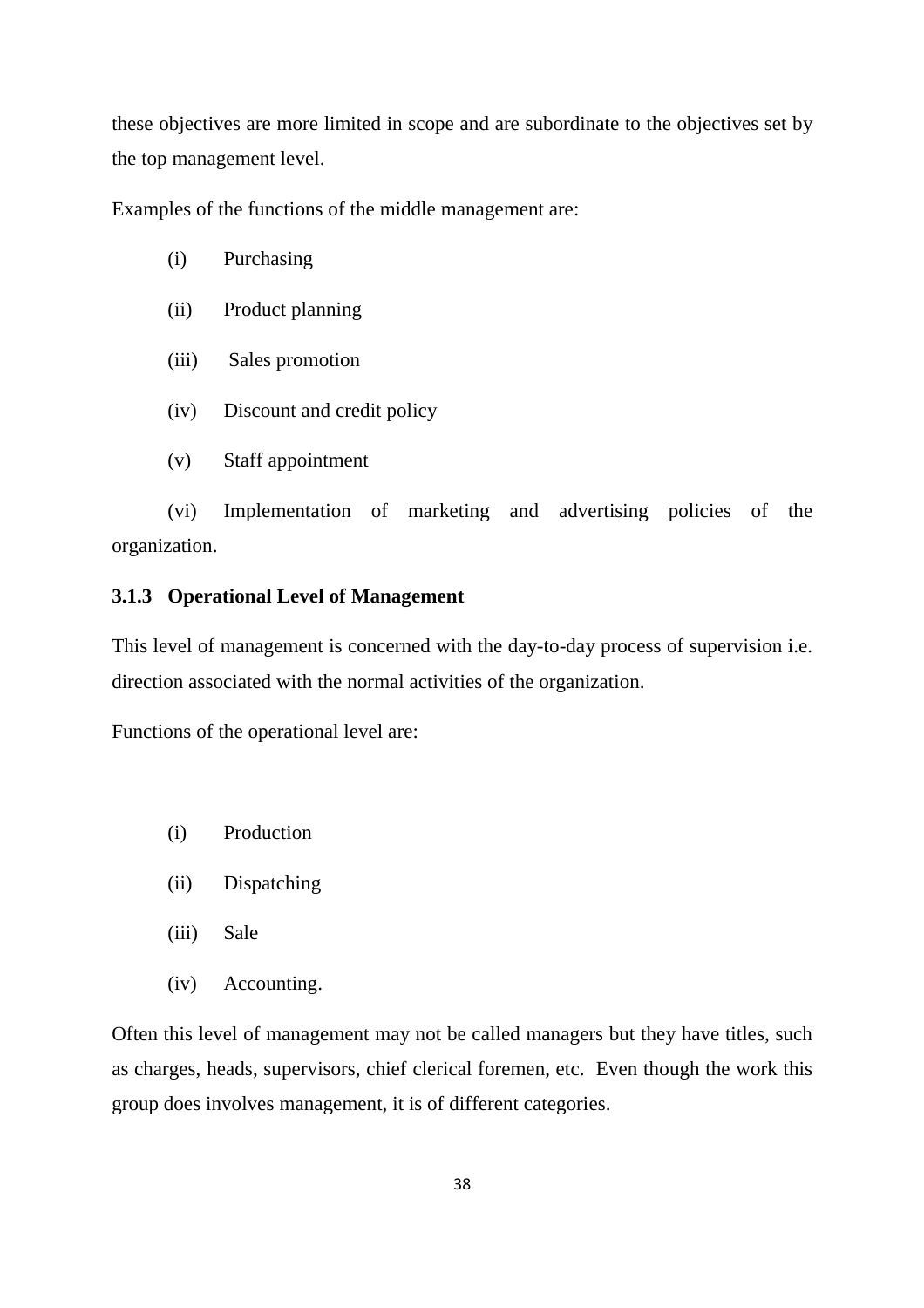#### **3.2 Communication among Levels of Management**

It is important that these groups of management levels will be able to communicate effectively for the purpose of achieving effective goals of an organization. It has been observed that this group of management levels has been able to pass all necessary information in the form of communication within the different groups. It is important also that information from the top management level be passed down through the usual procedure. Normally, information from top management level will not go to the operational level first before the middle management level for adequate flow of information within an organization. It is a bad system of information flow and it encourages misinformation and confusion in an organization. Therefore, information has to be communicated from the top management level to the operational level through the middle management level; and vice versa.

#### **3.3 Management Structure and MIS**

A broad structure of information supplied by MIS is divided into planning and controlling. This division is of great importance not only because of the intrinsic nature of these two types of information management but also because of the destruction within the management structure. Figure below illustrates the broad relationship between the proportion of planning and controlling information received and management place in hierarchy.



Fig 2: Relation between planning and control at different management levels.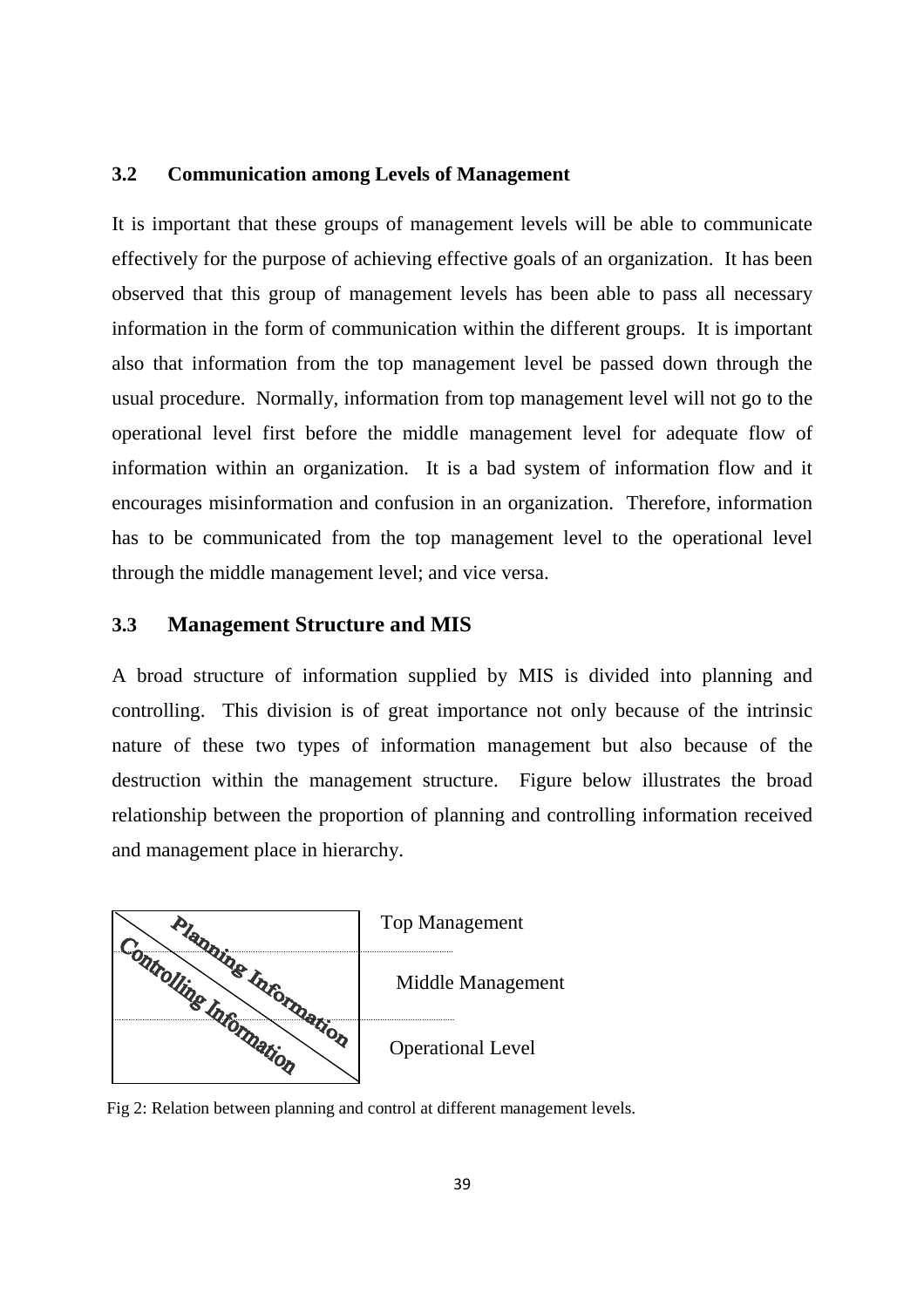Top management level deals with more planning of information than controlling of information. This level has little of control of information as fig. 2 shows but at the middle management level, the planning and controlling of information are proportionate (about equal). The operational level has very little to do of planning but controls what is going on and implement the plans of top and middle management levels.

## **3.4 Development of Management Information System**

All levels of management need information on which to base decisions, to plan, to organize and to control. People organize information directly by way of observing and experiencing events. But as an organization becomes larger and more complex, it becomes impossible for management, particularly the middle and top management levels to observe and experience all operations. In some form of decentralized organizations, management virtually never saw the actual events and has to rely almost entirely on information provided through the formal and informal channels. Although much viable information is passed through decisions, meetings and casual conversations, such methods do not generally give a complete picture nor do they provide information in the correct form of intended use.

 So, as an organization grows, there is a shift from informal to more formal methods of disseminating information. More formal information systems are observed through reports, operating system, special analysis, various returns, balance sheet returns, etc. These have the advantages of comprehensiveness, consistency, and reasonable accuracy but may suffer from the disadvantages of not meeting the exact requirements of the problem at hand, the lack of flexibility, time lag of events or operations to reports and costs. In spite of these possible disadvantages, the development of MIS is virtually necessary in most organizations today.

#### **4.0 CONCLUSION**

Different levels of management exist in organization ranging from top level management to middle to operational level. And these levels of management need information on which to base decisions for proper planning, organization and control.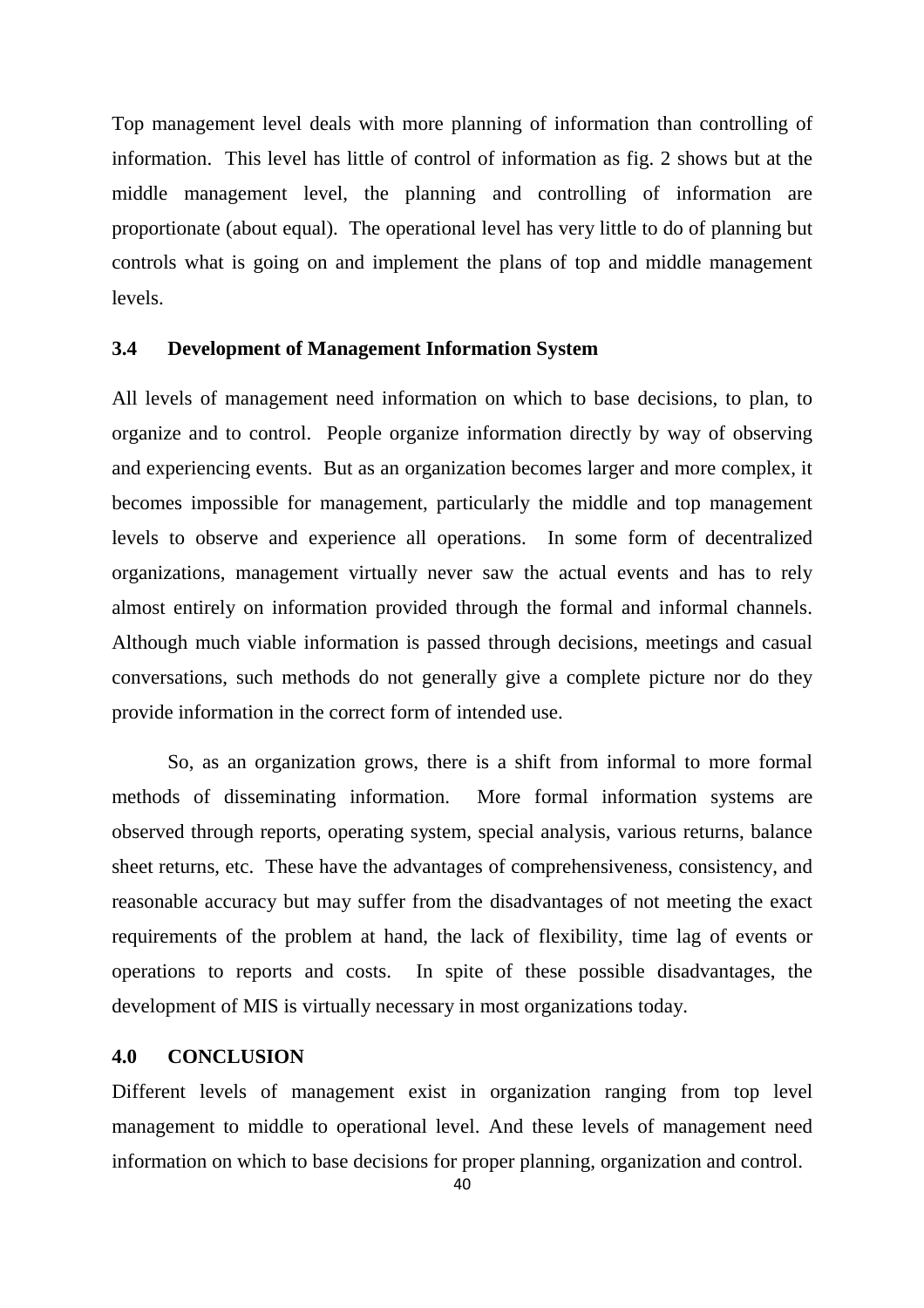## **5.0 SUMMARY**

This particular unit has x-rayed the 3 levels of management, how these levels developed and even tried to analyse the communication channels existing among these levels.

## **6.0 TUTOR MARKED ASSIGNMENT**

- 1. Mention and explain any three levels of management in an organization.
- 2. How is communication channelled among the levels of management?
- 3. Discuss management structure in relation to MIS.

# **7.0 REFERENCES/FURTHER READINGS**

- 1. Banerjee, U. K., & Sachdeva, R. K. (1995). *Management information system: A new frame work.* New Delhi: Vikas Publishing House.
- 2. Davis, G.B., & Olson, M. H. (1985). *Management information systems: Conceptual foundations, structure, and development.* New York: McGraw-Hill.
- 3. Imboden, N. (1980). *Managing information for rural development projects.* Paris: Organization for Economic Co-operation and Development.
- 4. Keen, P. G. W., & Morton, M. S. S. (1978). *Decision support systems.* Reading, MA: Addison-Wesley.
- 5. Mbam B.C.E. (2002): Information Technology and Management Information System; Green Light Computers, Abakaliki, Nigeria, 3p, 132p.
- 6. Martin, J. (1990). *Telecommunications and the computer* (3rd ed.). Englewood Cliffs, NJ: Prentice-Hall.
- 7. Mason, R. D., & Swanson, B. E. (1981). *Measurements for management decision.* Reading, MA: Addison-Wesley.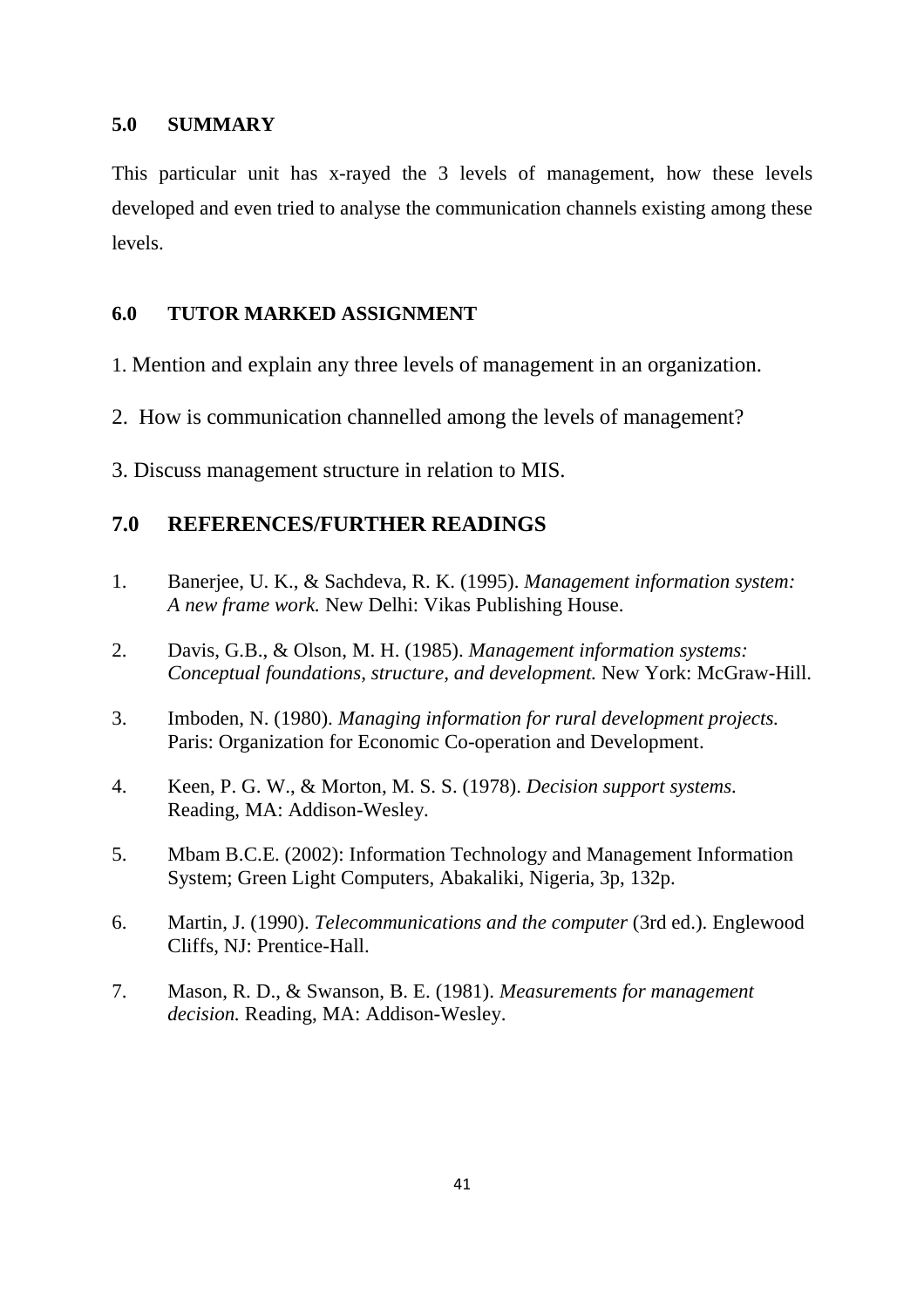| <b>MODULE 2</b>   | INFORMATION TECHNOLOGY-----------------23-53              |
|-------------------|-----------------------------------------------------------|
| UNIT 1            | Overview of Information Technology-----------------23-29  |
| UNIT <sub>2</sub> | Technologies for Information System-----------------30-40 |
| UNIT <sub>3</sub> |                                                           |
| UNIT <sub>4</sub> | Modes of Information Communication--------------49-53     |

# **UNIT 1 Overview of Information Technology**

# **CONTENTS**

- 1.0 Introduction
- 2.0 Objectives

# 3.0 Main Content

3.1Definition of Information Technology

3.2 Reasons for IT

3.3The Ethics of Information Technology

3.4Application of IT in Information System

- 4.0 Conclusion
- 5.0 Summary
- 6.0 Tutor Marked Assignment
- 7.0 References/Further Readings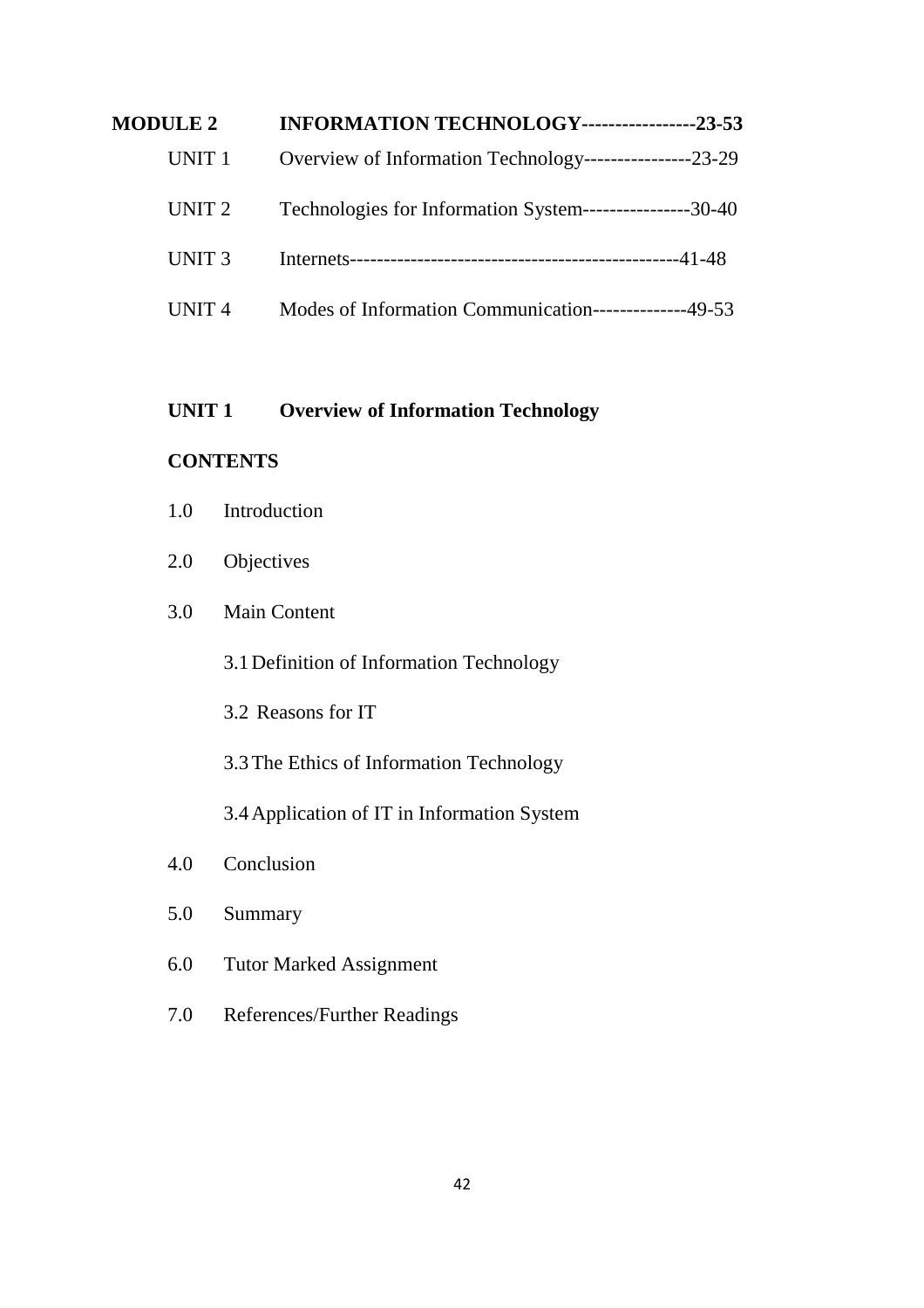## **1.0 INTRODUCTION**

This unit discuss the concept of information technology bringing out its relevance in the management of information in our organizations. Enjoy your reading.

## **2.0 OBJECTIVES**

At the end of this unit, you should be able to:

- Give the meaning of information technology.
- State the reasons for information technology.
- List the different areas of application of IT.

## **3.0 MAIN CONTENT**

## **3.1 Meaning of Information Technology**

Information Technology is the technique employed in acquiring, processing, storage and dissemination of audio, video, pictorial, textual and other discrete information with the aids of electronics computing devices and telecommunication gadgets. It actually combines computing with high-speed communication links carrying information of differing sorts as sound, video, text or ordinary image. Technologies such as cell phones, pagers fax machines, and portable computer has reduced the meaning attached to physical locations in terms of time, work, and leisure to mere formalities.

## **3.2 Reasons for Studying Information Technology**

Some of the purposes for learning about Information Technology are:

- To maximize the available information.
- To save time of service delivery.
- To reduce cost of running an organization.
- To reduce complexities in our organization.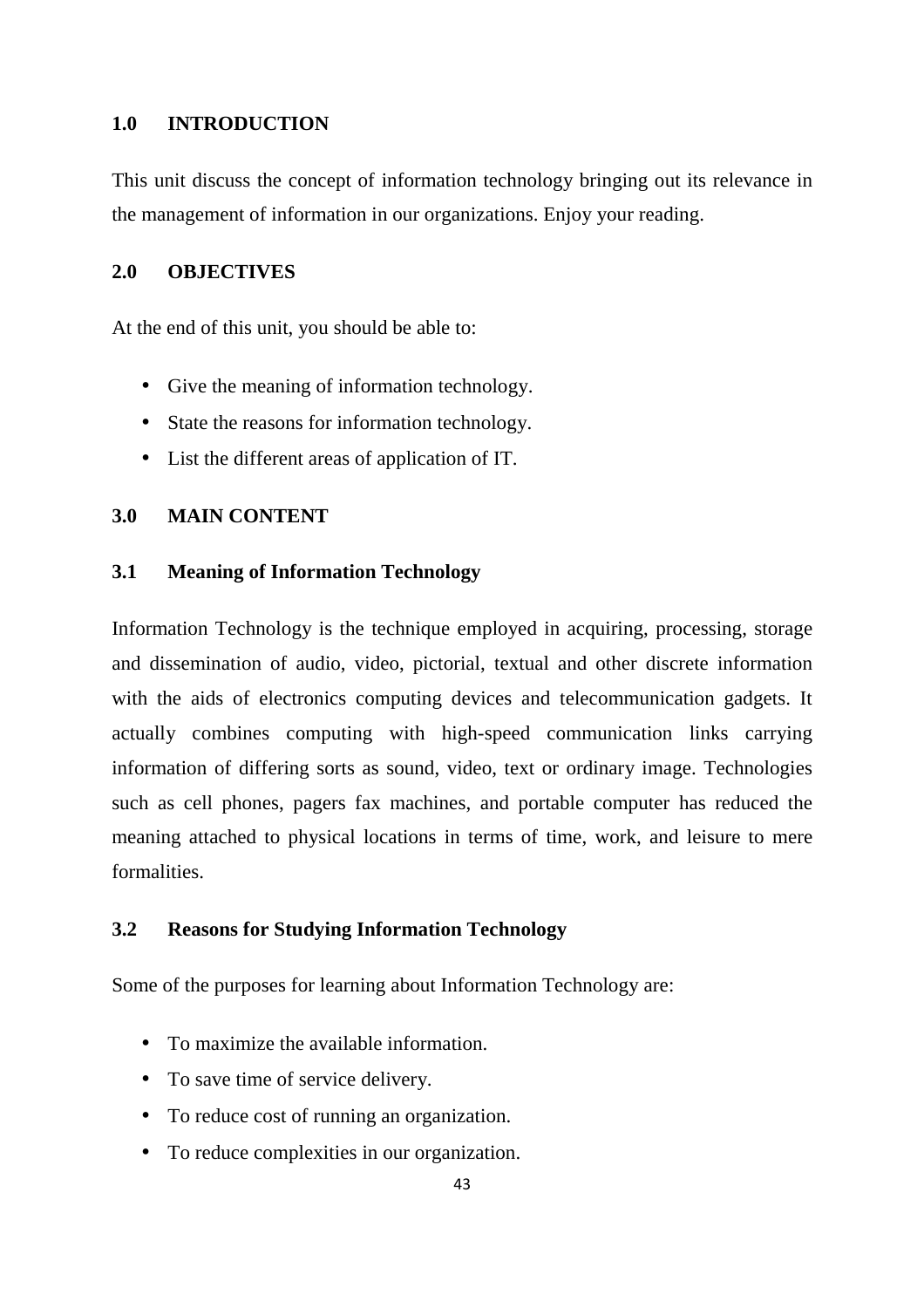- To understand how best to use systematic approach in processing and management of information.
- To improve on the quality of production.

# **3.3 The Ethics of Information Technology**

By the ethics of information technology we mean the principles and values governing the use of telecommunication gadgets in relation to information dissemination. Some of the ethical issues are highlighted below:

- Complexity: The internal working of information technologies is so complex that not even the manufacturers or the system designers can effectively describe the workings. Its inherent digital properties of ON/OFF makes it look simple, but putting together all that is needed for effective information dissemination bring out the complexity factor.
- Speed: Storage, retrieval, and transmission of great amount of information require greater speed and scale not obtainable before. This is essentially necessary in the area of data security and personal privacy. It is worth knowing that information can never be considered totally secure against access.
- Predictability: Information technology is less predictable and reliable when compared to other pervasive technologies as electricity, television, and automobiles. This is because computers and communications require more spontaneous responses especially in real time transaction.

# **3.4 Application of IT in Information System**

There are three areas of application of IT in information systems, viz:

- i) Office support systems
- ii) Data Processing
- iii) End User Computing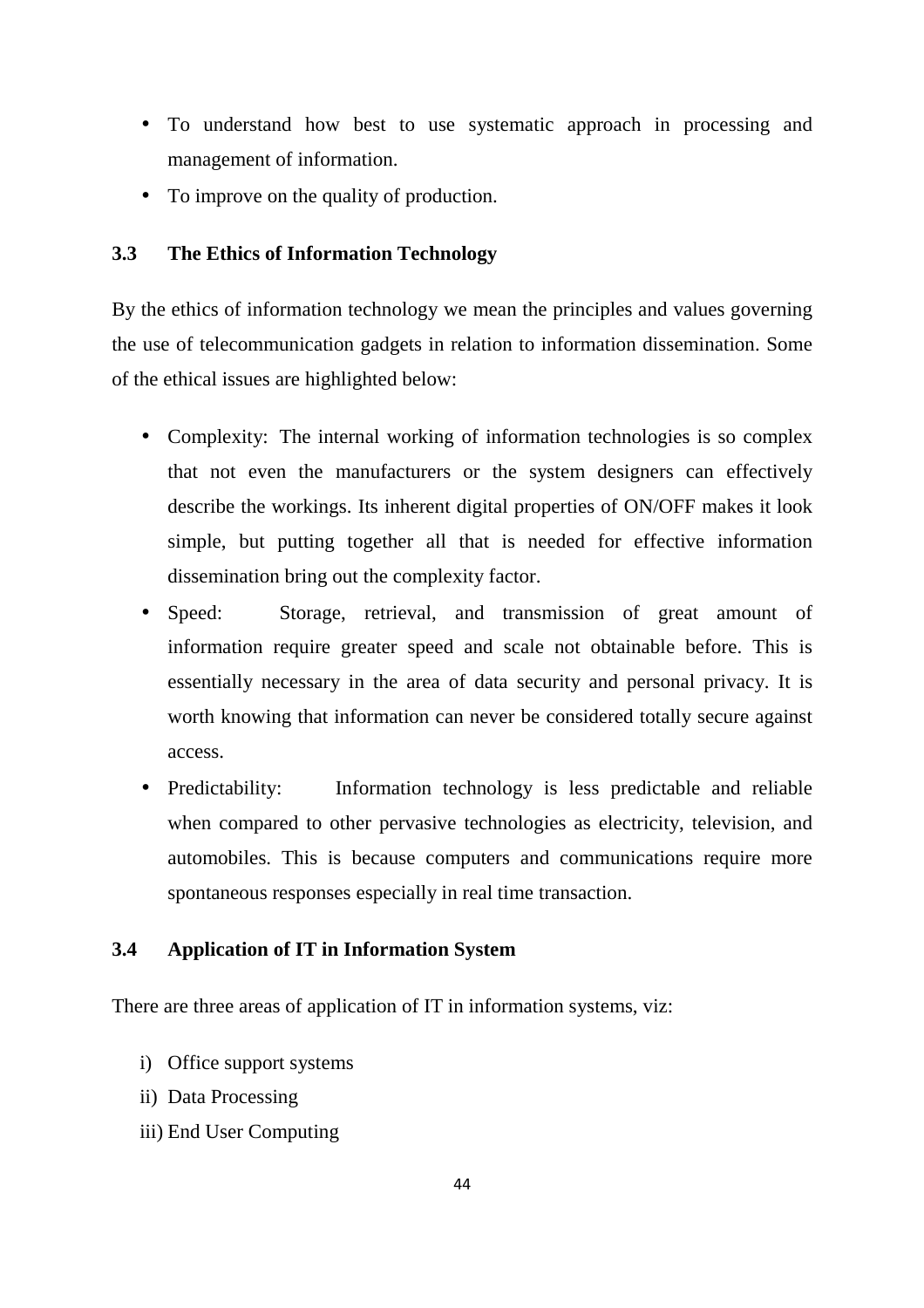## **3.4.1 Office Support Systems**

The specific area of IT applications in our offices includes text handling, data storage and referencing, microform, and telecommunication.

A word processor can either be a dedicated word processor or a general purpose micro-computer utilising a word processing program. Word processors are keen in producing standard letters or reports which requires extensive editing and revision. Word processors improve both productivity and quality. The advent of photocopier has immensely contributed to present day text handling in offices especially with the case of colour and graphics. Enhancement in Desk Top Publishing (DTP) was facilitated by the developments in software and laser printers. This enable professional quality books, reports, literal arts and other documentation to be produced in- house.

Information Technology has made it possible to store and access vast volumes of data in our organisations or offices. VDUs and other terminal accessories are used in accessing files maintained in disk backing storage. This facility is invaluable for current operations and for internal information, but where there is the need for repeated reference to information in a visual form then either computer output on microform. Another IT invokes is Tele-text where existing television networks are used as a channel for supplying information. An offshoot of Tele-text is View-data that provides electronic reference to material interactively. That is, the user can interrogate the data held in the system and also supply information to it. The system uses a combination of telephones, computers, televisions and communication networks. A known View-data is the British Telecom called PRESTEL.

Another special aspect to consider as far as IT application to office is concern is telecommunication. The facilities that were classified under telecommunication include electronic mail, voice mail, networks, tele-conferencing, facsimile and electronic data interchange. All these technologies will be emphasized in more detail in the next unit.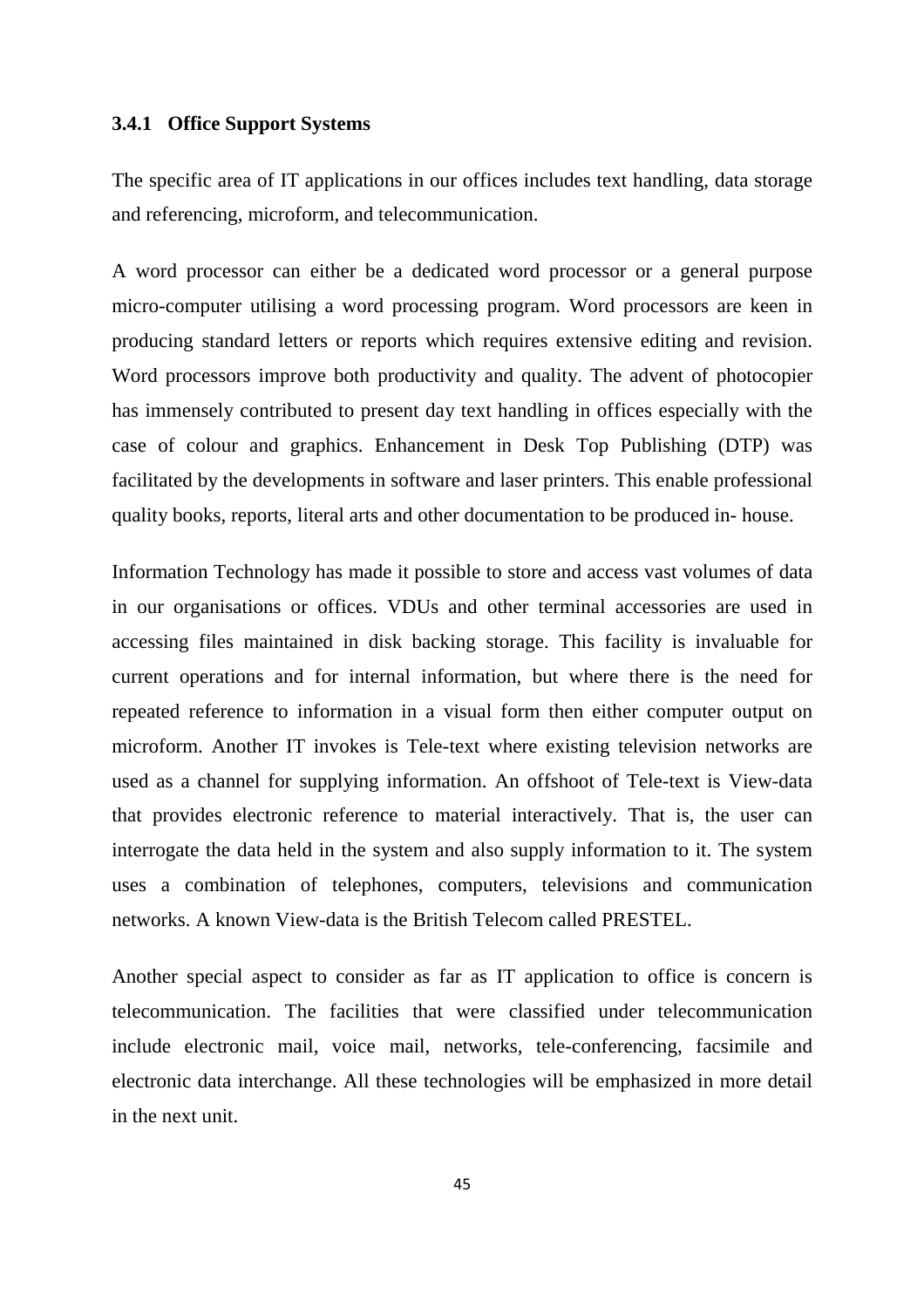Microforms are photographically reduced information on files. Computer information on disk is fed into a machine called a microform recorder which read the data on the disk and copy it onto the microform. Full size copies can be printed on desire. Reference and archive material is ideally suited for computer output microform. Example is the libraries and stores. Document Image Processing is another form of electronic filing. A document is passed through a scanner, translated into a digital form, and a digitised image is then stored electronically.

#### **3.4.2 Data Processing**

This is otherwise refers to as transaction processing. This is necessary in order to ensure that day- to- day activities of the organisation are processed, recorded and operated upon. These systems perform the essential role of collecting and processing the daily transactions of the organisation. They include all forms of ledger keeping, accounts receivable and payable, invoicing, credit control, rate demands and stock movements. The availability of mini and micro computers has made distributed data processing more feasible and popular. Transaction processing is essential to keep the operations of the organisation running smoothly and provides the base for all other internal information support.

#### **3.4.3 End User Computing**

Ordinarily, the individuals who had direct contact with computers were the system programmers, analysts, designers etc. But the advent of personal computers, computer terminals, networks of all sorts, user-friendly software, databases and different utility programs has turned the direction drastically, which in turn has multiply the growth of end-user computing.

Some of the applications that support the end user computing are:

- Decision Support Systems (DSS)
- Expert Systems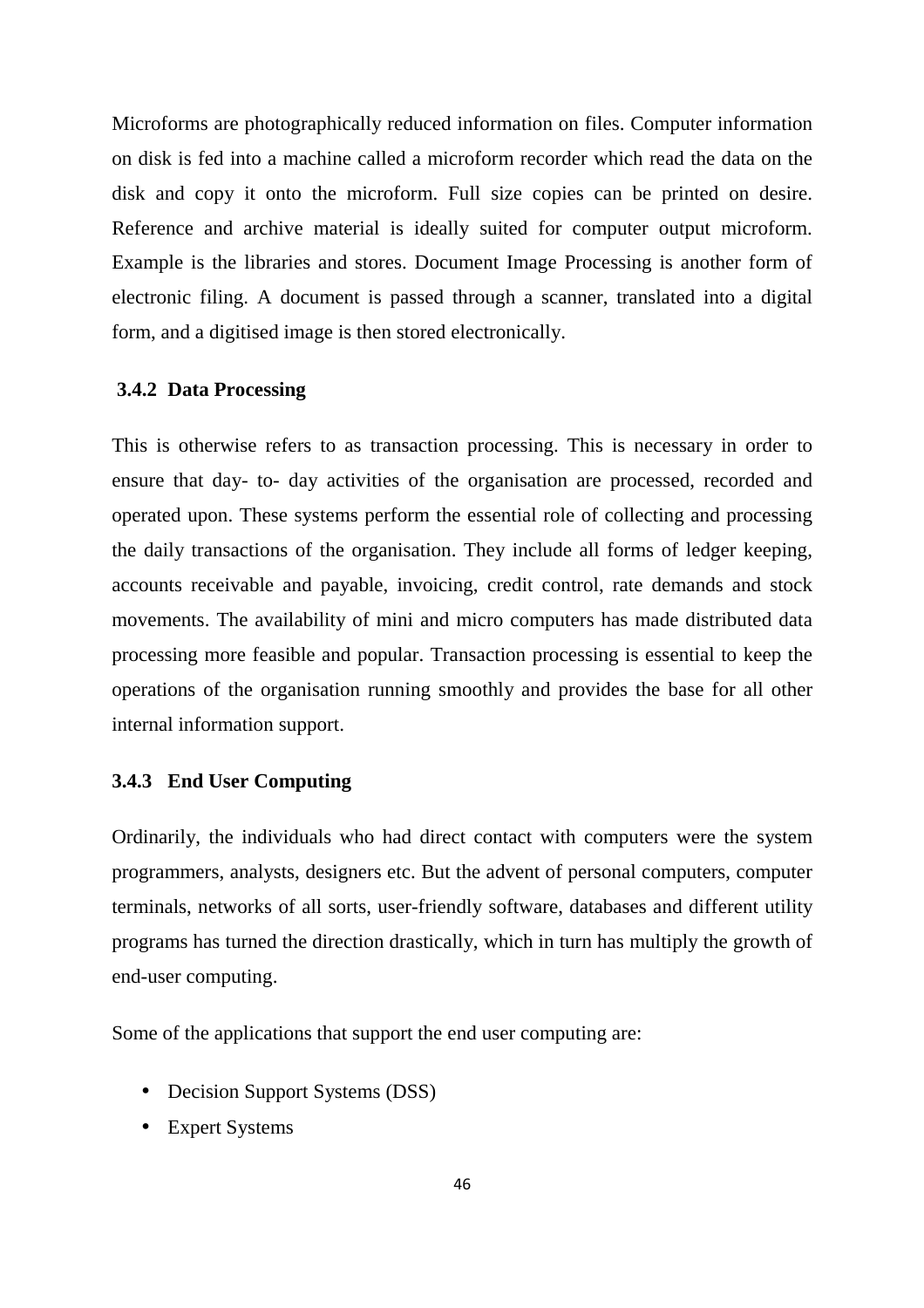- Executive Information Systems
- Text handling and publishing
- Computer based training
- End user programming
- Search and retrieval of information

The objective of decision support system is to support managers in their work, especially decision making. This unit tend to bring together data processing systems and office support systems. DSS tend to be used in planning, modelling, analysing alternatives and decision making. For an interactive computer –based system to exist, the following criteria has to be met.

- There must be a large database.
- Large data manipulation.
- Complex inter-relationships existing among fields or records in the database.
- Analysis by stages in case of iterative problems.
- Communication involving many personnel.
- Judgement is required.

An Expert System is a computer system which has an encoded experience and specialised knowledge of an expert. It uses a reasoning which bears some resemblance to human thought. The two major components of an expert system are knowledge base and inference engine. The knowledge base encompasses the human expertise or facts about the area in question. The inference engine is the totality of the set of rules to be applied in other to elicit fact from the knowledge base which will help in making the final conclusion.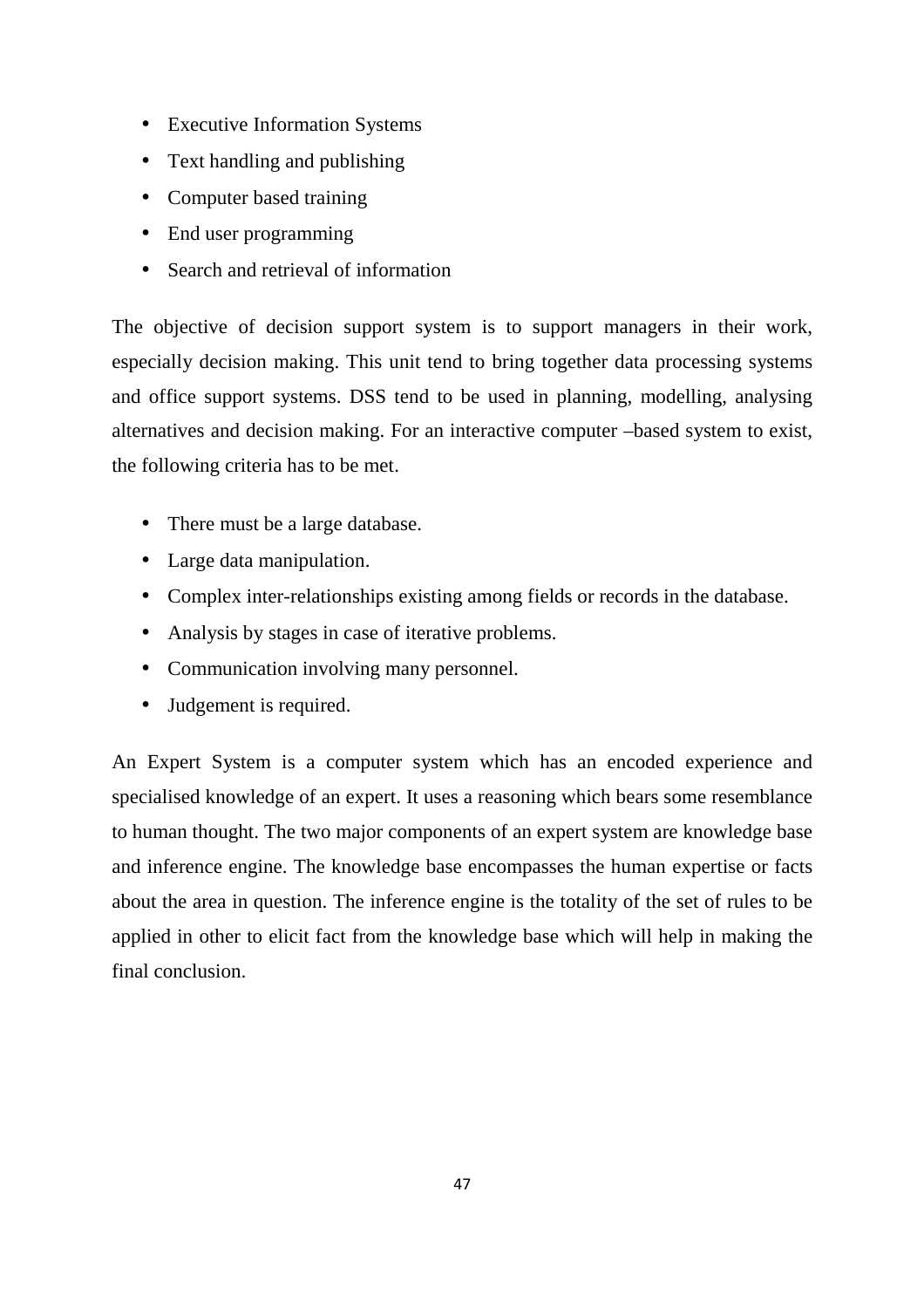#### **4.0 CONCLUSION**

Information Technology has taken over the chores normally associated with office work, data processing and end user computing. It is very hard for an organisation to execute any project without in one way or other involving these technologies.

## **5.0 SUMMARY**

This unit emphasized the meaning surrounding the concept 'information technology', the reasons we need information technology, the ethics employs in the usage of these technologies and the application of these technologies in the management of information.

# **6.0 TUTOR MARKED ASSIGNMENT**

- 1. What is information technology?
- 2. Enumerates the ethics of information technology.
- 3. Describe the three areas of IT application in information technology.
- 4. Mention four applications that support end user computing.
- 5. List the criteria needed for interactive computing in decision support system.

# **7.0 REFERENCES / FURTHER READINGS**

- 1. O'Brien, J (1999). *Management Information Systems Managing Information Technology in the Internetworked Enterprise*. Boston: Irwin McGraw-Hill. ISBN 0071123733.
- 2. Kotler, Philip; Keller, Kevin Lane (2006). *Marketing Management* (12 ed.). Pearson Education.
- 3. Lee, Allen S. (2001). "Editor's Comments". *MIS Quarterly* **25** (1): iii-vii.
- 4. Mbam B.C.E. (2003): *Computer Applications;* Green Light Computers, Abakaliki, Nigeria.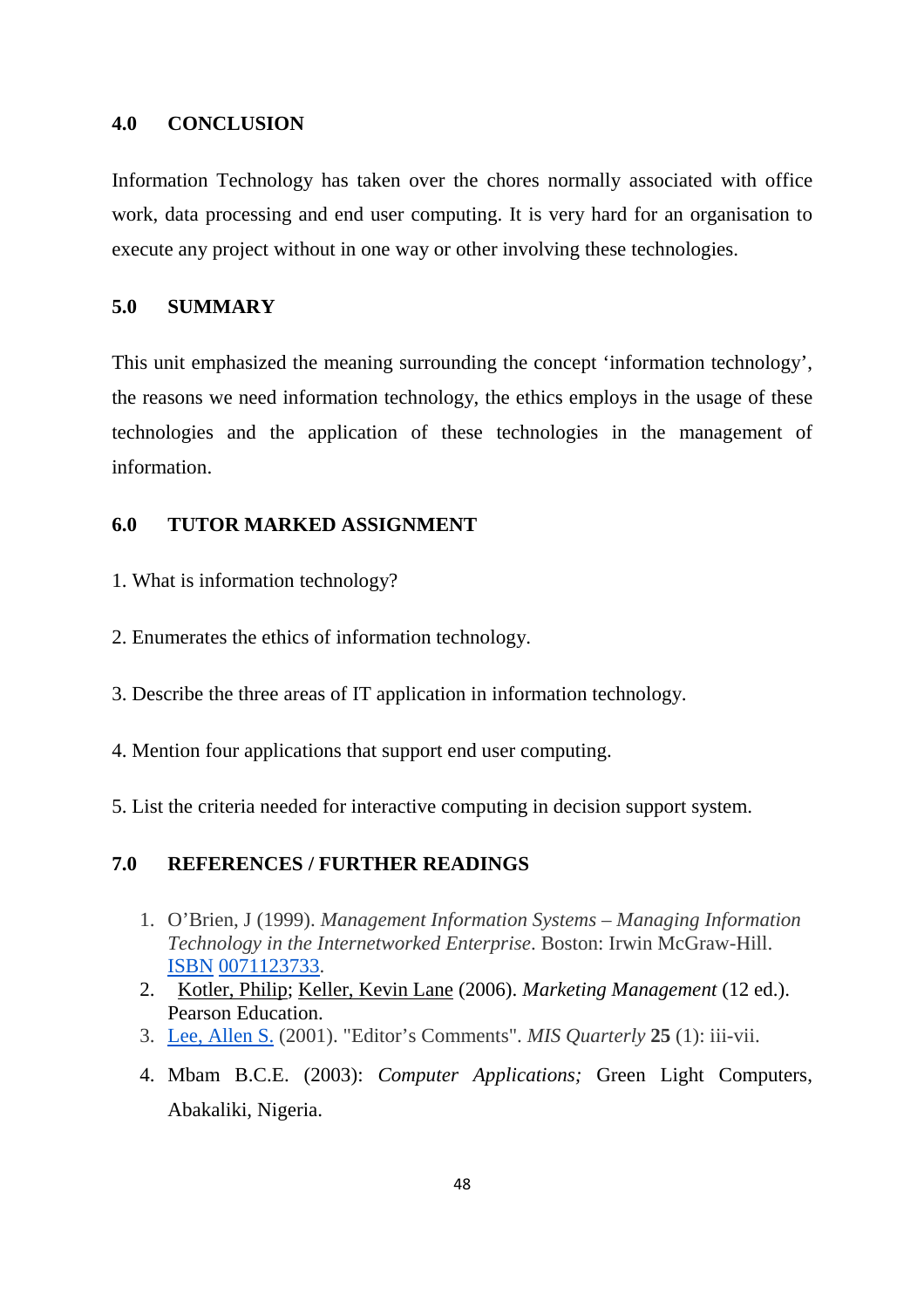#### **UNIT 2 Technologies for Information System**

## **CONTENTS**

- 1.0 Introduction
- 2.0 Objectives
- 3.0 Main Content
	- 3.1 Electronic Mail
	- 3.2 Teletext
	- 3.3 Voice Mail
	- 3.4 Network
	- 3.5 Tele-conference and Video-conference
	- 3.6 Fax
	- 3.7 Bulletin Board Service
	- 3.8 Telnet
- 4.0 Conclusion
- 5.0 Summary
- 6.0 Tutor Marked Assignment
- 7.0 References/Further Readings

## **1.0 INTRODUCTION**

In this unit, we are going to discuss the notable technologies present today in offices and organisations. We are to explain in detail terms each technology with respect to its relevance in the management of information in our organizations.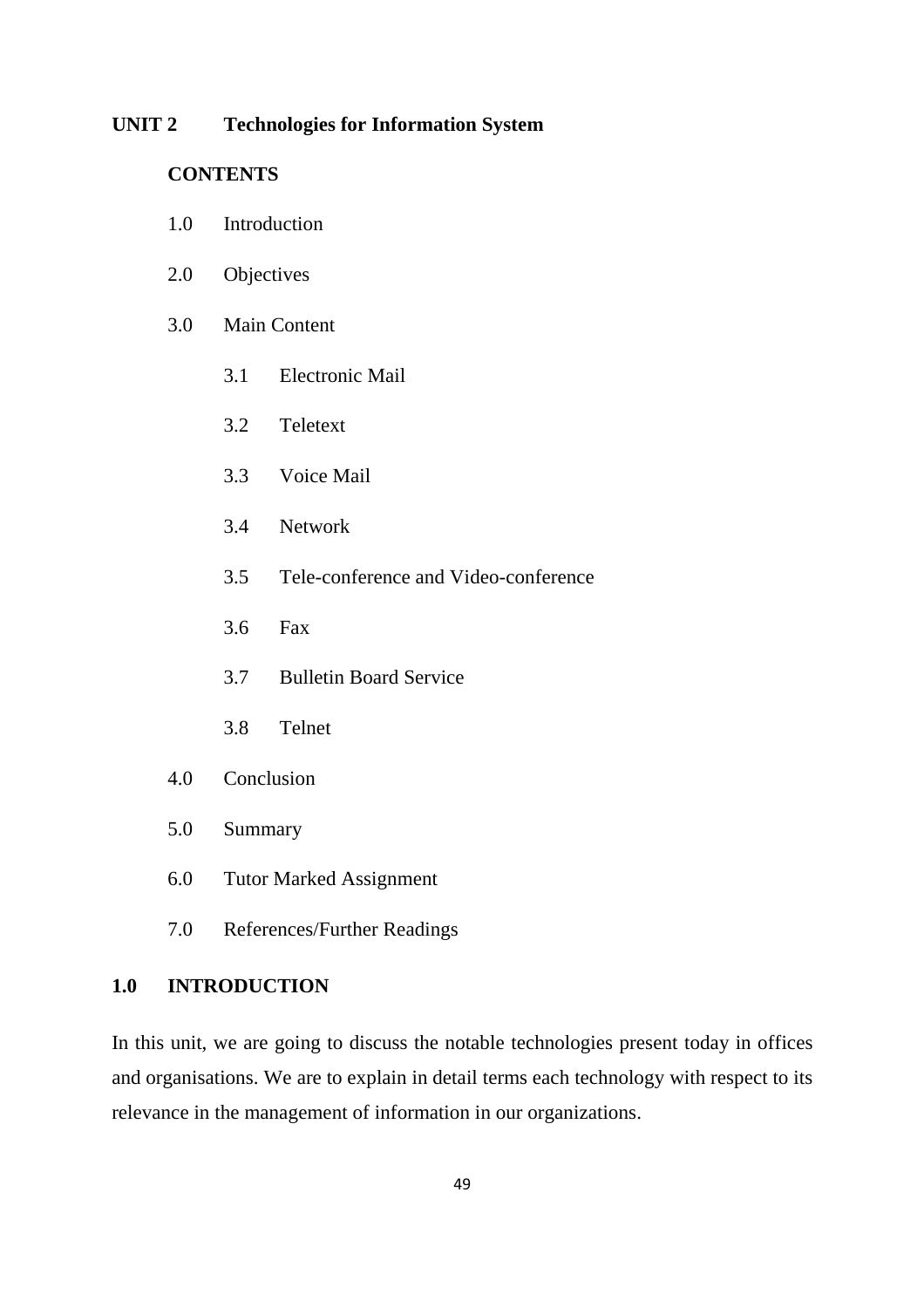## **2.0 OBJECTIVES**

At the end of this unit, you should be able to define and explain the following terms:

- E-mail.
- Teletext.
- $\bullet$  Fax.
- Bulletin Board Service.
- Voice mail
- Networks
- Tele-conferencing and video-conferencing.
- Telnet.

## **3.0 MAIN CONTENT**

# **3.1 Electronic Mail**

Electronic mail is a method of transmitting data, text files, digital photos, or audio and video files from one computer to another over an intranet or the Internet. Email is a method of exchanging digital messages across the internet or other computer network. Originally, email was transmitted directly from one user to another computer. This required both computers to be online at the same time. It enables computer users to send messages and data quickly through a local area network or beyond through the Internet. E-mail widespread has become a major development in business and personal communications for recent years. The e-mail is a store and forward technology.

E-mail users create and send messages from individual computers using commercial e-mail programs or mail-user agents (MUAs). Most of these programs have a text editor for composing messages. The user sends a message to one or more recipients by specifying destination addresses. An email message consists of two components, the message header, and the message body, which is the email's content. The message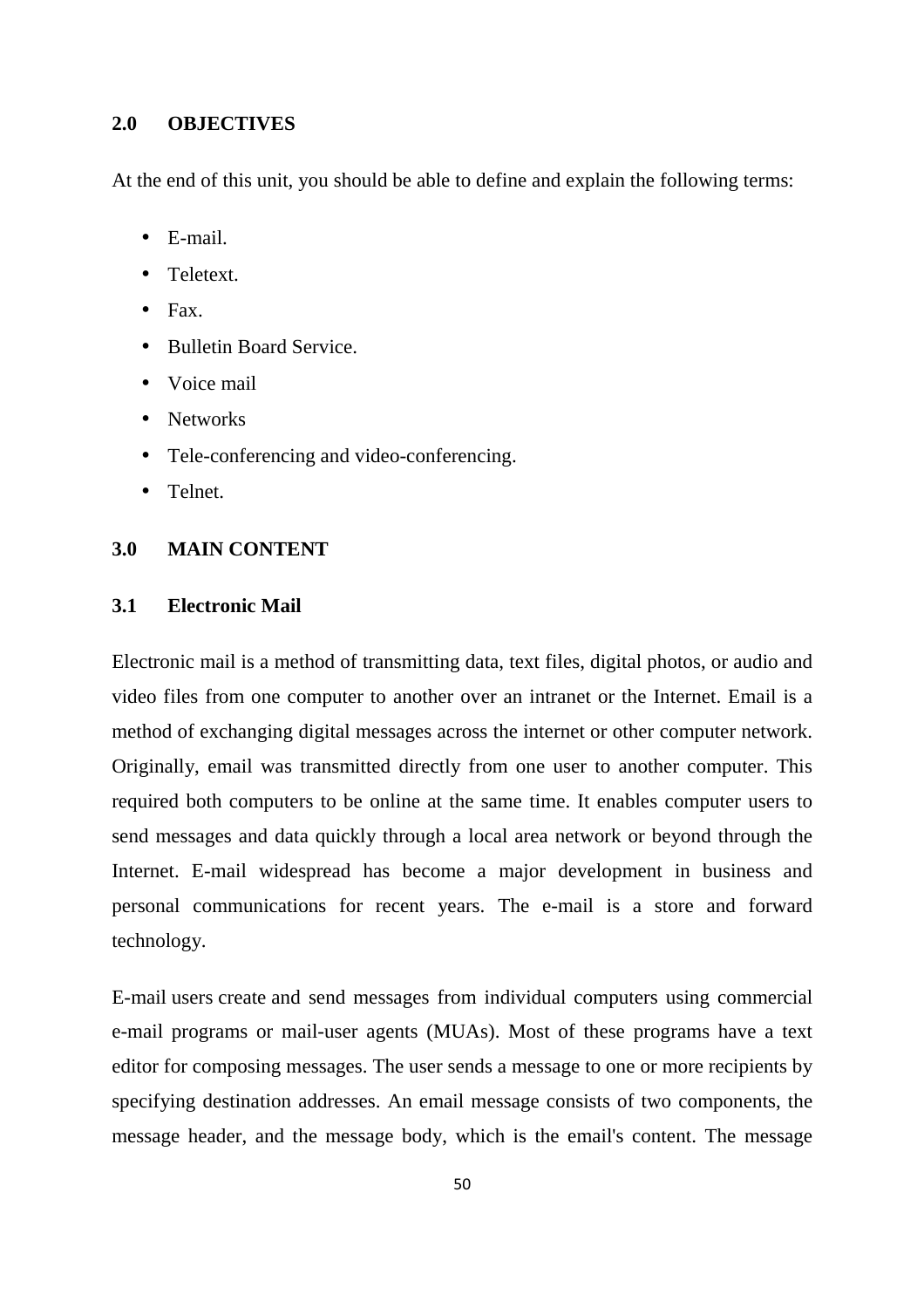header contains control information, including, minimally, an originator's email address and one or more recipient addresses. Usually additional information is added, such as a subject header field. Originally a text-only communications medium, email was extended to carry multi-media content attachments.

The address of an e-mail message includes the source and destination of the message. Different addressing conventions are used depending upon the e-mail destination. An interoffice message distributed over an intranet, or internal computer network, may have a simple scheme, such as the employee's name, for the e-mail address. E-mail messages sent outside of an intranet are addressed according to the following convention: The first part of the address contains the user's name, followed by the symbol @, the domain name, the institution's or organization's name, and finally the country name.

A typical e-mail address might be *igwejoe@ebsu.edu*. In this example *igwejoe* is the user's name; ebsu is the domain name—the specific company, organization, or institution that the e-mail message is sent to or from; and the suffix *edu* indicates the type of organization that *ebsu* belongs to—*com* for commercial, *org* for organization, *edu* for educational, *mil* for military, and *gov* for governmental. An e-mail message that originates outside the United States or is sent from the United States to other countries has a supplementary suffix that indicates the country of origin or destination. Examples include *uk* for the United Kingdom, ng for Nigeria, *fr* for France, and *au* for Australia.

E-mail data travels from the sender's computer to a network tool called a message transfer agent (MTA) that, depending on the address, either delivers the message within that network of computers or sends it to another MTA for distribution over the Internet. The data file is eventually delivered to the private mailbox of the recipient, who retrieves and reads it using an e-mail program or MUA. The recipient may delete the message, store it, reply to it, or forward it to others.

Email messages are not secure if email encryption is not used correctly.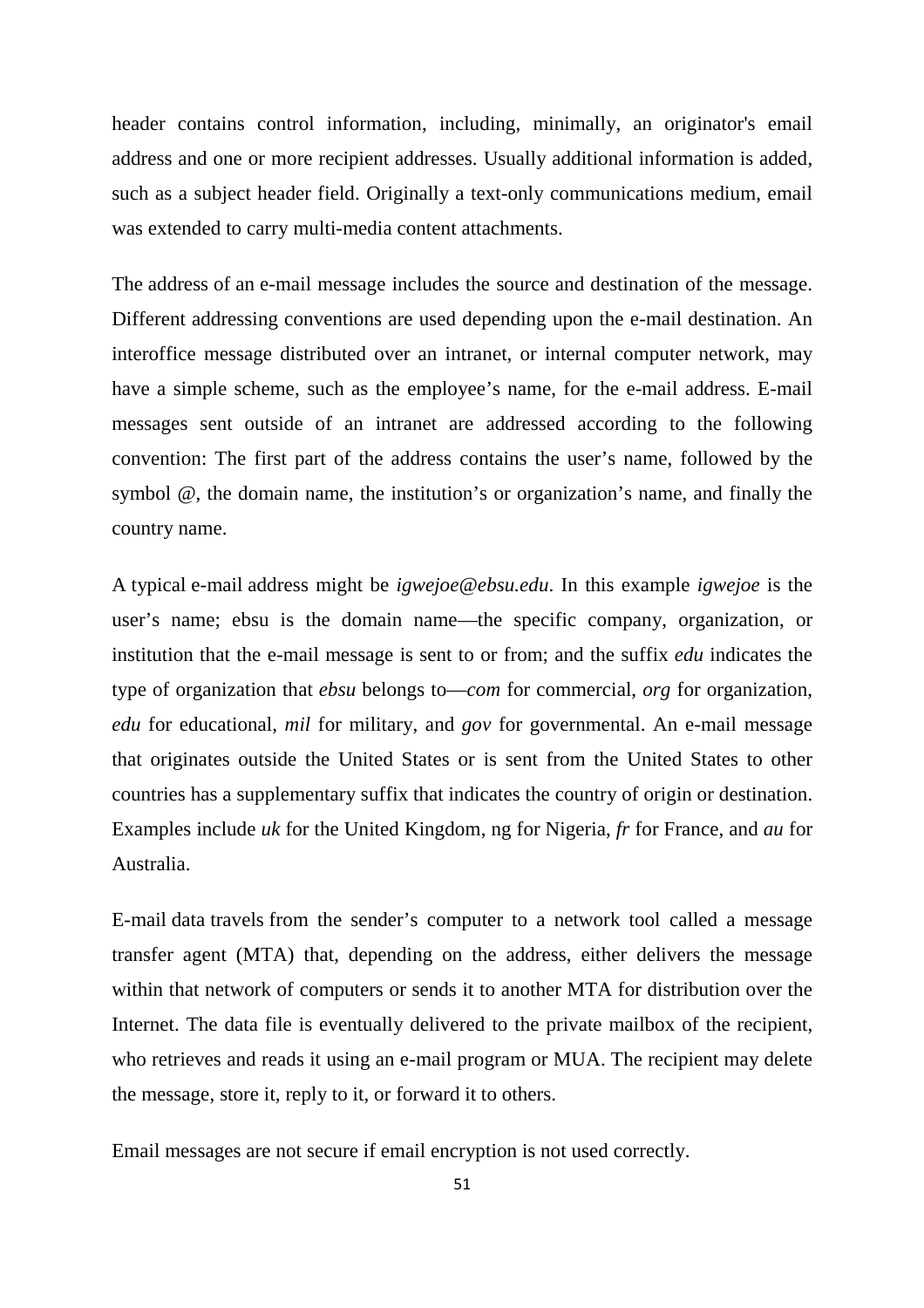Many MTAs used to accept messages for any recipient on the Internet and do their best to deliver them. Such MTAs are called open mail relay. This was very important in the early days of the Internet when network connections were unreliable. If an MTA couldn't reach the destination, it could at least deliver it to a relay closer to the destination. The relay stood a better chance of delivering the message at a later time. However, this mechanism proved to be exploitable by people sending unsolicited large email and as a consequence very few modern MTAs are open mail relays, and many MTAs don't accept messages from open mail relays because such messages are very likely to be spam.

## **3.2 Teletext/Viewdata**

Teletext is written information on television. It is also a term used to refer a system of broadcasting news and other information in written form that can be viewed on specially equipped television sets, superimposed on, or in place of, the picture. It is a system for transmitting commercial and other information through existing television networks. TELETEXT is a one-way, or non-interactive, system for transmission of text and graphics via broadcasting or cable for display on a television set. A decoder or microchip resident in the TV set is needed to extract the teletext information. Teletext can be transmitted over one-way cable or over-the-air broadcasting via radio or television. In the case of TV, it can occupy a full channel or be encoded in the vertical blanking interval, or VBI.

Viewdata is a videotex implementation. It is a type of information retrieval service in which a subscriber can access a remote database via a common carrier channel, request data and receive requested data on a video display over a separate channel. Viewdata is an interactive information system in which text and graphic data stored in a central computer are transmitted over telephone lines to be displayed on a modified television receiver. Viewdata is different from teletext in some ways. For instance, users can interrogate the data held in the system and also supply information to it. And also the viewdata system uses a combination of telephones, computers,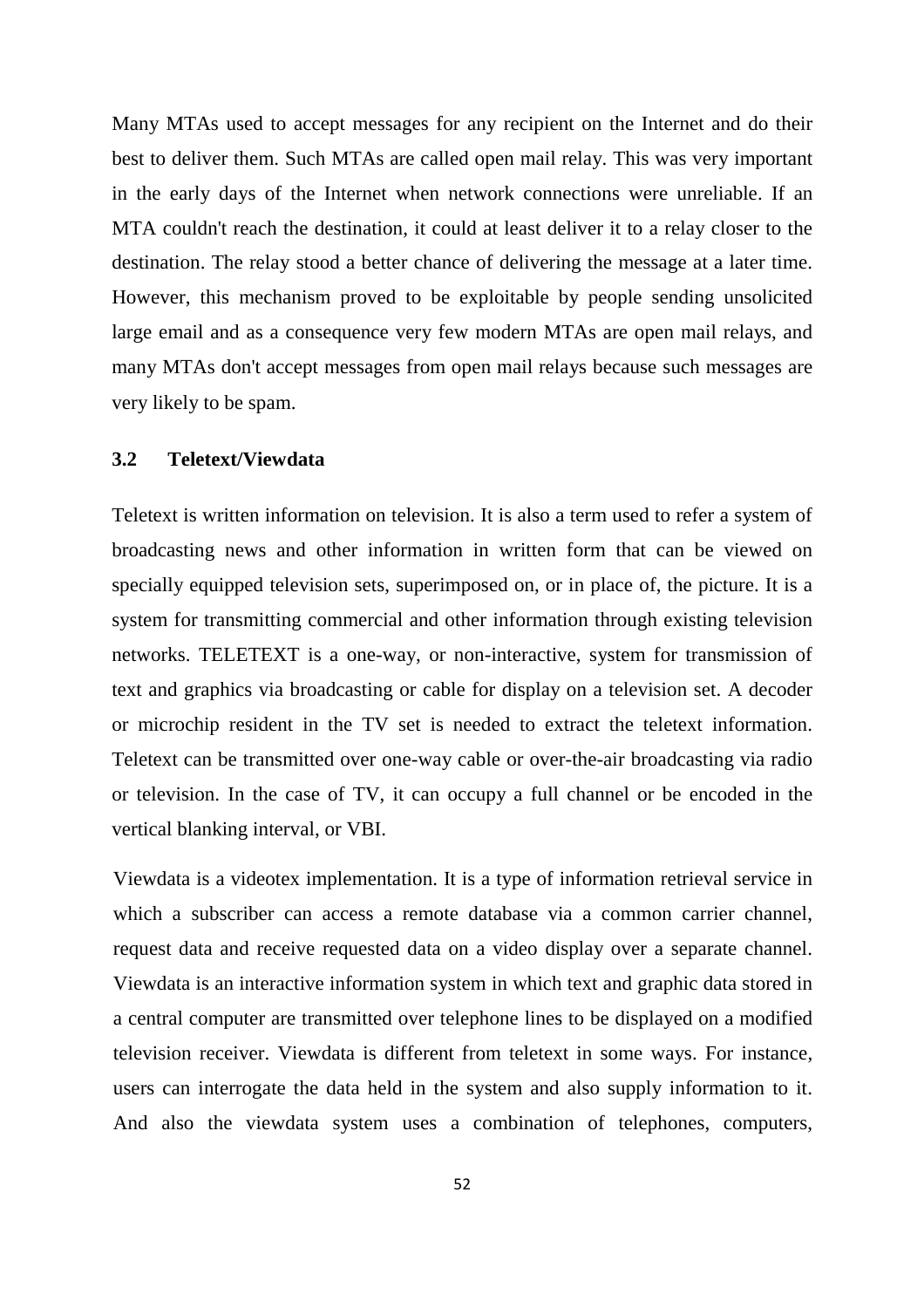television, and communication networks. Viewdata is still in use today in the United Kingdom, mainly by the travel industry. Travel agents use it to look up the price and availability of package holidays and flights.

#### **3.3 Fax**

Facsimile transmission is a technology that allows an exact copy of an original document including diagrams, pictures and text to be electronically in digitized form over telephone lines and reproduces in its original form at the receiving end. It performs similar function as photocopying machine with the difference of using a telephone to cover a long distance. The most recent and improved fax machine can interactively be used to transmit both voice and data simultaneously.

Although businesses usually maintain some kind of fax capability, the technology has faced increasing competition from internet-based alternatives. However, fax machines still retain some advantages, particularly in the transmission of sensitive material which, if sent over the Internet unencrypted, may be vulnerable to interception. In some countries, because electronic signatures on contracts are not recognized by law while faxed contracts with copies of signatures are recognized, fax machines enjoy continuing support in business.

In many corporate environments, standalone fax machines have been replaced by "fax server" and other computerized systems capable of receiving and storing incoming faxes electronically, and then routing them to users on paper or via an email (which may be secured). Such systems have the advantage of reducing costs by eliminating unnecessary printouts and reducing the number of inbound analog phone lines needed by an office.

## **3.4 Bulletin Board System**

This is an online forum used to exchange emails, chat, and access software. Bulletin Board System is a computer or an application dedicated to the sharing or exchange of messages or other files on a network. Originally an electronic version of the type of bulletin board found on the wall in many work places, the BBS was used to post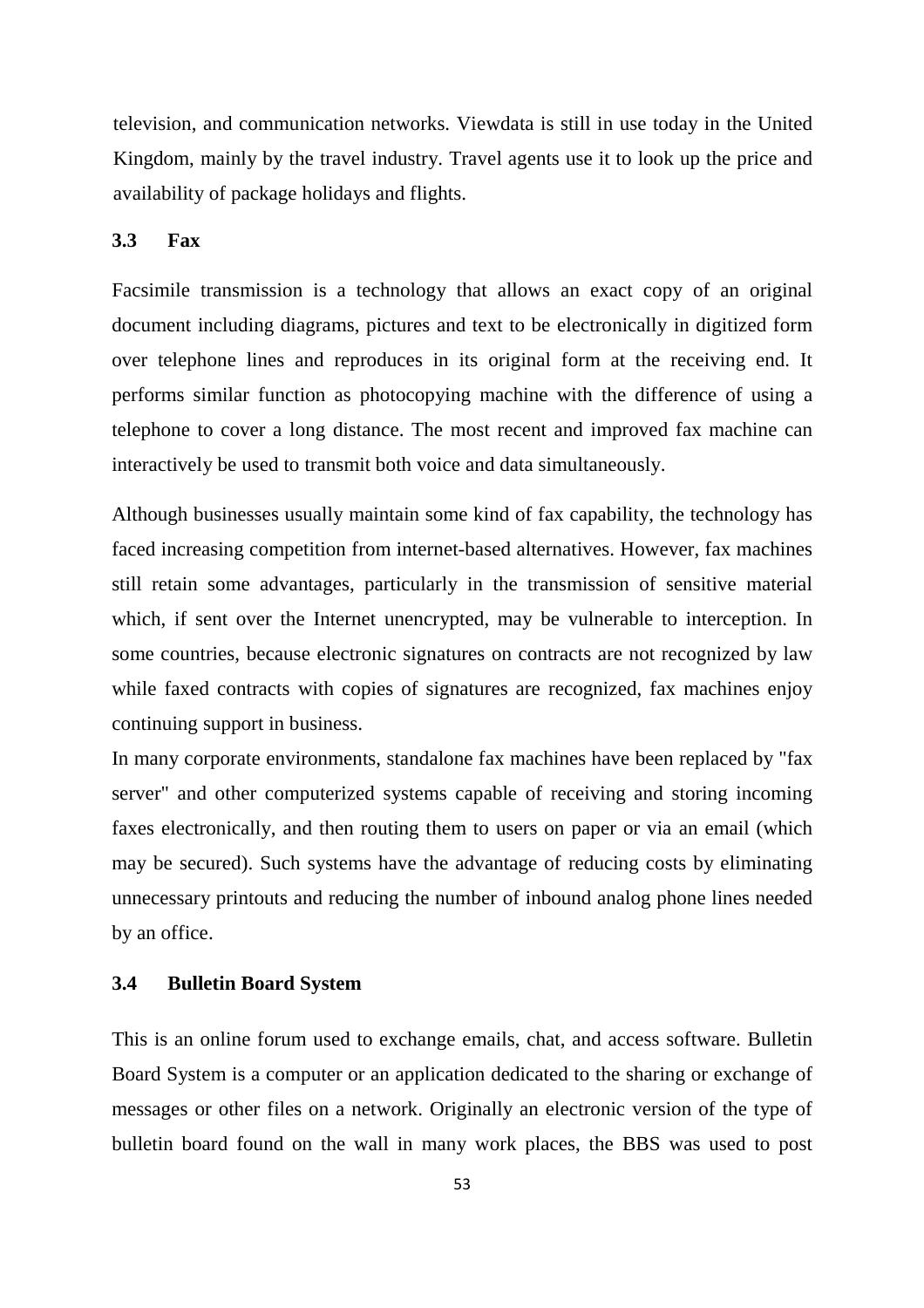simple messages between users. The BBS became the primary kind of online community through the 1980s and early 1990s, before the World Wide Web arrived.

Most BBSes are devoted to a particular subject, although some are more general in nature. Among special interests represented on BBSes are dentistry, law, guns, multiplayer games, Druidic practices, and information for the disabled. A significant number of BBS sites offer "adult-oriented" chat and images that can be downloaded. The BBS is often free, although some charge a membership or use fee. Many BBSes have Web sites, and many Internet access providers have bulletin board systems from which new Internet users can download the necessary software to get connected. The BBS has its own culture and jargon. For example, a sysop is the person who runs the site. Online chat became widely popular through the BBS and many chat acronyms originated there.

## **3.5 Voice- Mail**

Voicemail (also known as voice-mail Systems (VMS) or message bank) is a centralized system of stored telephone messages that can be retrieved later. The term is also used more broadly to denote any system of conveying a stored telecommunications voice message, including using an answering machine. It is electronic communication system that stored digitized recording of telephone messages for later playback.

Voicemail systems are designed to convey a recorded audio message to a recipient. To do so they contain a user interface to select, play, and manage messages; a delivery method to either play or otherwise deliver the message; and a notification ability to inform the user of a waiting message. Most systems use phone-networks, either cellular or land-line based, as the conduit for all of these functions. Some systems may use multiple telecommunications methods, permitting recipients and callers to retrieve or leave messages through multiple methods.

Simple voicemail functions as a remote answering machine using a touch-tone as the user interface. More complicated systems may use other input devices such as voice or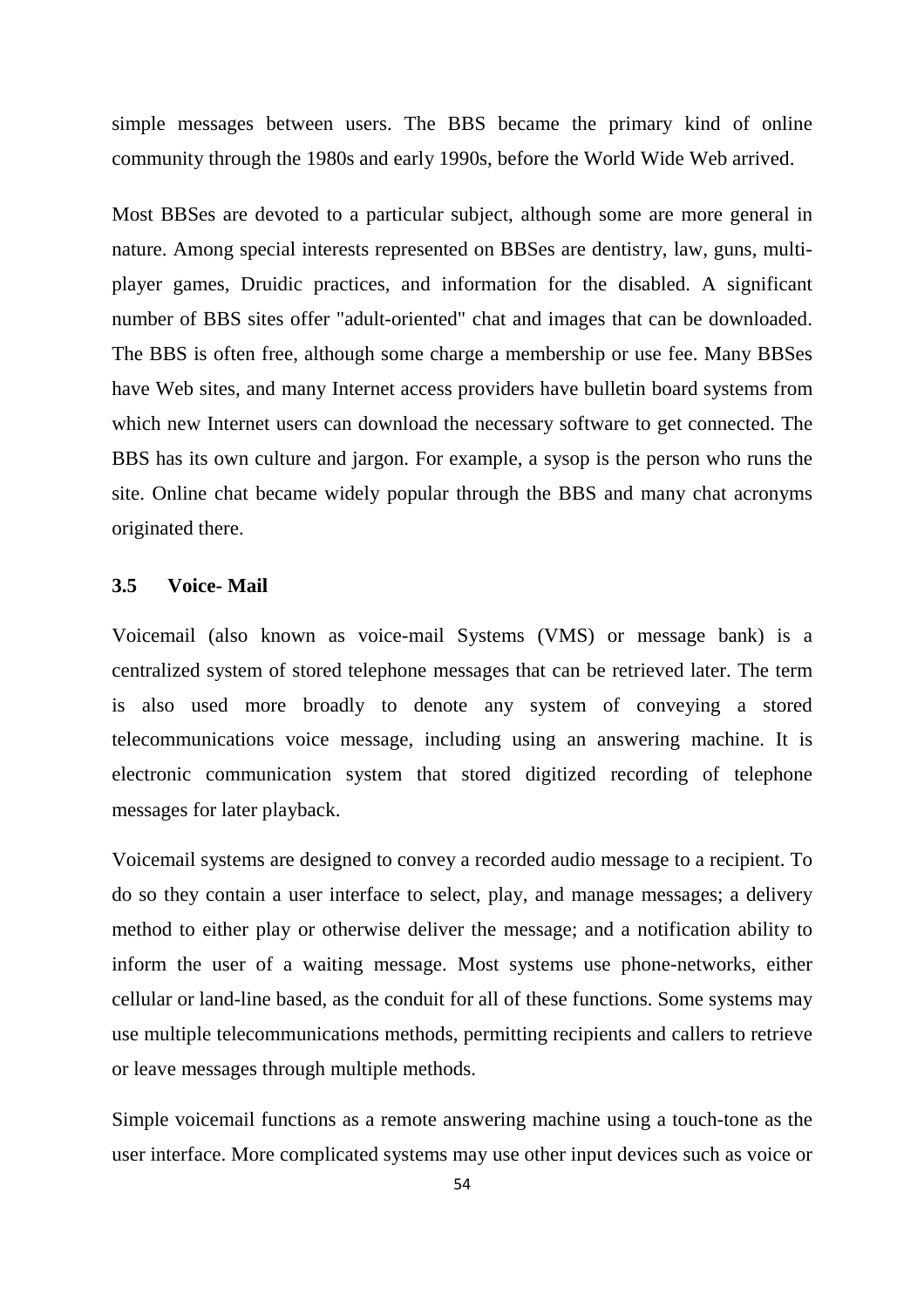a computer interface. Simpler voicemail systems may play the audio message through the phone, while more advanced systems may have alternative delivery methods, including email or text message delivery, message transfer and forwarding options, and multiple mailboxes.

Notification methods also vary based on the voicemail system. Simple systems may not provide active notification at all, instead requiring the recipient to check with the system, while others may provide an indication that messages are waiting.

Almost all modern voicemail systems use digital storage and are typically stored on computer storage devices.

#### **3.6 Telnet**

This is an internet service that makes a user's computer a terminal to other computers on the internet. It presents a user to appear to be physically using another computer which is away from his own computer. Individual on his own can run programs, delete files, view content files, modify, save, lock files in another or remote computer.

To cut short, telnet is a terminal emulation program that allows computer users to connect interactively to a server and access remote sites. It was the first packet-switched network service that was available to the general public. Various commercial and government interests paid monthly fees for dedicated lines connecting their computers and local networks to this backbone network. Free public dialup access to Telnet, for those who wished to access these systems, was provided in hundreds of cities throughout the United States.

#### **3.7 Network**

A computer network, often simply referred to as a network, is a group of computers and devices interconnected by communications channels that facilitate communications among users and allows users to share resources. It is a system of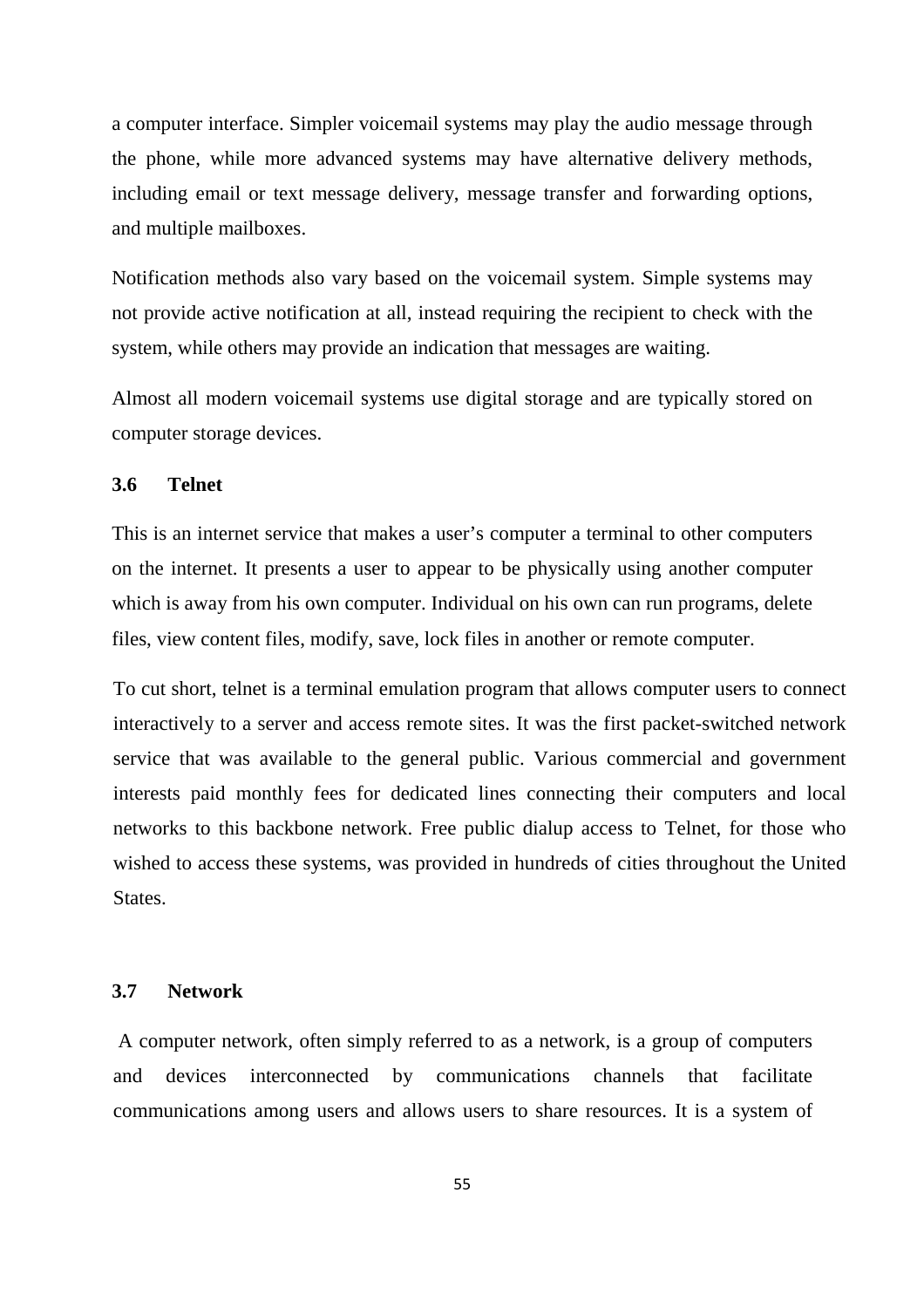two or more computers, terminals, and communications devices linked by wires, cables, or a telecommunications system in order to exchange data.

The network may be limited to a group of users in a local area network, or be global in scope, as the Internet is. Network users are able to share files, printers, and other resources; send electronic messages; and run programs on other computers. A computer network allows sharing of resources and information among interconnected devices

. In the 1960s, the Advanced Research Projects Agency (ARPA) started funding the design of the Advanced Research Projects Agency Network (ARPANET) for the United States Department of Defence. It was the first computer network in the world. Development of the network began in 1969, based on designs developed during the 1960s.

A network has three layers of components: application software, network software, and network hardware. Application software consists of computer programs that interface with network users and permit the sharing of information, such as files, graphics, and video, and resources, such as printers and disks. One type of application software is called client-server. Client computers send requests for information or requests to use resources to other computers, called servers that control data and applications. Another type of application software is called peer-to-peer. In a peer-topeer network, computers send messages and requests directly to one another without a server intermediary.

Network software consists of computer programs that establish protocols, or rules, for computers to talk to one another. These protocols are carried out by sending and receiving formatted instructions of data called packets. Protocols make logical connections between network applications, direct the movement of packets through the physical network, and minimize the possibility of collisions between packets sent at the same time.

Network hardware is made up of the physical components that connect computers.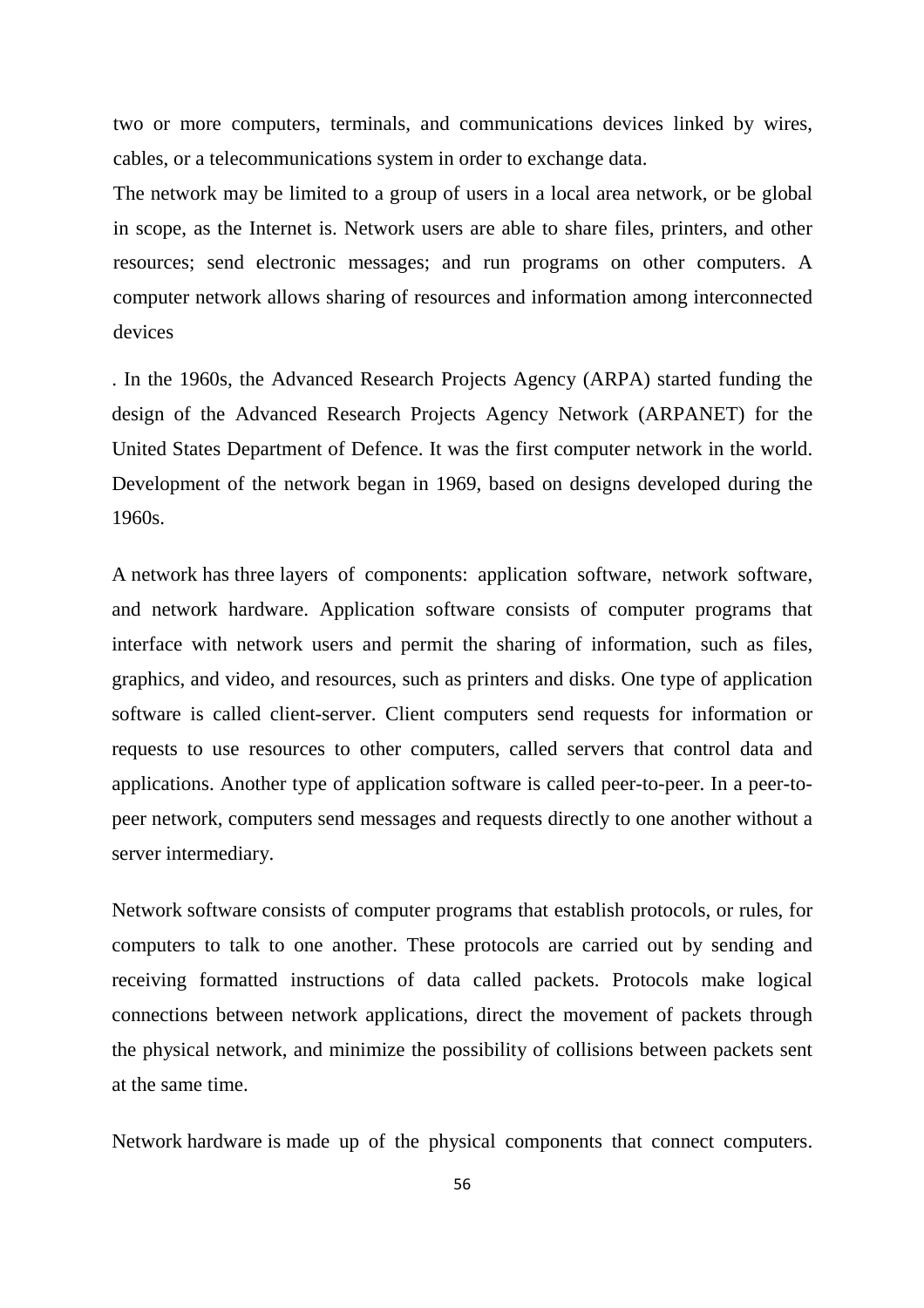Two important components are the transmission media that carry the computer's signals, typically on wires or fibre-optic cables, and the network adapter, which accesses the physical media that link computers, receives packets from network software, and transmits instructions and requests to other computers. Transmitted information is in the form of binary digits, or bits (1s and 0s), which the computer's electronic circuitry can process.

A network has two types of connections: physical connections that let computers directly transmit and receive signals and logical, or virtual, connections that allow computer applications, such as e-mail programs and the browsers used to explore the World Wide Web, to exchange information. Physical connections are defined by the medium used to carry the signal, the geometric arrangement of the computers (topology), and the method used to share information. Logical connections are created by network protocols and allow data sharing between applications on different types of computers, such as an Apple Macintosh or a personal computer (PC) running the Microsoft Corporation Windows operating system, in a network. Some logical connections use client-server application software and are primarily for file and printer sharing. The Transmission Control Protocol/Internet Protocol (TCP/IP) suite, originally developed by the United States Department of Defense, is the set of logical connections used by the Internet, the worldwide consortium of computer networks. TCP/IP, based on peer-to-peer application software, creates a connection between any two computers.



**Fig 3: Diagram of Star and Ring Topology**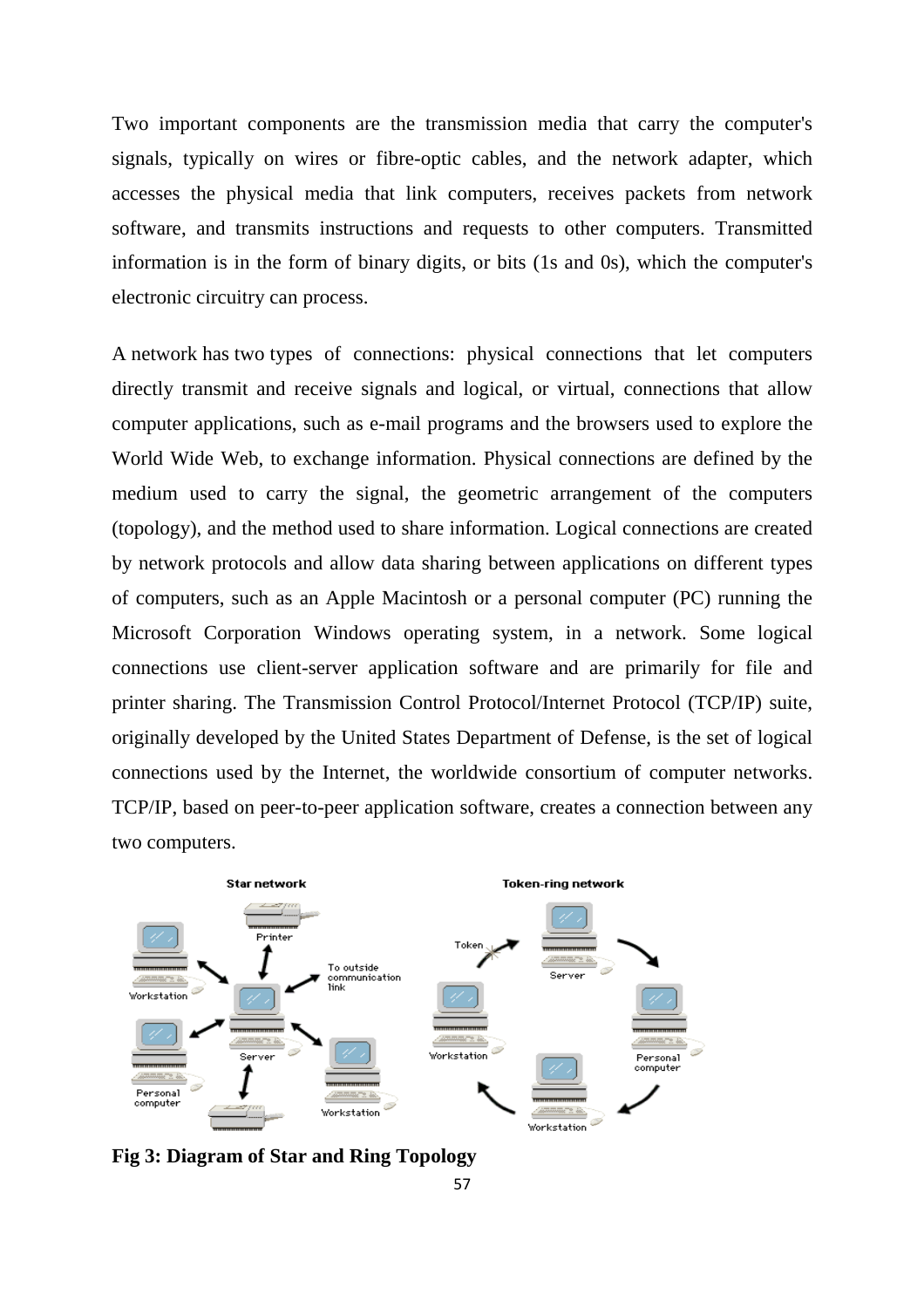## **3.8 Teleconferencing and Videoconferencing**

Tele-conference is an offshoot of one-to-one telephone conversation. It allows many people to be simultaneously connected so that discussion can take place even when they reside in different places at the time. The impact it creates facilitate speedy gathering and assessing of information in an organisation. Teleconferencing has only one short coming, which is its inability to identify or authenticate the speakers during meeting.

Video-conferencing is the technology where participants in different places connected by both audio and video links hold meetings. Though videoconferencing is far more expensive than teleconferencing, it solves the problem of user identification. An example is MTN e-Presence.

## **4.0 CONCLUSION**

There is no gainsaying the fact that numerous technologies such as e-mail, telnet, teleconference, networking, viewdata and so on has taken over the day- to-day office work. This has landed us into information age as everybody knows today. That the world is a global village is a product of information technologies described above.

## **5.0 SUMMARY**

This unit itemised one after the other eight information technologies employed today in office, which include: electronic mail, telex, voicemail, computer network, teleconference and video conference, fax, Bulletin Board Service and telnet.

## **6.0 TUTOR MARKED ASSIGNMENT**

- 1. Demarcate between teleconference and videoconference.
- 2. Viewdata is an example of information technology. True or false?
- 3. MUA stands for what?
- 4. Use diagram to demonstrate star topology arrangement.
- 5. Write short on the following: voice mail, email, teletext and networking.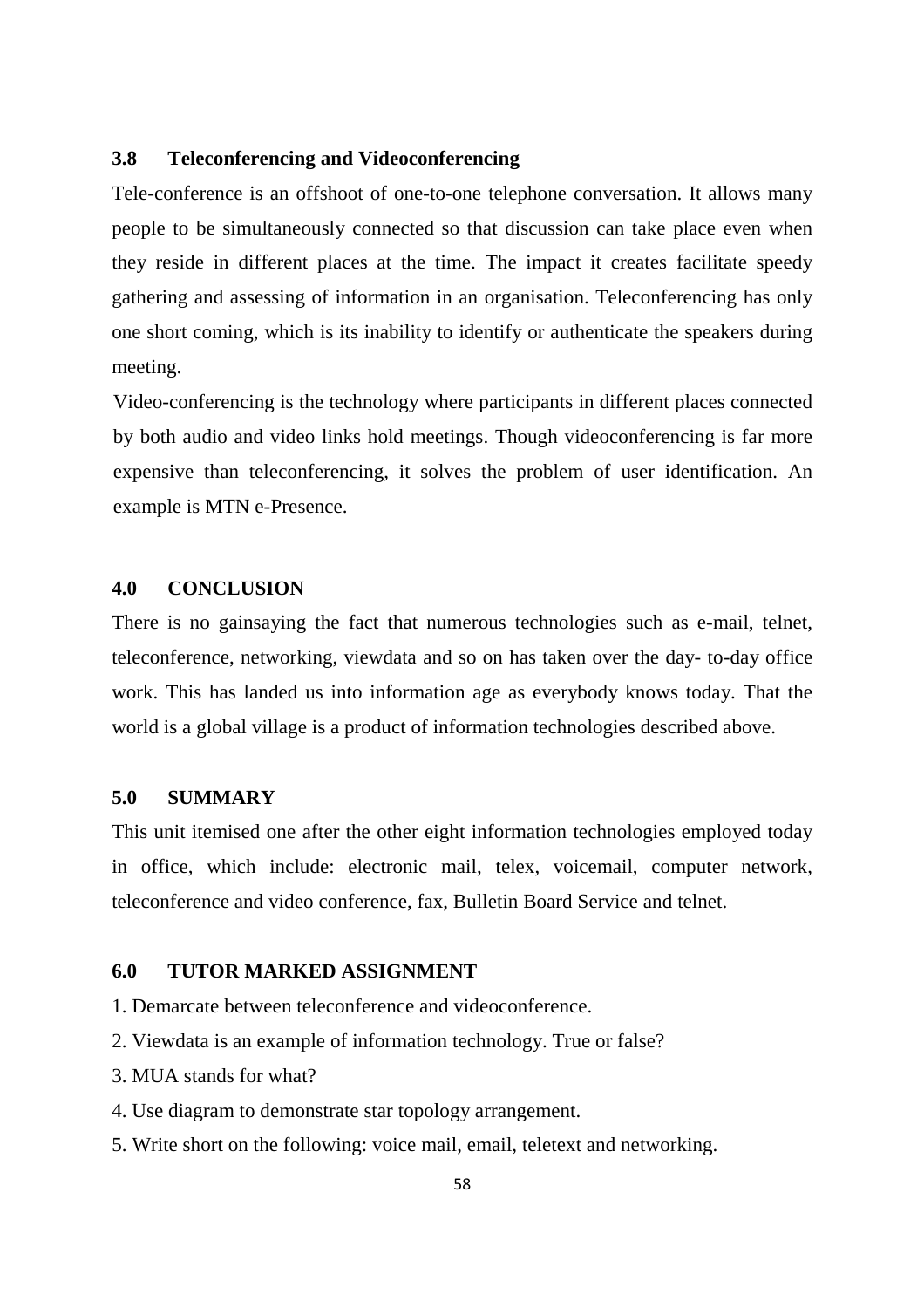## **7.0 REFERENCES / FURTHER READING**

1. Inyiama H.C. (2000): Understanding Computers; The Dynamic Informer 2000, 15A Bank Avenue, Aguowa, Trans-Ekulu, Enugu, Nigeria.

2. Mbam B.C.E. (2002): Information Technology and Management Information System; Our Saviour Press Ltd, Enugu, Nigeria.

- 3. Mbam B.C.E. (2003): *Computer Applications;* Green Light Computers, Abakaliki, Nigeria.
- 4. Terry L.(1997): *Management Information Systems*; Ashford Colour Press, Gosport, Hampshire, USA.
- 5. Richard W.B. and Teffery M. D. (1986): *Using Computers in an Information Age*, Delmar Publisher.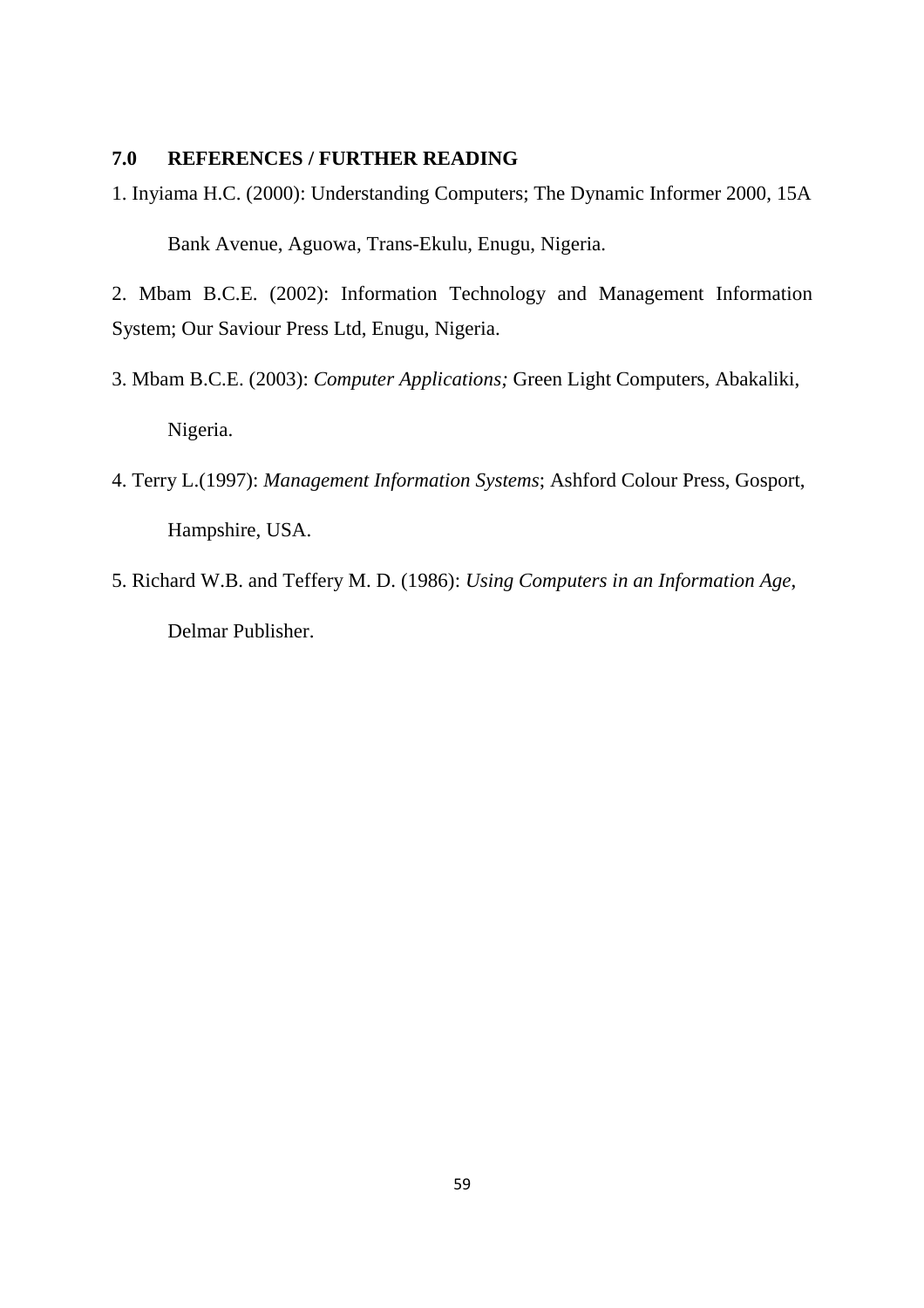# **UNIT 3 Internets CONTENTS**

- 1.0 Introduction
- 2.0 Objectives
- 3.0 Main Content
	- 3.1 Origin of Internets
	- 3.2 Requirement for Internet Connectivity
	- 3.3 Information Format on the Internet
	- 3.4 Internet Usage
	- 3.5 Limitation of Internet
- 4.0 Conclusion
- 5.0 Summary
- 6.0 Tutor Marked Assignment
- 7.0 References/Further Readings

## **1.0 INTRODUCTION**

Calling the world a global village is another way of appreciating the role the internet has played in the development of both the world economy and the societal lives of its inhabitants. Internet is the master disseminator of information around the globe.

# **2.0 OBJECTIVES**

At the end of this unit, you should be able to:

- Give the meaning of internet and its origin.
- State the requirement for connecting to internet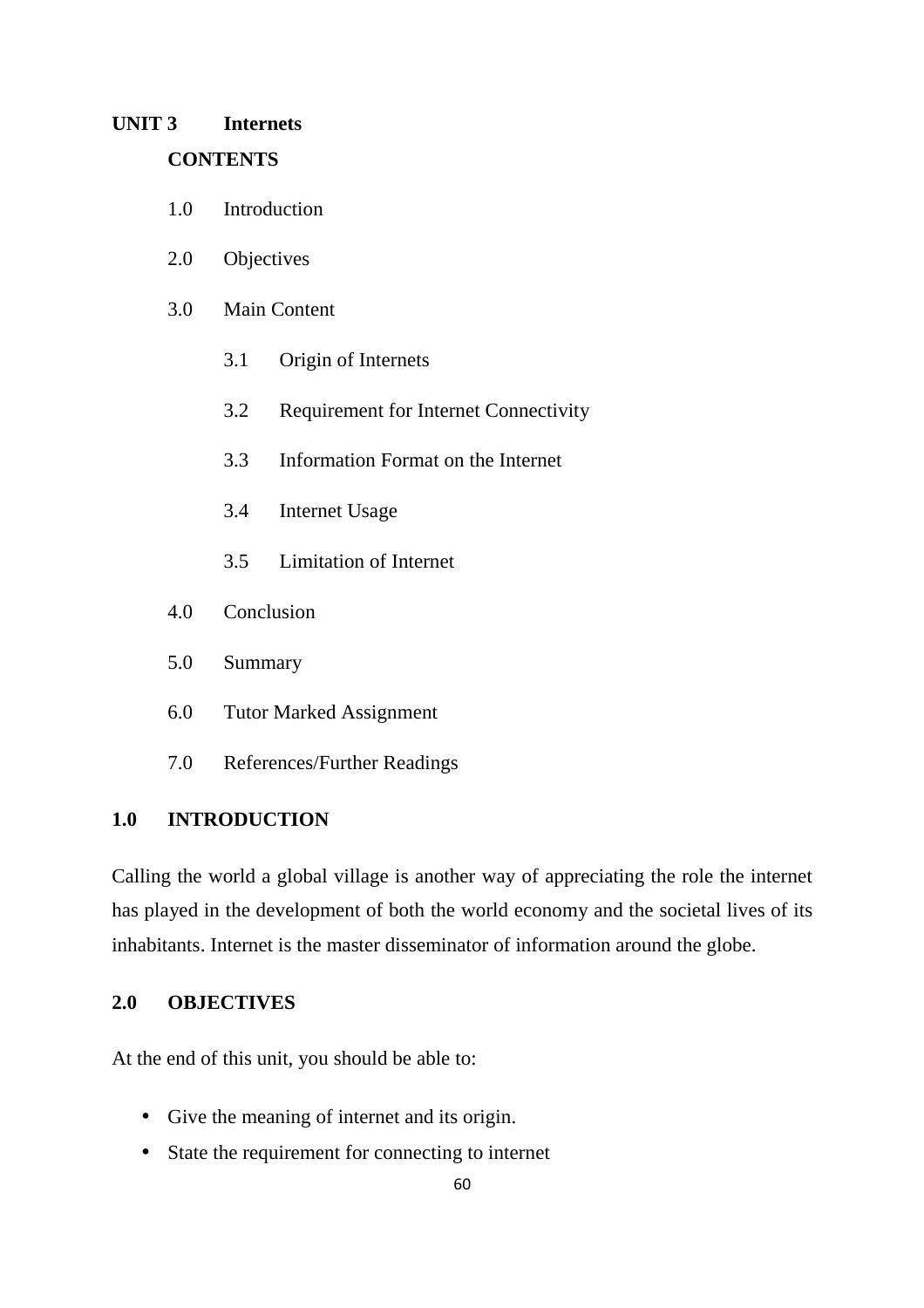- State the different formats information can be displayed
- Get more information on the usage of internet
- List the limitations of the internet

## **3.0 MAIN CONTENT**

The Internet is a vast connectivity of global network linking several other networks and electronically associating millions of people and computer users around the world. The networks makes it possible for information stored in the major computers connected to it known as hosts, to be accessible by other users irrespective of the distances separating them. The Internet is the base of global communication and information sharing.

The internet is hosted by several computers networked together as shown in the figure 4 below.



FIG. 4: Dissemination of Information to and fro the Internet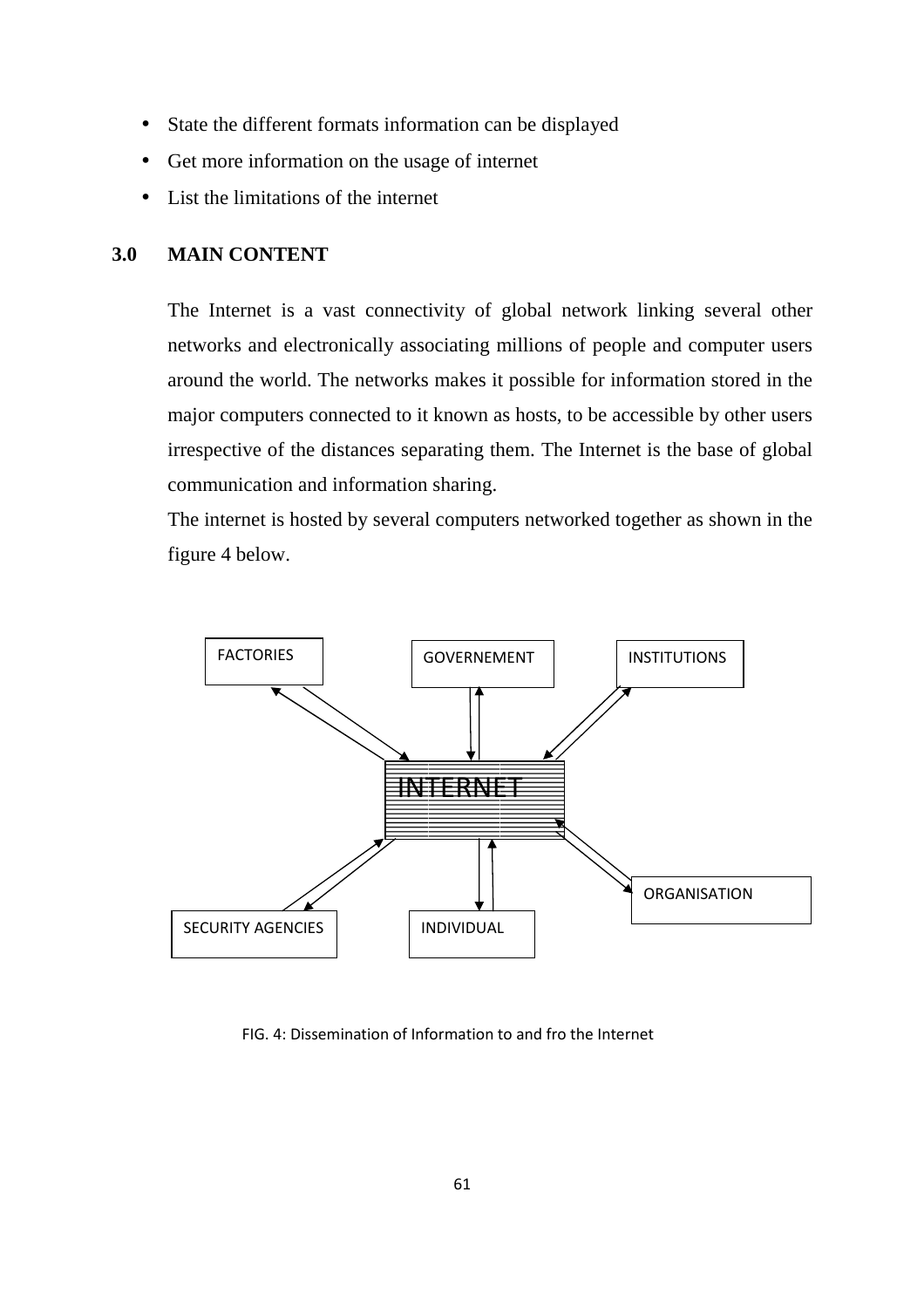#### **3.1 Origin of the Internet**

History had it that in the 1950s and early 1960s, prior to the widespread internetworking that led to the Internet, most communication networks were limited in that they only allowed communications between the stations on the network. Some networks had gateways or bridges between them, but these bridges were often limited or built specifically for a single use. One prevalent computer networking method was based on the central mainframe method, simply allowing its terminals to be connected via long leased lines. This method was used in the 1950s by Project RAND to support researchers such as Herbert Simon, in Pittsburgh, Pennsylvania, when collaborating across the continent with researchers in Sullivan, Illinois, on automated theorem proving and artificial intelligence. The research led to the development of several packet-switched networking solutions in the late 1960s and 1970s, including ARPANET and the X.25 protocols. The ARPANET involved several experts from the government, military, universities and the public to decentralise the network for other users apart from the United States Defense.

Additionally, public access and hobbyist networking systems grew in popularity, including unix-to-unix copy (UUCP) and FidoNet. They were however still disjointed separate networks, served only by limited gateways between networks. This led to the application of packet switching to develop a protocol for inter-networking, where multiple different networks could be joined together into a super-framework of networks.

It was until 1989 when the National Science Foundation (NSF) took over from ARPANET to form the NSFNET that the Internet as we have it today evolved. Several supercomputers were provided to serve as a hosts or main servers, and involved private companies and other business networks to serve as links for smaller users.

By defining a simple common network system, the Internet protocol suite, the concept of the network could be separated from its physical implementation. This spread of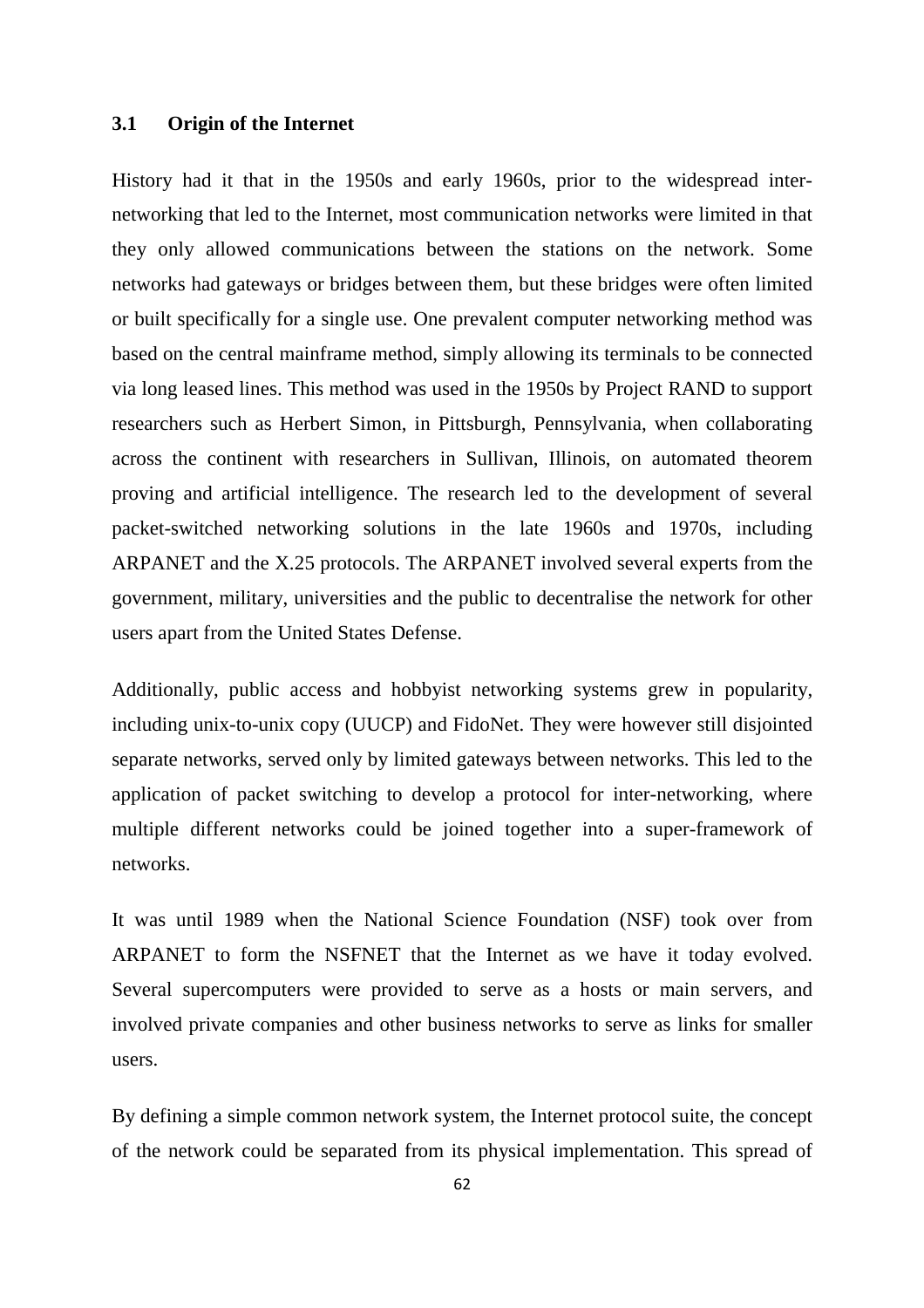inter-network began to form into the idea of a global inter-network that would be called 'The Internet', and this began to quickly spread as existing networks were converted to become compatible with this. This spread quickly across the advanced telecommunication networks of the western world, and then began to penetrate into the rest of the world as it became the de-facto international standard and global network. However, the disparity of growth led to a digital divide that is still a concern today.

The use of the World Wide Web, which was developed in the late 80s to allow for graphics and multimedia, and the integration of several aspects of the Internet, was introduced in the early 90s.

#### **3.2 Requirement for Internet Connectivity**

For anyone to connect to the Internet, he/she will need certain components. The basic requirements for one to connect to the internet include the following:

- **Computer System**: You can use PC or any type of computer such as IBMcompatible or Macintosh computer to connect to the Internet. It is advisable to use a system with at least 128 MB of RAM, 10 gigabytes of hard disk and above, Windows NT, 95 or higher versions of windows operating system e.t.c
- **Modem (Modulator-Demodulator):** A modem is a device that lets computers communicate through telephone lines. Modems provide easy way to access information on the Internet. There are also other high speed connections such as an integrated services Digital Network (ISDN), Digital subscriber Line (DSL) , radon technology etc.
- **Phone Line:** You use the same phone line for telephone and modem calls.
- **ISP**: ISP stands for Internet service provider. An ISP is a company that gives you access to the Internet for a fee.
- **Cables and phone sockets**: You need cables to connect your modem to the phone socket and the computer. The computer needs to connect to the modem which in turn dials up the ISP using the phone socket.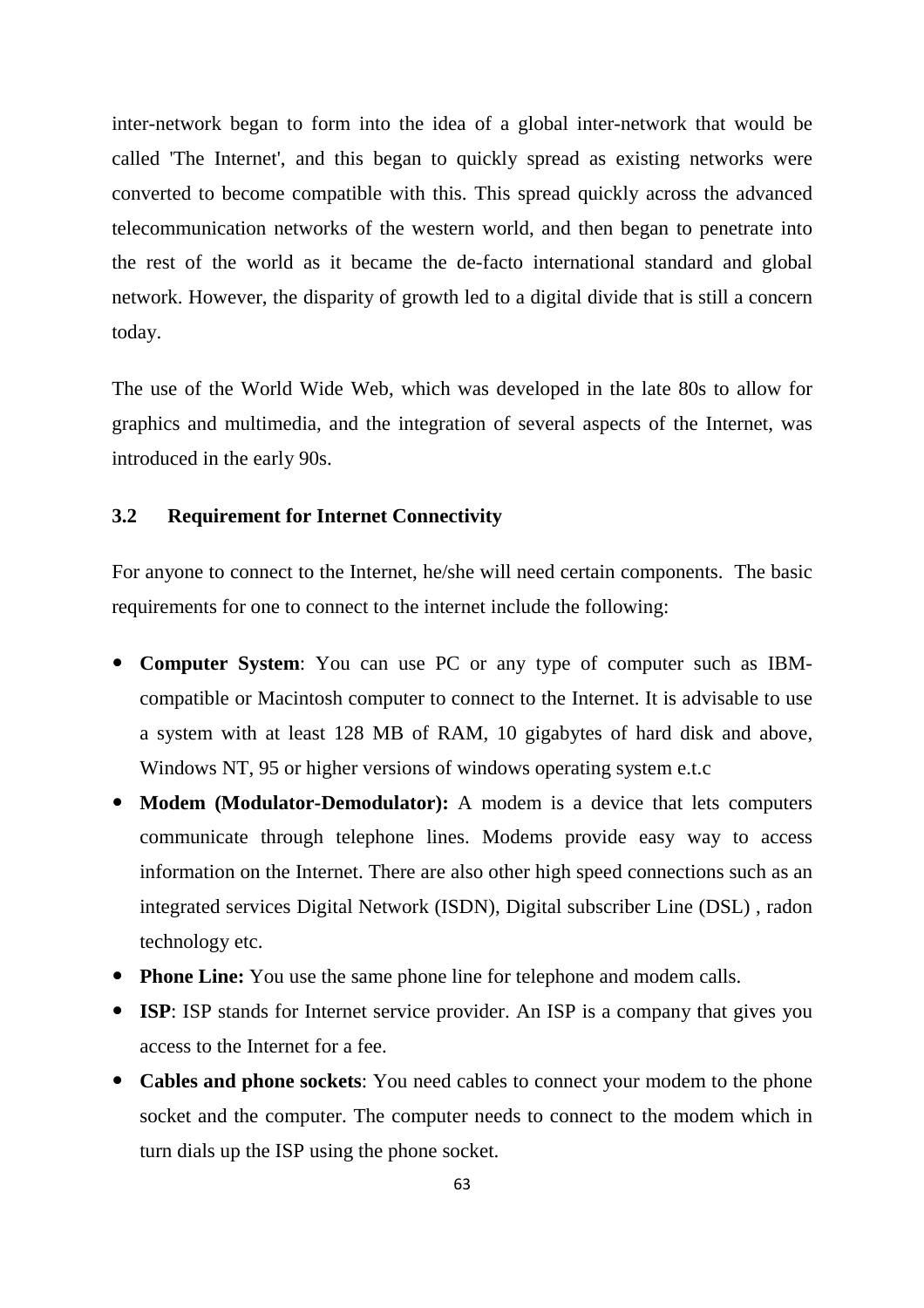**Browser**: Browsers are software programs that allow you surf or browse the Internet. A typical example of a browser is the Internet explorer, Mozilla Fireworks, and the Netscape navigator.

## **3.3 Information Format on the Internet**

Information is stored on the Internet in different formats. The most common and most popular are discussed below:

- **Web pages:** A web page is made up of text, pictures, animations and hyperlinks (a hyper link or simply link is the underline word, or phrase on a web page which when clicked on will take you to another section of the page or to another page(s) entirely) .A collection of related web pages is called a web site and collection of web sites on the Internet is called the World Wide Web (www).
- **File transfer protocol (FTP):** FTP allows you to download a file to your personal computer.
- **Email:** This format allows you to send and receive messages to specific people of interest.
- **Newsgroups:** The groups let you exchange information among the entire group of people sharing the same interest. It is been used widely by Newspaper publishers over the internet.

## **3.4 Internet Usage**

The first time you connect to the Internet, you need to enter your username and your password and the number to dial if you are using dial-up connection. All these information can be found from the letter from your ISP. Your computer can then save these items so that you don't have to type in them every time you want to connect to the Internet. If you are on a cyber café, all you need to do every time is to type in your username and password to gain access to the Internet. The essence of this process is to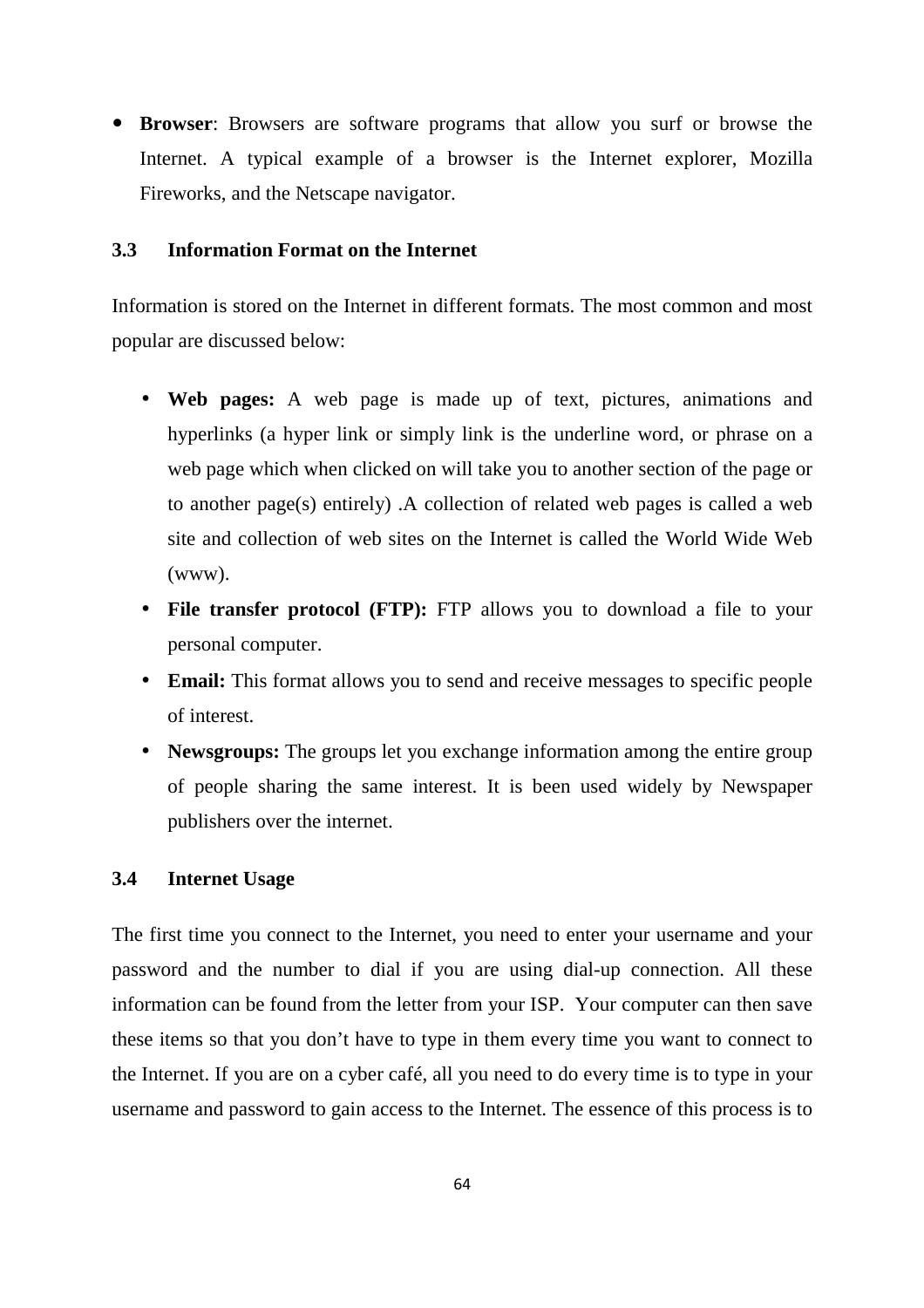either authenticate the user's permission to use the internet through the local network or through the ISP, or to estimate the period when the Internet is in use.

You start accessing the internet as soon as you start your browser either by double clicking it on the desk top or lunching it through the task bar or start menu. The common operations involved in surfing the Internet include:

**Browsing the Web Site;** Browsing is an event in which internet users navigate through web pages for information. To visit a web site, you must know the web site's name you want to visit. To visit a web site, just type the name of the web site in the address field and click go or press "Enter" key on the keyboard. The home page of the web site is displayed, from where you can view or link other pages of the site.

**Search the Web;** To search the web means to look for information on the Internet. With the help of Internet Search Engines, one can easily get at particular information on the web. An Internet Search Engine is an Internet site designed to help user find information on a given subject, usually by locating several sites or web pages that have the required information. There are many Search Engines existing today. They include: google.com, yahoo.com, altavista.com, 37.com, ask.com, USA.com, infoseek.com, lycos.com, 87.com, metacrawler.com, webcrawler.com, and excite.com. The Google site is essentially a search engine that does not provide many other public websites services. It has one of the largest database coverage, searching more than 3 billion web pages to provide matches for queries.

When you type in the keywords into the search box and click **Google Search,** it then queries for the information across millions of web pages and in seconds presents you with several options.

**Downloading a File;** To download a file means to copy a file from the Internet to your computer. Actually to download implies to move data from a larger computer folder to a smaller one. Most downloadable programs in the internet provide for a link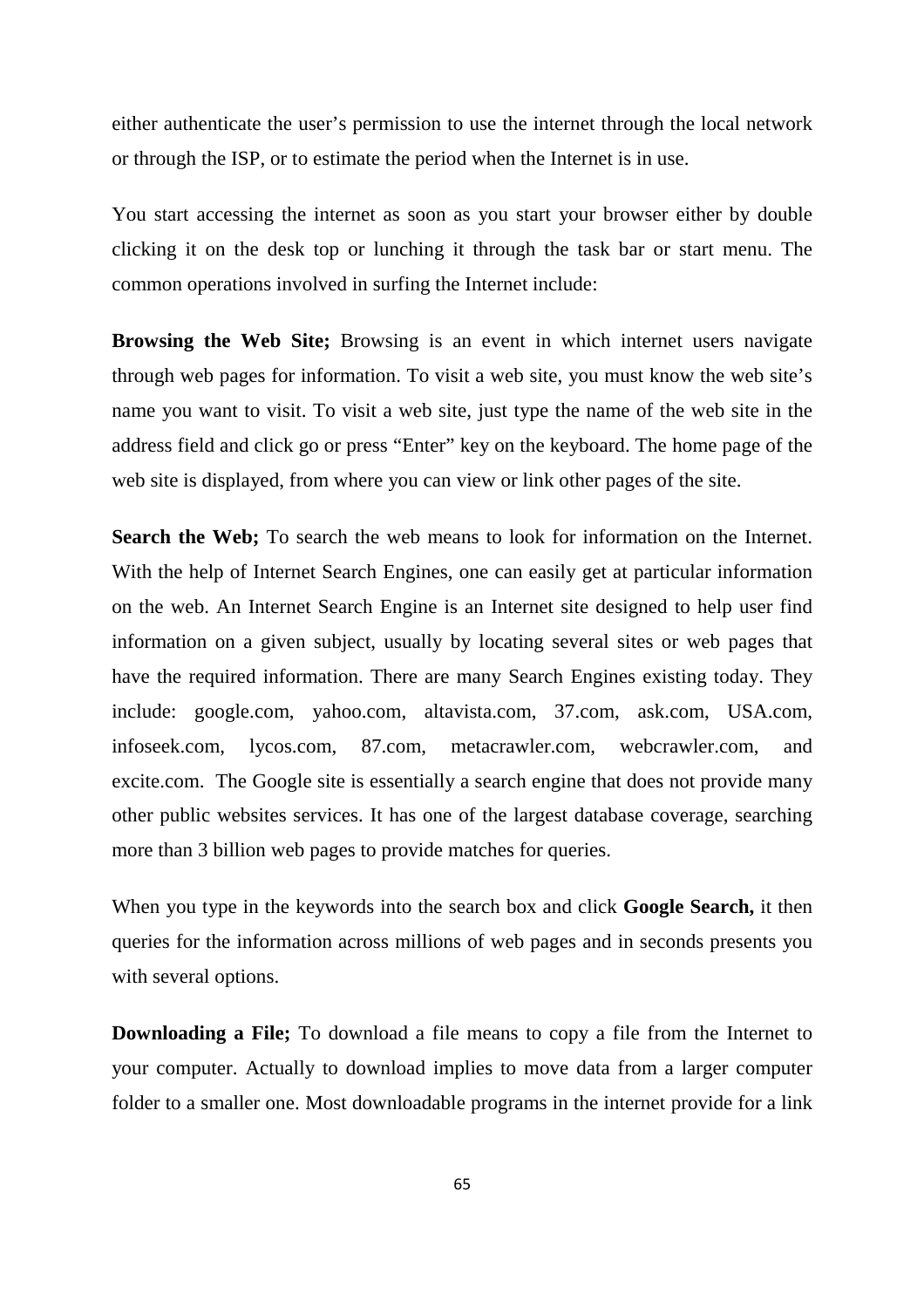to be clicked on by those who want to download, and information, such as: click here to download, is given to notify the user.

## **3.5 Limitations of the Internet**

There are quite a few limitations of the Internet or disadvantages, which include that Internet:

- is time consuming
- is sometimes costly
- can have corrupting influence
- degrades morals
- causes anxiety
- causes stereotyping
- can be a tool for dissemination of heresy
- has privacy infiltration risks

Attraction of people to your web site is a very **slow, tedious process** - search engines can take up to 3 to 6 months to start reporting your site.

# **4.0 CONCLUSION**

Much as you know, Internet today means the world business either in items of buying and selling of goods and services or transacting, negotiating and reaching agreement with other firms on the net. So much varying services it provides that maximize the essence of information technology. Based on personal value, little mention bottlenecks exist as enumerated above.

## **5.0 SUMMARY**

This unit discuss the concept of internet; its emphasis much on its origin, the requirement for its connectivity, the information format, its usage and the limitation for the usage.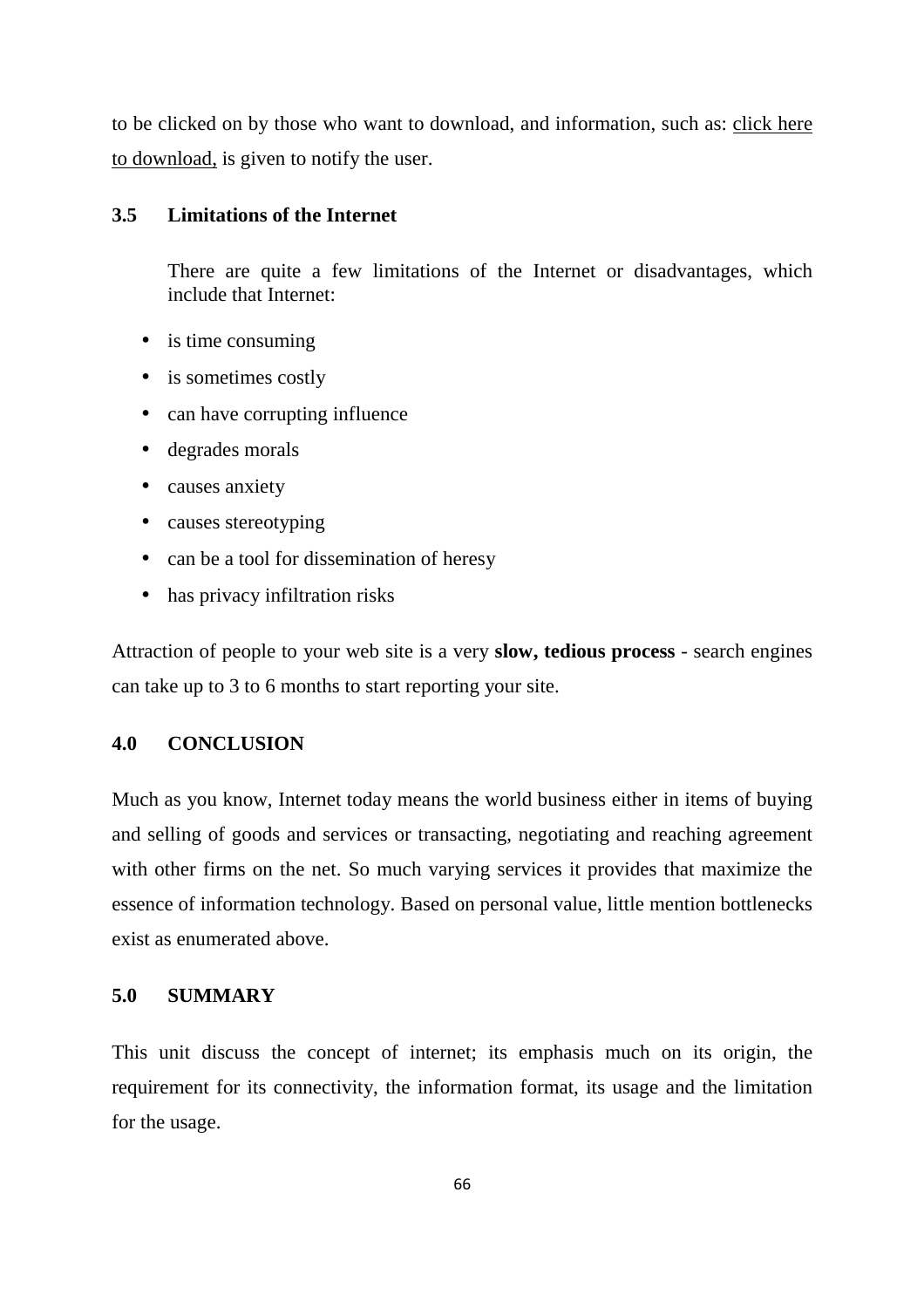# **6.0 TUTOR MARKED ASSIGNMENT**

1. What is Internet?

2. Enumerate the limitations of Internet.

3. Write short note on any three Internet usages.

4. Give brief history of the Internet.

# **7.0 REFERENCES/FURTHER READINGS**

- 1. Inyiama H.C. (2000): Understanding Computers; The Dynamic Informer 2000, 15A Bank Avenue, Aguowa, Trans-Ekulu, Enugu, Nigeria.
- 2. Mbam B.C.E. (2002): Information Technology and Management Information System; Our Saviour Press Ltd, Enugu, Nigeria.

3. Mbam B.C.E. (2003): *Computer Applications;* Our Saviour Press Ltd, Abakaliki,

Nigeria.

4. Livinus C. N.(2003): *Internet Literacy;* Horizon Publications, Obiagu Road, Ogui

New layout Enugu, Nigeria.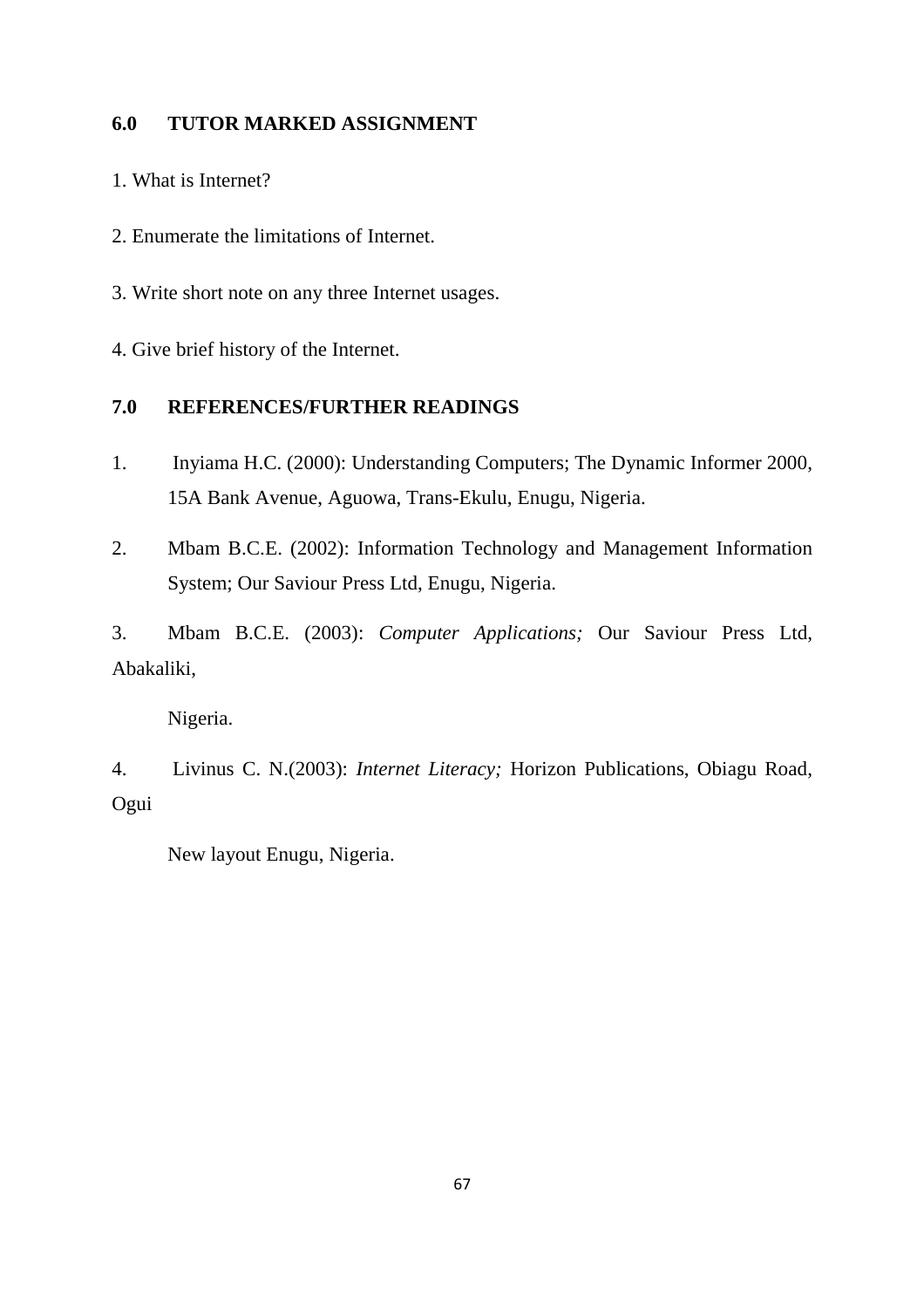# **UNIT 4 Modes of Information Communication and Computer Operation**

# **CONTENTS**

- 1.0 Introduction
- 2.0 Objectives
- 3.0 Main Content
	- 3.1 Simplex Mode
	- 3.2 Duplex Mode
	- 3.3 Network System
	- 3.4 Computer Operation Modes
		- 3.4.1 Stand-Alone Mode
		- 3.4.2 Batch Process Mode
		- 3.4.3 Time-Sharing Mode
	- 3.5 Terminal
	- 3.6 Teleprocessing
- 4.0 Conclusion
- 5.0 Summary
- 6.0 Tutor Marked Assignment
- 7.0 References/Further Readings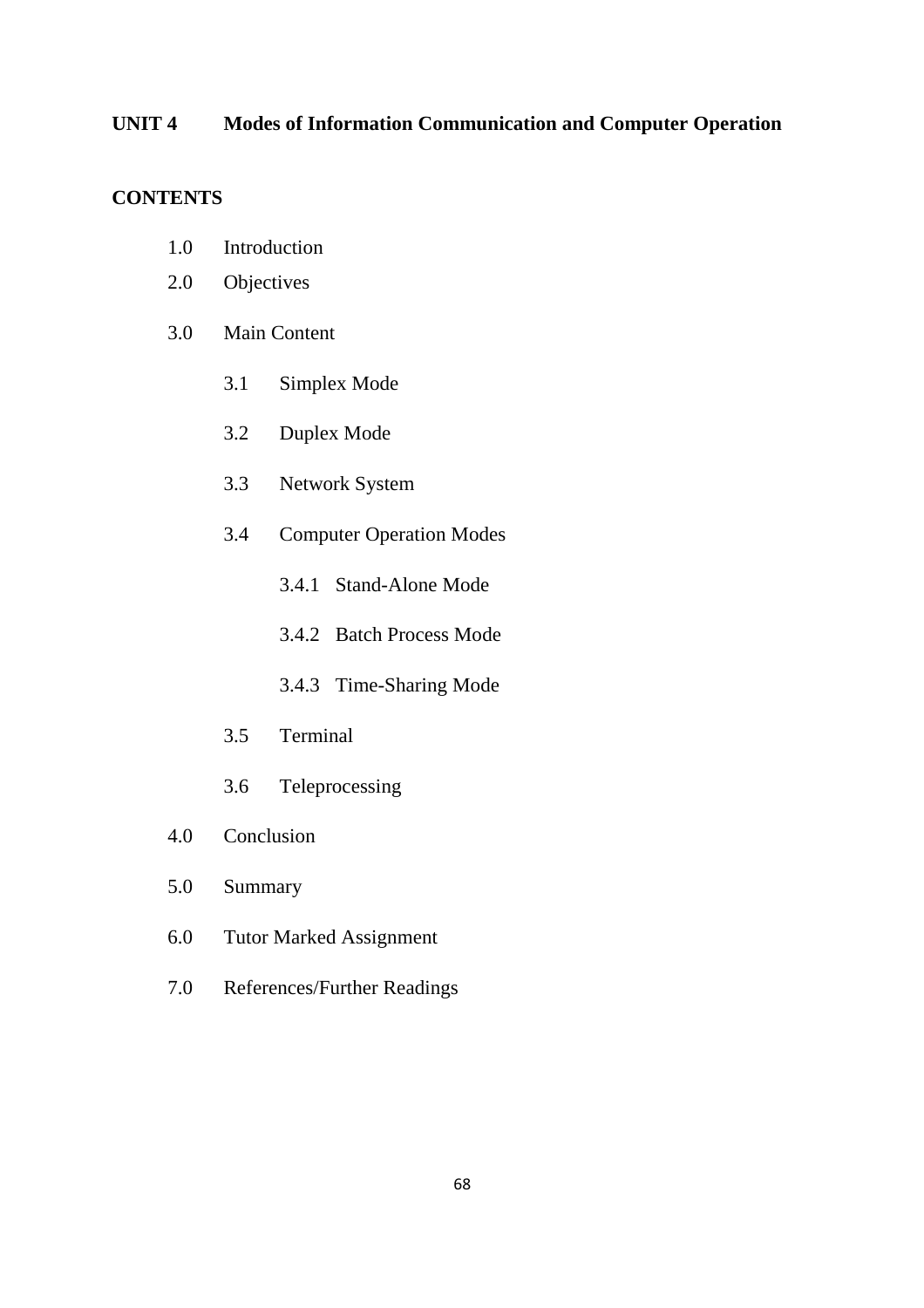## **1.0 INTRODUCTION**

Communication they say is the brain behind information. An obvious fact is that without communication there is no information flow.

#### **2.0 OBJECTIVES**

At the end of this unit, the reader will be conversant with the different ways information can be communicated and also be acquainted with the modes of computer operation.

#### **3.0 MAIN CONTENT**

Information can be communicated from one system to another of the following modes: simplex, half and full-duplex, and network modes.

#### **3.1 Simplex Mode**

In this mode of information communication, information flow takes place only in one direction. That is, information can be either transmitted or received but not both. A system can only receive information and will never transmit information or transmit only but cannot receive information. A commercial radio station transmission is an example of simplex mode of communication.

#### **3.2 Duplex Mode**

In this mode of information communication, information flow both directions. A mode of where the information flow in both direction, but not at the same time is referred to as half-duplex mode of communication. But a full-duplex mode allows communication in both direction and the same time as well. An example of half – duplex mode system is a two-way radio set popularly known as walkie-talkie that allows one user listens while the other talks as the circuitry of the receiver is automatically turn off during transmission mode. A good example of full duplex mode is the handsets invoke everywhere today.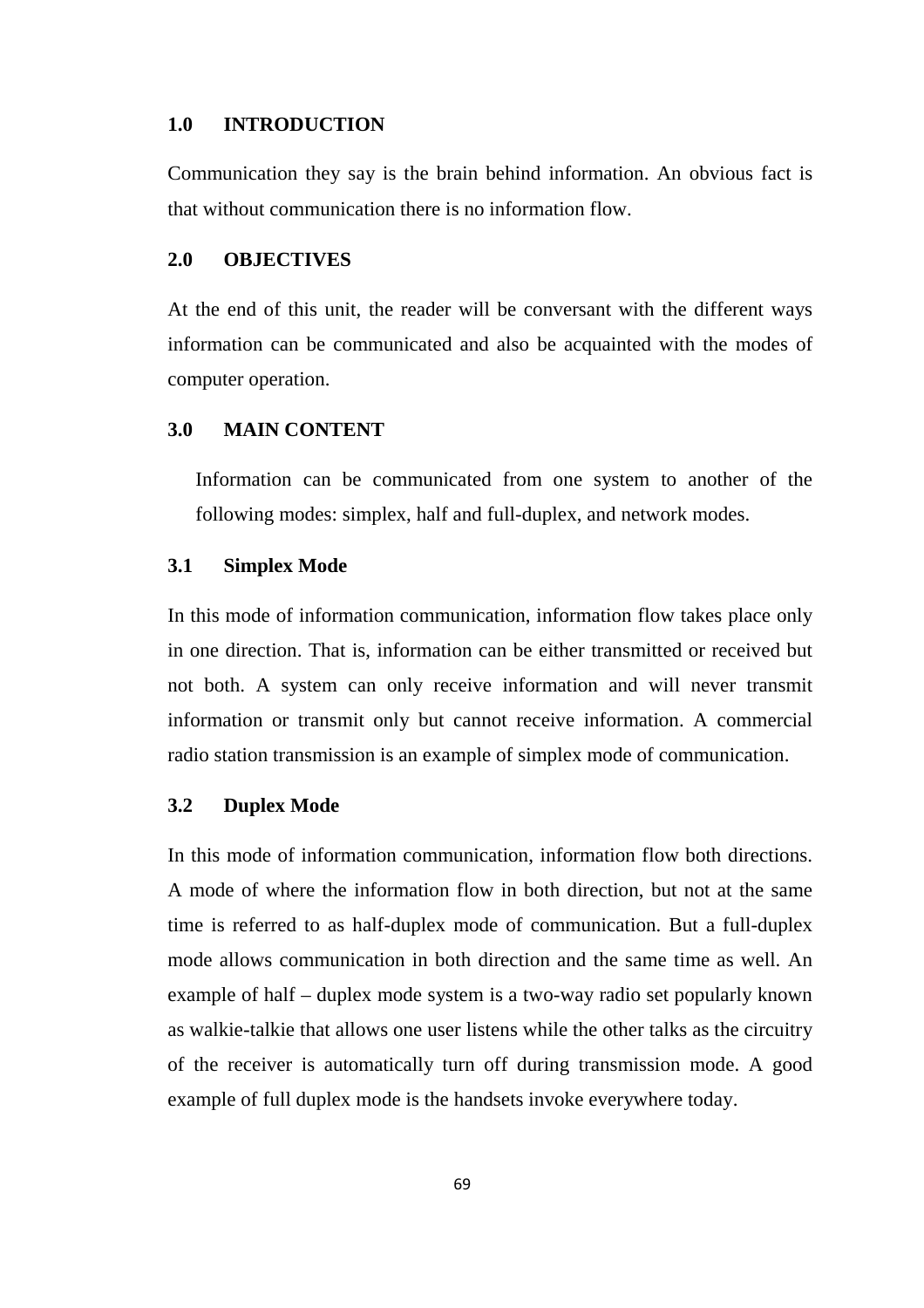#### **3.3 Network System Mode**

Computer network system is a communication system whereby many computer systems are linked together for the purpose of sharing information as well time among the computer users. Distribution of computations among computers, coordination among processes running on different computers, remote input/output device accesses, remote data and file accesses, personal communications, internet, world wide web are possible through computer network system.

## **3.4 Computer Operation Modes**

Modes of computer operation refer to various ways computer can be operated upon with regard to other computer or components. We are going to discuss three modes of operation: stand alone, batch processing and time-sharing modes.

#### **3.4.1 Stand -Alone Mode**

In this mode of operation, it is only one user that is permitted a time to use the computer. This implies that a current user must quit and give way before another user can operate the system. This mode is rampantly used especially with personal computers as laptops, desktops or notebooks.

#### **3.4.2 Batch Processing Mode**

This is a mode of operation whereby tasks belonging to different computer users are stored in the computer memory in queues and the jobs are then executed one after the other according to order they were served. Because jobs can be prioritized, jobs with less priority can over stay without being executed.

#### **3.4.3 Time – Sharing Mode**

This is the mode of computer operations whereby a user is allocated a given time slice, typically some seconds, during which the user can do whatever he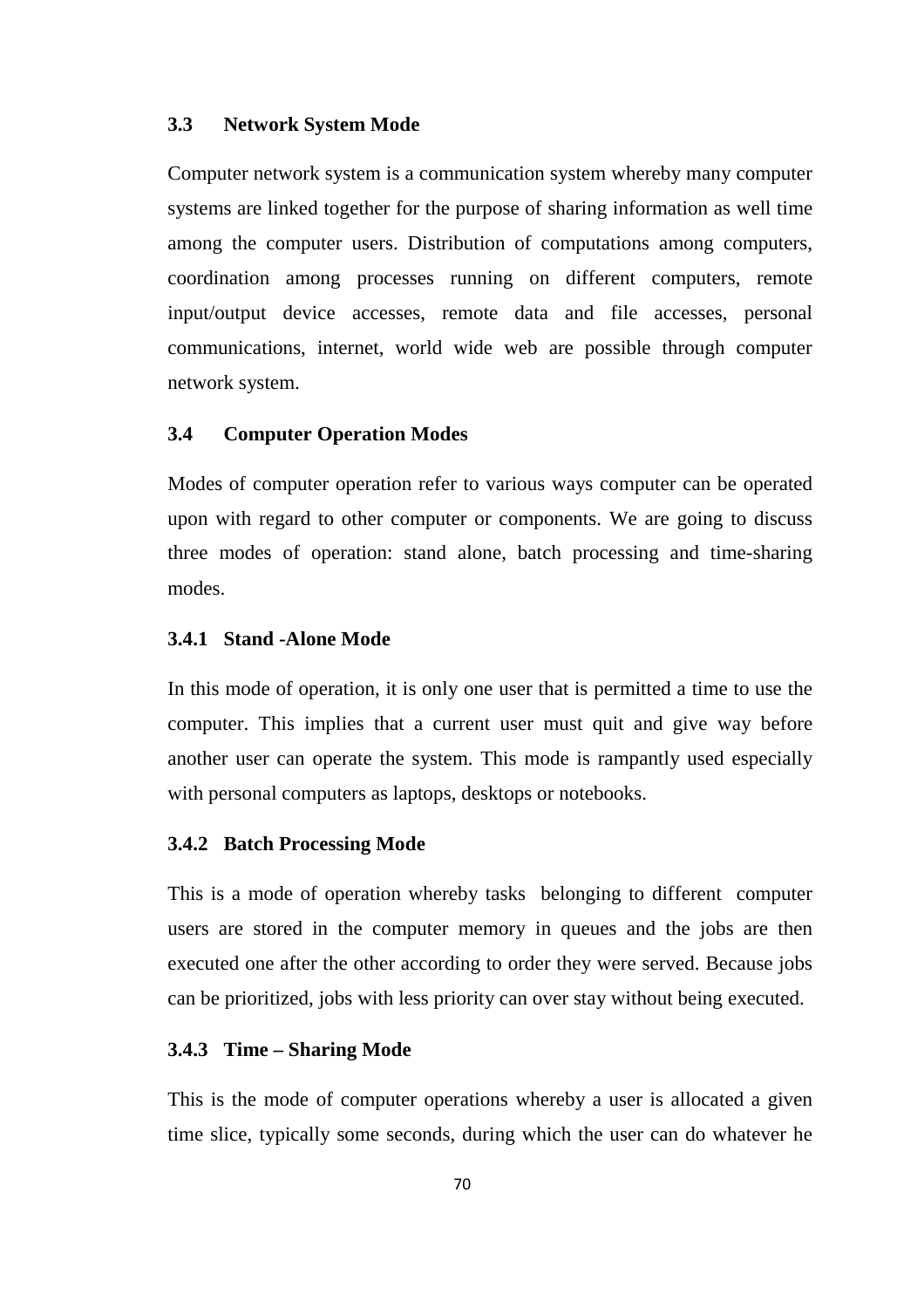wants. Time sharing mode is a special multiprogramming mode which involves the sharing of time among all the users of a given computer. The computers are often located far away from the various users and the interconnected to them through telecom or data communication network. It is worthy of note that time sharing is an internal activity within the system unit.

## **3.5 Terminal**

A terminal is an input/output that uses a keyboard for input and a monitor for output. The most common type of terminal is dumb. This terminal can only be used to receive information from a computer. An example of a dumb terminal is airline clerks at airport ticket and check – in counter. Another type of terminal is intelligent terminal where information can be processed using an inbuilt processor. Examples include Automated Teller machine and Point of Scale.

## **3.6 Teleprocessing**

It is process whereby computer are connected to the central processor by telecommunication network by special dedicated satellite links or microwave using a terminal located on a remote stations. Data and instructions inputs from each remote station are transmitted to the central processor and the result of the processing is transmitted back almost immediately.

## **4.0 CONCLUSION**

The flow of information within an organization is the strong force that draws the major economic stream of business. The configuration of computer determines the mode which it operates. The direction which information flows is the subject to communication mode.

### **5.0 SUMMARY**

We have been able to put you through the modes of computer operations like stand alone, batch processing and time sharing modes. Also, the different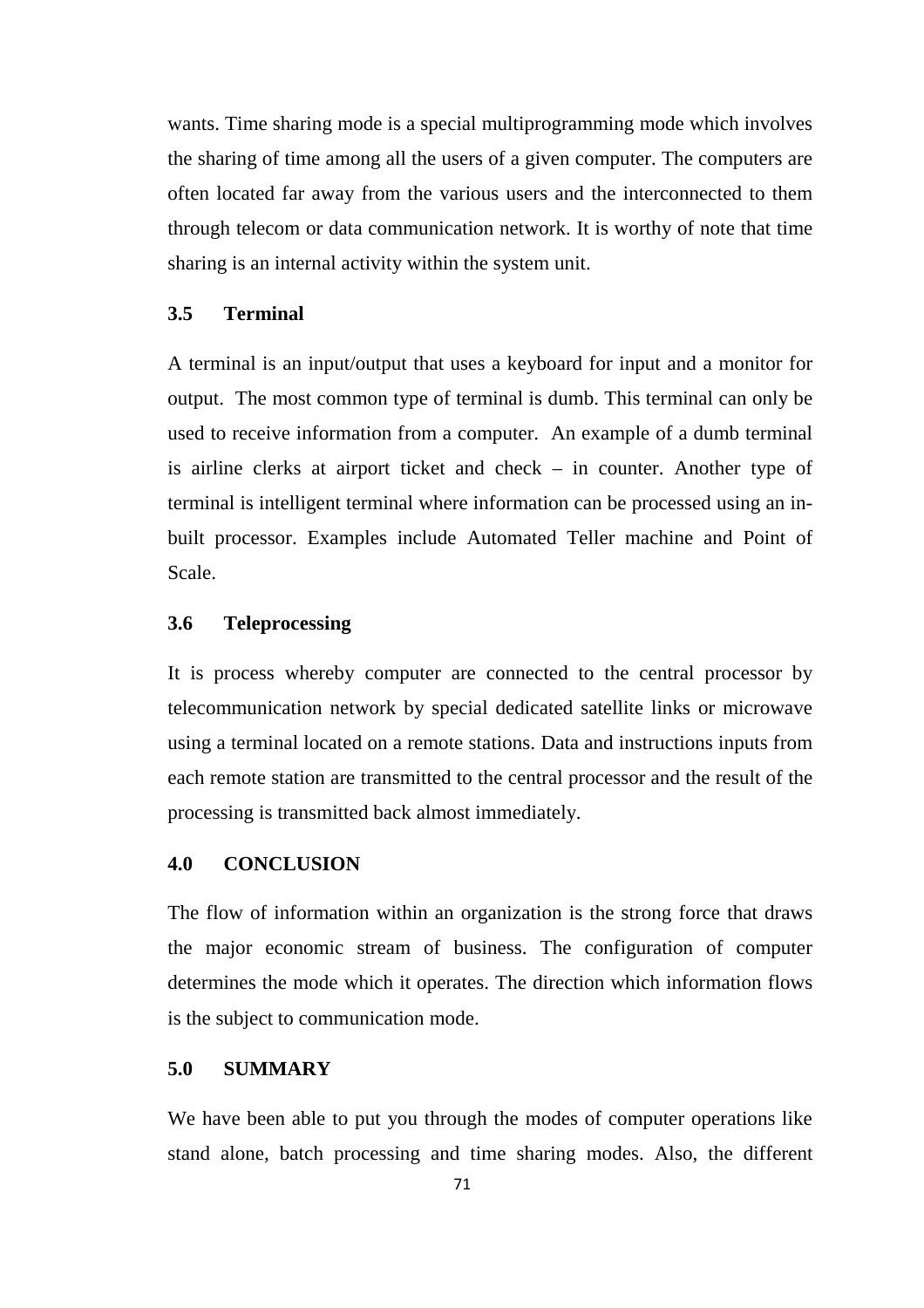information communication modes such as simplex, half duplex and full duplex modes.

# **6.0 TUTOR MARKED ASSIGNMENT**

- 1. Explain the modes of computer operations.
- 2. What is teleprocessing?
- 3. Classify terminal.
- 4. Analyse the modes of information flows.

## **7.0 REFERENCES/FURTHER READING**

- 1. Inyiama H.C. (2000): Computer Applications and Information Technology, Dynamic Informer, Enugu.
- 2. Mbam B.C.E. (2002): Information Technology and Management Information System, Our Saviour Press Ltd, Enugu.
- 3. Richard W. and Teffrey M. (1986): using Computer in an Information Age, Delmar Publisher.
- 4. Williams K. B.(1999): Using Information Technology, Irwin/McGraw-Hill, united States.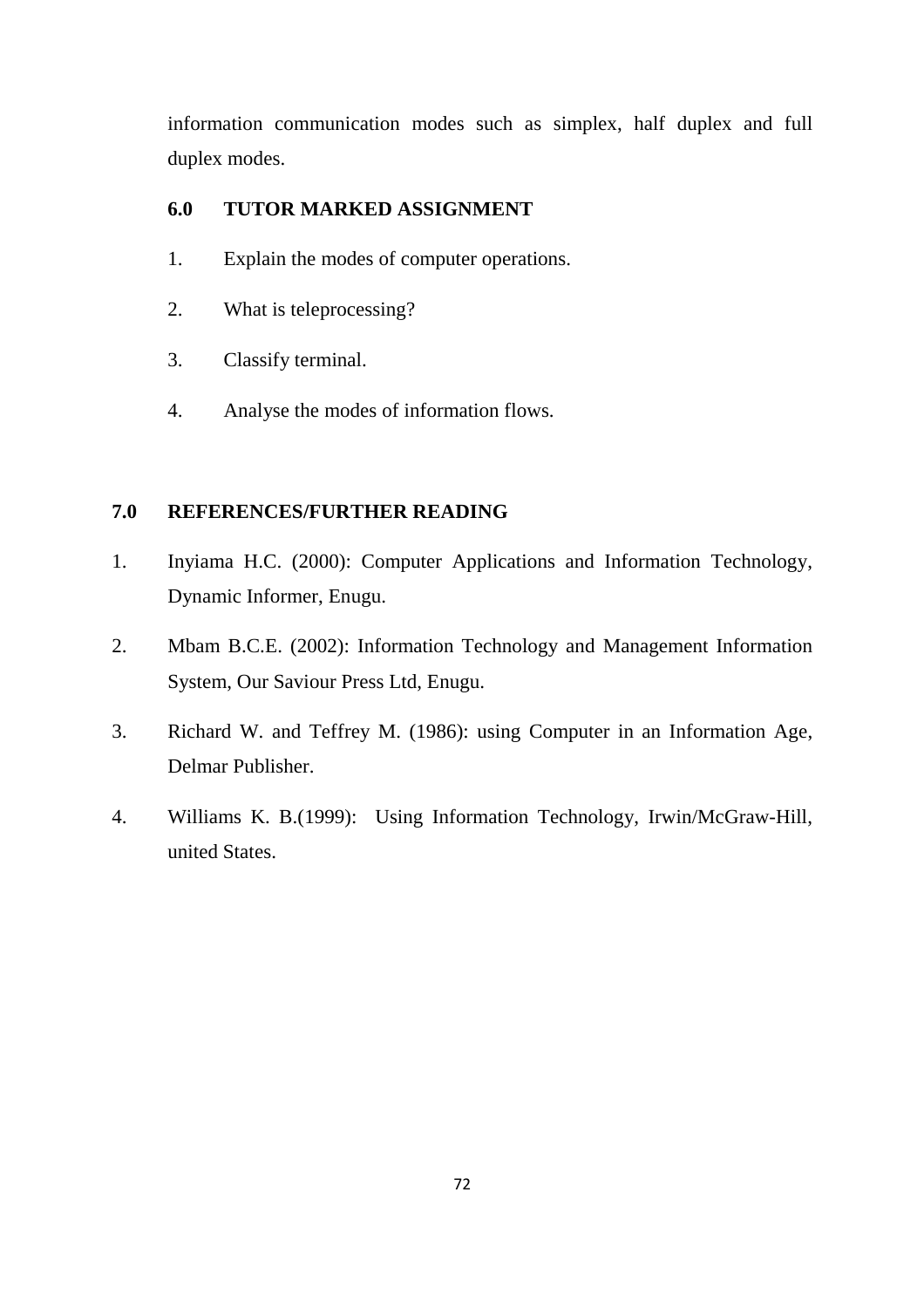# **MODULE 3 INFORMATION REPRESENTATION, STORAGE MEDIA AND SECURITY-------------------------------------54-80**  UNIT 1 Information Representation--------------------------------54-59 UNIT 2 Information Storage Media-----------------------------60-66

# **UNIT 1** Information Representation

# **CONTENTS**

- 1.0 Introduction
- 2.0 Objectives
- 3.0 Main Content
	- 3.1 ASCII codes
	- 3.2 EBCDIC
	- 3.3 BCD
	- 3.4 Gray Code
	- 3.5 Excess 3- code
- 4.0 Conclusion
- 5.0 Summary
- 6.0 Tutor Marked Assignment
- 7.0 References/Further Readings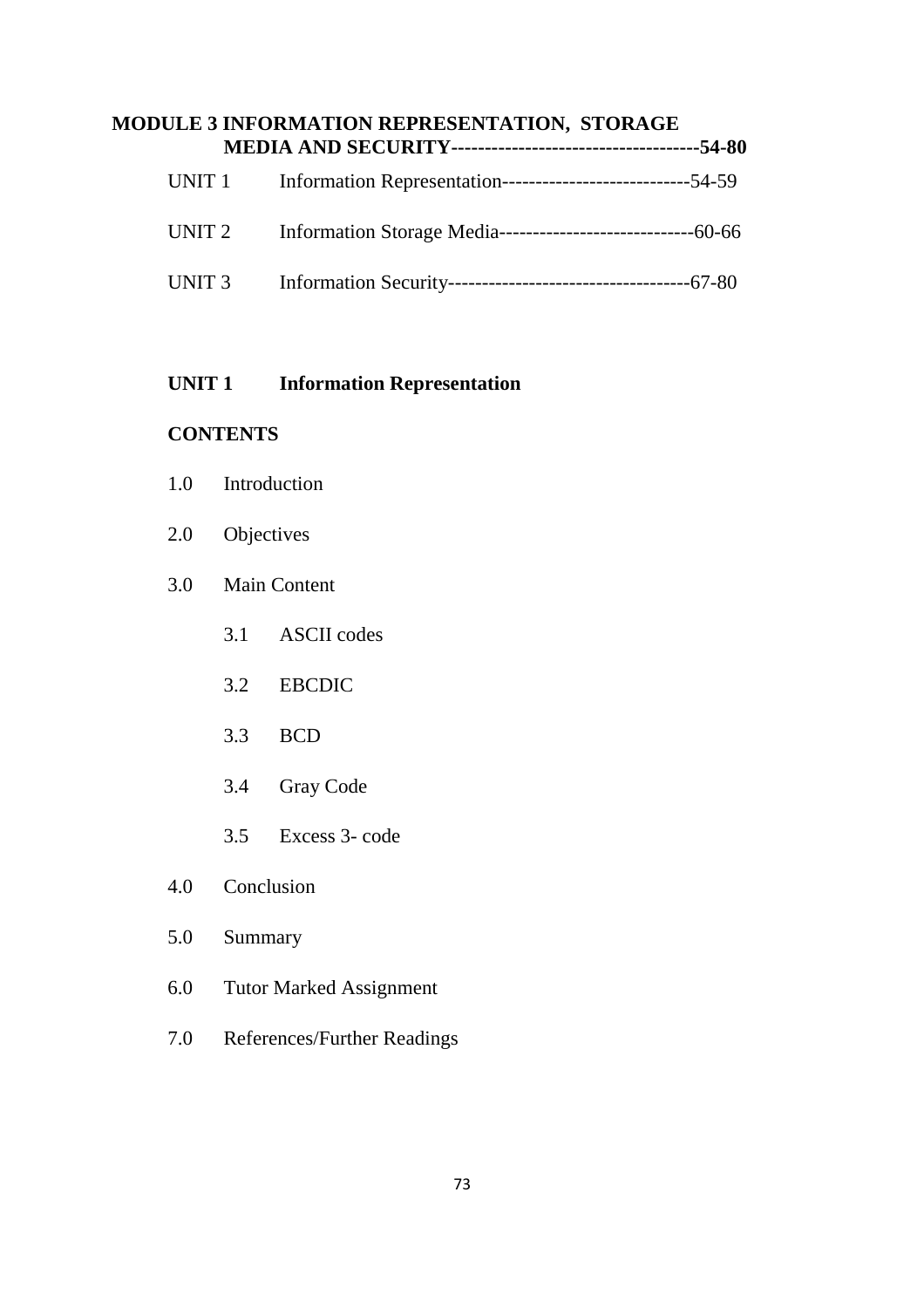#### **1.0 INTRODUCTION**

This unit look at the various ways information is being represented in computer system, both the way it is represented in the computer memory and in different application packages.

## **2.0 OBJECTIVES**

At the end of this unit, the reader should be able to state five ways information is represented in the memory.

## **3.0 MAIN CONTENTS**

Information is represented in a computer memory by means of binary sequences that are organized into computer words. Computer represents information by one of two states, on or off. One on or off is known as bit, that is, binary digit.

A byte is a useful quantity in which to store information because it provides enough possible patterns to represent the entire alphabet, in lower and upper cases, as well as numeric digits, punctuation marks, and several character-sized graphics symbols, including non-English characters such as . A byte also can be interpreted as a pattern that represents a number between 0 and 255. A kilobyte—1,024 bytes—can store about 1,000 characters; a megabyte can store about 1 million characters; a gigabyte can store about 1 billion characters; and a terabyte can store about 1 trillion characters. Different formats exist in which information can be stored. They includes: ASCII, BCD, EBCDIC, Excess-3 codes, and Gray Code.

#### **3.1 ASCII codes**

ASCII is acronym for American Standard Code for Information Interchange. ASCII provides for 256 codes divided into two sets—standard and extended—of 128 each. These sets represent the total possible combinations of either 7 or 8 bits, the latter being the number of bits in 1 byte. The basic, or standard, ASCII set uses 7 bits for each code, yielding 128 character codes from 0 through 127 (hexadecimal 00H through 7FH). The extended ASCII set uses 8 bits for each code, yielding an additional 128 codes numbered 128 through 255 (hexadecimal 80H through FFH).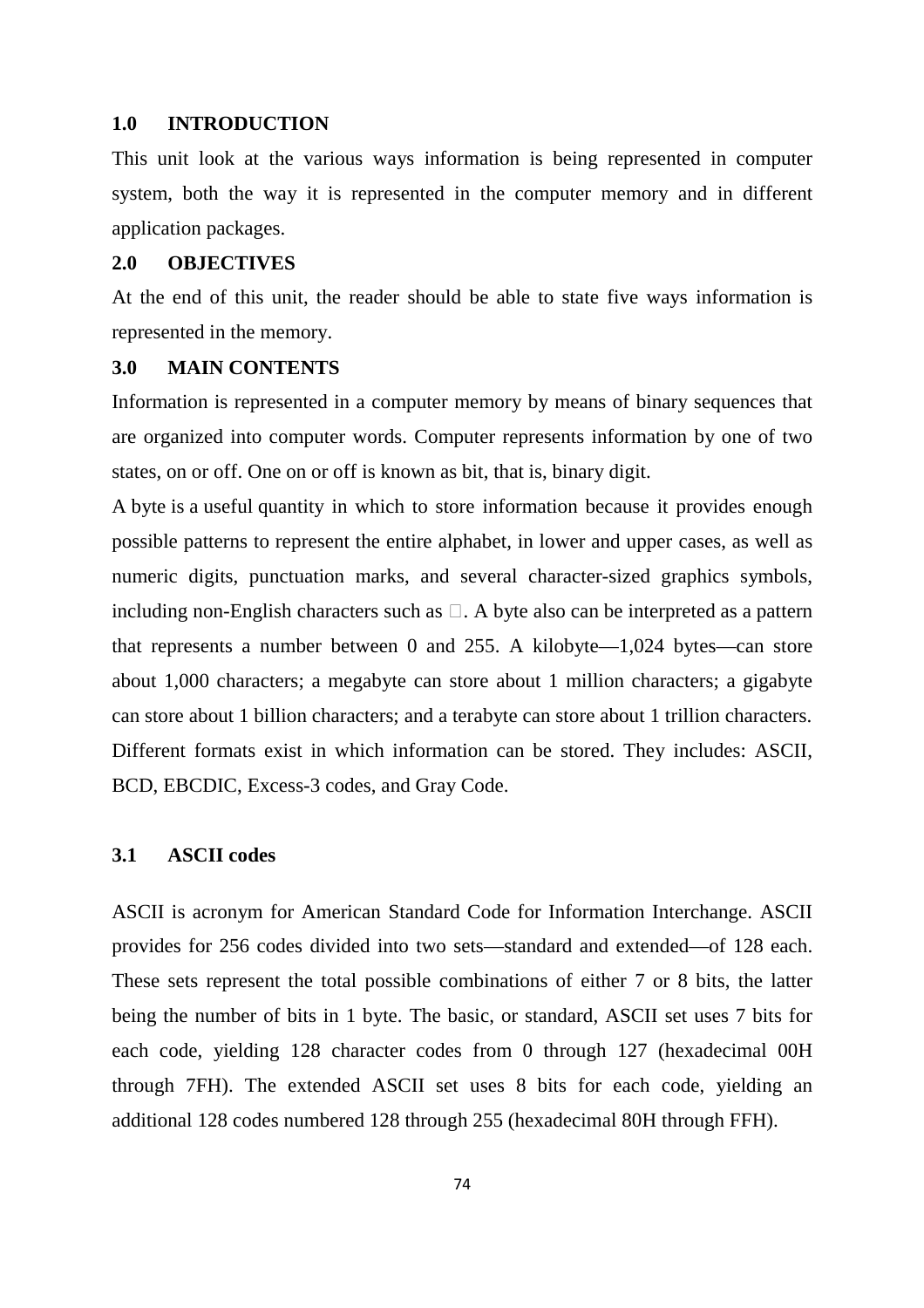In the standard ASCII character set, the first 32 values are assigned to communication and printer control codes—nonprinting characters, such as backspace, carriage return, and tab—that are used to control the way information is transferred from one computer to another or from a computer to a printer. The remaining 96 codes are assigned to common punctuation marks, the digits 0 through 9, and the uppercase and lowercase letters of the Roman alphabet.

The extended ASCII codes, 128 through 255, are assigned to variable sets of characters by computer manufacturers and software developers. These codes are not as interchangeable among different programs and computers as are the standard ASCII characters. IBM, for example, uses a group of extended ASCII characters generally called the IBM extended character set for its personal computers; Apple Computer uses a similar but different group of extended ASCII characters for its Macintosh line of computers. Thus, whereas the standard ASCII character set is universal among microcomputer hardware and software, extended ASCII characters can be interpreted correctly only if a program, computer, or printer is designed to do so.

## **3.2 EBCDIC**

EBCDIC is acronym for Extended Binary Coded Decimal Interchange Code. A coding scheme developed by IBM for use with its computers as a standard method of assigning binary (numeric) values to alphabetic, numeric, punctuation, and transmission-control characters. EBCDIC is analogous to the ASCII coding scheme more or less universally accepted in the micro-computing environment. It differs in using 8 bits for coding, thus allowing 256 possible characters (in contrast to the 7 bits and 128 characters in the standard ASCII set). Although EBCDIC is not widely used with microcomputers, it is well known and internationally recognized, primarily as an IBM code for the corporation's mainframes and minicomputers.

Extended ASCII code is an 8-bit code which adds graphic and math symbols to ASCII for a total of 256 symbols. Extended ASCII provides added capability by allowing for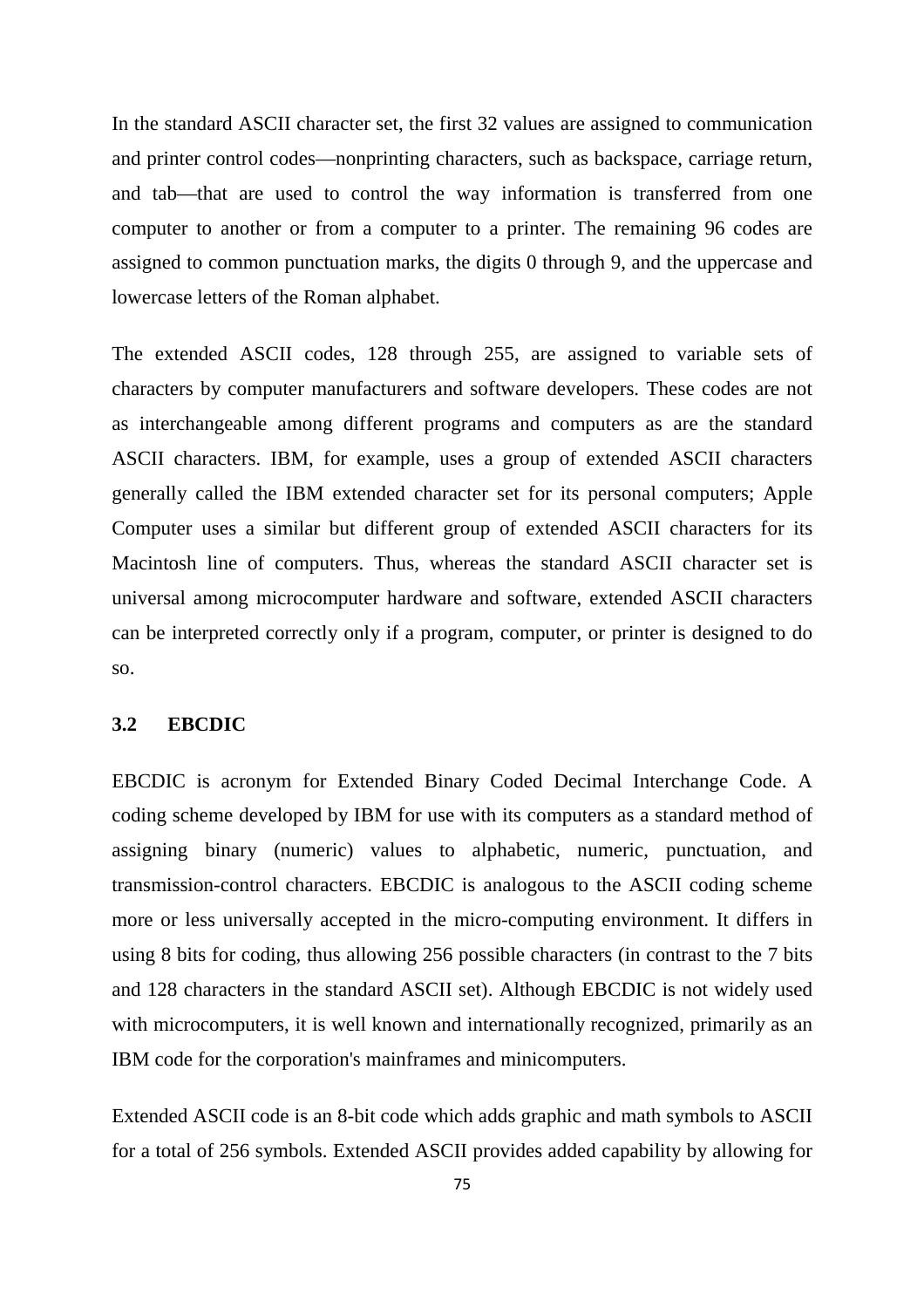128 additional characters, such as accented letters, graphics characters, and special symbols.

# **3.3 BCD**

BCD implies binary coded decimal. It is used in the representation of the digits 0 to 9. Information for each decimal digit is represented by four-bit binary word. For other numbers greater than 9, a combination of the BCD codes of the digits present in the number is used.

| 0000 | 0001 0010 | $\vert 0011 \vert 0100 \vert 0101 \vert 0110 \vert 0111 \vert 1000$ |  |  | 1001 |
|------|-----------|---------------------------------------------------------------------|--|--|------|

Fig 5: Table of BCD codes from 0 to 9

## **3.4 Excess 3- codes**

The name "Excess 3- code" signifies the operation carried to arrived on representation of the number. It implies that the code is derived by the addition of 3 (0011) to a BCD.

| Decimal $\vert 0 \vert$ |      |      | $\overline{2}$ | 3         | 4    | 5           | 6           |      | 8    | 9    |
|-------------------------|------|------|----------------|-----------|------|-------------|-------------|------|------|------|
|                         |      |      |                |           |      |             |             |      |      |      |
| <b>BCD</b>              | 0000 | 0001 | 0010           | 0011 0100 |      | $\mid$ 0101 | $\mid$ 0110 | 0111 | 1000 | 1001 |
|                         |      |      |                |           |      |             |             |      |      |      |
| Excess                  | 0011 | 0100 | 0101           | 0110      | 0111 | 1000        | 1001        | 1010 | 1011 | 1100 |
|                         |      |      |                |           |      |             |             |      |      |      |
|                         |      |      |                |           |      |             |             |      |      |      |

Fig 6: Table of Excess 3 codes of 0 to 9.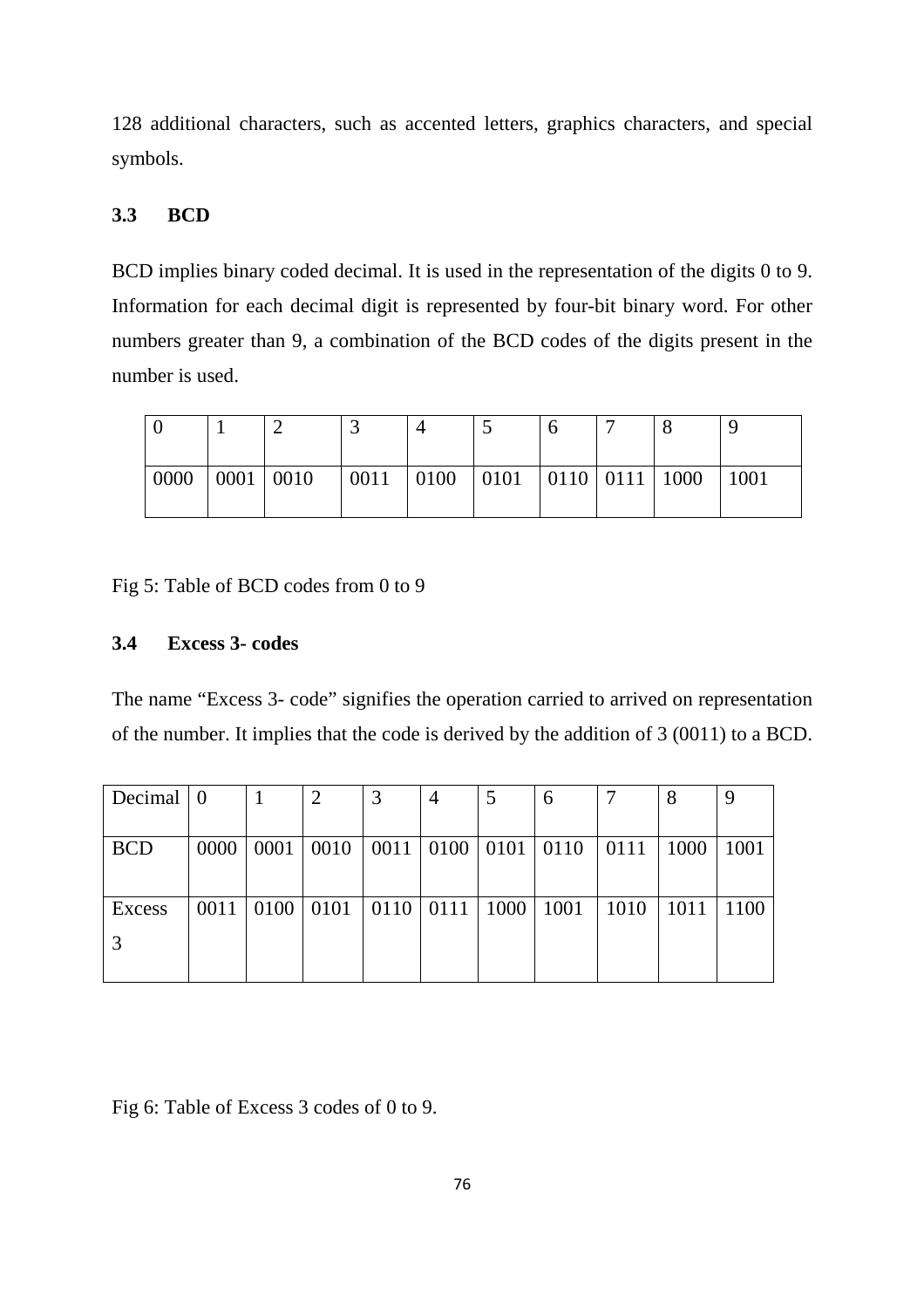## **3.5 Gray codes**

The Gray code's most important characteristic is that only one digit changes as you increment or decrement the count. The Gray code is commonly associated with input/output devices such as an optical encoder of a shaft's angular position.

| 0000 | 0001 0011 |  | $\vert 0010 \vert 0110 \vert 0111 \vert 0101 \vert 0100 \vert 1100$ |  | 1101 |
|------|-----------|--|---------------------------------------------------------------------|--|------|

Fig 6: Table of Gray Codes of 0 to 9

# **4.0 CONCLUSION**

Computer only understand the machine language, which a binary language of zeros and ones (0s and 1s). So, to discuss how this information is represented in a computer system is a vital thing to do.

# **5.0 SUMMARY**

We have looked into different information representation format starting from ASCII to BCD. Also discuss are gray codes, excess- 3 codes, and so many others.

# **6.0 TUTOR MARKED ASSIGNMENT**

- 1. What is the BCD equivalent of 18?
- 2. How many bits can be used to represent a single decimal digit using BCD?
- 3. Where can a gray code be useful?
- 4. A code gotten by addition of 0011 to BCD code is known as---------------------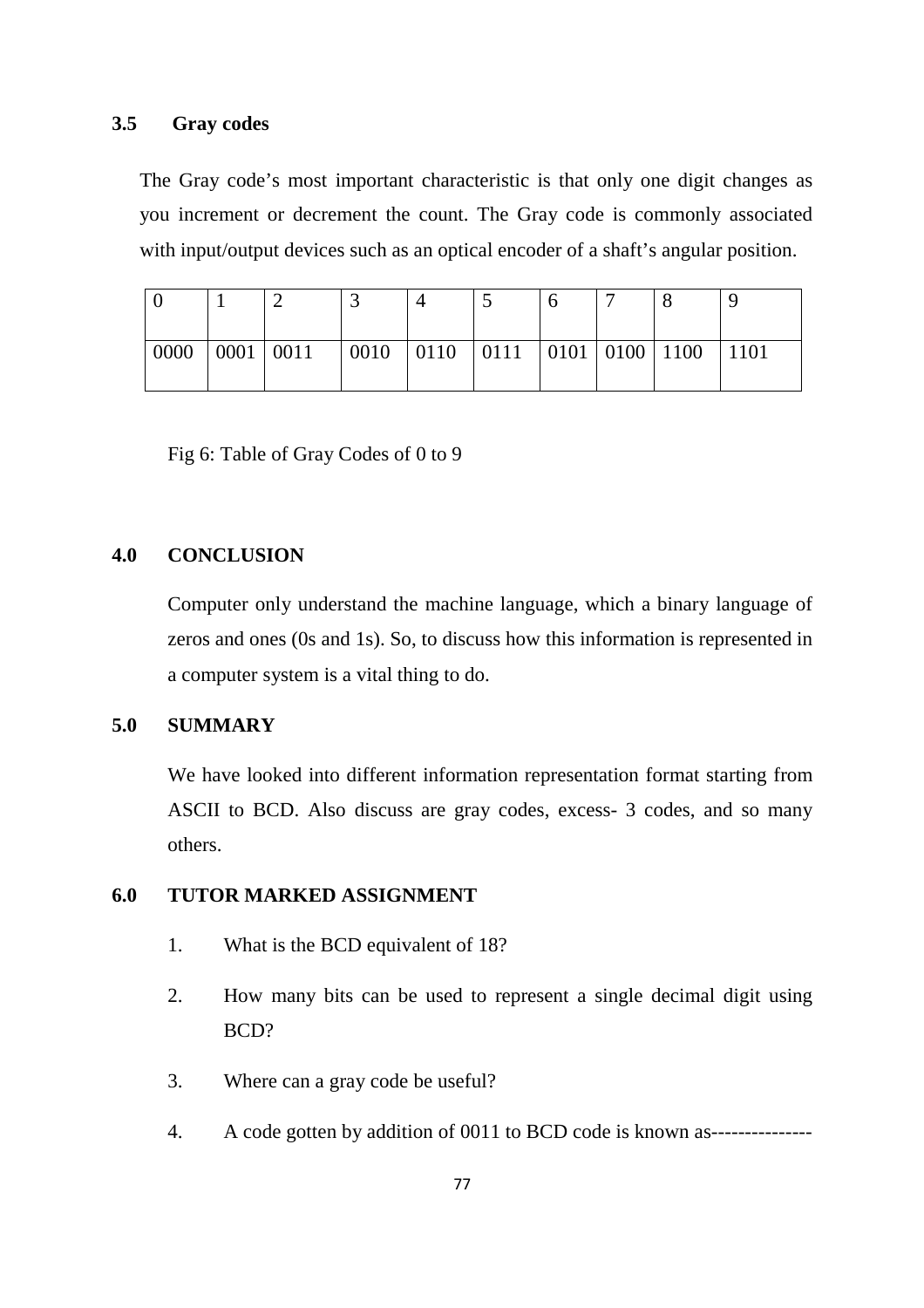# **7.0 REFERENCES/ FURTHER READINGS**

- 1. Inyiama H.C. (2000): Understanding Computers; The Dynamic Informer 2000, 15A Bank Avenue, Aguowa, Trans-Ekulu, Enugu, Nigeria.
- 2. Mbam B.C.E. (2002): Information Technology and Management Information System; Our Saviour Press Ltd, Enugu, Nigeria.
- 3. Martin, J. (1990). *Telecommunications and the computer* (3rd ed.). Englewood Cliffs, NJ: Prentice-Hall.
- 4. Mason, R. D., & Swanson, B. E. (1981). *Measurements for management decision.* Reading, MA: Addison-Wesley.
- 5. McLeod, R., Jr. (1995). *Management information systems: A study of computer-based information systems* (6th ed.). New Delhi: Prentice Hall of India.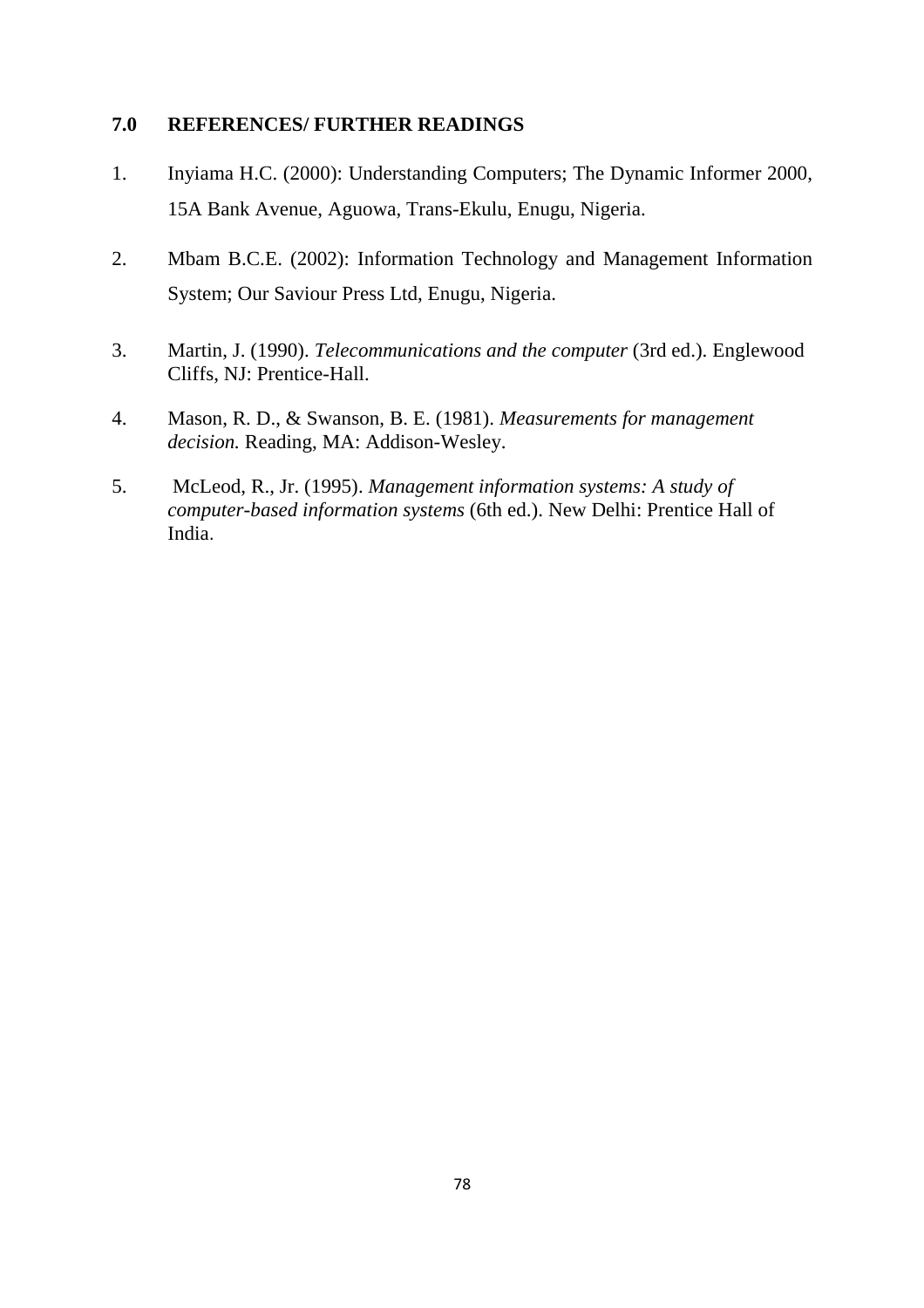## **UNIT 2 Information Storage Media**

# **CONTENTS**

- 1.0 Introduction
- 2.0 Objectives
- 3.0 Main Content
	- 3.1 Magnetic Tape
	- 3.2 Floppy Disk
	- 3.3 Magnetic Disk
	- 3.4 Flash disk
	- 3.5 CD-ROM
- 4.0 Conclusion
- 5.0 Summary
- 6.0 Tutor Marked Assignment
- 7.0 References/Further Readings

# **1.0 INTRODUCTION**

Storage units are memories required in a computer system to store large data, since the storage capacity of the main memory is limited. Also, it is costly to used main memory for mass storage, hence, unavoidable presence of disk/ secondary storage media.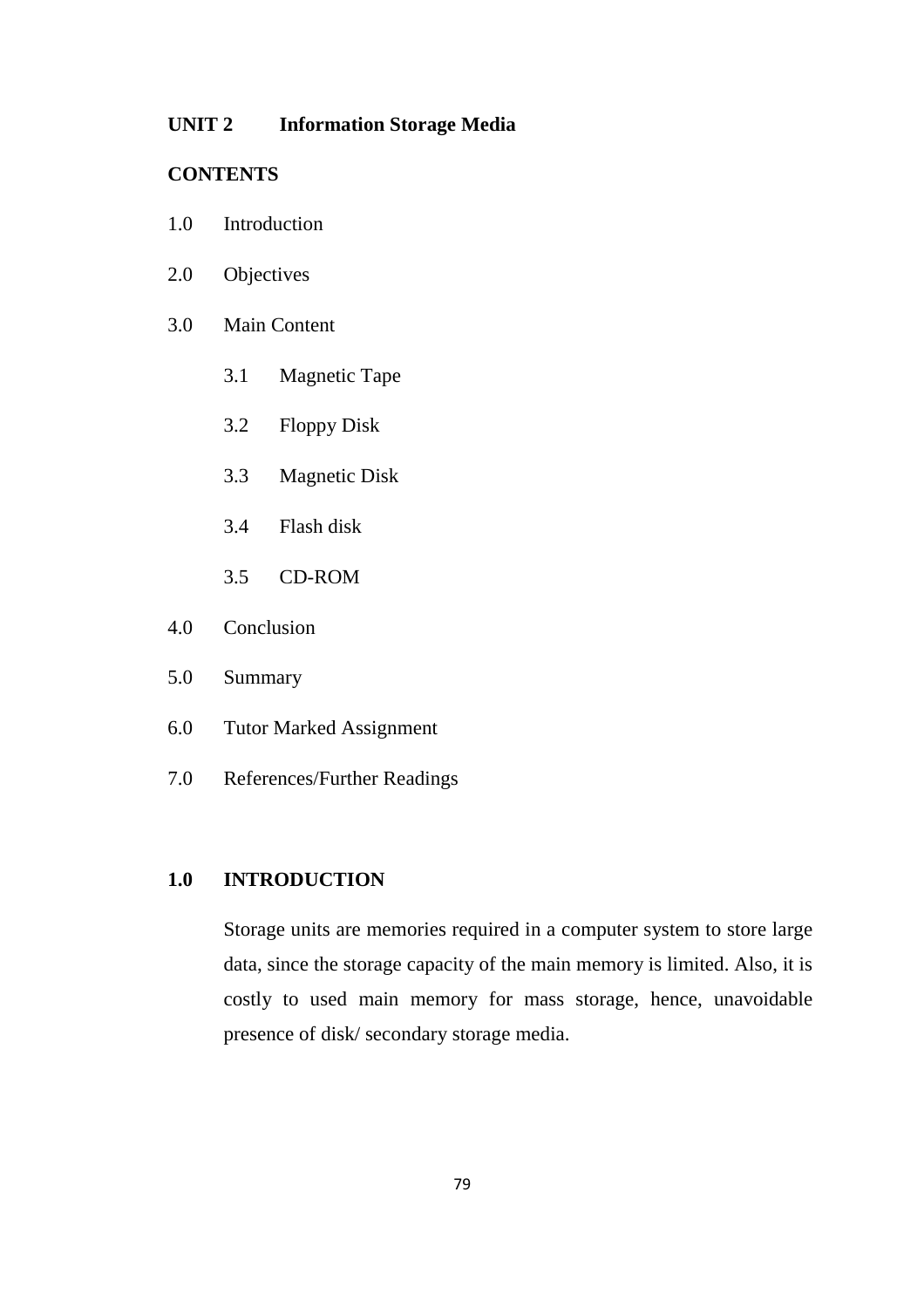### **2.0 OBJECTIVES**

At the end of this unit, the reader will be in better position to discuss the different storage media used in storing large volumes of data in organizations where management information system is invoked.

#### **3.0 MAIN CONTENT**

#### **3.1 Magnetic Tape**

Magnetic tape is similar to the reel-to-reel audiocassette tape desk used for sound or film recording. The data are stored in tape in blocks with gaps between them to allow for stoppage and starts. Data is recorded onto or read from magnetic tapes using a device called Magnetic Tape Unit. Magnetic tape served as a very efficient and reliable information storage media since the early 50s. Magnetic tape storage has the advantage of holding enormous amounts of data; because of this, it is used to store information on the largest computer systems. The short comings of using magnetic tape are as follows:

- i. It has a very slow data access time when compared to other forms of storage media.
- ii. Access to information is sequential.

Like the surface on a magnetic disk, the surface of tape is coated with a material that can be magnetized. As the tape passes over an electromagnet, individual bits are magnetically encoded. Computer systems using magnetic tape storage devices employ machinery similar to that used with analogue tape: open-reel tapes, cassette tapes, and helical-scan tapes.

## **3.2 Floppy Disk**

Floppy Disk, in computer science is a round, flat piece of Mylar coated with ferric oxide, a rust-like substance containing tiny particles capable of holding a magnetic field, and encased in a protective plastic cover, the disk jacket. Data is stored on a floppy disk by the disk drive's read/write head, which alters the magnetic orientation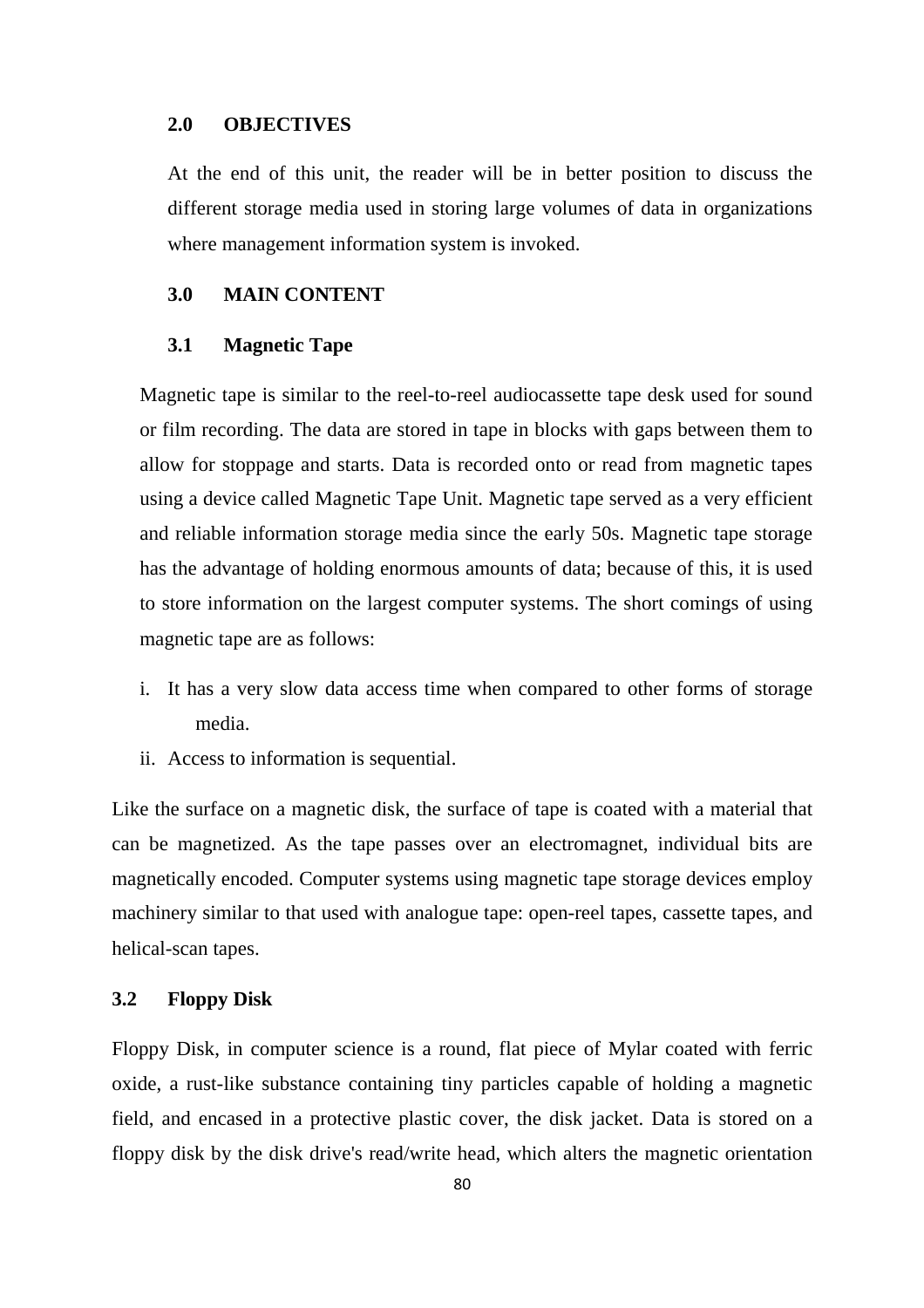of the particles. Orientation in one direction represents binary 1; orientation in the other, binary 0. Typically, a floppy disk is 5.25 inches in diameter, with a large hole in the center that fits around the spindle in the disk drive. Depending on its capacity, such a disk can hold from a few hundred thousand to over one million bytes of data. A 3.5-inch disk encased in rigid plastic is usually called a microfloppy disk but can also be called a floppy disk.

## **3.3 Magnetic Disk/Hard Disk**

The hard disk is a computer device for storing large amount of data. It resides permanently within the system unit of every computer. All installed software packages occupies this storage unit. The storage capacity of a hard disk drive is measured in gigabyte  $(10^9)$  bytes), while the physical size is recorded in inches. Hard Disk is one or more inflexible platters coated with material that allows the magnetic recording of computer data. Hard disks provide faster access to data than floppy disks and are capable of storing much more information. Because platters are rigid, they can be stacked so that one hard-disk drive can access more than one platter. Most hard disks have from two to eight platters.

The disk drive is the motor that rotates the disk; the read-write mechanism and the logic board, receives commands from the operating system to place or retrieve information on the disk. To read or write information to a disk, drives use various methods. Floppy and hard drives use a small magnetic head to magnetize portions of the disk surface.

To write data to the disk, the read-write head creates a small magnetic field that aligns the magnetic poles of the particles on the surface of the disk directly beneath the head. Particles aligned in one direction represent a 0 while particles aligned in the opposite direction represent a 1. To read data from a disk, the drive head scans the surface of the disk. The magnetic fields of the particles in the disk induce an alternating electric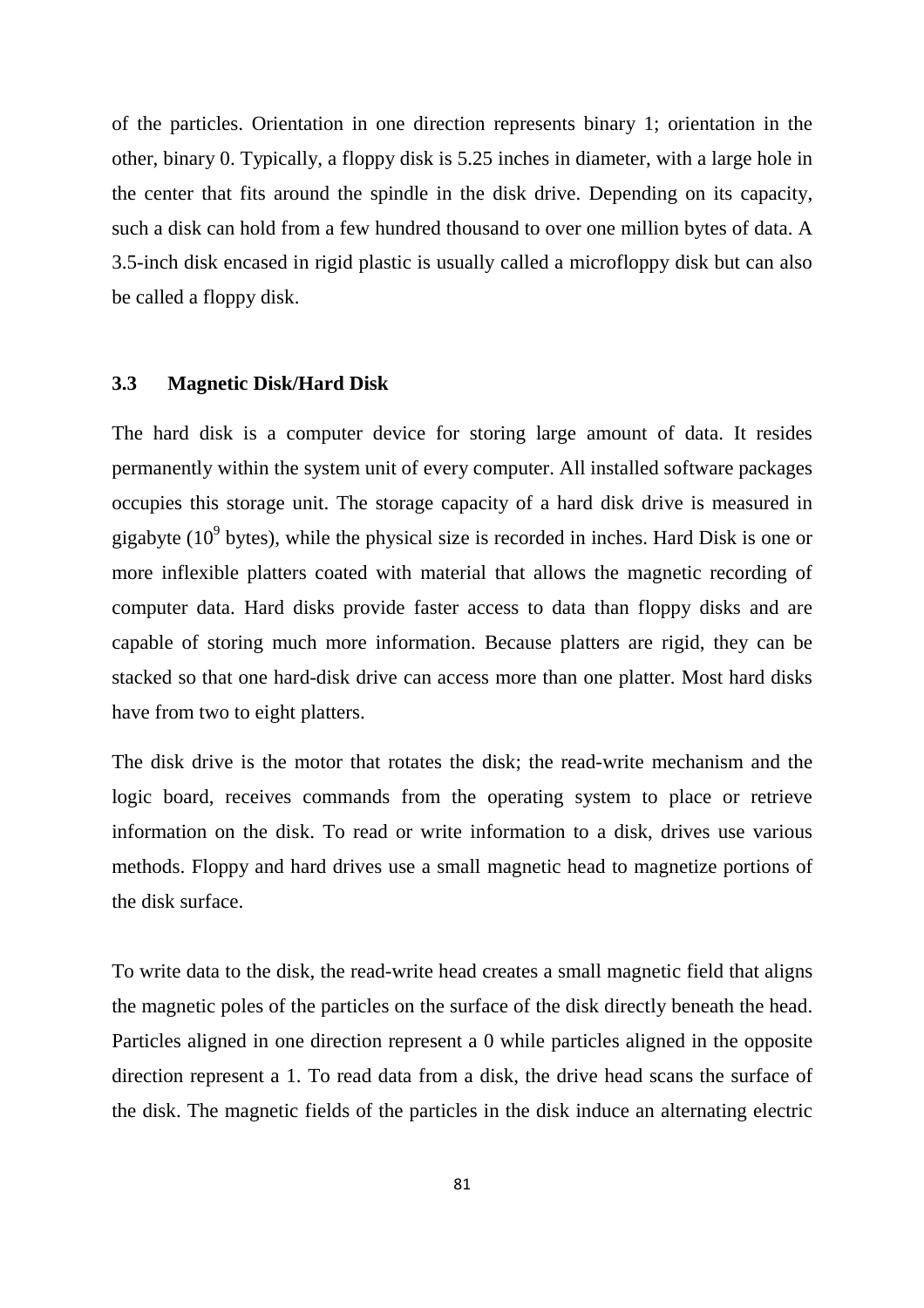current in the read-write head, which is then translated into the series of 1s and 0s that the computer understands.

Data stored in hard disk are organized as file for easy reference. Large program whose sizes exceed that of the main memory are held in the archival store and brought in to over-write the previous portion in main memory.

## **3.4 Flash Disk**

Flash disk is a removable, portable, flash memory based data storage device that works through the computer's Universal Serial Bus (USB) port. Flash disk is very portable due to smallish nature of the physical size.

The storage capacity of a Flash disk is regularized in the order of 128MB, 256MB, 512MB, 1GB e.t.c. Thus, the smallest type of flash (128MB) can store what eighty eight diskettes cannot finish.

## **3.5 CD-ROM**

CD-ROM is acronym for compact disc read-only memory, a rigid plastic disk that stores a large amount of data through the use of laser optics technology. Because they store data optically, CD-ROMs have a much higher memory capacity than floppy disks that store data magnetically. However, CD-ROM drives, the devices used to access information on CD-ROMs, can only read information from the disc, and not write to it.

The underside of the plastic CD-ROM disk is coated with a very thin layer of aluminum that reflects light. Data is written to the CD-ROM by burning microscopic pits into the reflective surface of the disk with a powerful laser. The data is in digital form, with pits representing a value of 1 and flat spots, called *land*, representing a value of 0. Once data is written to a CD-ROM, it cannot be erased or changed, and this is the reason it is termed read-only memory. Data is read from a CD-ROM with a low power laser contained in the drive that bounces light—usually infrared—off of the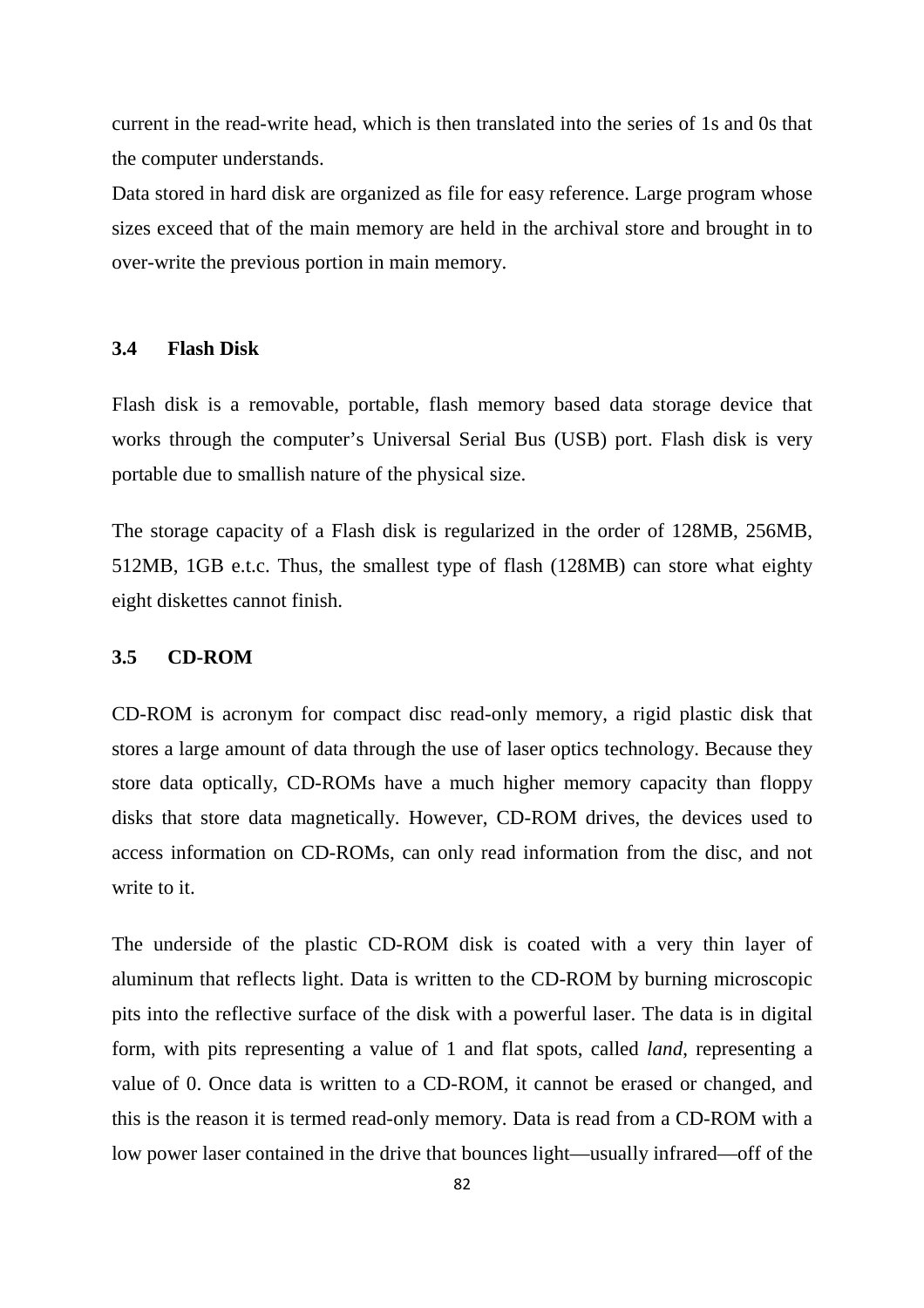reflective surface of the disk and back to a *photodetector.* The pits in the reflective layer of the disk scatter light, while the land portions of the disk reflect the laser light efficiently to the photodetector. The photodetector then converts these light and dark spots to electrical impulses corresponding to 1s and 0s. Electronics and software interpret this data and accurately access the information contained on the CD-ROM.

CD-ROMs can store large amounts of data and so are popular for storing databases and multimedia material. The most common format of CD-ROM holds approximately 630 megabytes. A regular floppy disk holds approximately 1.44 megabytes.

CD-ROMs and Audio CDs are almost exactly alike in structure and data format. The difference between the two lies in the device used to read the data—either a CD-ROM player or a compact disc (CD) player. CD-ROM players are used almost exclusively as computer components or peripherals. They may be either internal (indicating they fit into a computer's housing) or external (indicating they have their own housing and are connected to the computer via an external port).

Both types of players spin the discs to access data as they read the data with a laser device. CD-ROM players only spin the disc to access a sector of data and copy it into main memory for use by the computer, while audio CDs spin throughout the time that the audio recording is read out, directly feeding the signal to an audio amplifier.

The most important distinguishing feature among CD-ROM players is their speed, which indicates how fast they can read data from the disc. A single-speed CD-ROM player reads 150,000 bytes of data per second. Double-speed (2X), triple-speed (3X), quadruple-speed (4X), six-time speed (6X), and eight-times speed (8x) CD-ROM players are also widely available.

Other important characteristics of CD-ROM players are *seek time* and *data transfer rate*. The seek time (also called the access time) measures how long it takes for the laser to access a particular segment of data. A typical CD-ROM takes about a third of a second to access data, as compared to a typical hard drive, which takes about 10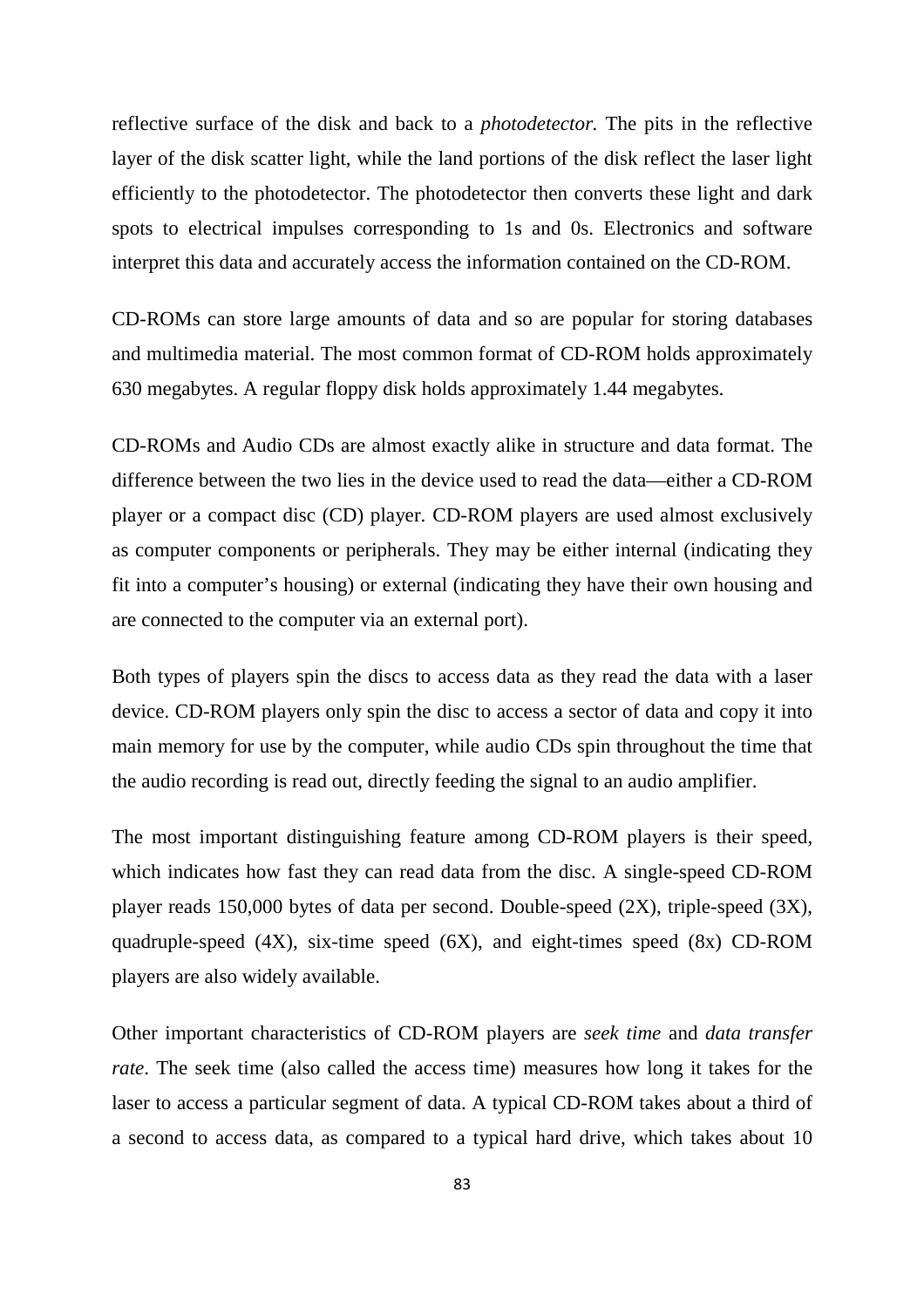milliseconds (thousandths of a second) to access data. The data transfer rate measures how quickly data is transferred from the disk media to the computer's main memory.

The computer industry also manufactures blank, recordable compact discs, called CD-Rs (compact disc-recordable), that users can record data onto for one-time, permanent storage using CD-R drives. Compact disc-rewriteable (CD-RWs) are similar to CD-Rs, but can be erased and rewritten multiple times.

## **4.0 CONCLUSION**

It is no longer news that of the characteristics that differentiate a modern technology in this information age and the later technologies is the ability of the present technologies to possessed storage facility. This storage media especially as they concern to computer system have been itemised and discuss in this unit.

## **5.0 SUMMARY**

The storage media in discourse in this unit includes magnetic tape, floppy disk, compact disk, flash disk and magnetic disk.

## **6.0 TUTOR MARKED ASSIGNMENT**

- 1. Write short notes on any three storage media in computer system.
- 2. Explain the difference between seek time and data transfer rate.
- 3. Mention any three standard storage capacity sizes that a flash disk can have.
- 4. Disk and Drive in computer system mean the same. True or False? Why?

## **7.0 REFERENCES/FURTHER READINGS**

1. Christensen, Clayton M. (1997). *The Innovator's Dilema*. New York, New York:

HarperBusiness. p. 19. ISBN 0-06-662069-4.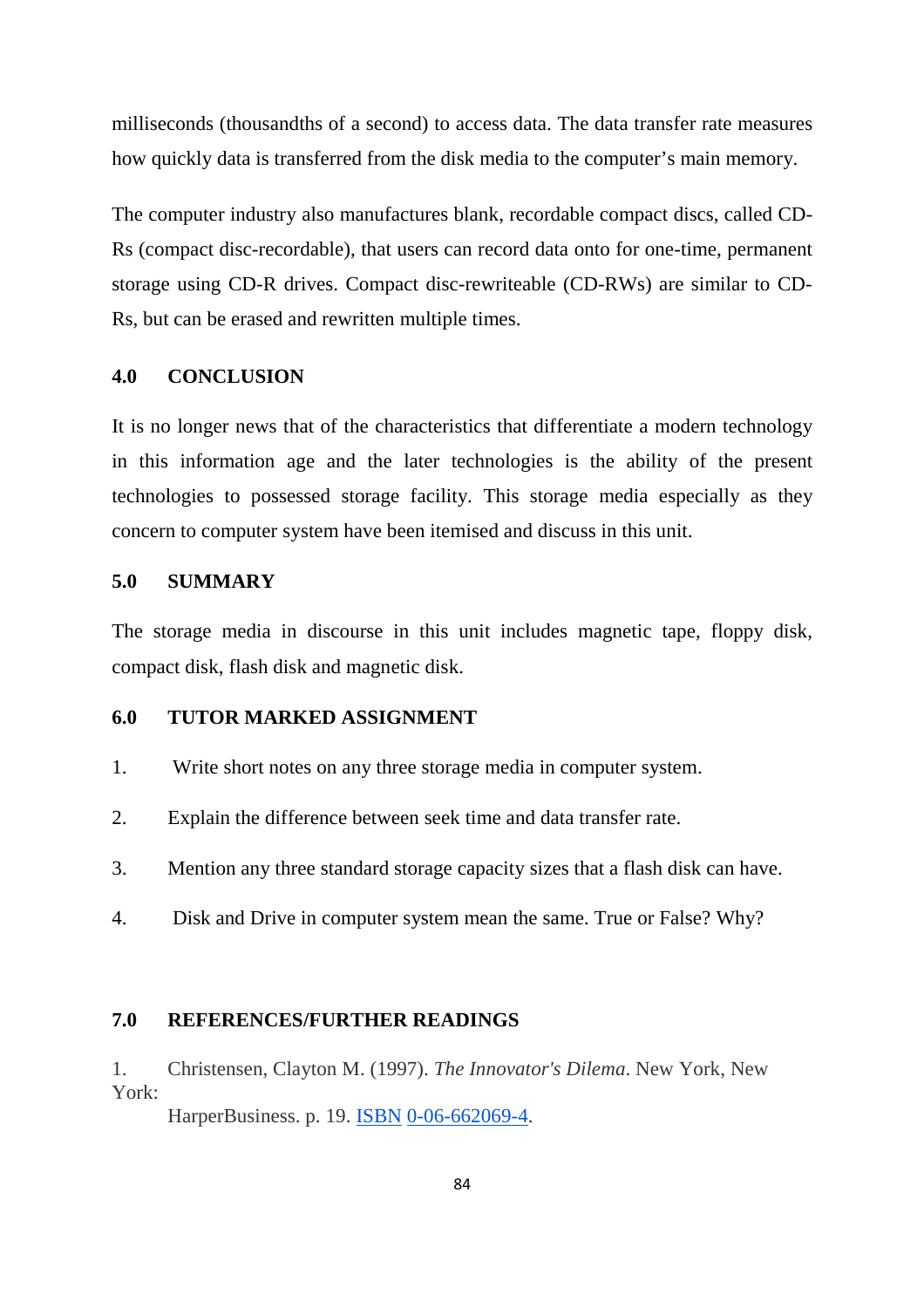- 2. Chandler, Doug (September 26, 1988). "Startup Ships 2.5-Inch Hard Disk Aimed for Portables, Laptops". *PC Week*: 6.
- 3. schmid, Patrick and Achim Roos (2010-05-08). "3.5" Vs. 2.5" SAS HDDs: In Storage, Size Matters". Tomshardware.com. http://www.tomshardware.co.uk/enterprise-storage-sas-hdd,review-31891.html. Retrieved 2010-06-25.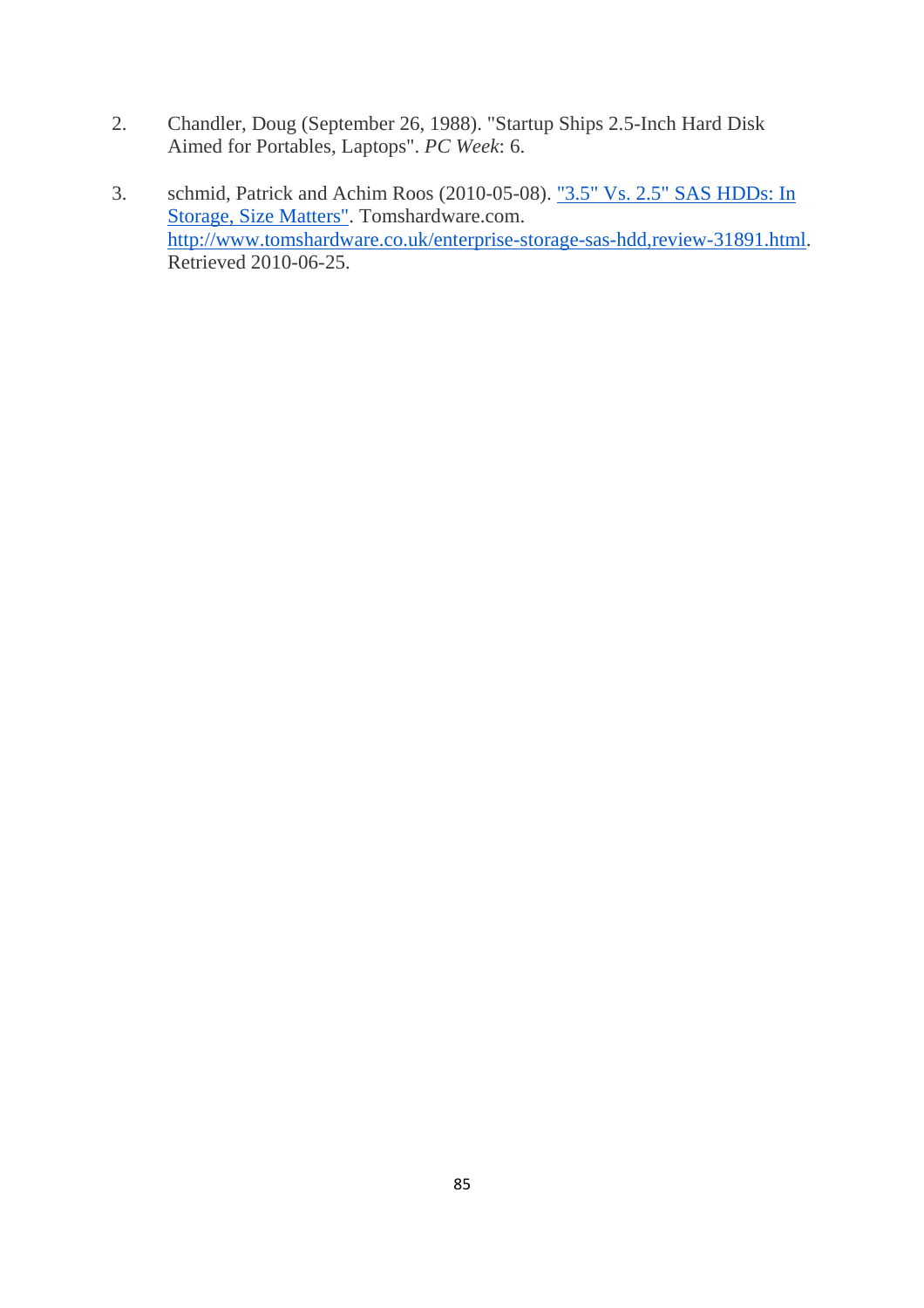# **UNIT 3 Information Security CONTENTS**

- 1.0 Introduction
- 2.0 Objectives
- 3.0 Main Content
	- 3.1 The Concept of Computer Security
	- 3.2 Threats to a Computer Security
	- 3.3 Information Security Measures
- 4.0 Conclusion
- 5.0 Summary
- 6.0 Tutor Marked Assignment
- 7.0 References/Further Readings

# **1.0 INTRODUCTION**

Organizations information contained in computer files and disks need to be protected against malicious CITages and attacks from unscrupulous intruders. This is because information is a strategic resource which is exclusively used by staff and management of that organization. This attacks which can be perpetuated through the environment, hardware or software disclose organizational information to unauthorized users hence exposing them to a lot of dangers. Computers and the information they contain are often considered confidential because they are restricted from a number of users.

## **2.0 OBJECTIVES**

At the end of this unit, you should be able to:

• Give the meaning and explain the concept of information security.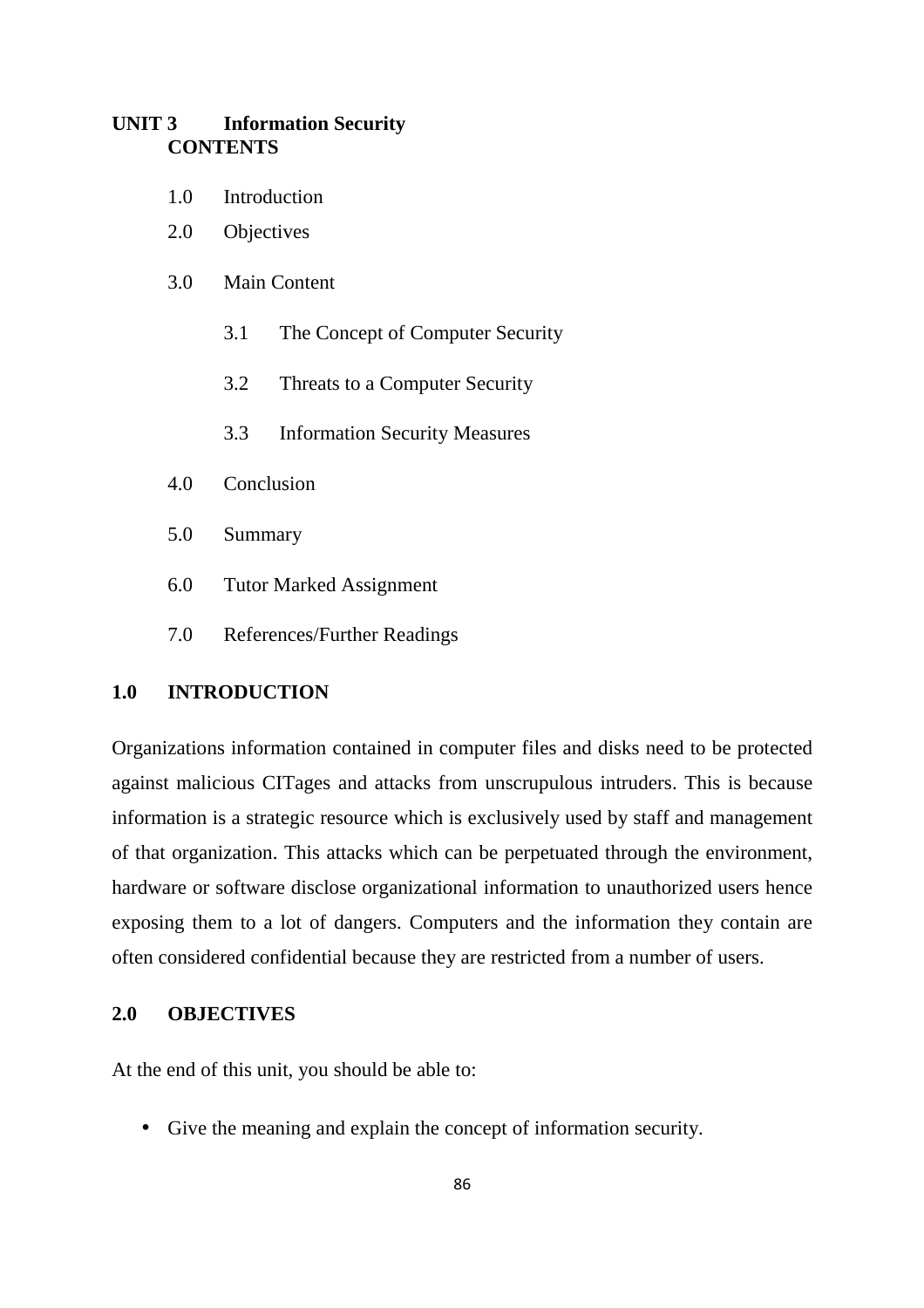- State the threats to computer security
- Describe the different security measures

## **3.0 MAIN CONTENT**

## **3.1 Meaning of Computer Security**

Computer security is a branch of technology known as information security. The objective of computer security includes protection of information and property from theft, corruption, modification or natural disaster while allowing the information to remain accessible and productive to its intended users. In other words, computer security is a technique developed to safeguard information and information processing tools in a computer from malicious users. Computers and the information they contain are often considered as confidential systems because their uses are typically restricted to a limited number of users. This confidentiality can be compromised in a variety of ways hence introducing threats to the computer. People who intentionally break through ones confidentiality are computer experts who are knowledgeable enough in information processing techniques and software programming. With the ever increasing use of computers in diverse application areas of human endeavours therefore has made computer security a global issue.

# **3.2 Threats to a Computer**

With their increasing power and versatility, computers simplify day-to-day activities of life. Unfortunately, as computer use becomes more widespread, so do the opportunities for misuse. Computer hackers ( people who illegally gain access to other peoples computer systems often violating privacy and tampering with, modifying or destroying records. Programs called viruses or worms can replicate and spread from computer to computer, erasing information or causing system malfunctions. The various threats to a computer include the following:

#### **3.2.1 Computer Virus**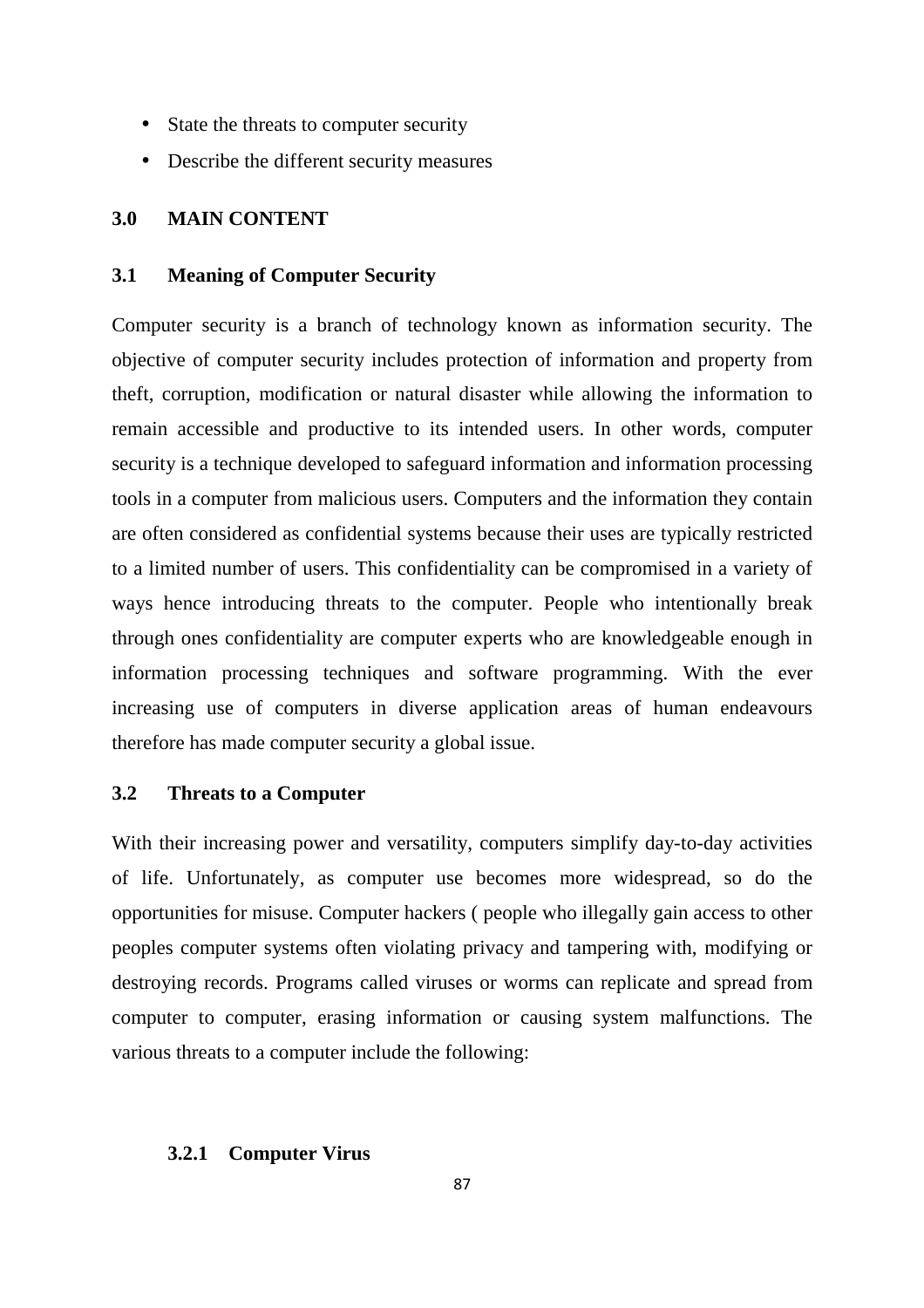Computer viruses have been a problem for years and are still prevalent today. The common blunder people make when the topic of computer virus arises is to refer to a worm or Trojan horse as a virus. These words which are normally used interchangeably do not exactly have the same meaning. Yet they are all malicious programs that can cause CITage to your computer.

A computer virus is a computer program that can copy itself and infect a computer without the permission or knowledge of the owner. It attaches itself to a program or file enabling it to spread from one computer to another and leaving infections as it travels. A true virus can only spread from one computer to another when its host is taken to the target computer. For instance, if a user sent a virus over a network or carried it in a removable storage medium (floppy disk, compact disk (CD), digital video disk (DVD), or Universal Serial Bus (USB) drive (Flash)), it increases the chances of spreading to other computers by infecting files. Like a human virus, a computer, a computer virus may exist on your computer but it actually would not infect your computer unless you run or open the malicious program. At this point, it is important to note that a virus cannot be spread without a human action such as running an infected program or file to keep it going. People unknowingly continue the spread of computer virus by sharing infected files, removable storage devices and network resources.

In order to replicate itself, a virus must be permitted to execute codes and write to memory. For this reason, many viruses attach themselves to executable files that may be part of the legitimate programs. If the user attempts to run an infected program, the virus code may be executed simultaneously. Viruses can be divided into two types based on their behaviour when they are executed. They are :-

(a) **Non Resident Viruses:** These are viruses that immediately search for the hosts that can be infected, infects them and finally transfers control to the application program they infected. Hence they can be thought to have a finder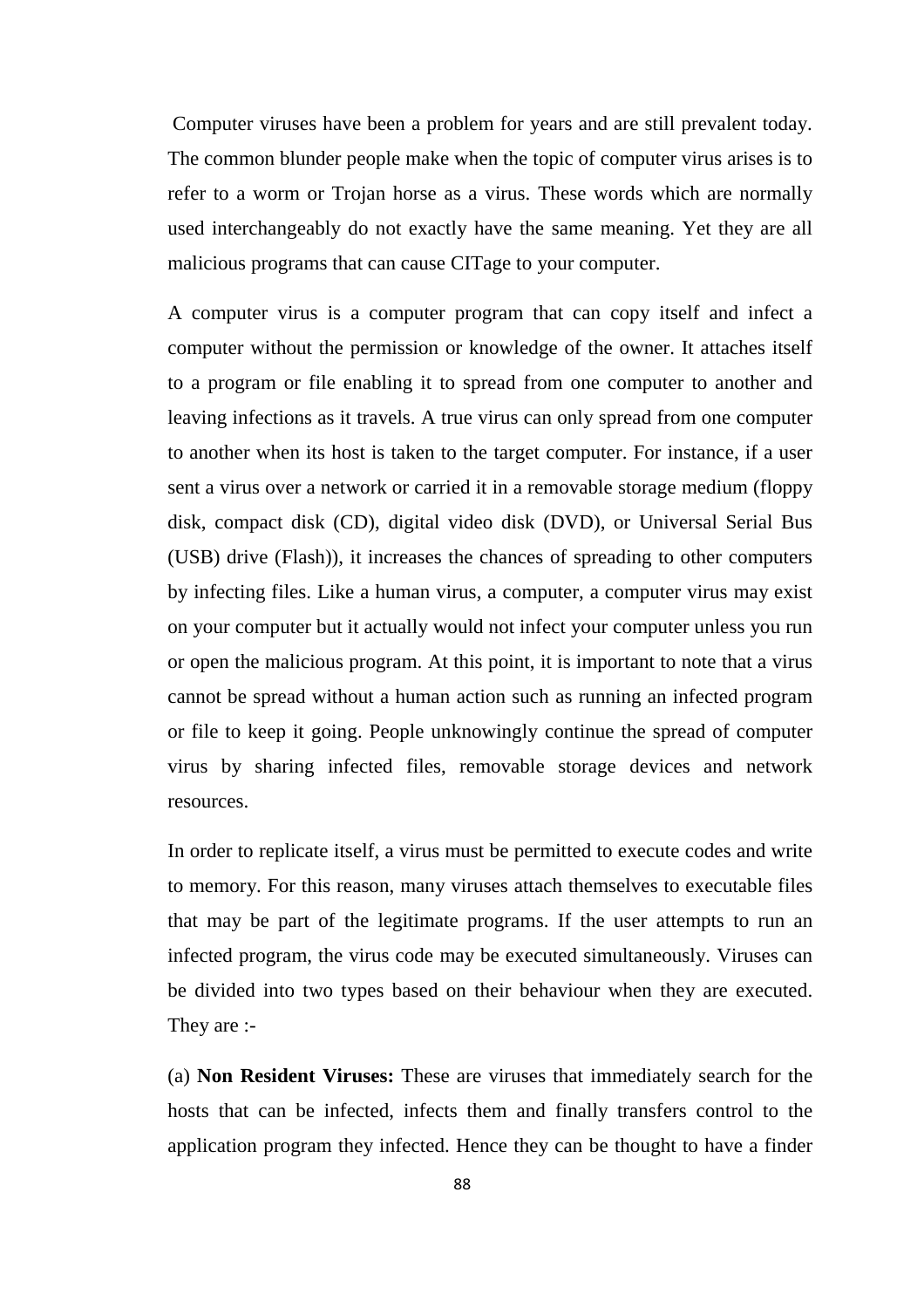module and a replication module. The finder module is responsible for finding new files to infect. Foe each executable file the finder module encounters, it calls the replication module to infect that file with a copy of itself.

(b) **Resident Viruses:** These are viruses that do not search for hosts when they are started. Instead, a resident virus loads itself into the memory on execution and transfers control to the host program. The virus stays active in the background and infects new host when those files are accessed by other programs or the operating system itself. Resident viruses therefore contain a replication module similar to the one that is employed by non-resident viruses. This module is not called by a finder module. The virus loads the replicating module into the memory when is executed instead and ensures that this module is executed each time the operating system is called to perform a certain operation. The replication module can be called for example each time the operating system executes a file. In this case, the virus infects every suitable program that is executed on the computer.

## **3.2.2 Computer worms**

 A worm is similar to a virus by design. Worms are self replicating computer programs that use networks to send copies of it to other nodes (computers on networks) and may do so without intervention. Worms spread from computer to computer but unlike the virus, it has the capability to travel without any human action. A worm takes advantage of a file or information transport features on your system which is what allows it to travel unaided.

The biggest danger with a worm is its capability to replicate itself on your system. So, rather than your computer searching out a single worm, it would send out hundreds or thousands of copies of itself creating a huge devastating effect. One example would be for a worm to send a copy of itself to everyone listed in your e-mail address book. Then the worm replicates and sends itself out to every address listed in each of the receivers address book and the manifest continues. Due to the copying nature of worms and its capability to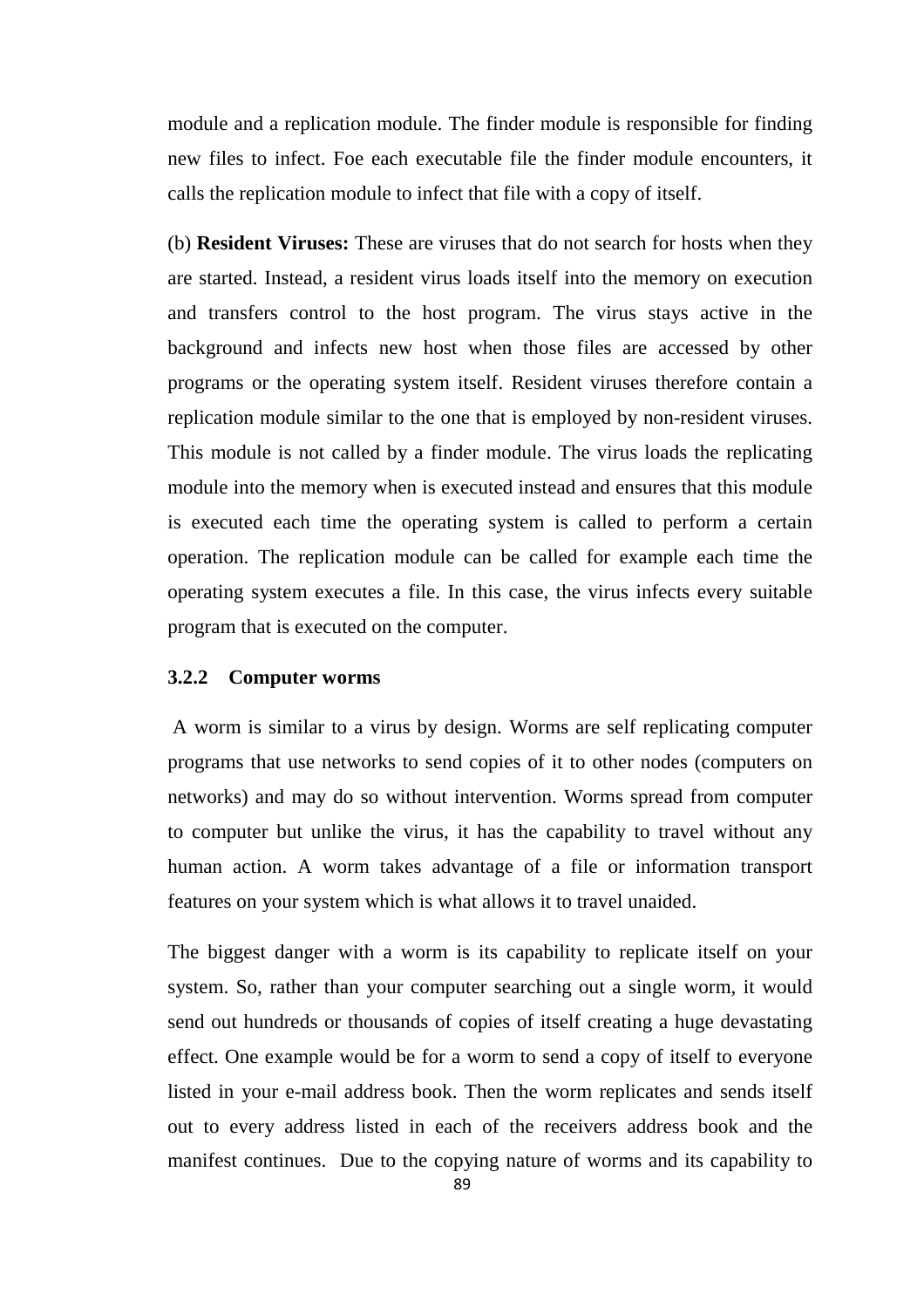travel across networks, the end result in most cases is that the worm consumes too much system memory or network bandwidth causing network servers and individual computers to stop responding. In recent worm attacks such as the much dreaded Blaster worm, the worm has been designed to tunnel into your system and allow malicious users to control your computer from remote ends.

The main difference therefore between a computer virus and computer worm is that a virus is a set of computer programs that attaches itself to programs or files in other computers. The viruses are often parts of documents that are transmitted as attachments. On the other hand, a worm is similar to a virus but is a self contained program that replicates and transports itself from one computer to another.

#### **3.2.3 Trojan Horse**

A Trojan horse is as much trickish as the mythological Trojan horse it was named after. The Trojan horse is a destructive program disguised as a utility or application program. At first glance, it will appear to be useful software but will actually do something devious to the computer once installed or run on the computer. Those on the receiving end of a Trojan horse are usually tricked into opening them because they appear to be receiving legitimate software files from legitimate sources. When a Trojan is activated on your computer, the results can vary. Some Trojans are designed to be more annoying than malicious like changing your desktop, adding silly active desktop icons or they can cause serious CITage by deleting files and destroying information on your system. Trojans are also known to create backdoor on your computer that gives malicious users access to your system possibly allowing confidential or personal information to be compromised. Unlike viruses and worms, Trojans do not reproduce by infecting other files nor do they self replicate.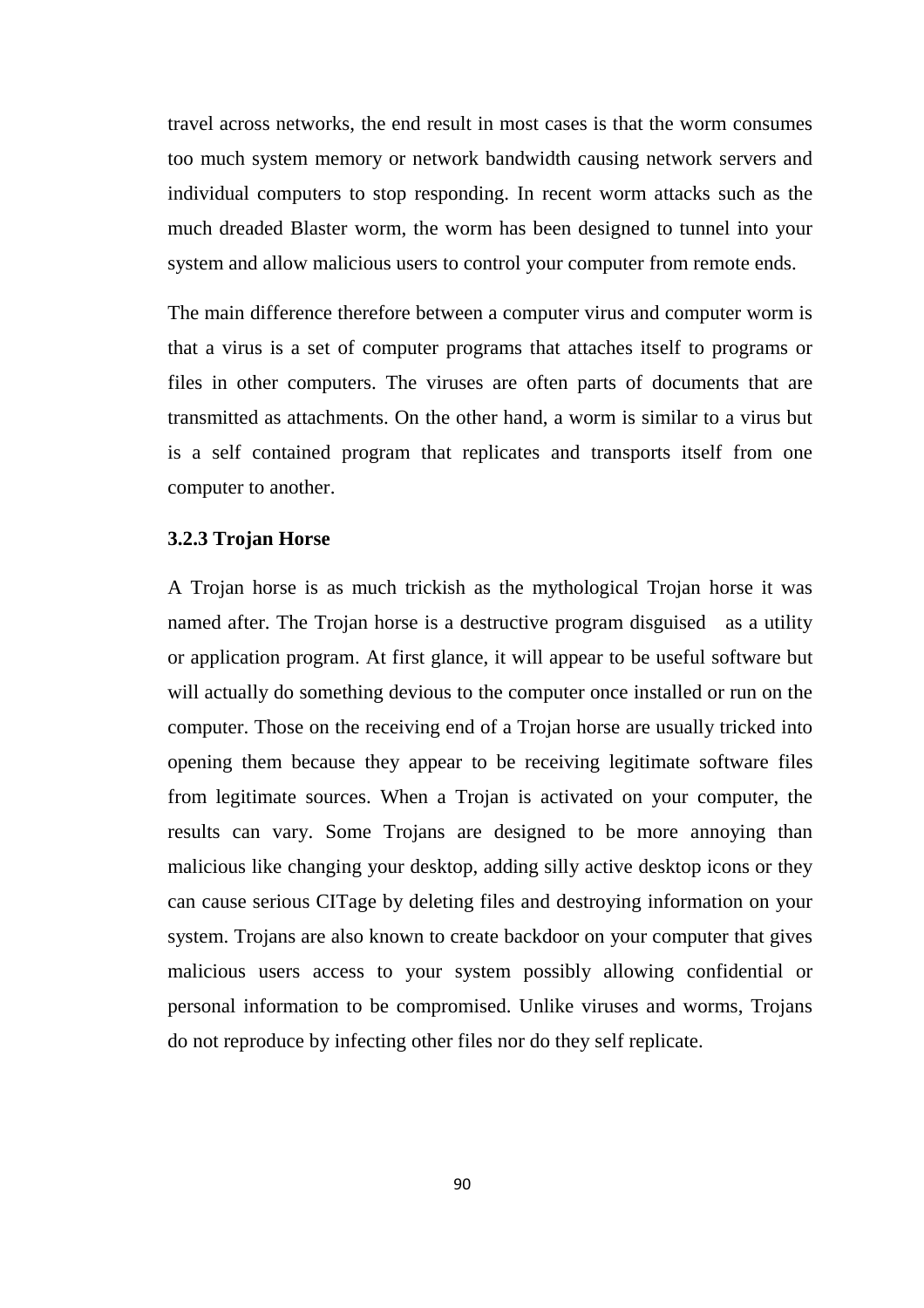#### **3.2.4 Logic Bombs**

 This infects computers memory but unlike a virus, it does not replicate itself. A logic bomb delivers its instructions when triggered by specific conditions such as when a particular date or time is reached or when a combination of letters is typed on a keyboard. A logic bomb has the ability to erase a hard disk drive or delete certain files.

#### **3.2.5 Computer Hackers:**

These are people who illegally gain access to computer systems and often violating privacy and tampering with or destroying records. Unfortunately computer hackers are experts that are totally engrossed in computer technologies. In 1980s, with the advent of personal computers and dial up computer networks, hackers acquired a pejorative connotation often referring to someone who secretively invades other people's computers, inspecting and tampering with the programs or data stored on them.

Furthermore, malicious hackers are increasingly developing powerful software, crime tools such as virus generators, Internet eavesdropping sniffers, password guessers, vulnerability testers and computer service saturators. For example, an Internet eavesdropping sniffers intercepts Internet messages sent to other computers. A password guesser tries millions of combination of characters in an effort to guess a computers password. Vulnerability testers look for software weaknesses. These crime tools are also valuable security tools for testing the security of computers and networks. Some hackers go beyond mere programming and takes apart operating systems and programs to see what makes them tick.

## **3.2.6 Blended Threats**

A blended threat is a more sophisticated attack that bundles some of the worst aspects of viruses, worms, Trojan horses and malicious program codes into one single threat. Blended threats can use server and Internet vulnerabilities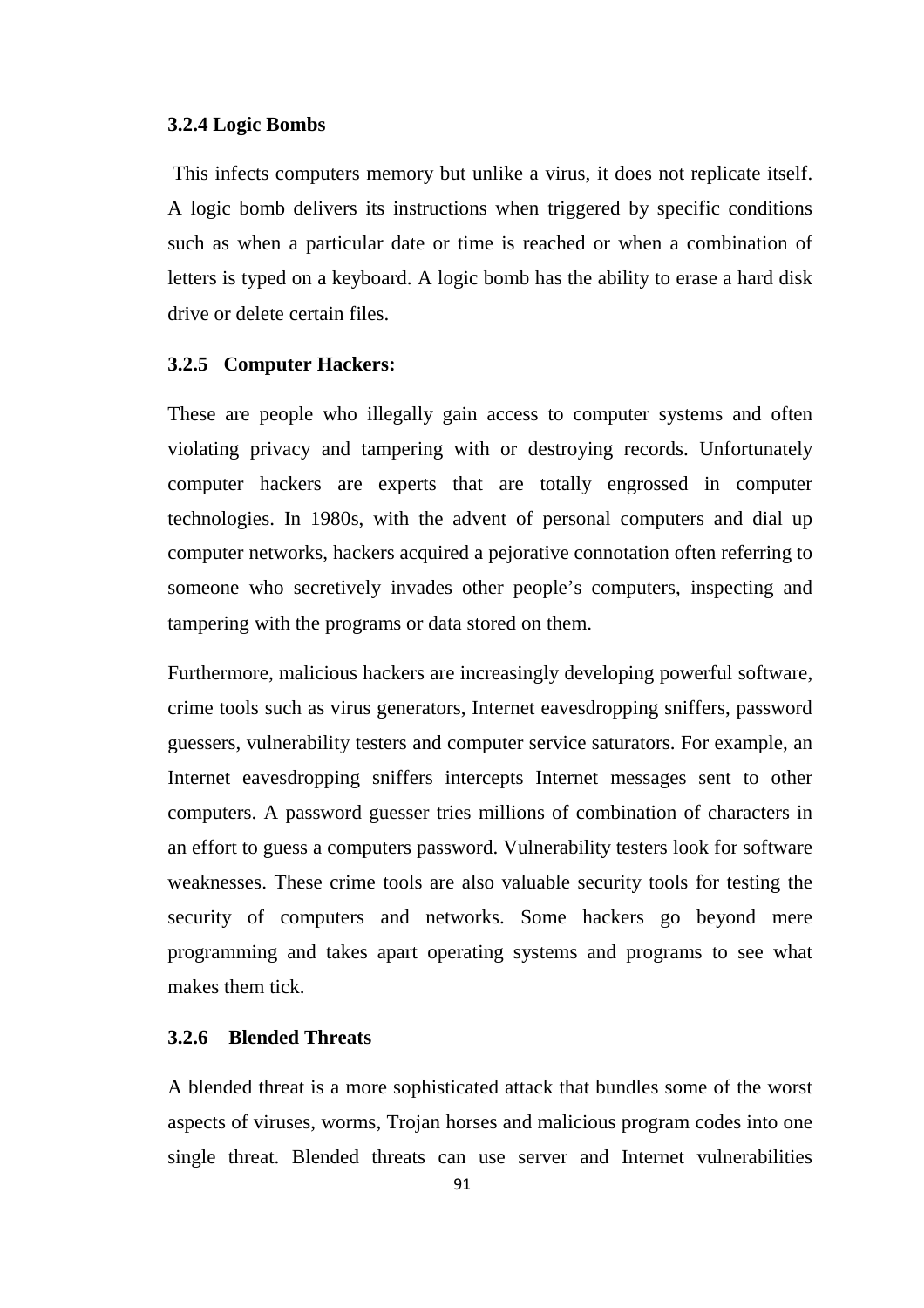(weaknesses) to initiate then transmit and also spread an attack. Characteristics of blended threats are

- They cause harm to the infected system or network
- They propagate using multiple methods
- Their attack could come from multiple points
- They exploit vulnerabilities

To be considered a blended threat, the attack would normally serve to transport multiple attacks in one payload. For example, it wouldn't just launch a denialof –service (DoS) attack; it would also for example install a backdoor and may even CITage a local system in one shot. DoS is an illegal attempt to put a computer out of action by overloading it with data from many sources simultaneously. Additional blended threats are designed to use multiple modes of transport. So while a worm may travel through e-mails easily, a single blended threat could use multiple routes including e-mail, file sharing network, etc

Lastly, rather than a specific attack on a predetermined **.**exe file, a blended threat could do multiple malicious acts like modifying your files, Hypertext Markup Language (HTML) files and registry keys at the same time. This means that it can basically cause CITage within several areas of your network at the same tine. Blended threats therefore are considered to be the worst risk to security. Most blended threats also require no human intervention to propagate.

## **3.2.7 Hardware Failure/ Malicious CITage**

 Computer components (hardware) are subject to failure just as any other machine. The computer contains vital information that ought to be preserved. To ensure the sustenance of the component parts and the information they contain, one should be aware of the causes of hardware failure which could come from power supply, destruction of computer hardware (fire, flood, theft,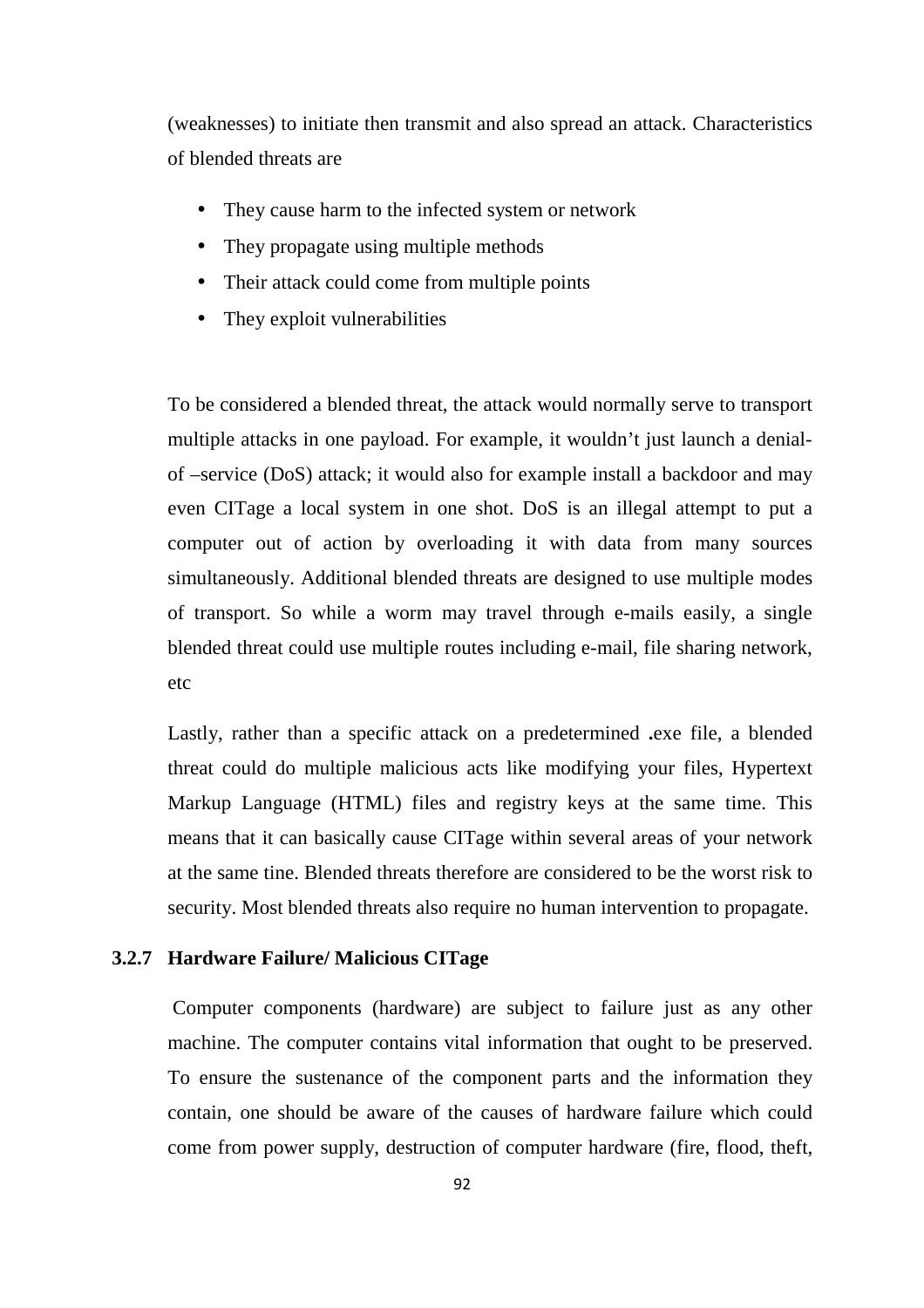etc), malicious CITage, etc. Malicious CITage of some component parts can be done by criminals who though are computer staff but intend to defraud the organization poses a major security threat. To overcome this, appropriate authorization, environmental security and backups would aid in reducing this threat.

## **3.3 Information Security Measures**

Computers and the information they contain are often considered confidential systems because of its sensitivity. This confidentiality which can be compromised in a variety of ways can be curbed using a variety of security techniques. They include

## **3.3.1 Backup**

 Storing backup copies of software and data and having backup computer and communication capabilities are important basic safeguards because the data can then be restored if it was altered or destroyed by a computer crime or accident. This back up can equally be done on removable storage devices like floppy disks, compact disks (CD), digital convergence disk (DVD), USB flash, hard disks, etc. Computer data should be backed up frequently and should be stored nearby in secure locations in case of CITage at the primary site. Transporting sensitive data to storage locations should also be done securely.

#### **3.3.2 Encryption**

Another technique to protect confidential information is encryption. Encryption is a process of converting messages or data into a form that cannot be read without decrypting or deciphering it. The root of the word encryption *crypt*—comes from the Greek word *kryptos*, meaning "hidden" or "secret." The study and practice of encryption and decryption is called the science of cryptography. Scientists who study different ways to protect and ensure the confidentiality, integrity, and authenticity of information are called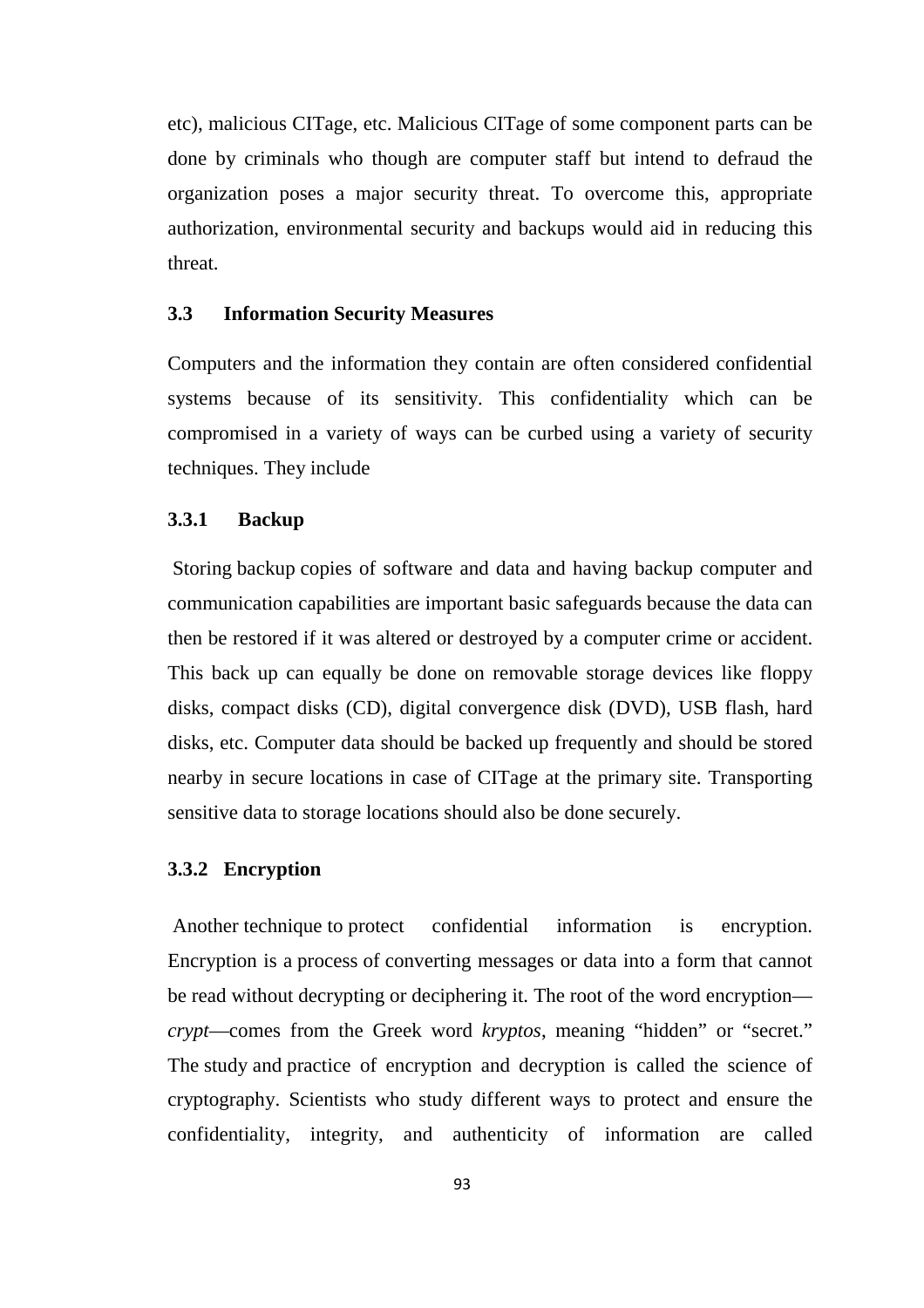cryptologists. Cryptologists also engage in cryptanalysis to find ways to break encryption methods.

Encryption uses a step-by-step procedure called an algorithm to convert data or the text of an original message, known as plaintext, into cipher text, that is its encrypted form. Cryptographic algorithms normally require a string of characters called a key to encrypt or decrypt data. Those who possess the key and the algorithm can encrypt the plaintext into cipher text and then decrypt the cipher text back into plaintext. Computer users can scramble information to prevent unauthorized users from accessing it. Authorized users can unscramble the information when needed by using a secret code called a key. Without the key the scrambled information would be impossible or very difficult to unscramble. A more complex form of encryption uses two keys, called the public key and the private key, and a system of double encryption. Each participant possesses a secret, private key and a public key that is known to potential recipients. Both keys are used to encrypt, and matching keys are used to decrypt the message. However, the advantage over the single-key method lies with the private keys, which are never shared and so cannot be intercepted. The public key verifies that the sender is the one who transmitted it. The keys are modified periodically, further hampering unauthorized unscrambling and making the encrypted information more difficult to decipher.

Cryptologists engage in an unending competition to create stronger cryptographic techniques and to break them. Many recent cryptography techniques are nearly unbreakable even with the most powerful computers. These systems produce cipher text that appears to be random characters. These systems resist most existing methods for deciphering back into plaintext. The many different types of new cryptosystems use highly complex mathematical language and resist breaking even though cryptologists may know the techniques used in creating them. Three of the most popular cryptography systems used are the Data Encryption Standard (DES), Pretty Good Privacy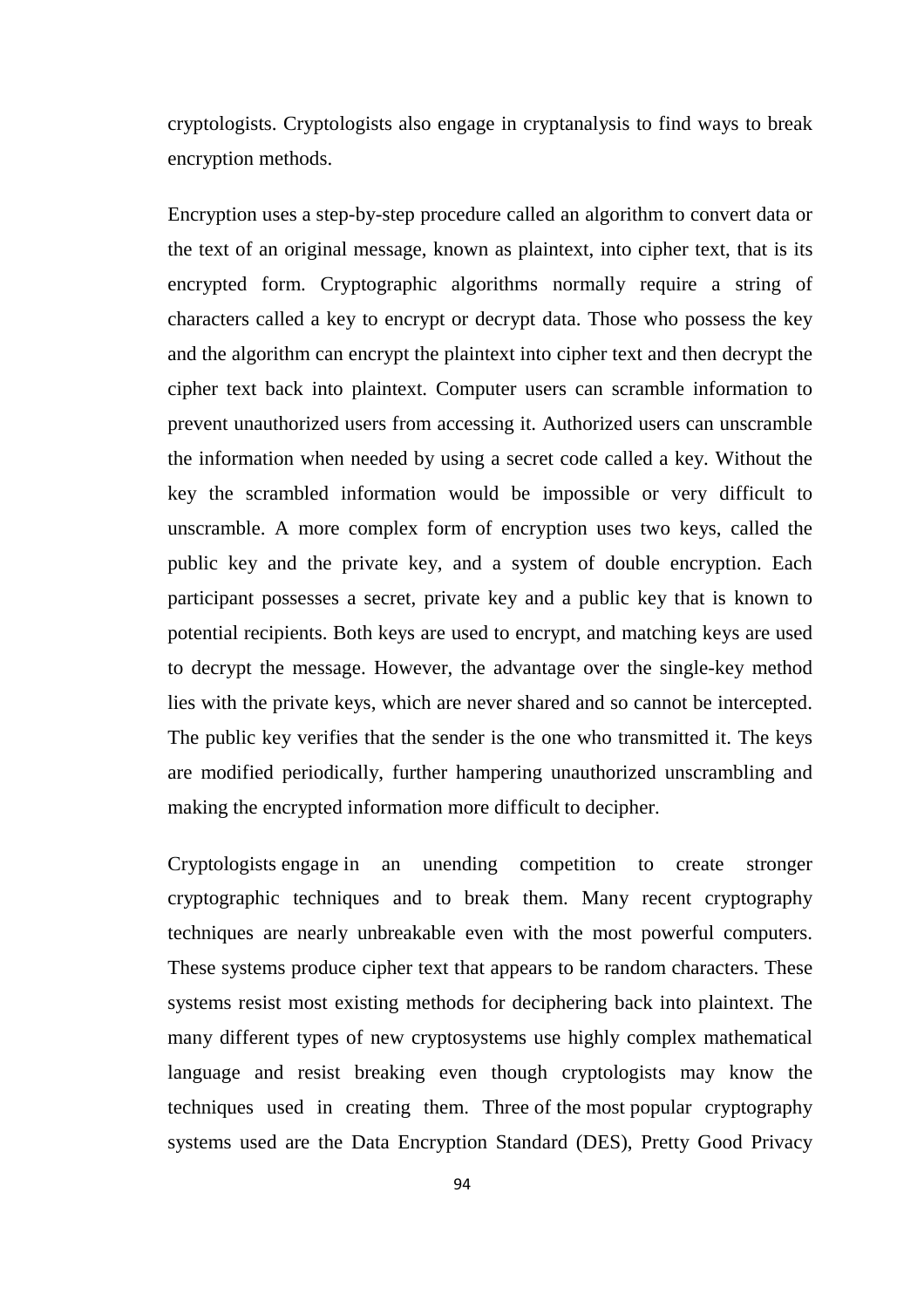(PGP), and the Rivest, Shamir, Adleman (RSA) system. DES uses a single key for both encrypting and decrypting. It was developed by International Business Machines Corporation (IBM) and approved by the United States National Institute of Standards and Technology in 1976. The Rivest, Shamir, Adleman (RSA) algorithm is a popular encryption method that uses two keys. It was developed for general use in 1977 and was named for the three computer scientists—Ronald L. Rivest, Adi Shamir, and Leonard Adleman—who originated it. The RSA Data Security Company has been highly successful in licensing its algorithm for others to use. PGP is an encryption system that also uses two keys. It is based on the RSA algorithm. PGP was invented by software developer Philip Zimmerman and is one of the most common cryptosystems used on the Internet because it is effective, free, and simple to use. PGP is such an effective encryption tool that the United States government sued Zimmerman for releasing it to the public, alleging that making PGP available to enemies of the United States would endanger national security. The lawsuit was dropped, but it is still illegal in some countries to use PGP to communicate with people in other countries.

## **3.3.3 Approved Users**

 Another technique to help prevent abuse and misuse of computer data is to limit the use of computers and data files to approved persons. Security software can verify the identity of computer users and limit their privileges to use, view, and alter files. The software also securely records their actions to establish accountability. Military organizations give access rights to classified, confidential, secret, or top-secret information according to the corresponding security clearance level of the user. Other types of organizations also classify information and specify different degrees of protection.

#### **3.3.4 Passwords**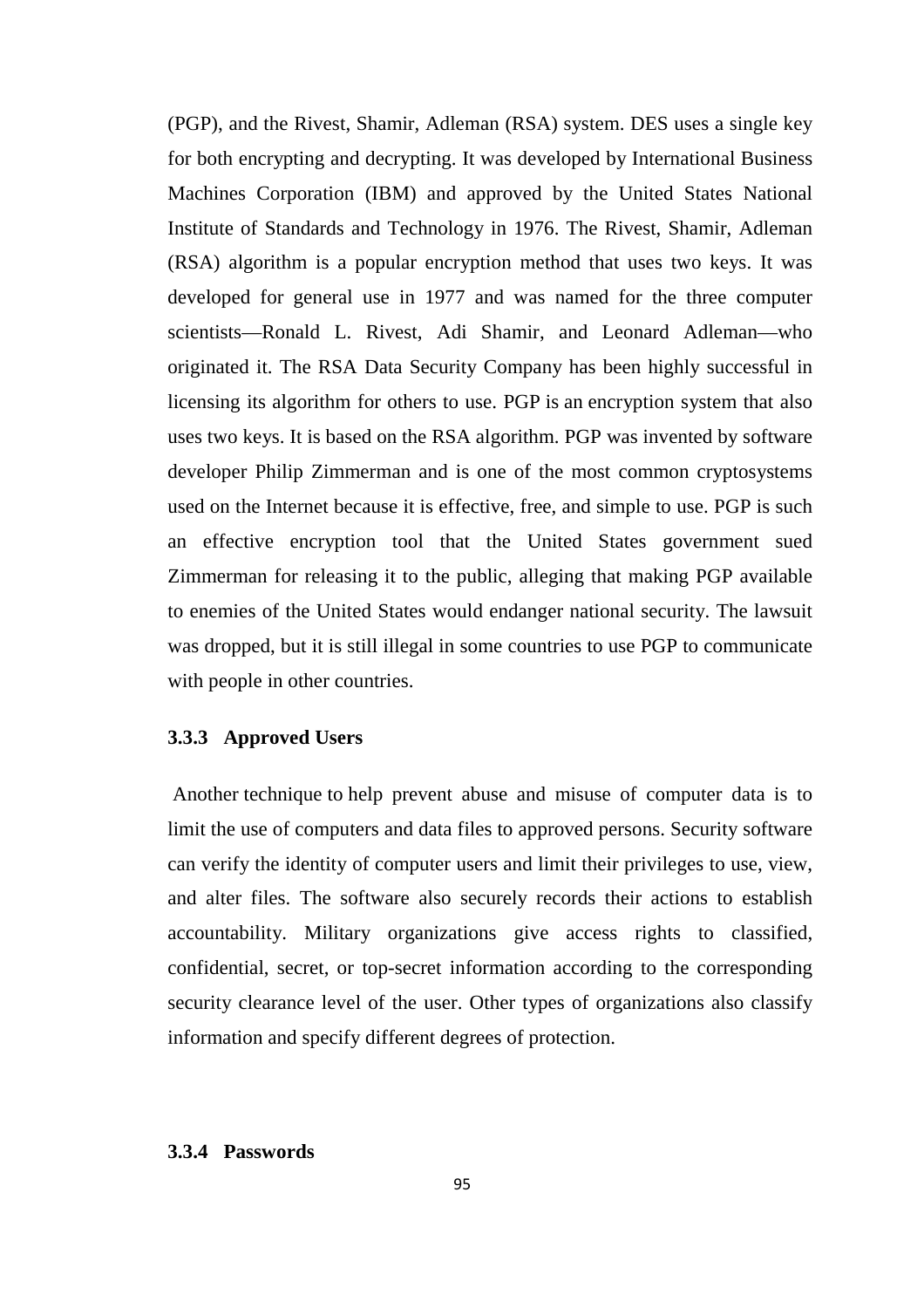These are confidential sequences of characters that allow approved persons to make use of specified computers, software, or information. To be effective, passwords must be difficult to guess and should not be found in dictionaries. Effective passwords contain a variety of characters and symbols that are not part of the alphabet. To thwart impostors, computer systems usually limit the number of attempts and restrict the time it takes to enter the correct password.

A more secure method is to require possession and use of tamper-resistant plastic cards with microprocessor chips, known as "smart cards," which contain a stored password that automatically changes after each use. When a user logs on, the computer reads the card's password, as well as another password entered by the user, and matches these two respectively to an identical card password generated by the computer and the user's password stored in the computer in encrypted form. Use of passwords and 'smart cards' is beginning to be reinforced by biometrics, identification methods that use unique personal characteristics, such as fingerprints, retinal patterns, facial characteristics, or voice recordings.

## **3.3.5 Firewalls**

A firewall is a system that prevents unauthorized use and access to your computer. A firewall can be either hardware or software. Hardware firewalls provide a strong degree of protection from most forms of attack coming from the outside world and can be purchased as a stand-alone product or in broadband routers. Unfortunately, when battling viruses, worms and Trojans, a hardware firewall may be less effective than a software firewall, as it could possibly ignore embedded worms in outgoing e-mails and see this as regular network traffic.

For individual home users, the most popular firewall choice is a software firewall. A good software firewall will protect your computer from outside attempts to control or gain access your computer, and usually provides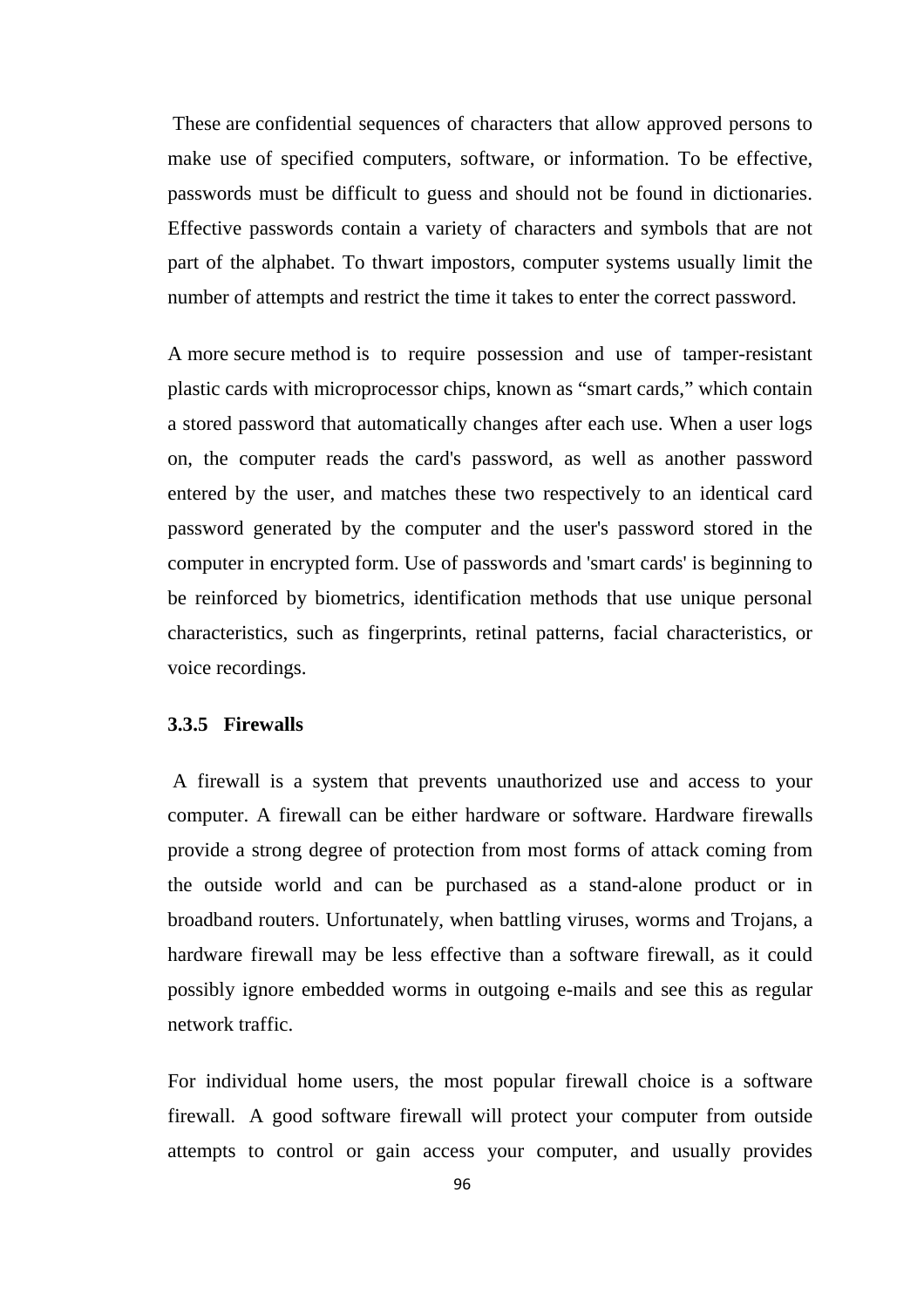additional protection against the most common Trojan programs or e-mail worms. The downside to software firewalls is that they will only protect the computer they are installed on, not a network. It is important to remember that on its own a firewall is not going to rid you of your computer virus problems, but when used in conjunction with regular operating system updates and a good anti-virus scanning software, it will add some extra security and protection for your computer or network. Computers connected to communication networks, such as the Internet, are particularly vulnerable to electronic attack because so many people have access to them. These computers can be protected by using firewall computers or software placed between the networked computers and the network. The firewall examines, filters, and reports on all information passing through the network to ensure its appropriateness. These functions help prevent saturation of input capabilities that otherwise might deny usage to legitimate users, and they ensure that information received from an outside source is expected and does not contain computer viruses.

#### **3.3.6 Intrusion Detection Systems:**

Security software called intrusion detection systems may be used in computers to detect unusual and suspicious activity and, in some cases, stop a variety of harmful actions by authorized or unauthorized persons. Abuse and misuse of sensitive system and application programs and data such as password, inventory, financial, engineering, and personnel files can be detected by these systems.

#### **3.3.7 Application Safeguards:**

The most serious threats to the integrity and authenticity of computer information come from those who have been entrusted with usage privileges and yet commit computer fraud. For example, authorized persons may secretly transfer money in financial networks, alter credit histories, sabotage information, or commit bill payment or payroll fraud. Modifying, removing, or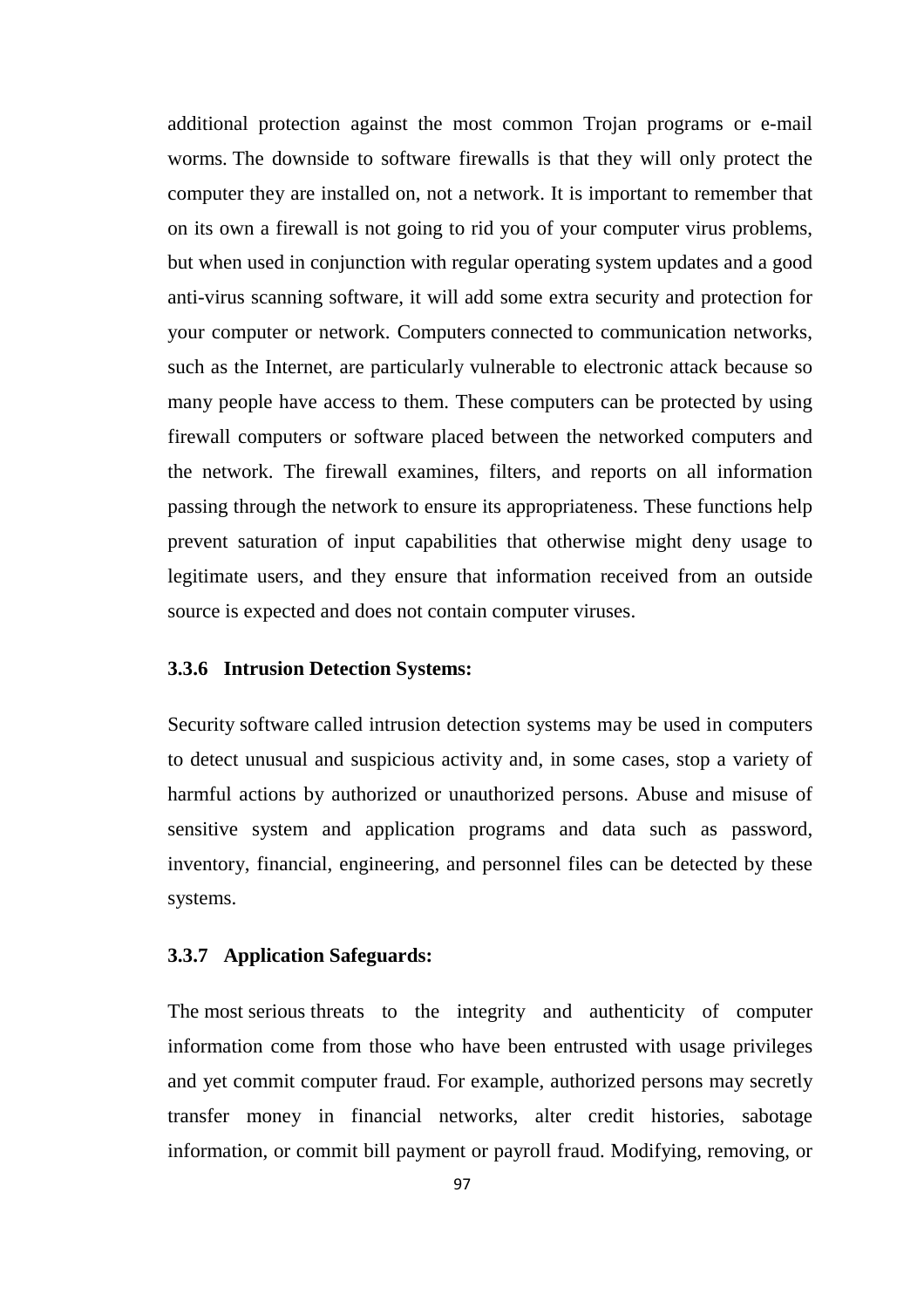misrepresenting existing data threatens the integrity and authenticity of computer information. For example, omitting sections of a bad credit history so that only the good credit history remains violates the integrity of the document. Entering false data to complete a fraudulent transfer or withdrawal of money violates the authenticity of banking information. These crimes can be prevented by using a variety of techniques. One such technique is *checksumming*. Checksumming sums the numerically coded word contents of a file before and after it is used. If the sums are different, then the file has been altered. Other techniques include digital signatures, cyclic redundancy checks, authenticating the sources of messages, confirming transactions with those who initiate them, segregating and limiting job assignments to make it necessary for more than one person to be involved in committing a crime, and limiting the amount of money that can be transferred through a computer.

#### **3.3.8 Disaster Recovery:**

Organizations and businesses that rely on computers need to institute disaster recovery plans that are periodically tested and upgraded. This is because computers and storage components such as diskettes or hard disks are easy to CITage. A computer's memory can be erased or flooded with irrelevant information, fire, or other forms of destruction can CITage the computer's hardware. Computers data and components should be installed in safe and locked facilities.

## **4.0 CONCLUSION**

Computer security is an important concept considered in the usage of any computer system either as a stand- alone computer or in a network. It is critical in almost all technology driven industry which operates on computer systems.